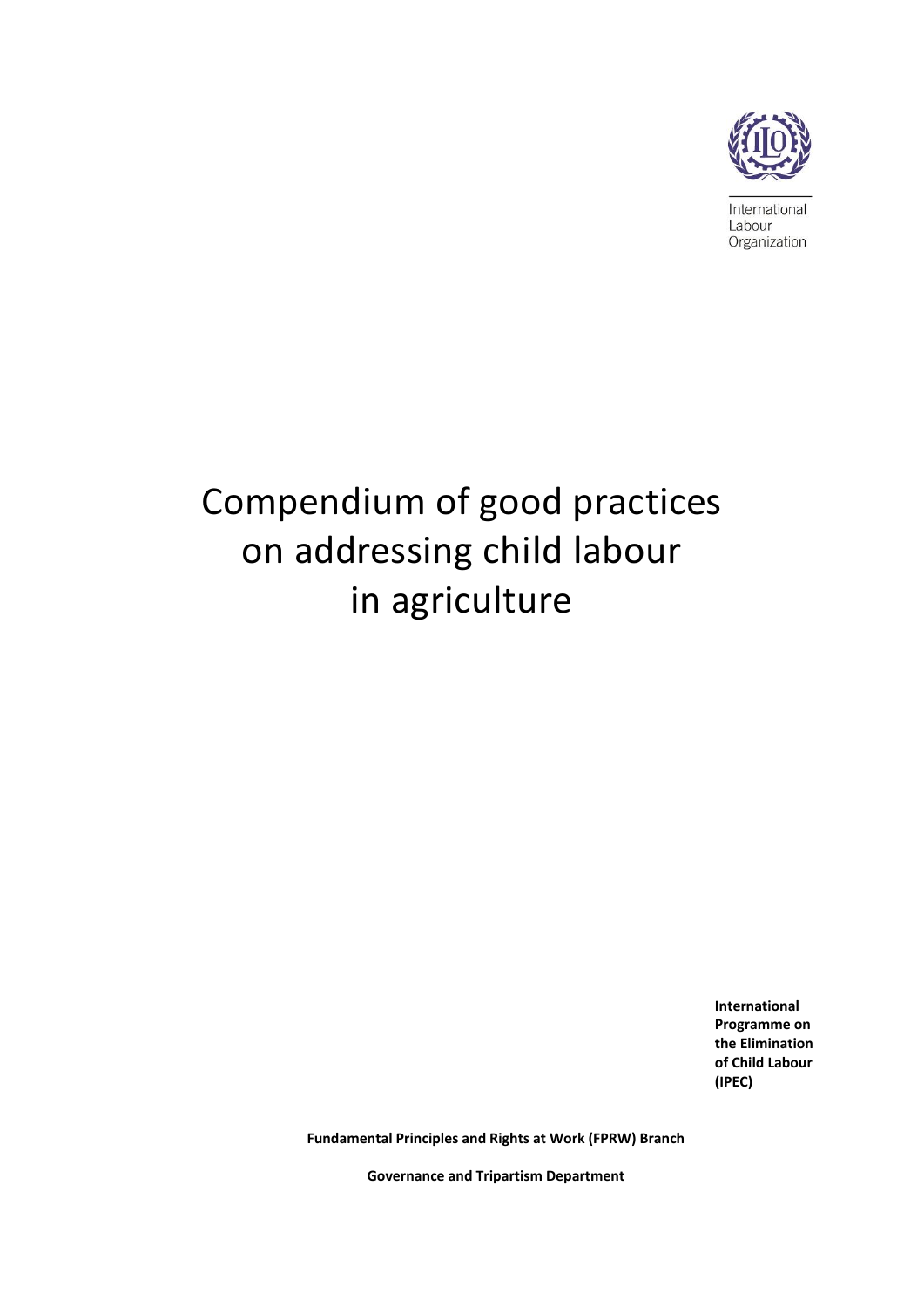Copyright © International Labour Organization 2014 First published 2014

Publications of the International Labour Office enjoy copyright under Protocol 2 of the Universal Copyright Convention. Nevertheless, short excerpts from them may be reproduced without authorization, on condition that the source is indicated. For rights of reproduction or translation, application should be made to ILO Publications (Rights and Permissions), International Labour Office, CH‐1211 Geneva 22, Switzerland, or by email: pubdroit@ilo.org. The International Labour Office welcomes such applications.

Libraries, institutions and other users registered with reproduction rights organizations may make copies in accordance with the licences issued to them for this purpose. Visit www.ifrro.org to find the reproduction rights organization in your country.

IPEC *Compendium of Good Practices* / International Labour Office, International Programme on the Elimination of Child Labour (IPEC) ‐ Geneva: ILO, 2014.

ISBN: 978‐92‐2‐128865‐7 (print); 978‐92‐2‐128866‐4 (web pdf)

International Labour Office; ILO International Programme on the Elimination of Child Labour

*ILO Cataloguing in Publication Data*

#### **ACKNOWLEDGEMENTS**

This publication was elaborated under the ILO-IPEC Project "Cooperation to Address the Worst Forms of Child Labour in Agriculture: Support to the International Agricultural Partnership" and coordinated by Paola Termine from IPEC Geneva Office.

Funding for this ILO publication was provided by the United States Department of Labour (Project GLO/09/58/USA).

This publication does not necessarily reflect the views or policies of the United States Department of Labour, nor does mention of trade names, commercial products, or organizations imply endorsement by the United States Government.

The designations employed in ILO publications, which are in conformity with United Nations practice, and the presentation of material therein do not imply the expression of any opinion whatsoever on the part of the International Labour Office concerning the legal status of any country, area or territory or of its authorities, or concerning the delimitation of its frontiers.

The responsibility for opinions expressed in signed articles, studies and other contributions rests solely with their authors, and publication does not constitute an endorsement by the International Labour Office of the opinions expressed in them.

Reference to names of firms and commercial products and processes does not imply their endorsement by the International Labour Office, and any failure to mention a particular firm, commercial product or process is not a sign of disapproval.

ILO publications and electronic products can be obtained through major booksellers or ILO local offices in many countries, or direct from ILO Publications, International Labour Office, CH‐1211 Geneva 22, Switzerland. Catalogues or lists of new publications are available free of charge from the above address, or by email: pubvente@ilo.org or visit our website: www.ilo.org/publns.

**Visit our website: www.ilo.org/ipec**

Available in PDF version only. Photocomposed by **interval and the control of the control of the control of the control of the control of the control of the control of the control of the control of the control of the control of the control of the control**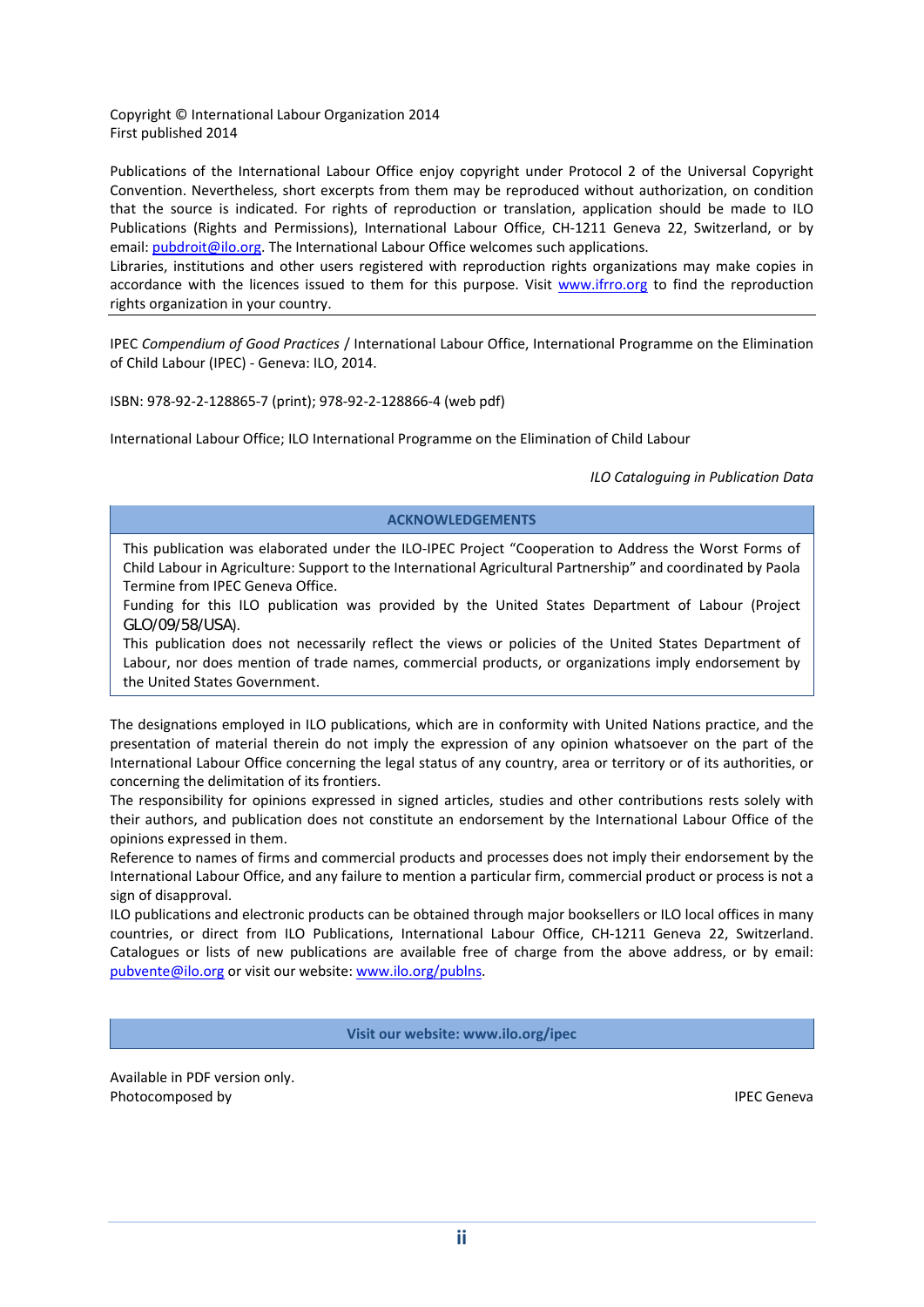# **Table of contents**

| 1. |                                                                                     |                                                                                        |
|----|-------------------------------------------------------------------------------------|----------------------------------------------------------------------------------------|
| 2. |                                                                                     | BRAZIL: Good practices on protecting children and youth in rural areas by promoting    |
| 3. |                                                                                     | DOMINICAN REPUBLIC: Good practices on diversifying family incomes through              |
| 4. |                                                                                     | DOMINICAN REPUBLIC: Good practices on social dialogue to prevent and progressively     |
| 5. |                                                                                     | INDONESIA: Good practices on addressing hazardous work of children in Jermal fishing27 |
| 6. | PHILIPPINES: The WIND towards safety: reducing occupational safety and health (OSH) |                                                                                        |
| 7. | TANZANIA: Labour saving technologies and corporate social responsibility in tobacco |                                                                                        |
| 8. | THAILAND: Owning up to safe work: how employers learned the value in protecting     |                                                                                        |
| 9. |                                                                                     | NICARAGUA: Good practices on education and social dialogue for the prevention of       |
|    | <b>Annexes</b>                                                                      |                                                                                        |
|    | Annex 1.                                                                            |                                                                                        |
|    | Annex 2.                                                                            | Format to identify and document good practices on child labour in agriculture          |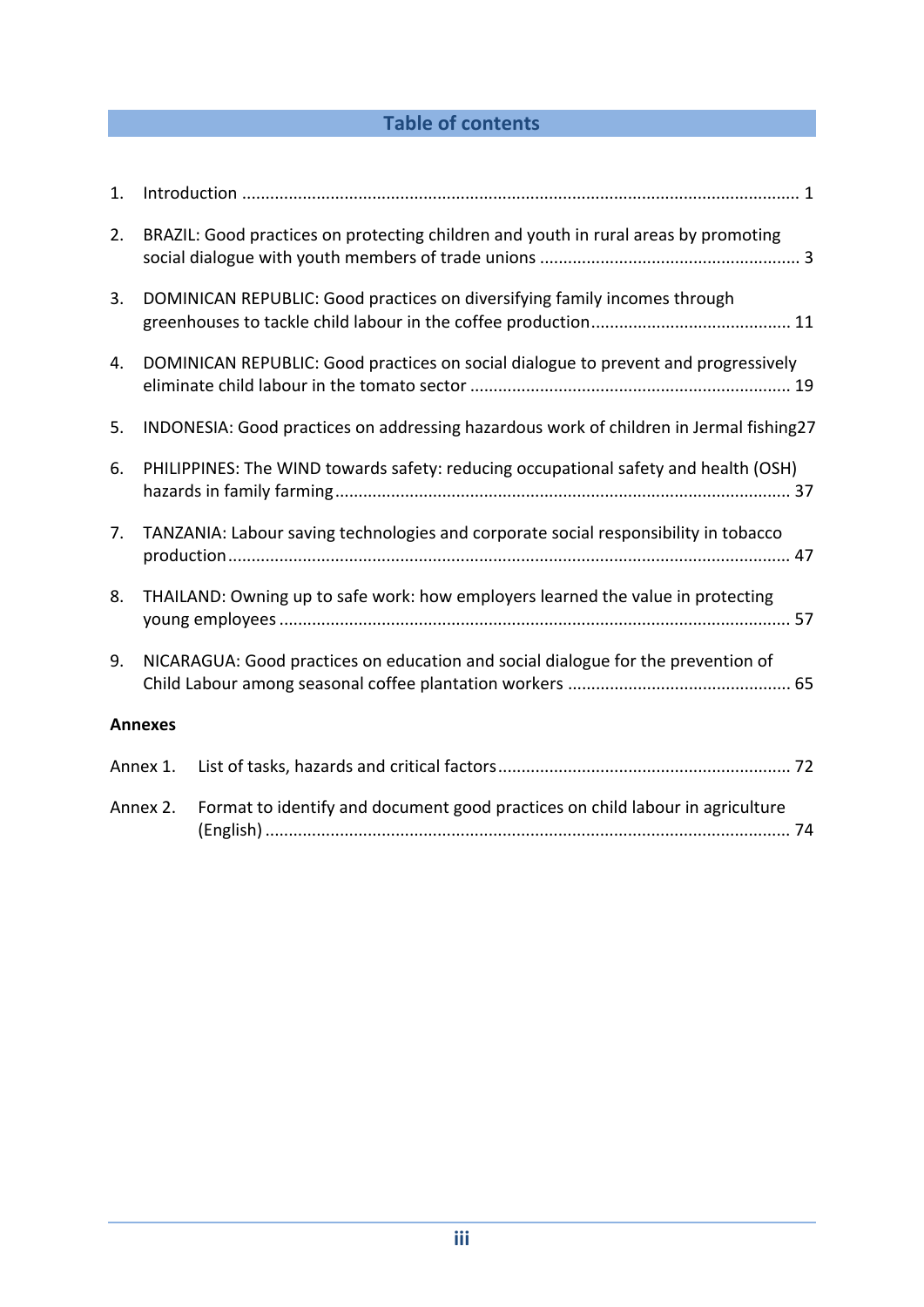## **1. Introduction**

This compendium of good practices is based on the analysis undertaken during the implementation of the "Cooperation to Address the Worst Forms of Child Labour in Agriculture" (2009‐2013) project of the International Labour Organization, within the framework of the International programme to eliminate child labour (IPEC) and with financial support of the United Stated Department of Labour (USDOL). The analysis follows the "Format to identify and document good practices on child labour in agriculture" developed by ILO‐IPEC and based on: *Guidelines on Good Practices: Identification, Review, Structuring, Dissemination and Application* (Version 2), ILO, Geneva, 2001; *Guide to produce succinct description of a Sustainable Agriculture and Rural Development (SARD) Good Practice*, FAO, Rome, 2006; and *Good practices for capacity development; Revised template for case studies*, FAO, Rome.

The good practices have been collected from on-going, or recently closed, worldwide ILO/IPEC projects in Brazil, Cambodia, Dominican Republic, Indonesia, Nicaragua, Philippines, Tanzania and Thailand. These good practices show some examples of how to adress child labour in agriculture from different angles, through income generating activities to labour saving technologies, social dialogue, and occupational safety and health.

Preventing and eliminating child labour requires a multi‐sectoral approach: therefore readers will find data on agriculture, employment, and relevant legislations for each country analyzed. The compedium also includes specific country‐profiles on child labour in agriculture, providing child labour data and list of hazards as a general background of good practices. These good practices may be adapted, replicated and possibly scaled‐up in other countries in order to prevent, reduce and eventually eliminate child labour.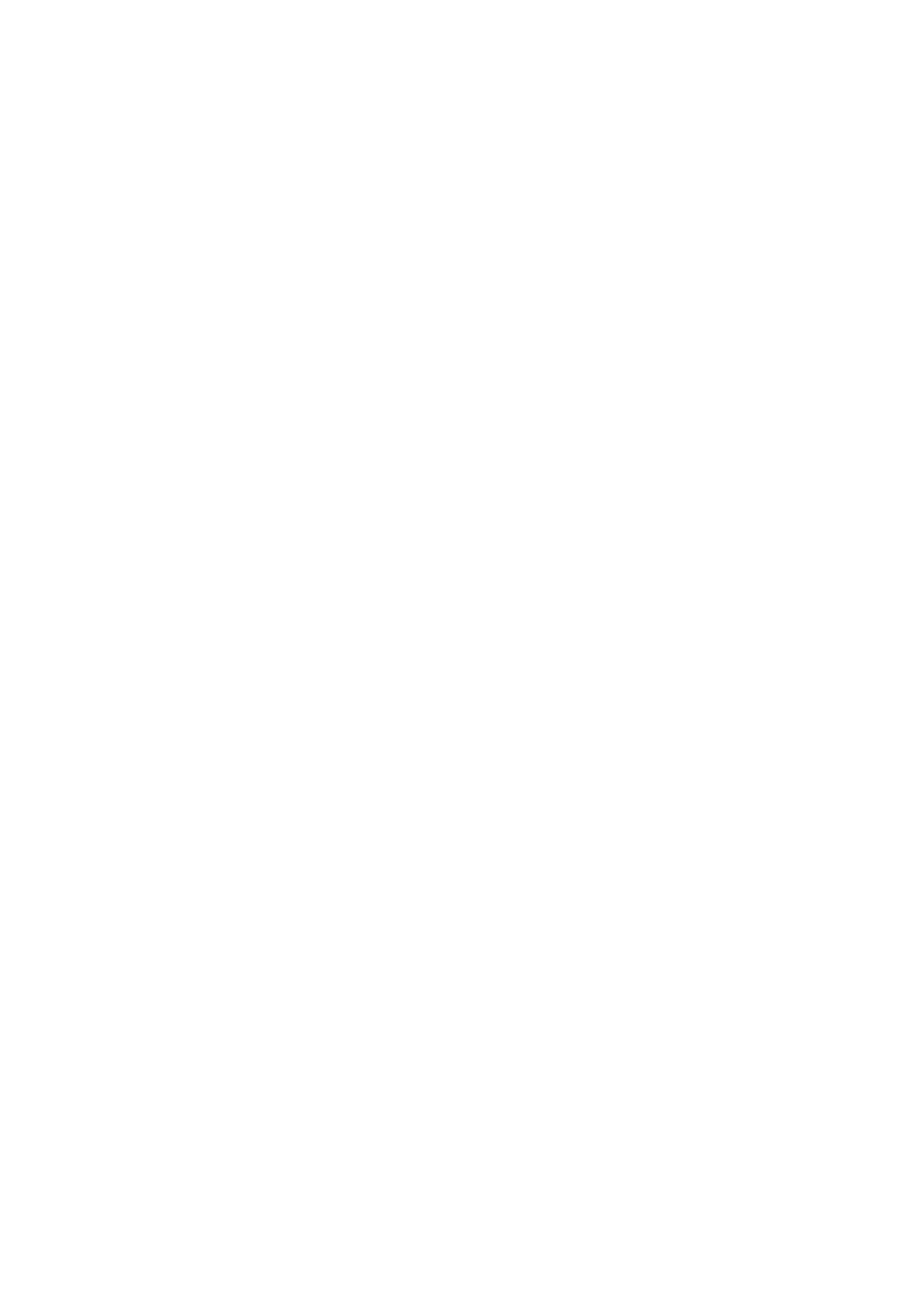# **2. BRAZIL: Protecting children and youth in rural areas by promoting social dialogue with youth members of trade unions**

#### **Keywords**

Social dialogue, awareness‐raising, youth, vocational training.

## **Abstract**

The interventions under the ILO‐IPEC Project '*Protection of children and youth in rural areas'* aimed to adress the lack of integration of child labour issues in the area of family farming and in particular to promote social dialogue and awareness on child labour in agriculture among affiliates of the CONTAG (National confederation of agricultural workers) at national level. The specific objective is strengthening the protection of children and young rural workers in the Movimento Sindical de Trabalhadores e Trabalhadoras Rurais (MSTTR – Rural Trade Unions Movement) with a focus on prevention and eradication of child labour, particularly its worst forms, through a participatory process of mobilization and training with family farmers.

| Context: Information on the Area of Implementation                                       |                                                                                                                                                                                                                                         |  |
|------------------------------------------------------------------------------------------|-----------------------------------------------------------------------------------------------------------------------------------------------------------------------------------------------------------------------------------------|--|
| Country                                                                                  | <b>Brazil</b>                                                                                                                                                                                                                           |  |
| Province, District, Village                                                              | National                                                                                                                                                                                                                                |  |
| Population under the poverty line<br>(% total population)                                | 21.4% 1                                                                                                                                                                                                                                 |  |
| Agricultural land (% of total land<br>area) and other key natural<br>resources2          | Land area (1000 ha): 6,271<br>Arable land (1000 ha): 1,250<br>Permanent crops (1000 ha): 950<br>Pastures (1000 ha): 440<br>Irrigated land (1000 ha): 570                                                                                |  |
|                                                                                          | Share in total water use by<br>agriculture: 95.2%<br>industry: 2.5%<br>domestic: 2.4%<br>Forest area (1000 ha): 1,860                                                                                                                   |  |
| Main agricultural products, including<br>from farming, fisheries, livestock,<br>forestry | According to FAOSTAT, the five major commodities in the<br>country are:3<br>Indigenous Cattle Meat 25,684,413<br>Sugar cane 21,882,413<br>Soybeans 15,490,734<br>Indigenous Chicken Meat 14,197,065<br>Cow milk, whole, fresh 8,993,846 |  |
| Employment in agriculture, including                                                     | 17.4% of total employment is in agriculture                                                                                                                                                                                             |  |

  $1$  Figures from United Nations Statistics Division, World Bank and CIA, 2009: http://data.un.org/Data.aspx?d=MDG&f=seriesRowID%3A581;

https://www.cia.gov/library/publications/the-world-factbook/fields/2046.html.

<sup>2</sup> FAO Quick country facts, as of September 2011.

<sup>3</sup> International commodity prices are used in the ranking of commodities and countries. They are applied in order to avoid the use of exchange rates for obtaining continental and world aggregates, and also to improve and facilitate international comparative analysis of productivity at the national level. Source: http://faostat.fao.org/site/339/default.aspx.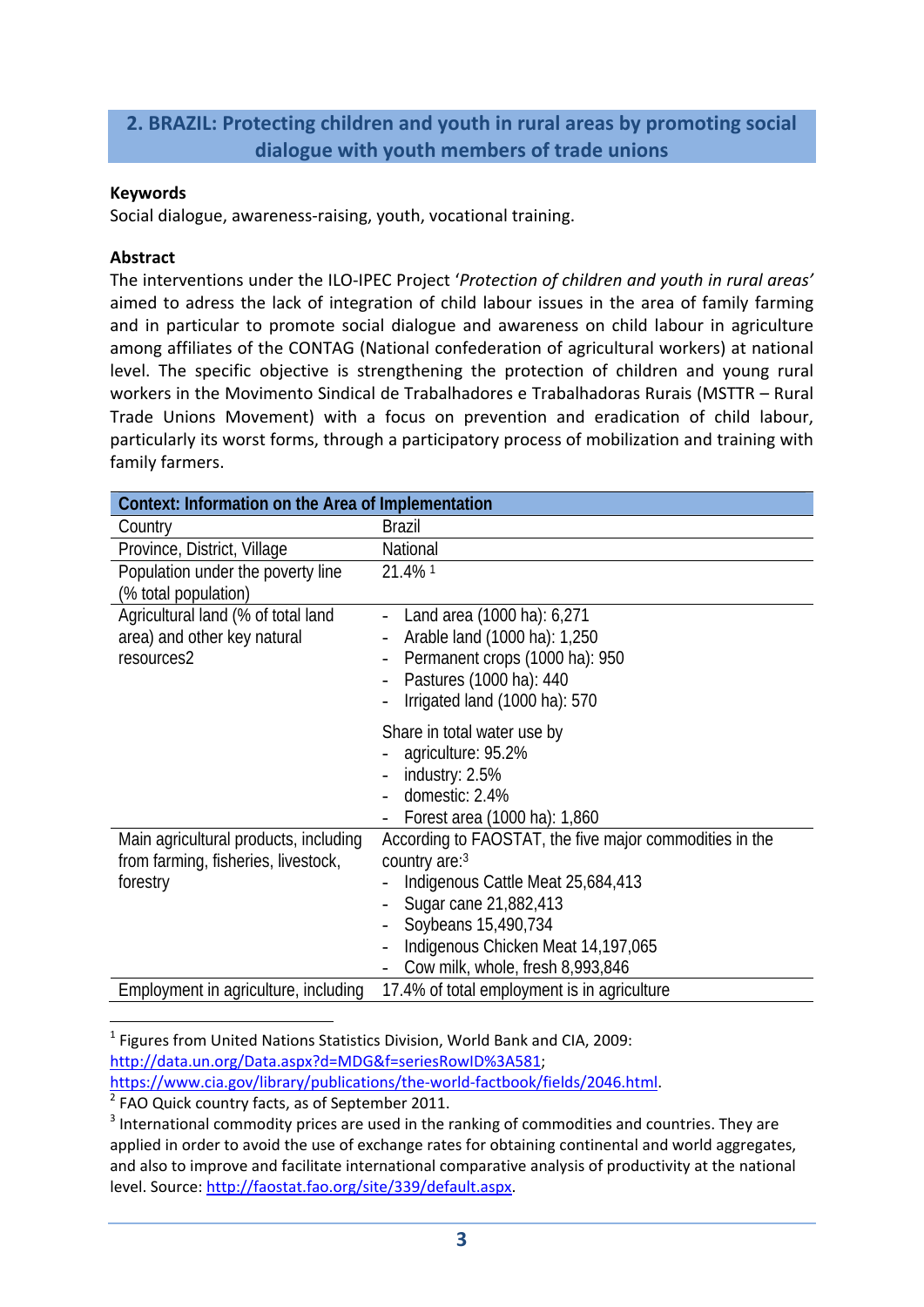| Context: Information on the Area of Implementation |  |
|----------------------------------------------------|--|
|----------------------------------------------------|--|

| farming, forestry, fisheries and     |
|--------------------------------------|
| livestock (% of total employment) by |
| subsector if available               |

National legislation on child labour in agriculture (including minimum age, hazardous work list, minimum age for light work, age for compulsory education and on labour inspection in agriculture)

**The 1988 Federal Constitution,** which provided the legal basis for the creation and adoption of the Statute of the Child and Adolescent, stipulates that the minimum age for admission to employment is 16. Work between 14 and 16 years is permitted only under the system of apprenticeship. Under the age of 18, work that is dangerous, unhealthy, hazardous, nocturnal or harmful to the individual's physical, mental, moral or social development is prohibited (Article 7; paragraph XXXIII, as amended by Constitutional Amendment No. 20).

**Statute of the Child and Adolescent** (*Estatuto da Criança e do Adolescente*, No. 8069/1990), focuses on ensuring the rights of children and adolescents

**Apprenticeship Law**, regulated by Decree No. 5.598/2005, amended the Brazilian Consolidation of Labour Laws (*Consolidação das Leis Trabalhista*, No. 10.097/2000). It requires all medium and large sized enterprises to hire a number of teenagers and young adults between 14 and 24 years of age as apprentices, which should be equivalent to a minimum of 5 % and a maximum of 15% of the staff whose duties require professional training. The young apprentice must simultaneously work, receive training, attend school (if primary education has not been completed), and be enrolled in and attend a vocational education institution that has a collaboration agreement with the enterprise.

Decree No. 6481/2008: 1) regulates Article 3, paragraph "d", and Article 4 of the ILO Convention no. 182 concerning the **Prohibition and Immediate Action for the Elimination of the Worst Forms of Child Labour**, 2) approves the **List of the Worst Forms of Child Labour** (TIP List), with 93 items and prohibits the employment of individuals younger than 18 years of age in the activities described therein; and 3) provides that the **List of the Worst Forms of Child Labour shall be periodically examined** and, if necessary, revised in consultation with the relevant employers organizations and trade unions, being the responsibility of the Ministry of Labour and Employment to organize the applicable examination and consultation processes.

**Trafficking in Persons Law**, especially Women and Children (also referred to as the Trafficking Protocol), ratified in 2004.4

  $4$  More information are available at:

http://www.oit.org.br/sites/default/files/topic/labour\_inspection/pub/child\_labour\_inspection\_281. pdf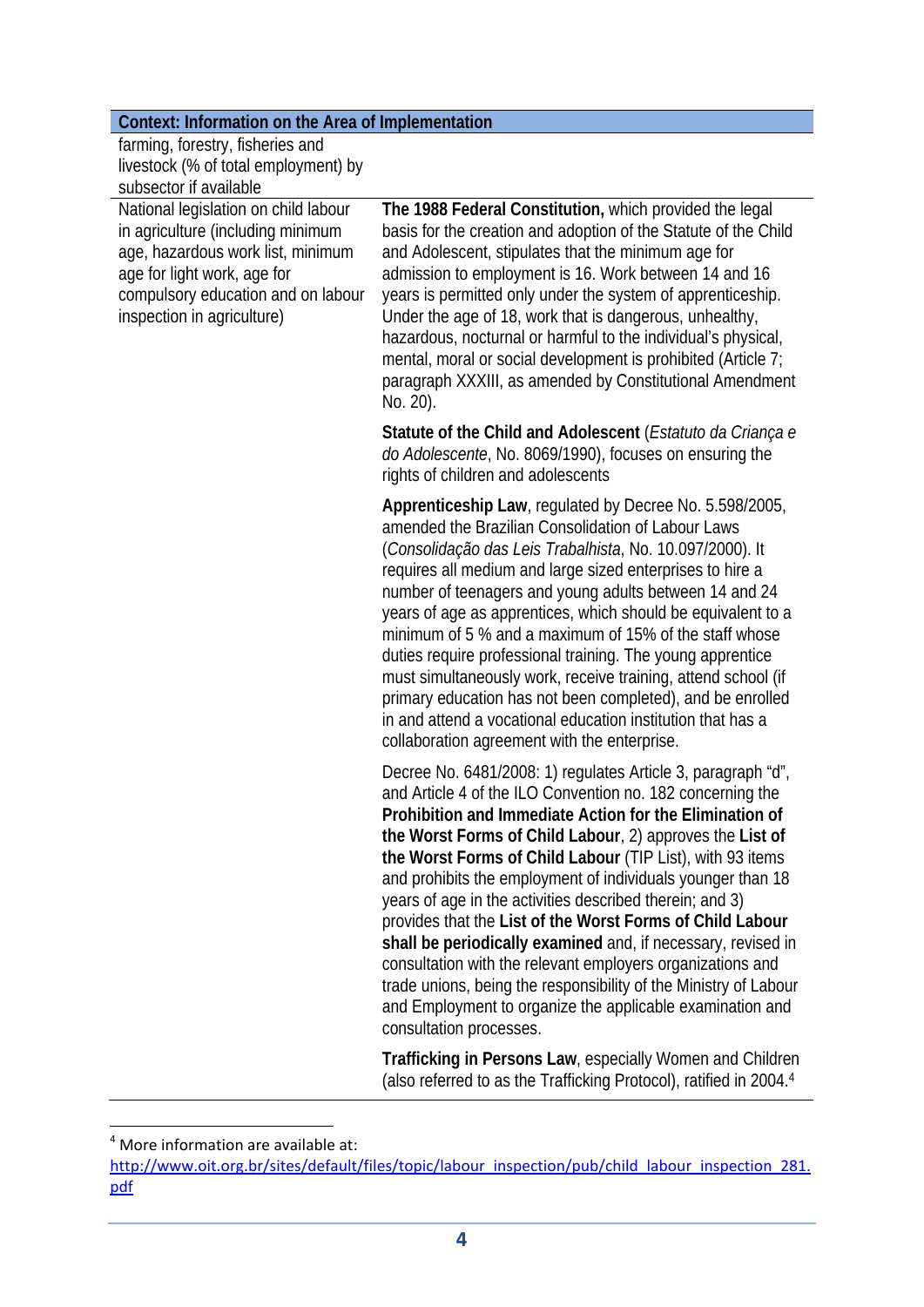#### **Context: Information on the Area of Implementation**

Labor trafficking is criminalized pursuant to Section 149 of the penal code, which prohibits "trabalho escravo", or reducing a person to a condition analogous to slavery, including by forcing a person to work or by subjecting a person to exhausting work days or degrading working conditions.

In Brazil it is mandatory for children to go to school from age 6 to 14

| <b>Characterization of Child Labour in Agriculture</b>                                                                               |                                                                                                                                                                                                                                                                                                                                                             |  |
|--------------------------------------------------------------------------------------------------------------------------------------|-------------------------------------------------------------------------------------------------------------------------------------------------------------------------------------------------------------------------------------------------------------------------------------------------------------------------------------------------------------|--|
| Number of child labourers in<br>agriculture and percent (%) of total<br>child labour (by subsector or crop, if                       | At national level, 4,3 millions of children between 5 and 17<br>years are found in the labour market. 34,6% are found in<br>agriculture, mostly undertaking hazardous activities <sup>5</sup>                                                                                                                                                               |  |
| available)<br>Percent of child labourers in                                                                                          |                                                                                                                                                                                                                                                                                                                                                             |  |
| agriculture that are aged 5-14 and<br>percent that are aged 15-17.                                                                   | 60.6% of children between 5 and 13 years old<br>36.3% of children between 14 and 15 years old<br>24.3% of children between 16 and 17 years old <sup>6</sup>                                                                                                                                                                                                 |  |
| Percent of child labourers in<br>agriculture that are girls and percent<br>that are boys                                             | 59,8% boys<br>42,8% girls <sup>7</sup>                                                                                                                                                                                                                                                                                                                      |  |
| Percent of girl child labourers<br>working in agriculture and percent of<br>boy child labourers working in<br>agriculture            | N/A                                                                                                                                                                                                                                                                                                                                                         |  |
| Typical hours spent by boys and<br>girls in agriculture and tasks<br>undertaken<br>(for a comprehensive list of Tasks<br>see Annex1) | Hours: 60% of children work until 20 hours/week in agriculture;<br>20% of children work more than 40 hours/week in agriculture <sup>8</sup><br>Tasks: planting, harvesting, carrying heavy loading goods,<br>preparing and cleaning the land for the next harvest. <sup>9</sup>                                                                             |  |
| Main hazards faced by these<br>children<br>(for a comprehensive list of Hazards<br>see Annex1)                                       | Exposure to sunlight, heat, humidity and rain. Insect bites and<br>poisonous animals. Manual lifting and carrying of excessive<br>weight, maintenance of awkward postures and repetitive<br>movements. Exposure to pesticides and to accidents<br>provoked by use of sharp tools. Long days in the field.                                                   |  |
| Describe the specific causes of child<br>labour in agriculture in the area                                                           | Poverty and widespread acceptance among family farmers of<br>children's participation in economic activities as a traditional<br>practice which contributes to inter-generational transfer of<br>agricultural skills. Parents lack information on risks and<br>hazards associated with agricultural tasks, and their<br>implication on child's development. |  |

<sup>&</sup>lt;sup>5</sup> Instituto Brasileiro de Geografia e Estatística, 2009

<sup>6</sup> These data refer to child labour in agriculture as percentage of total child labour by age group. Source: Instituto Brasileiro de Geografia e Estatística (IBGE), 2008.

<sup>7</sup> O trabalho infantil no ramo agrícola brasileiro, ILO 2004.

<sup>8</sup> Pesquisa Nacional por Amostra de Domicílios (PNAD), 2001.

<sup>9</sup> http://sistemasiti.mte.gov.br/riscos.aspx.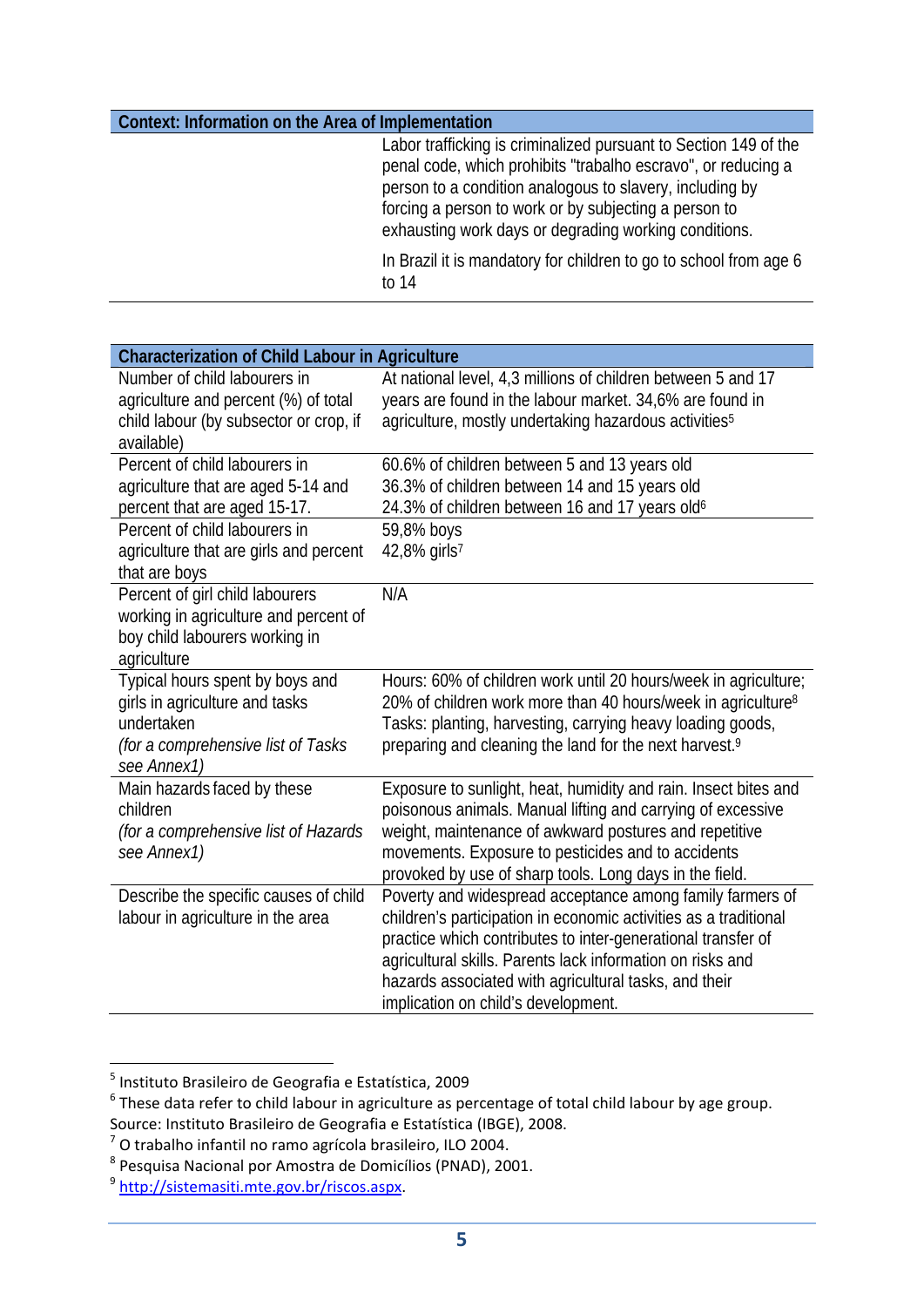| <b>Good Practice</b>                |                                                                                |
|-------------------------------------|--------------------------------------------------------------------------------|
| Time frame                          | 8th April 2007                                                                 |
|                                     | 30th June 2008                                                                 |
| Specific objective                  | Promoting social dialogue and awareness on child labour in                     |
|                                     | agriculture among CONTAG's affiliates at national level.                       |
| Why was the practice implemented?   | Follow-up to a previous good practice to eliminate child labour                |
|                                     | in agriculture                                                                 |
|                                     | For further details visit :                                                    |
|                                     | http://www.ilo.org/public//english/standards/ipec/publ/policy/pa               |
|                                     | pers/africa/annex.htm                                                          |
| Partners involved                   | Rural trade unions' federations                                                |
| Agricultural subsector addressed by | The practice mainly covers crop production in family farming.                  |
| the practice                        | In particular, it addressed: processing of sisal, harvesting of                |
| (farming, fisheries and/or          | fruits (including orange, coconut, mango, papaya, pineapple,                   |
| aquaculture, forestry, livestock)   | and cotton), cereals and horticulture, cutting of sugar cane,                  |
|                                     | and extraction of timber.                                                      |
| Specific issues addressed:          | Education - vocational training                                                |
|                                     | Social dialogue with trade unions' affiliates                                  |
| Description of the approach         | Prevention of child labour through the involvement of                          |
| followed (including specific steps  | children and youth in the following programmes:                                |
| and activities carried out)         | Jovem Saber - a capacity building/apprenticeship                               |
|                                     | programme based on different modules focusing on:                              |
|                                     | sustainable rural development and citizenship, land reform                     |
|                                     | and family agriculture, organization of production, trade                      |
|                                     | unions and management, methodology of community work                           |
|                                     | and reproductive health. Training tools (booklets) and tests                   |
|                                     | were periodically used to monitor the learning process by                      |
|                                     | working groups constituted in almost all states in the                         |
|                                     | country.                                                                       |
|                                     | Consórcio Social - based on non-formal education through                       |
|                                     | the process of distance learning and face-to-face                              |
|                                     | vocational training on: poultry and goat rearing, fruits-                      |
|                                     | natives-ornamentals seeds production, fruit processing -                       |
|                                     | for family agro-business, beekeeping, processing and                           |
|                                     | marketing of flowers and ornamental plants and                                 |
|                                     | horticulture.                                                                  |
|                                     | Awareness raising and mobilization of CONTAG's<br>$\qquad \qquad \blacksquare$ |
|                                     | members, through events, workshops and media (including                        |
|                                     | newspapers, radio programmes and spots) showing                                |
|                                     | messages on child labour.                                                      |
|                                     | Launch of a national campaign on 'Protection of children                       |
|                                     | and youth in agriculture: a harvest for the future'.                           |
|                                     | Mainstreaming of rights of children and youth and                              |
|                                     | mobilization for the inclusion of the issue in public                          |
|                                     | policies.10                                                                    |
|                                     | Conduction of a research on the participation of children                      |
|                                     | and youth in family farms, disaggregated by sex/race and                       |

  $^{10}$  Organization of a National workshop on public policies for protecting children and youth in agriculture.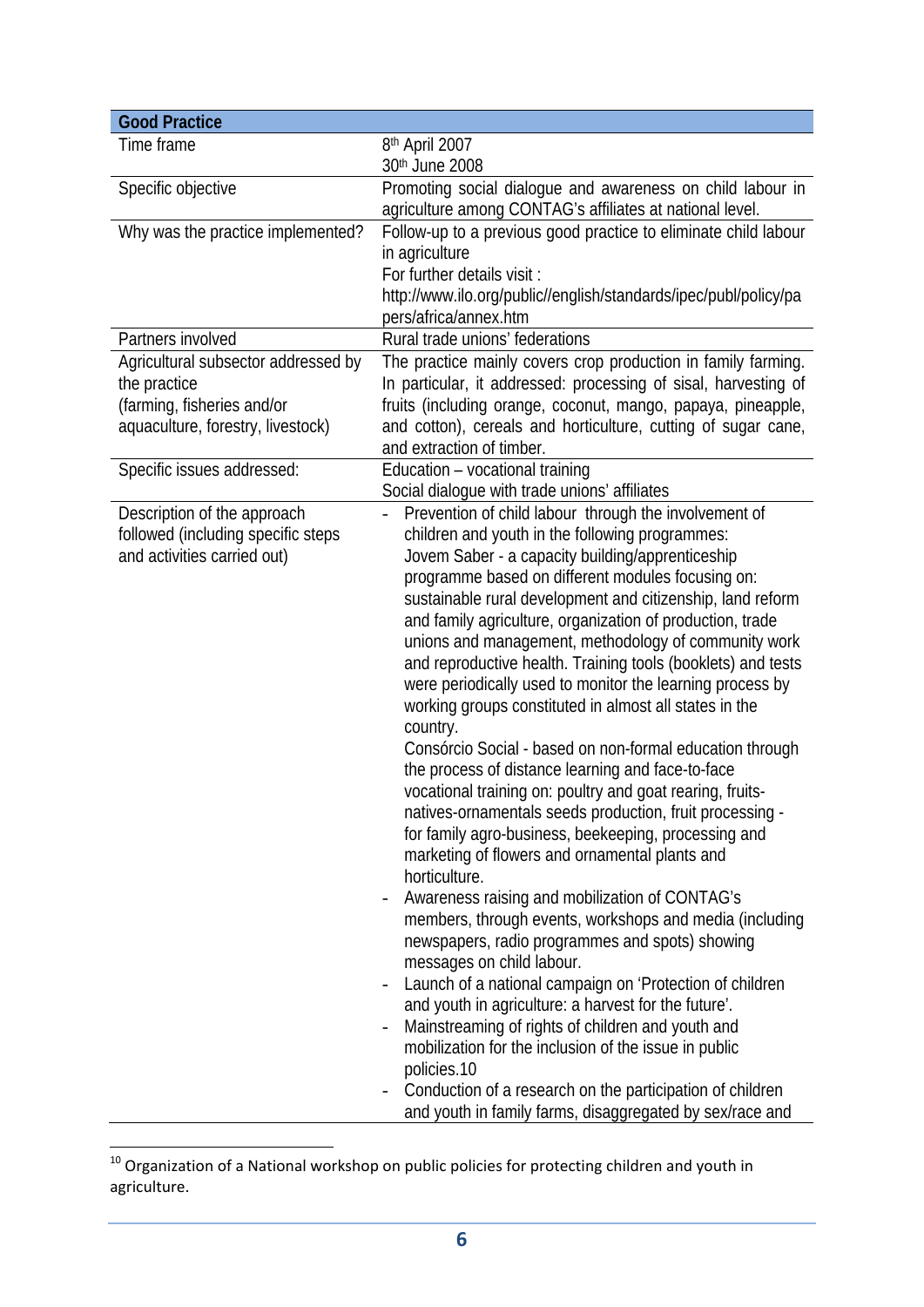| <b>Good Practice</b> |                                                               |
|----------------------|---------------------------------------------------------------|
|                      | ethnicity                                                     |
|                      | - Capacity building and training activities on protection of  |
|                      | children and youth involving 350 leaders of trade unions.     |
|                      | - Strengthening of the debate on children and youth           |
|                      | protection, through the creation of a working group           |
|                      | (including representatives from CONTAG and national           |
|                      | institutions – youth, gender, agriculture, and social policy) |
|                      | responsible for the implementation of the activities.         |
|                      | - Monitoring of school attendance by children and youth       |
|                      | beneficiaries of the action programme, through sistema        |
|                      | Mercury.11                                                    |

| <b>Demonstrated Impact</b>            |                                                                      |  |  |
|---------------------------------------|----------------------------------------------------------------------|--|--|
| Indirect beneficiaries - number and   | Children and youth involved as members of family farmers             |  |  |
| categories                            | and agricultural workers in 14 states.                               |  |  |
| Direct beneficiaries - number and     | 27,981 children and youth prevented from child labour and            |  |  |
| categories                            | included in the programmes Jovem Saber and Consórcio                 |  |  |
|                                       | Social.                                                              |  |  |
|                                       | 4,811 children monitored and recorded data through sistema           |  |  |
|                                       | Mercury.                                                             |  |  |
|                                       | 11 classes with 3,704 study groups.                                  |  |  |
| What was the impact of the practice   | Prevention of 23,981 children from child labour<br>$\overline{a}$    |  |  |
| in reducing child labour in           | Better understanding and knowledge of child labour's                 |  |  |
| agriculture? Can the impact of the    | issues at community and national level                               |  |  |
| practice be documented in some        | Changing of attitudes of farmers, communities and trade              |  |  |
| way, through a formal programme       | unions towards the issue of protecting children and adults           |  |  |
| evaluation, impact assessment or      | in agriculture. Breaking down of resistances and starting of         |  |  |
| other means?                          | the debate on child labour in family farms.                          |  |  |
| Improvements in beneficiary           | The programme Jovem Saber <sup>12</sup> contributed to: a) increased |  |  |
| livelihood derived from the practice  | technical knowledge on vocational training and unions' policy        |  |  |
|                                       | for youth13 members of trade unions through distance                 |  |  |
|                                       | learning; b) empowerment of youth living in rural areas              |  |  |
|                                       | through micro-regional, regional and national meetings,              |  |  |
|                                       | development of events and targeted projects.                         |  |  |
|                                       | The programme <i>Consórcio Social</i> contributed to train           |  |  |
|                                       | (workshop - school) young people to develop an individual or         |  |  |
|                                       | collective income-generating activity that they will start-up        |  |  |
|                                       | when completing the training.                                        |  |  |
| Is the practice and/or its benefits   | The CONTAG is following up the activities with its own               |  |  |
| likely to continue in some way, and   | financial and human resources. The focus of the research             |  |  |
| to continue being effective, over the | has been defined, and two questionnaires have been                   |  |  |
| medium to long term? Is the           | developed, one addressing parents and /or guardians and              |  |  |
| practice still used?                  | the other children and youth. 33,940 questionnaires will be          |  |  |

 $11$  Sistema Mercury is a system developed by IPEC Brazil to monitor the beneficiaries of Action Programmes.

<sup>&</sup>lt;sup>12</sup> For additional information visit http://www.contag.org.br/sistemas/jovemsaber/#.

<sup>&</sup>lt;sup>13</sup> Between 16 and 32 years old.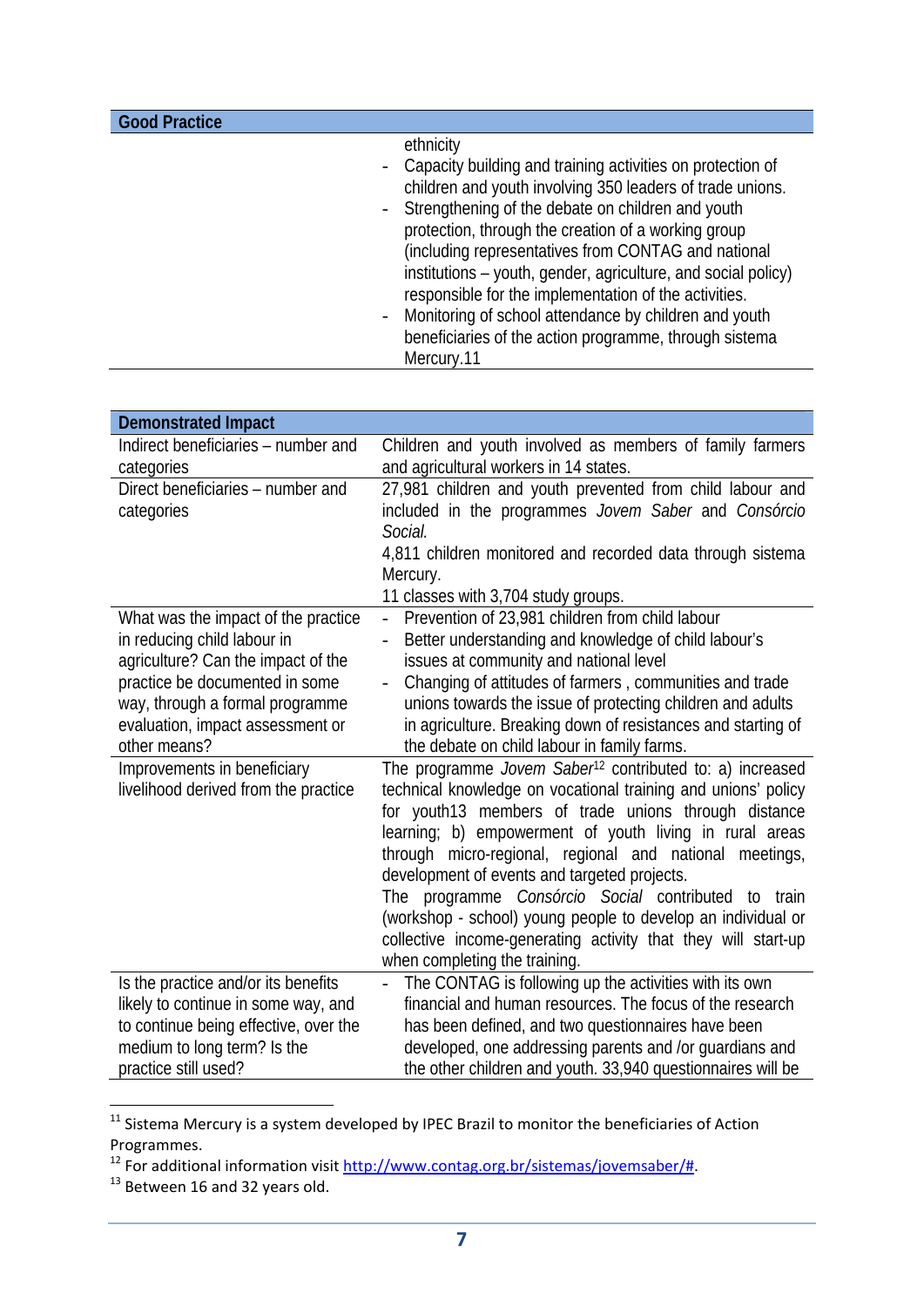| <b>Demonstrated Impact</b>                                                                                                                                     |                                                                                                                                                                                                                                                                                                                                                                                                                                                                                                                                                                                                                                                                     |
|----------------------------------------------------------------------------------------------------------------------------------------------------------------|---------------------------------------------------------------------------------------------------------------------------------------------------------------------------------------------------------------------------------------------------------------------------------------------------------------------------------------------------------------------------------------------------------------------------------------------------------------------------------------------------------------------------------------------------------------------------------------------------------------------------------------------------------------------|
|                                                                                                                                                                | submitted by young people involved in Programa Jovem<br>Saber.<br>Another strategy adopted to make the practice sustainable<br>is the inclusion of messages about the prevention and<br>eradication of child labour in the MSTTR media and the<br>commitment of CONTAG to mainstream it among its<br>members.<br>The ongoing training process on protection of children and<br>youth in agriculture is also very important to make more<br>families aware of children rights and responsible for<br>ensuring their implementation                                                                                                                                   |
| Does the practice contribute to<br>environmental sustainability and<br>ecological soundness, and how?                                                          | N/A                                                                                                                                                                                                                                                                                                                                                                                                                                                                                                                                                                                                                                                                 |
| Does the practice promote human<br>rights (state which ones) and<br>comply with ILO labour standards?                                                          | The practice promote the right to join a trade union, which is<br>mentioned in article 23, subsection 4 of the Universal<br>Declaration of Human Rights and also stated in article 20.<br>The practice also complies with the following International<br>Human Rights and Labour Standards related to:<br>Child labour/child protection<br>Vocational guidance and training<br><b>Employment promotion</b>                                                                                                                                                                                                                                                          |
| Does the practice contribute to<br>social dialogue (between<br>government, workers' and<br>employers' organization) and<br>collective bargaining negotiations? | Yes, the practice promote social dialogue and involve trade<br>unions in the elimination of child labour in agriculture, in<br>partnership with governemental institutions.                                                                                                                                                                                                                                                                                                                                                                                                                                                                                         |
| Which were the problems and<br>challenges (risks and obstacles)<br>faced within the process?                                                                   | Young people need to get support through:<br>- funding for projects through public and private rural credit,<br>such as the National Programme for the Strengthening of<br>Family Agriculture (PRONAF)-Youth, the main programme in<br>support of young people.<br>- access to land, for example through the programme "Our<br>First Land".<br>Resistances to discuss about protection of children and youth<br>in family farms hindered part of the process.<br>Time devoted to the research was not sufficient.<br>The group of researcher conducting the interviews should<br>have been selected within the same rural community and<br>sensitized on the issue. |
| Lessons learned                                                                                                                                                | Although there is still resistance to discuss children/youth<br>protection's issues, awareness raising and social mobilization<br>become more effective when they address the issue of child<br>labour, showing its consequences on physical, mental and<br>social development of children and youth. After all, fathers and<br>mothers, with few exceptions, are concerned with the welfare<br>of their children, but in many cases they are not aware of the<br>risks associated with child labour. Organizing awareness                                                                                                                                          |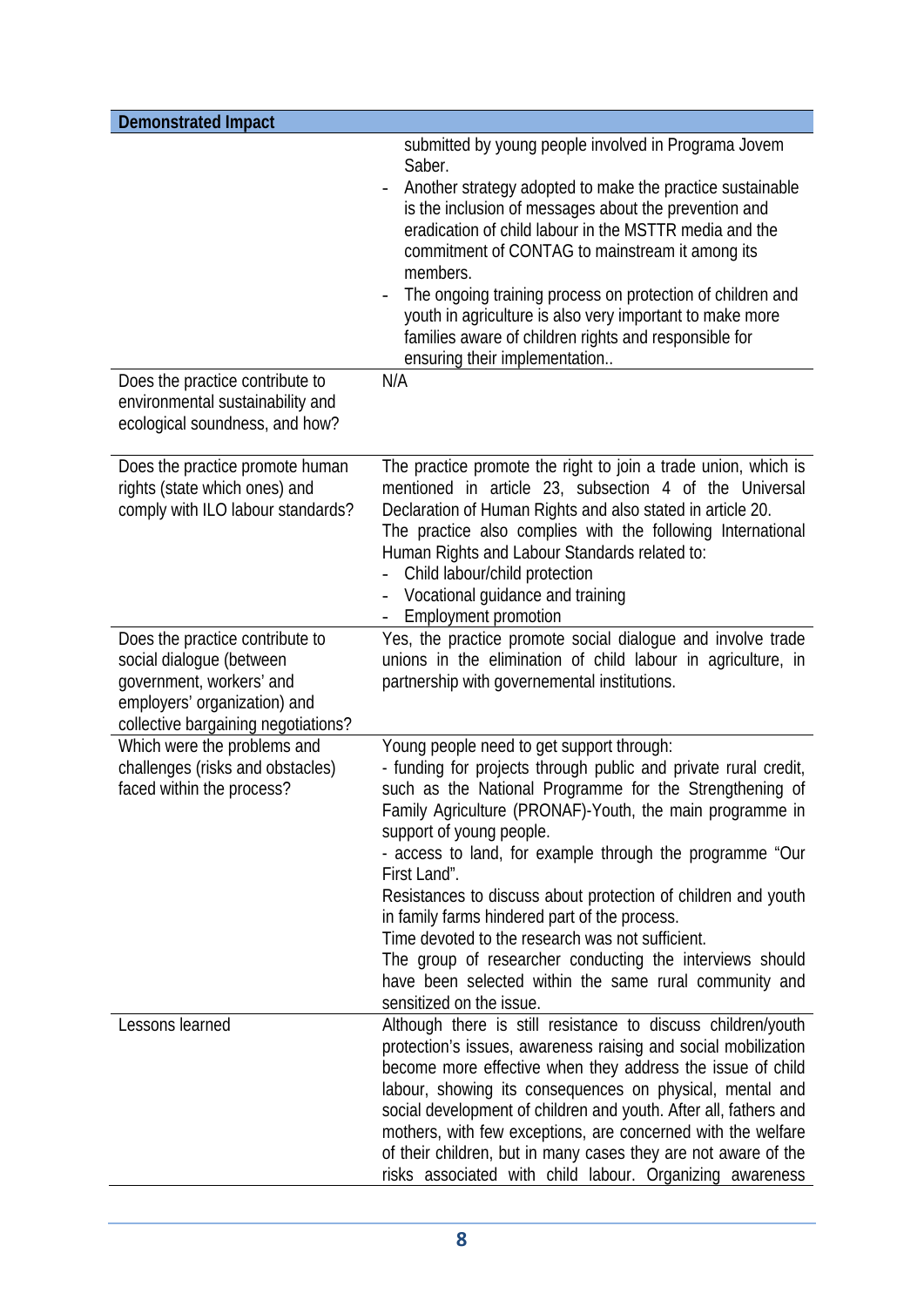| <b>Demonstrated Impact</b>                          |                                                                                                                                                             |  |
|-----------------------------------------------------|-------------------------------------------------------------------------------------------------------------------------------------------------------------|--|
|                                                     | raising campaigns and workshops in a playful and interactive<br>manner is also very important to facilitate better understanding<br>of child labour issues. |  |
| Quotes from direct beneficiaries of<br>the practice | N/A                                                                                                                                                         |  |

| <b>Replicability</b>                                                                                                                                               |                                                                                                                                                                                                                                                                                                                                                                                                                                                                                                               |  |  |
|--------------------------------------------------------------------------------------------------------------------------------------------------------------------|---------------------------------------------------------------------------------------------------------------------------------------------------------------------------------------------------------------------------------------------------------------------------------------------------------------------------------------------------------------------------------------------------------------------------------------------------------------------------------------------------------------|--|--|
| Is this a practice that might have<br>applicability in some way to other<br>situations or settings? What are the<br>elements that make the practice<br>replicable? | Good will and committment of trade unions's affiliates are keys<br>to replicate the practice and transfer the message of the<br>importance to prevent and eliminate child labour. In fact,<br>members of trade unions who were involved in the awareness<br>raising activities agreed that their organizations would be<br>responsible for mainstreaming this issue in the trade unions'<br>agenda. Trade unions' federations have included the issue in<br>their workplans and mainstreamed it among unions. |  |  |
| Key political, economic,                                                                                                                                           | The strong commitment and capacity of the trade unions.                                                                                                                                                                                                                                                                                                                                                                                                                                                       |  |  |
| demographic or cultural dynamics                                                                                                                                   |                                                                                                                                                                                                                                                                                                                                                                                                                                                                                                               |  |  |
| that favoured or impeded the                                                                                                                                       |                                                                                                                                                                                                                                                                                                                                                                                                                                                                                                               |  |  |
| transformation process                                                                                                                                             |                                                                                                                                                                                                                                                                                                                                                                                                                                                                                                               |  |  |
| Critical success factors for                                                                                                                                       | Ownership and consensus                                                                                                                                                                                                                                                                                                                                                                                                                                                                                       |  |  |
| development/replication of the good                                                                                                                                | Early involvement of national actors                                                                                                                                                                                                                                                                                                                                                                                                                                                                          |  |  |
| practice (for a comprehensive list of                                                                                                                              | Medium to long-term time horizon                                                                                                                                                                                                                                                                                                                                                                                                                                                                              |  |  |
| Critical factors see Annex1)                                                                                                                                       |                                                                                                                                                                                                                                                                                                                                                                                                                                                                                                               |  |  |
| Resources and inputs                                                                                                                                               | The strong commitment and capacity of the trade unions.                                                                                                                                                                                                                                                                                                                                                                                                                                                       |  |  |
| needed to implement the practice,                                                                                                                                  | Financial support from ILO Project                                                                                                                                                                                                                                                                                                                                                                                                                                                                            |  |  |
| including physical (e.g. land,                                                                                                                                     |                                                                                                                                                                                                                                                                                                                                                                                                                                                                                                               |  |  |
| fertilizers, seeds), labour, financial                                                                                                                             |                                                                                                                                                                                                                                                                                                                                                                                                                                                                                                               |  |  |
| and monetary inputs, and                                                                                                                                           |                                                                                                                                                                                                                                                                                                                                                                                                                                                                                                               |  |  |
| management capacity                                                                                                                                                |                                                                                                                                                                                                                                                                                                                                                                                                                                                                                                               |  |  |

| <b>General Information</b>           |                                                                  |  |  |
|--------------------------------------|------------------------------------------------------------------|--|--|
| Organization / Institution promoting | <b>ILO-IPEC</b>                                                  |  |  |
| the practice                         |                                                                  |  |  |
| Programme / Project                  | Protection of children and youth in rural areas                  |  |  |
| Overall objective                    | Strengthening the protection of children and young rural         |  |  |
|                                      | workers in the Movimento sindical de trabalhadores e             |  |  |
|                                      | trabalhadoras rurais (MSTTR - rural trade unions movement)       |  |  |
|                                      | with a focus on prevention and eradication of child labour,      |  |  |
|                                      | particularly its worst forms, through a participatory process of |  |  |
|                                      | mobilization and training with family farmers.                   |  |  |
| Time frame                           | 8th April 2007                                                   |  |  |
|                                      | 30th June 2008                                                   |  |  |
| Implementer(s)                       | Confederação Nacional dos Trabalhadores na Agricultura -         |  |  |
|                                      | CONTAG (National confederation of agricultural workers)          |  |  |
| Source of information                | Proteção infanto-juvenil no Meio Rural, Protection of children   |  |  |
|                                      | and youth in rural áreas: (Action programme P.260.10.216.050     |  |  |
|                                      | / P.260.10.216.052)                                              |  |  |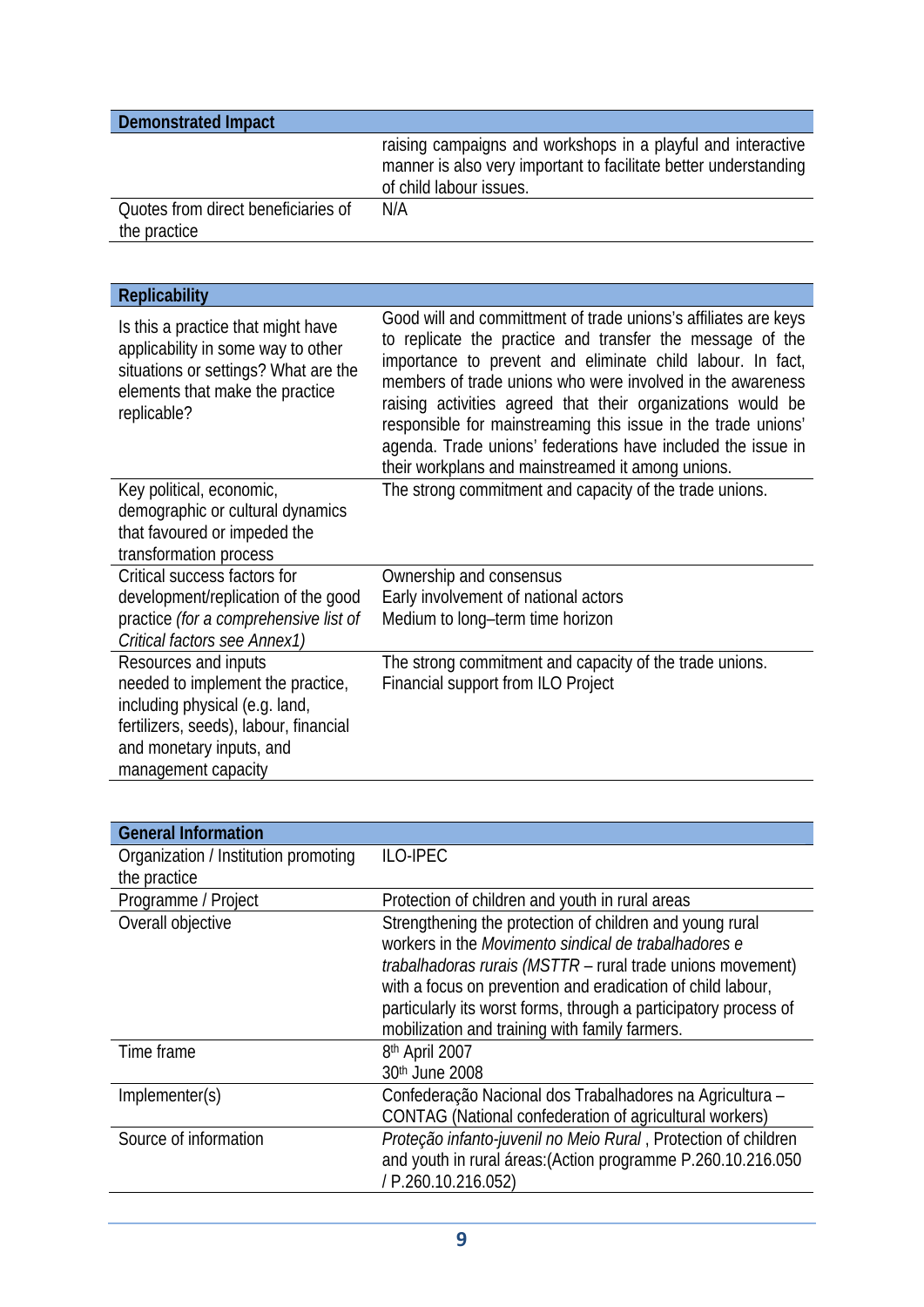| <b>General Information</b> |                                                           |
|----------------------------|-----------------------------------------------------------|
|                            | Final technical report (18 September 2008)                |
|                            | Additional sources of information:                        |
|                            | - 10° Congresso nacional de trabalhadores e trabalhadoras |
|                            | rurais, 10-14 março 2009, Brasilia, Brazil                |
|                            | - ILO Brazil website:                                     |
|                            | http://www.oit.org.br/sites/all/ipec/index.php            |
|                            | - CONTAG website:http://www.contag.org.br/                |
| Relevant contacts          | Renato Mendes, National Coordinator, IPEC-Brazil          |
|                            | mendes@oitbrasil.org.br                                   |
|                            | Tel: 55-61-21064618 - Fax: 55-61-3224352                  |
| Practice edited by         | Valentina Bianco                                          |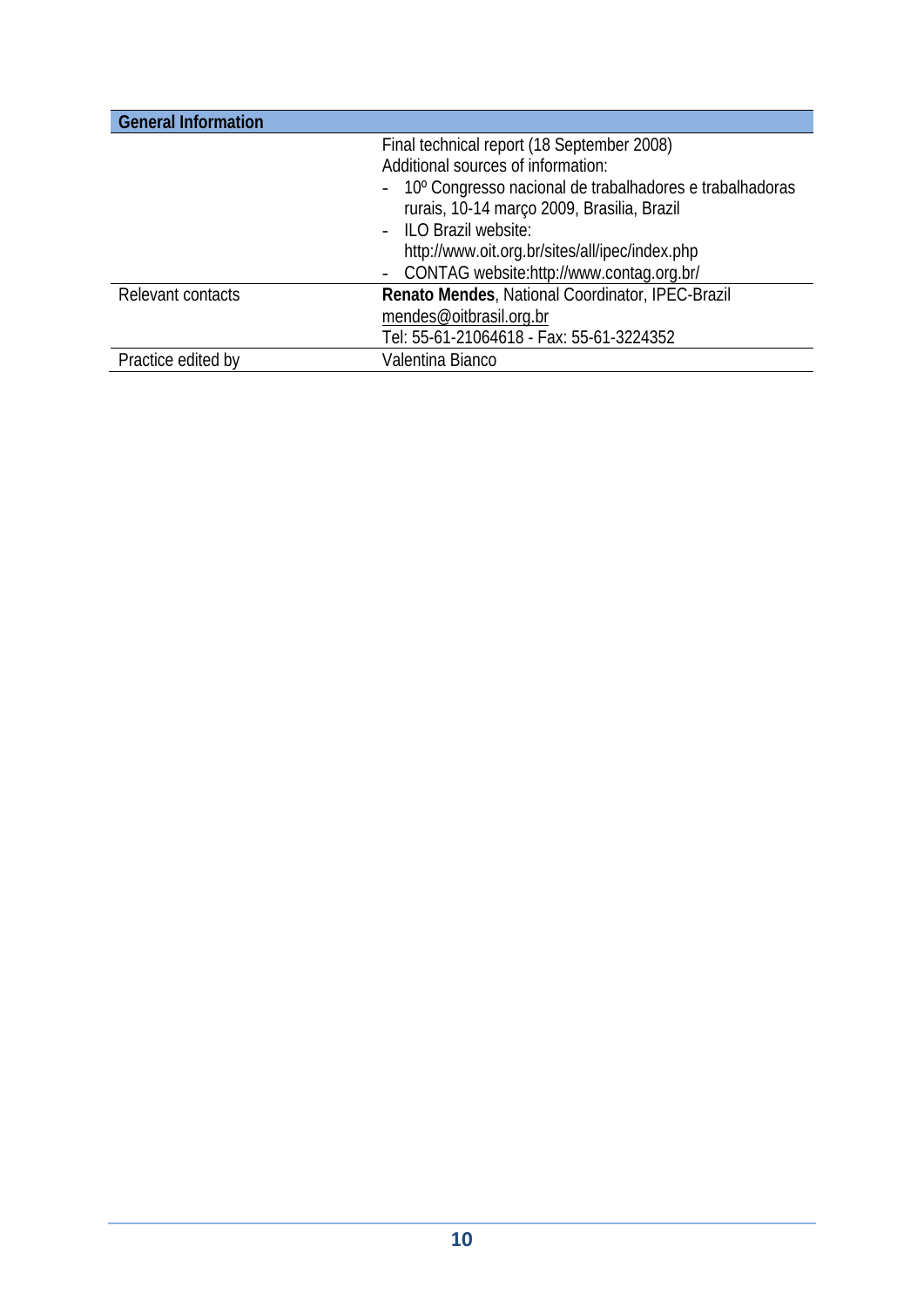# **3. DOMINICAN REPUBLIC: Diversifying family incomes through greenhouses to tackle child labour in the coffee production**

#### **Keywords**

Coffee, diversification of agricultural production, green houses.

# **Abstract**

Child labour in farming is openly accepted as a traditional practice, especially for seasonal production systems and lack of diversification of the production. The Project specifically promoted labour saving technology and in particular the establishment of greenhouses as a as part of a **multi‐pronged strategy,** starting with the sensitization of community members, local authorities and social workers (health, education, agriculture and labour inspectorate) about child labour issues and providing agricultural, financial and health services to children and their families involved in agricultural production.

The main objective is to discourage the practice of employing children in agricultural work and reducing the demand for child labour by diversifying the production, increasing the production cycle for the families (beyond coffee) and eventually increasing incomes; ensuring predictability and reliability of production as with the greenhouse technique, and keeping external factors such as plagues and climatic effects under control.

| Context: Information on the Area of Implementation |                                                                    |
|----------------------------------------------------|--------------------------------------------------------------------|
| Country                                            | Dominican Republic                                                 |
| Province, District, Village                        | Province of San José de Ocoa, City of San José de Ocoa,            |
|                                                    | towns of San José de Ocoa y Rancho Arriba                          |
| Population under the poverty line (%               | 40,4% of the population lives under the poverty line 14            |
| total population)                                  |                                                                    |
| Agricultural land (% of total land                 | 53.4% of land area is agricultural land                            |
| area) and other key natural                        | 55% of land area in San José de Ocoa is agricultural land or       |
| resources                                          | forest                                                             |
|                                                    | 47% of arable land is used for coffee production.                  |
| Main agricultural products, including              | Sugarcane                                                          |
| from farming, fisheries, livestock,                | <b>Banana</b>                                                      |
| forestry                                           | Rice                                                               |
|                                                    | Industrial tomato                                                  |
| Employment in agriculture, including               | 21.78% of total employment is in agriculture, including crop       |
| farming, forestry, fisheries and                   | production, fisheries and aquaculture, forestry and livestock      |
| livestock (% of total employment) by               |                                                                    |
| subsector if available                             |                                                                    |
| National legislation on child labour               | Labour code of the Dominican Republic - Law No.16-92;              |
| in agriculture (including minimum                  | Principle XI, Title II on Child Labour (from Art. 244 to Art. 254) |

 <sup>14</sup> United Nations Statistic Division, 2011, National Source (Oficina Nacional de Estadistica) Encuesta Nacional de Fuerza de Trabajo; April and October average; Moderate Poverty Line (individuals)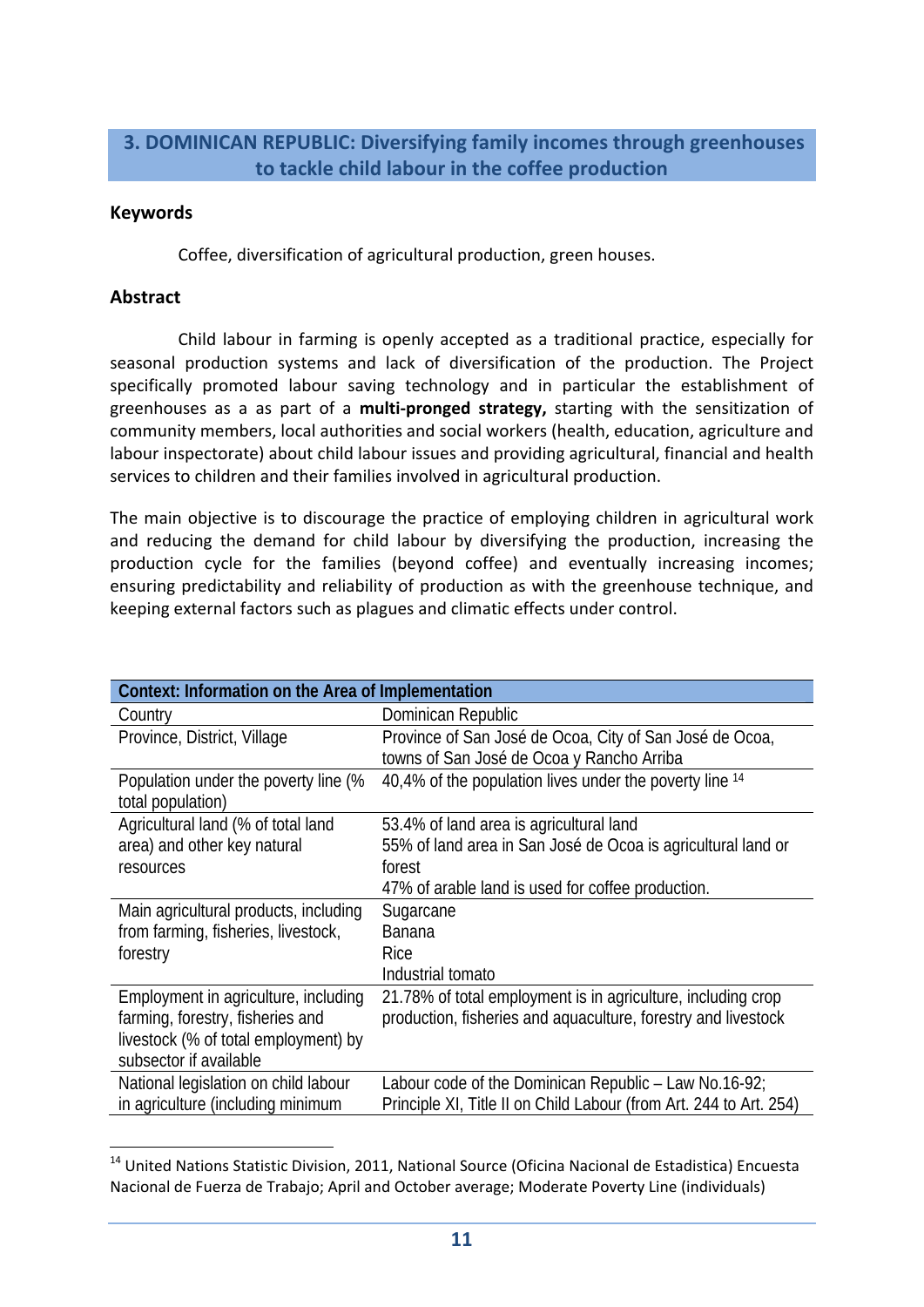| Context: Information on the Area of Implementation |                                                               |
|----------------------------------------------------|---------------------------------------------------------------|
| age, hazardous work list, minimum                  | Minimum age: 14 years (light work: 12 years; hazardous work:  |
| age for light work, age for                        | 18 years)                                                     |
| compulsory education and on labour                 | Resolution 52-2004 on the prohibition of hazardous activities |
| inspection in agriculture)                         | for children under 18                                         |
|                                                    | General Education Law - No.66-97                              |
|                                                    | Age for compulsory education: 6-14                            |
|                                                    | Labour inspection in agriculture: the Dominican Republic has  |
|                                                    | not ratified the Labour Inspection (Agriculture) Convention,  |
|                                                    | 1969 (No.129)                                                 |

| <b>Characterization of Child Labour in Agriculture</b>                                                                                |                                                                                                                                                                                                                                                                                                                                                                                                                                                                                                                                      |  |
|---------------------------------------------------------------------------------------------------------------------------------------|--------------------------------------------------------------------------------------------------------------------------------------------------------------------------------------------------------------------------------------------------------------------------------------------------------------------------------------------------------------------------------------------------------------------------------------------------------------------------------------------------------------------------------------|--|
| Number of child labourers in<br>agriculture and % of total child<br>labour (by subsector or crop, if<br>available)                    | At national level child labourers in agriculture are 88,000,<br>namely 23% of total child labour (423,000)                                                                                                                                                                                                                                                                                                                                                                                                                           |  |
| Percent of child labourers in<br>agriculture that are aged 5-14 and<br>percent that are aged 15-17.                                   | 64.7% of children are between 5 and 14 years old (21%<br>between 5 and 9 and 43.7% between 10 and 14)<br>35.3% of children are between 15 and 17 years old                                                                                                                                                                                                                                                                                                                                                                           |  |
| Percent of child labourers in<br>agriculture that are girls and percent<br>that are boys                                              | 92% are boys<br>8% are girls                                                                                                                                                                                                                                                                                                                                                                                                                                                                                                         |  |
| Percent of girl child labourers<br>working in agriculture and percent of<br>boy child labourers working in<br>agriculture             | According to the Project baseline survey on child labour<br>conducted in 2001, 25% of girls and boys child labourers were<br>working in agriculture.                                                                                                                                                                                                                                                                                                                                                                                 |  |
| Typical hours spent by boys and<br>girls in agriculture and the tasks<br>undertaken (for a comprehensive<br>list of Tasks see Annex1) | Hours:-<br>Tasks: transporting and planting seedlings to farm, weeding<br>and harvesting.                                                                                                                                                                                                                                                                                                                                                                                                                                            |  |
| Main hazards faced by these<br>children (for a comprehensive list of<br>Hazards see Annex1)                                           | Physical: long hours of work, strenuous labour, repetitive<br>movement, heavy loads, uneven and steep ground, humidity<br>Biological: insects and bacteria<br>Ergonomic: inadequate tools, lack of protective equipment for<br>adolescent workers<br>Psychological: structural discrimination on wage (children are<br>less paid than adults, girls are less paid than boys, children<br>are less paid than adolescents), exposure to unhealthy<br>behavior (smoking, alcohol, drinking, promiscuity), isolation                     |  |
| Describe the specific causes of child<br>labour in agriculture in the area                                                            | Parents lack information on the adverse consequences of<br>child labour.<br>Openly accepted traditional practices: parents think their<br>children should work because they have been raised in the<br>same way.<br>Community representatives and figures from social institutions<br>are not aware of the problem and its potential risks.<br>High demand for child labour during the harvest season.<br>Small farms that are not profitable: in order to ensure its<br>subsistence, a family with 5 members should have an average |  |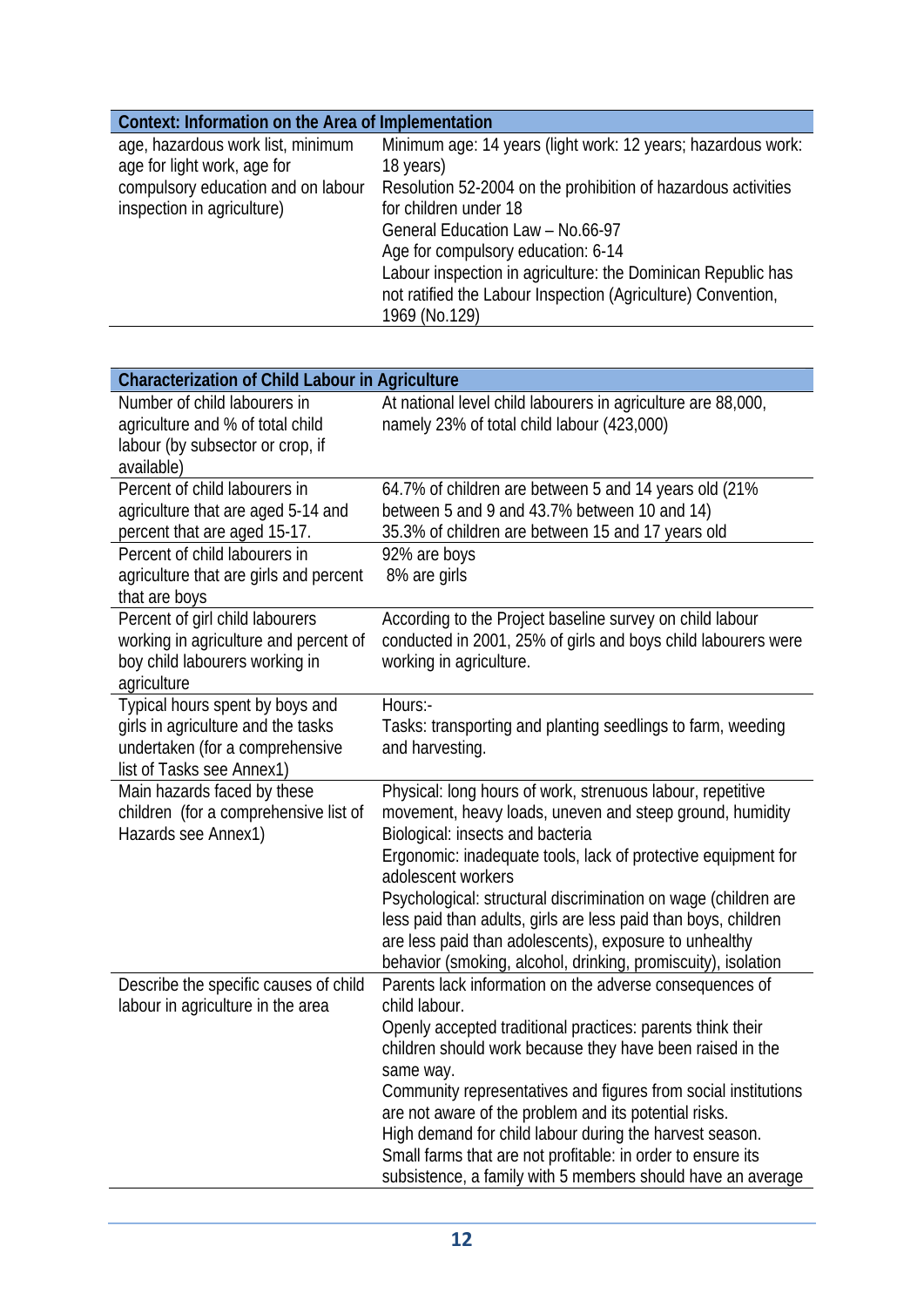of 50,320 square meters for subsistence crops. However, 92% of coffee farmers have an average of 31,450 square meters15. Coffee plantations are too small to cover the basic needs of a family. Seasonal production systems, lack of diversification of the production, which reduce family incomes. Education: high dropout rates, high repetition rate, high

percentage of over-age children. High education costs and reduced education options.16 No labour inspections.

| <b>Good Practice</b>                                                                                                                |                                                                                                                                                                                                                                                                                                                                                                                                                                                                                                                                                                                                                                                                                                                                                                                         |
|-------------------------------------------------------------------------------------------------------------------------------------|-----------------------------------------------------------------------------------------------------------------------------------------------------------------------------------------------------------------------------------------------------------------------------------------------------------------------------------------------------------------------------------------------------------------------------------------------------------------------------------------------------------------------------------------------------------------------------------------------------------------------------------------------------------------------------------------------------------------------------------------------------------------------------------------|
| Time frame                                                                                                                          | 2002-2006                                                                                                                                                                                                                                                                                                                                                                                                                                                                                                                                                                                                                                                                                                                                                                               |
| Specific objective(s)                                                                                                               | Increase family income<br>Diversify production and increase the production cycle for the<br>families (beyond coffee)<br>Reduce the impact of intensive agriculture production on the<br>environment<br>Increase productivity and profitability of family farms<br>Ensure predictability and reliability of production as with the<br>greenhouse technique, and keep external factors such as<br>plagues and climatic effects under control<br>Reduce production costs<br>Transfer technology to small farmers<br>Promote gender equity by ensuring that women organizations<br>would be direct beneficiaries of the project. Empower and<br>enable women to be less dependent on their husbands.<br>Enhance property right and right to work and promote<br>motivation and self-esteem. |
| Why was the practice implemented?                                                                                                   | ILO Time Bound Programme.                                                                                                                                                                                                                                                                                                                                                                                                                                                                                                                                                                                                                                                                                                                                                               |
| Partners involved                                                                                                                   | Ministry of Labour<br>Ministry of Education<br>Ministry of Agriculture                                                                                                                                                                                                                                                                                                                                                                                                                                                                                                                                                                                                                                                                                                                  |
| Agricultural subsector addressed by<br>the practice<br>(crop production, farming, fisheries<br>or aquaculture, forestry, livestock) | Crop production (coffee)                                                                                                                                                                                                                                                                                                                                                                                                                                                                                                                                                                                                                                                                                                                                                                |
| Specific issues addressed                                                                                                           | Agricultural practices and techniques<br>Others: livelihoods diversification, income generation, OSH,                                                                                                                                                                                                                                                                                                                                                                                                                                                                                                                                                                                                                                                                                   |
| Description of the approach<br>followed (including specific steps<br>and activities carried out)                                    | The practice specifically promoted labour saving technologies<br>and established greenhouses as part of a multi-pronged<br>strategy, starting with the sensitization of community<br>members, local authorities and social workers (health,                                                                                                                                                                                                                                                                                                                                                                                                                                                                                                                                             |

<sup>&</sup>lt;sup>15</sup> Instituto Dominicano de Investigaciones Agropecuarias y Forestales (IDEAF).

 $16$  Although basic education is free, there is a high cost associated with school materials, uniforms, and transport costs that must be paid by the families.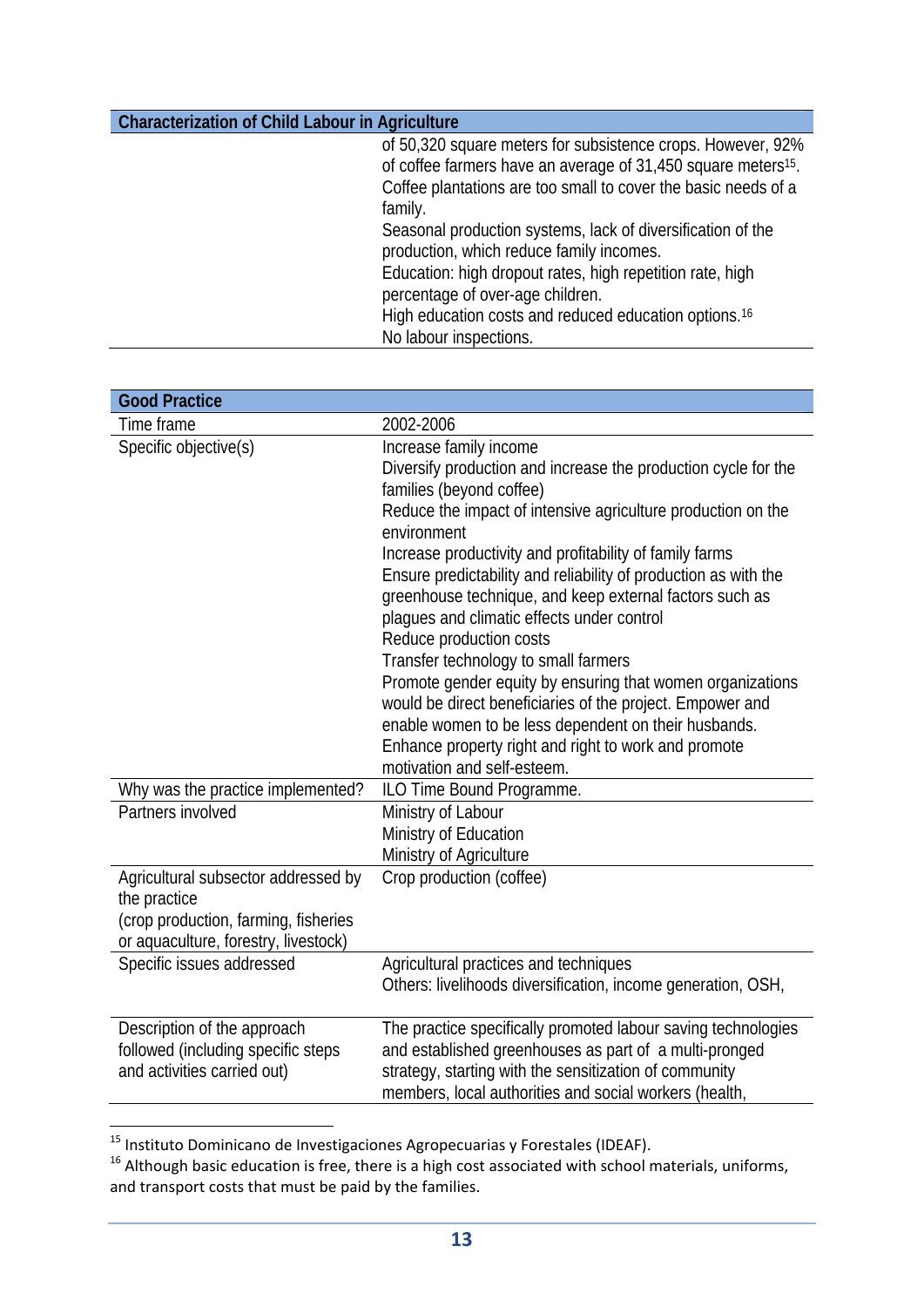education, agriculture and labour inspectorate) about child labour issues.

It based its intervention on the existing Community Councils "*Consejos Comunitarios" -* CCs established by the implementing agency. Through the CCs, information campaigns on child labour were carried out that reached children, their parents and farmers. CCs, together with community members, established criteria to select child beneficiaries of the Project.

- Establishment of a new productive model by the Ministry of Agriculture: through the establishment of greenhouses for complementary productions to coffee (see below for detailed explanation on the good practice) the Ministry of Agriculture contributed to the start-up of a new productive model. Support by Ministry of Labour: throughout the implementation of the project, the Ministry of Labour supported its activities

and started conducting inspections in the farms. Monitoring of child labour: with the support of the project, the CCs started to monitor child labour in the communities and designed a protocol to be followed by the local actors when cases of child labour where identified.

Setting up health centres: in collaboration with the provincial office of the Ministry of Health, community health centers were set up, which detected and monitored sicknesses and injuries caused by exploitative labour to children.

**Additional components were: Education and health**: in collaboration with the Ministry of Education, levelling classes were set up to support pupils with difficulties at school and over-age children. The coordination between the Ministry of Education and the Ministry of Health allowed reviving health programmes in schools, including nutrition, preventive health and dental care.

| <b>Demonstrated Impact</b>          |                                                                 |
|-------------------------------------|-----------------------------------------------------------------|
| Indirect beneficiaries – number and | Community and institutions (Ministry of Labour, Agriculture,    |
| categories                          | Health, Education) increased awareness about child labour in    |
|                                     | agriculture.                                                    |
| Direct beneficiaries -number and    | 2,000 children withdrawn from child labour (actual target:      |
| categories                          | 2,063) and 4,000 children at risk prevented.                    |
|                                     | 1,082 families received financial support (grants, revolving    |
|                                     | funds, micro-credits) from partner institutions, and benefited  |
|                                     | from the establishment of greenhouses and were trained on       |
|                                     | this production model.                                          |
| What was the impact of the practice | Reduction of the demand for child labour through:               |
| in reducing child labour in         | - Increase of productivity: in a greenhouse, it is possible to  |
| agriculture? Can the impact of the  | produce the same quantity of green peppers on a surface that    |
| practice be documented in some      | is 12 times smaller than with a traditional outdoor production. |
| way, through a formal programme     | The production cycle is longer, increasing from 3 to 9 months.  |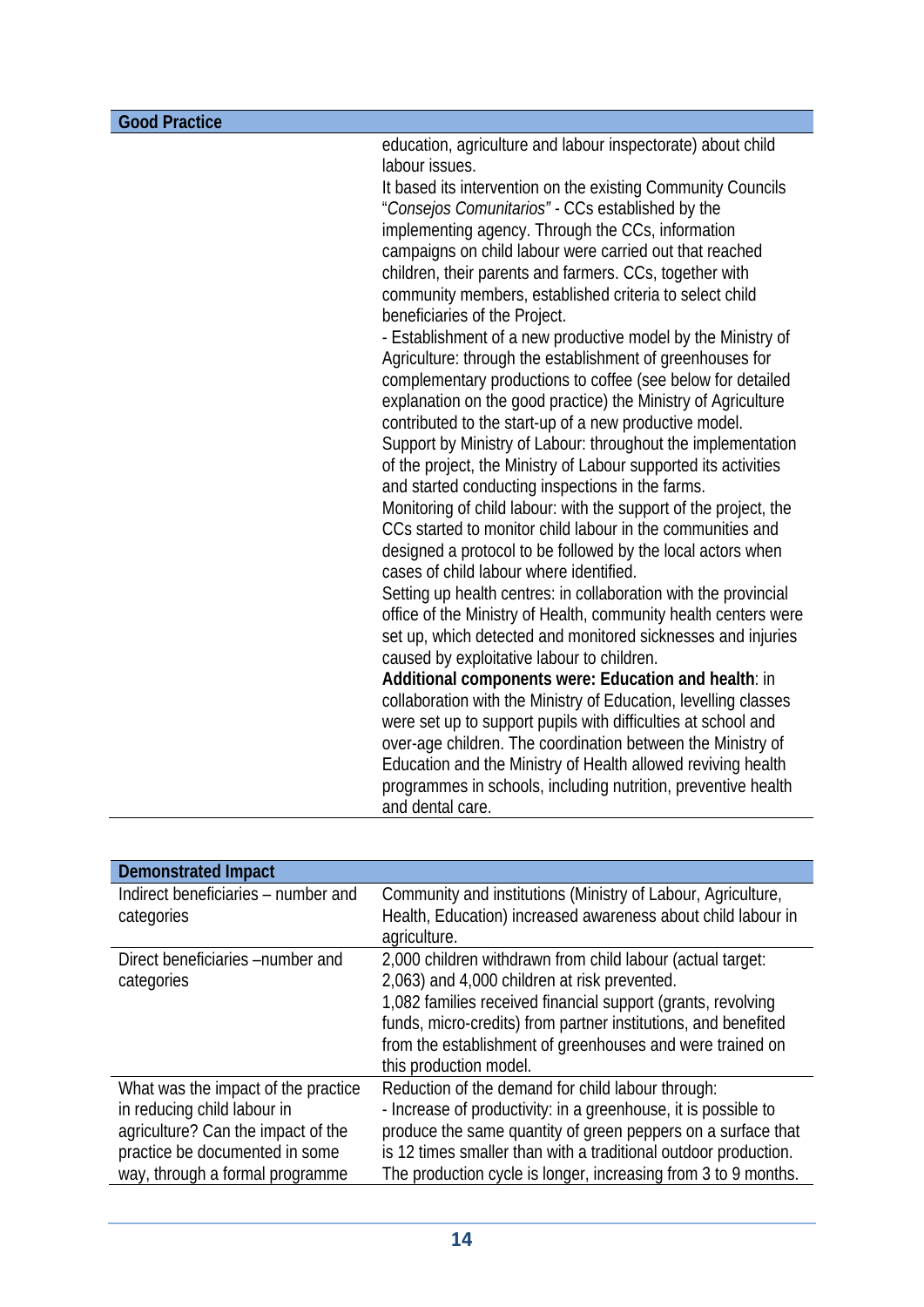| <b>Demonstrated Impact</b>                                           |                                                                                                                                                                                                                                                                                                                                                                                                                                                                                                                                                                                                                                                                                                                                                                                                                                                                                                                                                                                                                                                                                                                                                                                                                                                                                                                                                                                                                                                                                                                                                                                                                                                                                                                                                                                                                                                                                                    |
|----------------------------------------------------------------------|----------------------------------------------------------------------------------------------------------------------------------------------------------------------------------------------------------------------------------------------------------------------------------------------------------------------------------------------------------------------------------------------------------------------------------------------------------------------------------------------------------------------------------------------------------------------------------------------------------------------------------------------------------------------------------------------------------------------------------------------------------------------------------------------------------------------------------------------------------------------------------------------------------------------------------------------------------------------------------------------------------------------------------------------------------------------------------------------------------------------------------------------------------------------------------------------------------------------------------------------------------------------------------------------------------------------------------------------------------------------------------------------------------------------------------------------------------------------------------------------------------------------------------------------------------------------------------------------------------------------------------------------------------------------------------------------------------------------------------------------------------------------------------------------------------------------------------------------------------------------------------------------------|
| evaluation, impact assessment or<br>other means?                     | For the same result, the level of workforce is smaller for a<br>production in the greenhouse than outdoor (4-6 hours for a<br>greenhouse compared to 10-12 outdoor).<br>- Increase of household incomes and better use of generated<br>incomes (parents investing in child education).<br>- Attitudinal change regarding child labour practices. Based on<br>the findings on an investigation on the perception of child<br>labour by the Dominican society ("Percepción de la sociedad<br>dominicana sobre el trabajo infantil, OIT-IPEC, 2006), San<br>José de Ocoa is the province where the tolerance against<br>child labour is the lowest, from all the areas where the IPEC<br>programme implemented action programmes.                                                                                                                                                                                                                                                                                                                                                                                                                                                                                                                                                                                                                                                                                                                                                                                                                                                                                                                                                                                                                                                                                                                                                                     |
| Improvements in beneficiary<br>livelihood derived from the practice  | Greenhouses allowed the diversification of agricultural<br>production in family coffee production. Families were able to<br>start producing and marketing other products. This helped<br>improving family income and autonomy throughout the year.<br>To give an example, within the first year a beneficiary has<br>received RD \$84.000. This distributed during 12 months<br>means RD \$7,000 per month. In concrete terms, by adding<br>the coffee production, this would provide for basic food basket<br>of RD \$8.500 set by the Dominican government. But, as a<br>beneficiary affirmed, this also allowed improvements in the<br>livelihood, provision of infrastructure, housing, education<br>expenditure, and reinvestment in the maintenance of the<br>production unit.<br>Greenhouses are a good practice because, within a short<br>period of time, they compensate for the decrease in the family<br>income (when children and adolescents stop working) in an<br>efficient and relatively cheap manner, taking into account the<br>speed at which the initial investment is recuperated.<br>The greenhouse initiative also keeps children and adolescents<br>out of the workplace as their families begin to earn enough<br>money and, therefore, their participation in the world of work is<br>no longer necessary for survival.<br>Furthermore, the construction of greenhouses has been key to<br>break the traditional production system of families and help to<br>increase the productivity of the area through transfer of<br>technology.<br>Also, families benefit from the training processes associated<br>with the initiative and with the awarding of seed funds in-kind.<br>All these positive outcomes draw the family out of its<br>traditional production dynamic and allow it to generate higher<br>incomes as there is no longer a need or dependency on child |
| Is the practice and/or its benefits                                  | labor as a survival strategy.<br>The greenhouse initiative is sustainable if the initial investment                                                                                                                                                                                                                                                                                                                                                                                                                                                                                                                                                                                                                                                                                                                                                                                                                                                                                                                                                                                                                                                                                                                                                                                                                                                                                                                                                                                                                                                                                                                                                                                                                                                                                                                                                                                                |
| likely to continue in some way, and                                  | is recuperated and used in the construction of more                                                                                                                                                                                                                                                                                                                                                                                                                                                                                                                                                                                                                                                                                                                                                                                                                                                                                                                                                                                                                                                                                                                                                                                                                                                                                                                                                                                                                                                                                                                                                                                                                                                                                                                                                                                                                                                |
| to continue being effective, over the<br>medium to long term? Is the | greenhouses by other participating families.<br>Above all, greenhouses are sustainable because they are                                                                                                                                                                                                                                                                                                                                                                                                                                                                                                                                                                                                                                                                                                                                                                                                                                                                                                                                                                                                                                                                                                                                                                                                                                                                                                                                                                                                                                                                                                                                                                                                                                                                                                                                                                                            |
| practice still used?                                                 | profitable and, therefore, they can access funds from other                                                                                                                                                                                                                                                                                                                                                                                                                                                                                                                                                                                                                                                                                                                                                                                                                                                                                                                                                                                                                                                                                                                                                                                                                                                                                                                                                                                                                                                                                                                                                                                                                                                                                                                                                                                                                                        |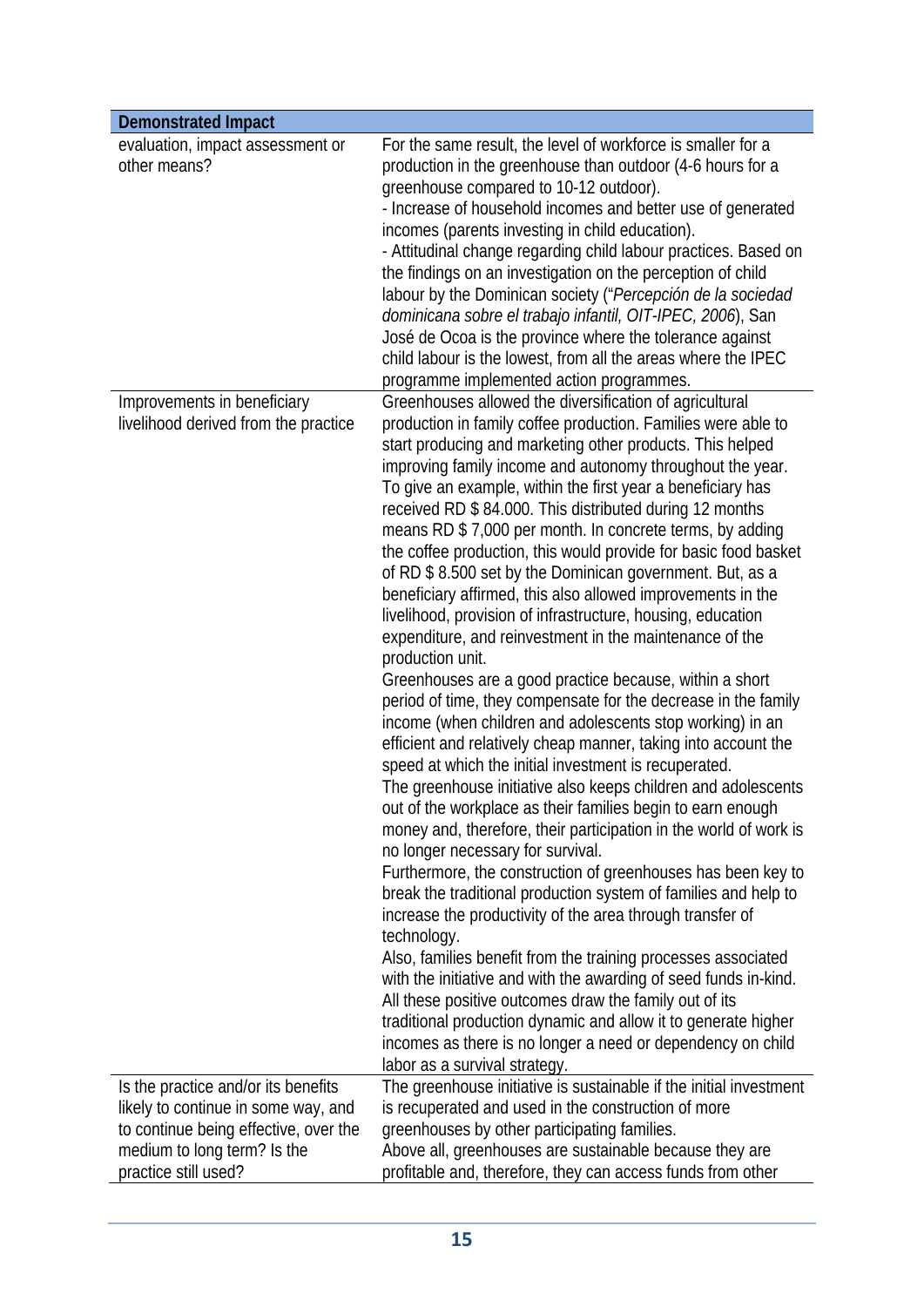| <b>Demonstrated Impact</b>                                                                                                                                     |                                                                                                                                                                                                                                                                                                                                                                                                                                                                                                                                                                                                                                                              |
|----------------------------------------------------------------------------------------------------------------------------------------------------------------|--------------------------------------------------------------------------------------------------------------------------------------------------------------------------------------------------------------------------------------------------------------------------------------------------------------------------------------------------------------------------------------------------------------------------------------------------------------------------------------------------------------------------------------------------------------------------------------------------------------------------------------------------------------|
| Does the practice contribute to                                                                                                                                | public or private sources (for example, the Agricultural Bank,<br>PROMIPYME - Small and Micro-Enterprise Support<br>Programme).<br>Attitudinal change amongst the communities, local authorities<br>and other key actors also contribute to the sustainability of the<br>practice.<br>The practice is currently used in the area.<br>The good practice limited the use of land in hills, which is one                                                                                                                                                                                                                                                        |
| environmental sustainability and<br>ecological soundness, and how?                                                                                             | of the main causes of erosion.<br>In a controlled environment, fewer inputs are required.<br>The good practice also limits the use of land in hill areas,<br>which is one of the main causes of erosion<br>The coffee production area in San José de Ocoa is located in<br>an environmentally protected zone as it is one of the three<br>main water basins. These water basins feed three<br>hydroelectric dams and the aqueduct supplying the city of<br>Santo Domingo. Therefore, the agricultural production is<br>controlled and the greenhouses represent an economically<br>viable option, in accordance with established environmental<br>standards. |
| Does the practice promote human<br>rights (state which ones) and<br>comply with ILO labour standards?                                                          | The practice promotes children rights to education, health and<br>play time (UN Convention on the Rights of the Child) and<br>elimination of worst forms of child labour as per Convention<br>No. 182 on the worst forms of child labour, (1999).<br>Furthermore, it promotes decent work for adults and youth,<br>including the right to work in a safe environment. Non<br>discrimination at work is also promoted through women's<br>participation in decision-making and empowerment                                                                                                                                                                     |
| Does the practice contribute to<br>social dialogue (between<br>government, workers' and<br>employers' organization) and<br>collective bargaining negotiations? | N/A                                                                                                                                                                                                                                                                                                                                                                                                                                                                                                                                                                                                                                                          |
| Which were the problems and<br>challenges (risks and obstacles)<br>faced within the process?                                                                   | Resistance to change among some small farmers.<br>Lack of solidarity amongst farmers (each farmer wanted his<br>own greenhouse).<br>Insufficient land in some cases, preventing families to install a<br>greenhouse.<br>Some difficulties in finding common agreement among small<br>farmers on minimum price to sell their products to buyers.                                                                                                                                                                                                                                                                                                              |
| Lessons learned                                                                                                                                                | Risk of loss of agricultural production and risks of disease and<br>/ or attack by insects and microorganisms is reduced by<br>producing in a protected environment.<br>Labour-saving technologies reduce need and cost for labour.<br>A greenhouse of 640 m2 can be handled by a person with an<br>investment of time of 2 to 4 hours per day.                                                                                                                                                                                                                                                                                                              |
| Quotes from direct beneficiaries of<br>the practice                                                                                                            | See: http://www.youtube.com/watch?v=jljm0QTX0aU                                                                                                                                                                                                                                                                                                                                                                                                                                                                                                                                                                                                              |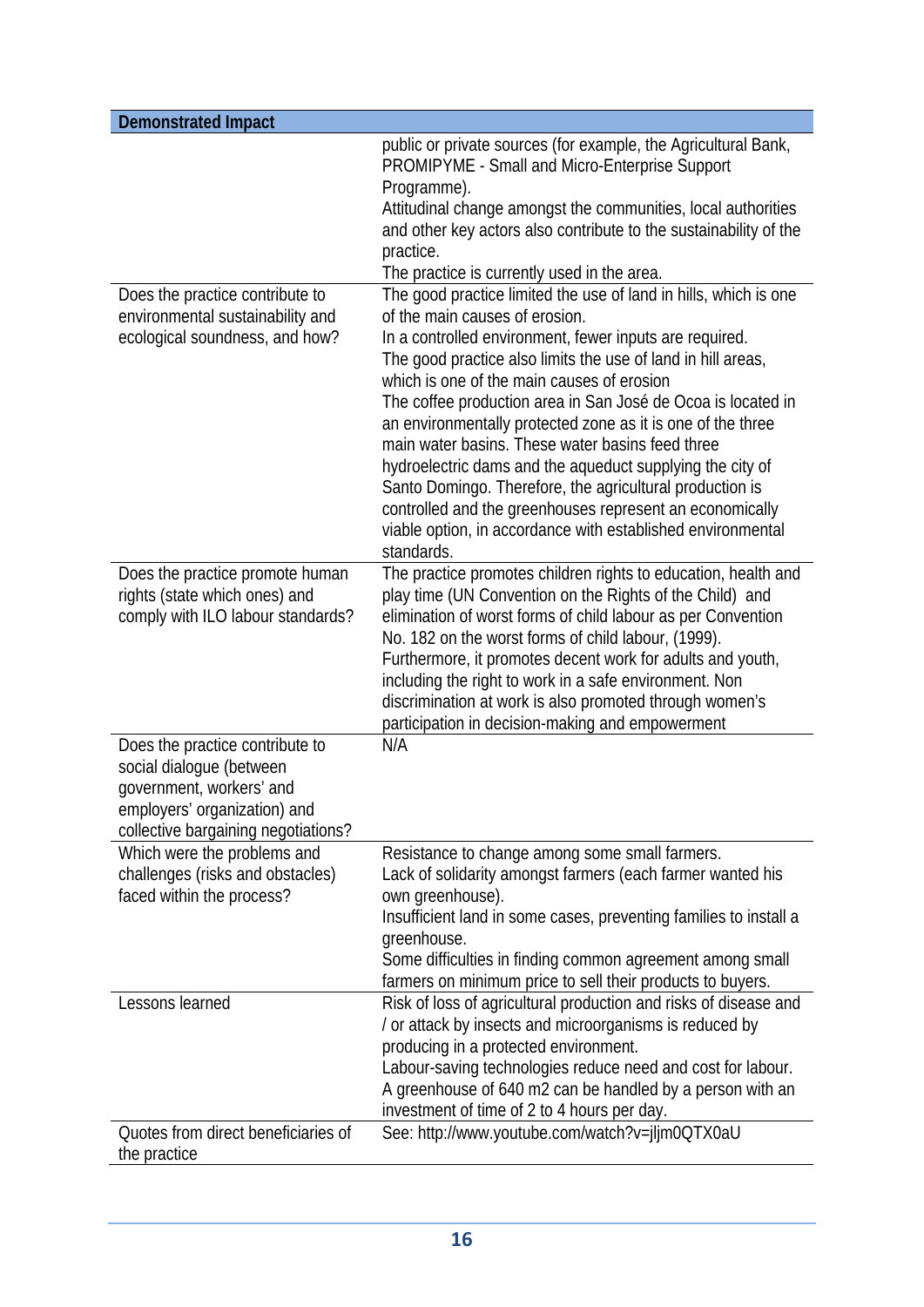| <b>Replicability</b>                                                     |                                                                       |
|--------------------------------------------------------------------------|-----------------------------------------------------------------------|
| Is this a practice that might have                                       | Yes, the practice could be replicated because of:                     |
| applicability in some way to other                                       | The simplicity and affordability of the greenhouse technology         |
| situations or settings? What are the                                     | The proven impact on productivity that considerably reduce            |
| elements that make the practice                                          | the demand for child labour                                           |
| replicable?<br>Key political, economic,                                  | The commitment of the Ministry of Labour and active                   |
| demographic or cultural dynamics                                         | participation of extension workers to set up and monitor the          |
| that favored or impeded the                                              | initiative                                                            |
| transformation process                                                   |                                                                       |
| Critical success factors for                                             | Ownership and consensus                                               |
| development/replication of the good                                      | Early involvement of national actors                                  |
| practice                                                                 |                                                                       |
| (for a comprehensive list of Critical                                    |                                                                       |
| factors see Annex1)                                                      |                                                                       |
| Resources and inputs                                                     | Resources and inputs include the following categories:                |
| needed to implement the practice,                                        | Labour inputs (local representatives from the Ministries of           |
| including physical (e.g. land,<br>fertilizers, seeds), labour, financial | Labour, Education, and Agriculture, agriculture extension<br>workers) |
| and monetary inputs, and                                                 | Financial and monetary inputs (from the IPEC Programme- in            |
| management capacity                                                      | cash, from the Ministries of Labour, Education, Health- in            |
|                                                                          | kind). At the time of implementation of the project, the cost of      |
|                                                                          | construction of greenhouses per square meter was of US\$12.           |
|                                                                          | Additional costs for training and technical monitoring, were          |
|                                                                          | covered by the Ministry of Agriculture and Water Resources            |
|                                                                          | Institute (INDRHI) and the Project "PROMATREC" of the                 |
|                                                                          | World Bank.                                                           |

| <b>General Information</b>                           |                                                                                                                                                                                                                                                                                                                                                                                                                                                                                                                                                                                                                |
|------------------------------------------------------|----------------------------------------------------------------------------------------------------------------------------------------------------------------------------------------------------------------------------------------------------------------------------------------------------------------------------------------------------------------------------------------------------------------------------------------------------------------------------------------------------------------------------------------------------------------------------------------------------------------|
| Organization / Institution promoting<br>the practice | <b>ILO-IPEC</b>                                                                                                                                                                                                                                                                                                                                                                                                                                                                                                                                                                                                |
| Programme / Project                                  | Prevention and Progressive Elimination of Child Labour in the<br>Coffee Industry in the Dominican Republic                                                                                                                                                                                                                                                                                                                                                                                                                                                                                                     |
| Overall objective                                    | Prevent child and adolescent agricultural labour, and promote<br>return to the educational system for child labourers.                                                                                                                                                                                                                                                                                                                                                                                                                                                                                         |
| Time frame                                           | First phase: 1999-2004<br>Second phase: 2004-2006                                                                                                                                                                                                                                                                                                                                                                                                                                                                                                                                                              |
| Implementer(s)                                       | Asociación para el desarrollo de San José de Ocoa, inc.<br>(ADESJO)                                                                                                                                                                                                                                                                                                                                                                                                                                                                                                                                            |
| Source of information                                | Series of good practices developed as part of the Time Boung<br>Programme -phase I: "Colección de buenas prácticas para la<br>prevención y erradicación de las peores formas de trabajo<br>infantil en República Dominicana" - "San José de Ocoa:<br>Erradicando el trabajo infantil agrícola e incrementando los<br>ingresos familiares: Una transferencia tecnológica para el<br>cambio de modelo productivo."<br>Additional information and details have been provided by<br>Carlos Feliz, Consultant, former National Coordinator of the<br>Sub-regional programme against child labour in the agriculture |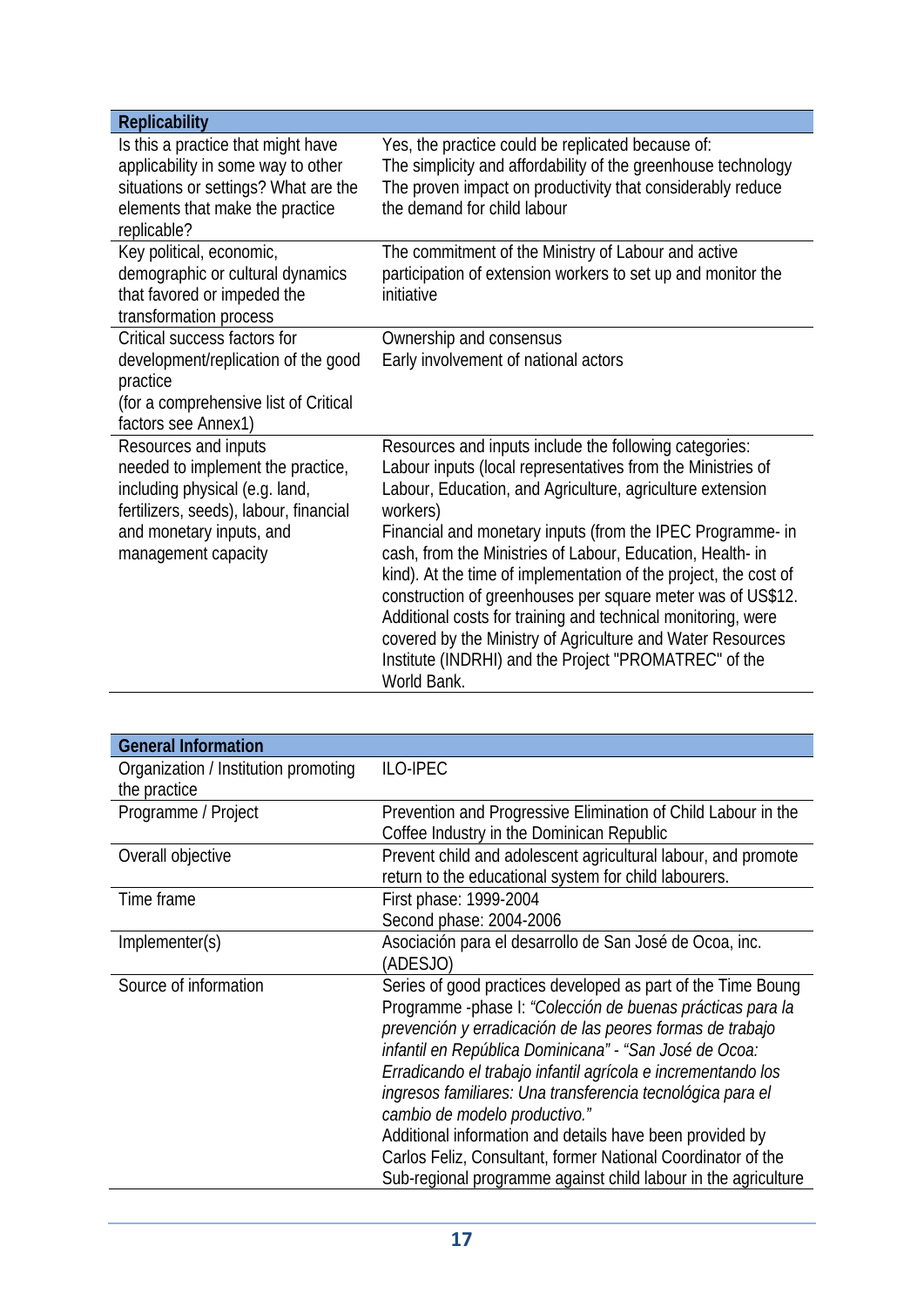|                    | (2000-2006), Programme Officer (2007-2009)                     |
|--------------------|----------------------------------------------------------------|
| Relevant contacts  | Carlos Feliz, Consultant, former National Coordinator of the   |
|                    | Sub-regional programme against child labour in the agriculture |
|                    | (2000-2006), Programme Officer (2007-2009)                     |
|                    | cmfeliz@qmail.com                                              |
|                    | Dabeida Agramonte, National Coodinator, IPEC-RD                |
|                    | agramonte@ilo.org                                              |
| Practice edited by | Valentina Bianco with inputs from Carlos Feliz                 |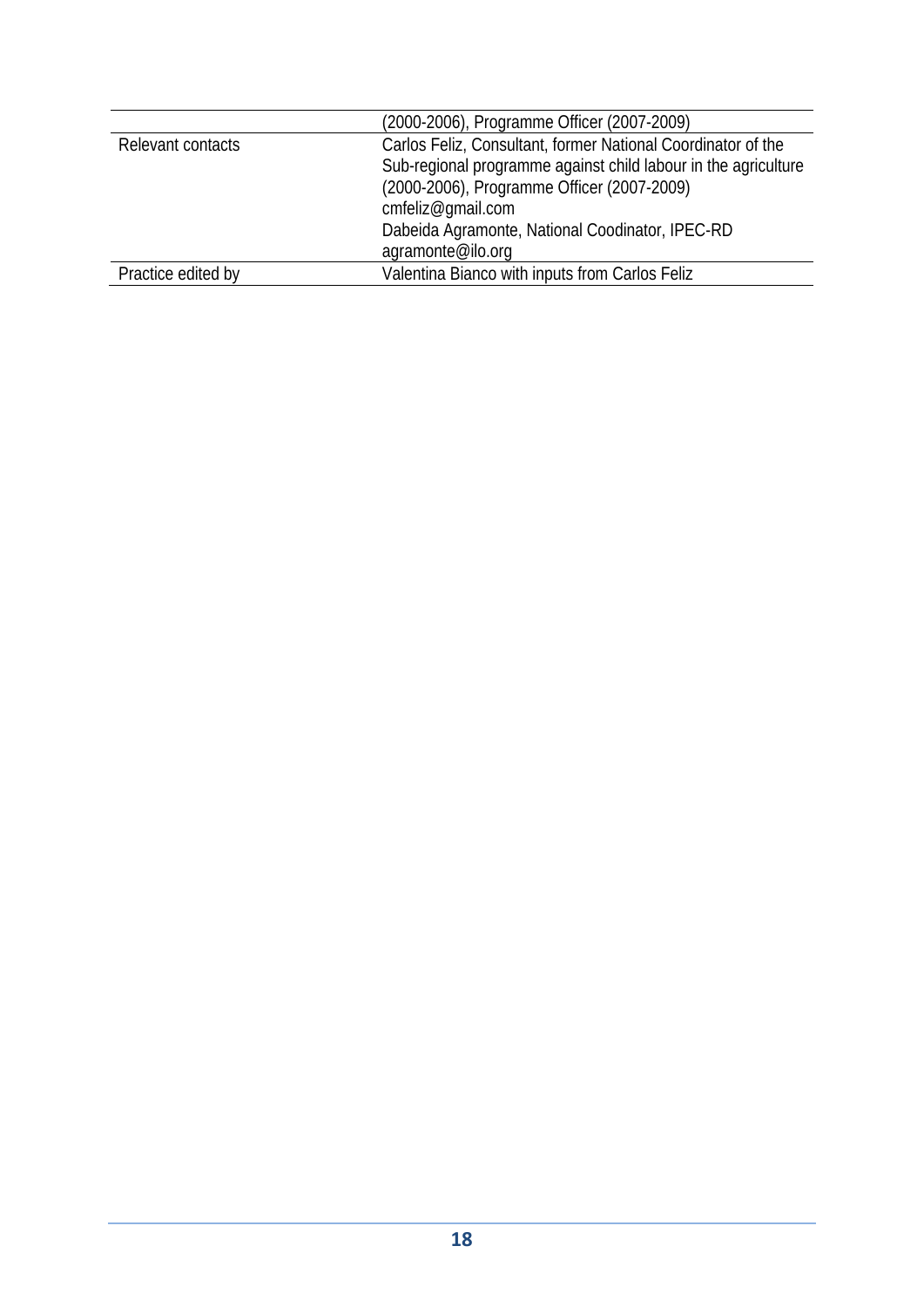# **4. DOMINICAN REPUBLIC: Social dialogue to prevent and progressively eliminate child labour in the tomato sector**

## **Keywords**

Tomato plantation, social dialogue, education, vocational training.

# **Abstract**

To address the high demand of child labour in the tomatoes production system, which is an openly accepted traditional practice, the Project focused on the involvement of employers and workers in negotiating better marketing agreement and prohibiting the use of children in tomato production. If children were found working, the processors would not buy the production. This helped overcoming resistance from the business and public sectors to incorporate the problem of child labor in agriculture into their agendas, where the production system is based on the contracting of small farmers, with prices that do not reflect the actual production costs. The practice was complemented by awareness raising of community leaders, representatives from local authorities and government institutions (city council, labour inspectors, extension workers, health authorities, and teachers), parents, local media, associations of small producers, main tomato producers, and tomato processing companies on the negative consequences of child labour.

| Context: Information on the Area of Implementation |                                                                     |
|----------------------------------------------------|---------------------------------------------------------------------|
| Country                                            | Dominican Republic                                                  |
| Province, District, Village                        | Province of Azua                                                    |
|                                                    | Municipalities of Azua, Sabana Yegua and Tabara Abajo               |
| Population under the poverty line (%               | 40,4 % of the population lives below the poverty line <sup>17</sup> |
| total population)                                  |                                                                     |
| Agricultural land (% of total land                 | 53.4% of land area is agricultural land                             |
| area) and other key natural                        | 26% of land area in Azua is agricultural land or forest             |
| resources                                          | 8% of arable land is used for tomato production                     |
| Main agricultural products, including              | Sugarcane                                                           |
| from farming, fisheries, livestock,                | <b>Banana</b>                                                       |
| forestry                                           | Rice                                                                |
|                                                    | Industrial tomato                                                   |
| Employment in agriculture, including               | 21.78% of total employment is in agriculture, including crop        |
| farming, forestry, fisheries and                   | production, fisheries and aquaculture, forestry and livestock       |
| livestock (% of total employment) by               |                                                                     |
| subsector if available                             |                                                                     |
| National legislation on child labour               | Labour code of the Dominican Republic $-$ Law No.16-92;             |
| in agriculture (including minimum                  | Principle XI, Title II on Child Labour (from Art. 244 to Art. 254)  |
| age, hazardous work list, minimum                  | Minimum age: 14 years (light work: 12 years; hazardous work:        |
| age for light work, age for                        | 18 years)                                                           |
| compulsory education and on labour                 | Resolution 52-2004 on the prohibition of hazardous activities       |
| inspection in agriculture)                         | for children under 18                                               |

 <sup>17</sup> United Nations Statistic Division, 2011, National Source (Oficina Nacional de Estadistica) Encuesta Nacional de Fuerza de Trabajo; April and October average; Moderate Poverty Line (individuals): http://data.un.org/Data.aspx?d=MDG&f=seriesRowID%3A581.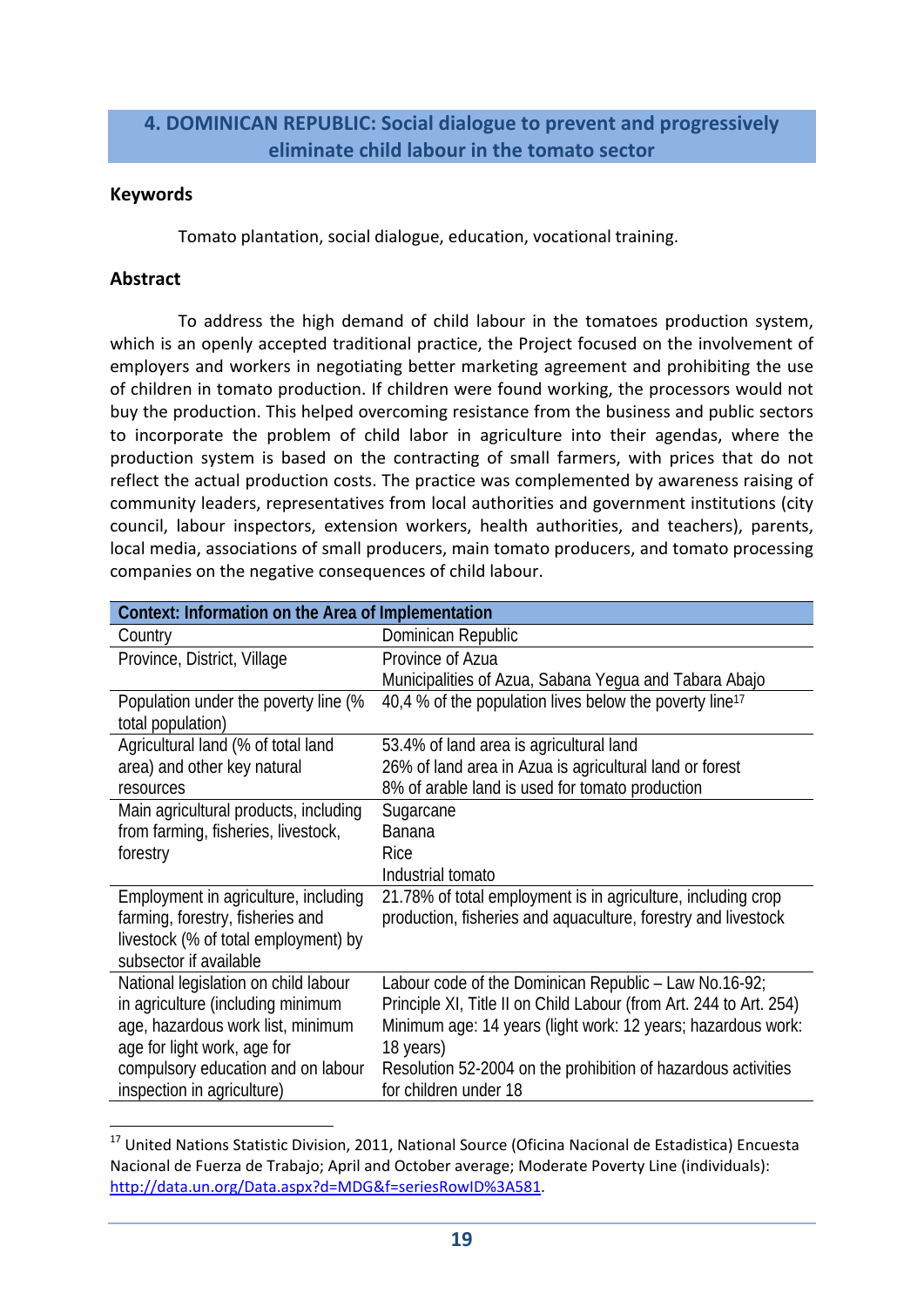# **Context: Information on the Area of Implementation**

General Education Law – No.66-97 Age for compulsory education: 6 years, during 8 years Labour inspection in agriculture: the Dominican Republic has not ratified the Labour Inspection (Agriculture) Convention, 1969 (No.129)

| <b>Characterization of Child Labour in Agriculture</b>                                                                                   |                                                                                                                                                                                                                                                                                                                                                                                                                                                                                                                                                                                                                                                              |
|------------------------------------------------------------------------------------------------------------------------------------------|--------------------------------------------------------------------------------------------------------------------------------------------------------------------------------------------------------------------------------------------------------------------------------------------------------------------------------------------------------------------------------------------------------------------------------------------------------------------------------------------------------------------------------------------------------------------------------------------------------------------------------------------------------------|
| Number of child labourers in<br>agriculture and % of total child<br>labour (by subsector or crop, if<br>available)                       | At national level child labourers in agriculture are 88,000,<br>namely 23% of total child labour (423,000)                                                                                                                                                                                                                                                                                                                                                                                                                                                                                                                                                   |
| Percent of child labourers in<br>agriculture that are aged 5-14 and<br>percent that are aged 15-17.                                      | 64.7% of children are between 5 and 14 years old (21%<br>between 5 and 9 and 43.7% between 10 and 14)<br>35.3% of children are between 15 and 17 years old                                                                                                                                                                                                                                                                                                                                                                                                                                                                                                   |
| Percent of child labourers in<br>agriculture that are girls and percent<br>that are boys.                                                | 92% are boys<br>8% are girls                                                                                                                                                                                                                                                                                                                                                                                                                                                                                                                                                                                                                                 |
| Percent of girl child labourers<br>working in agriculture and percent of<br>boy child labourers working in<br>agriculture                | According to the Project baseline survey on child labour<br>conducted in 2001, 25% of girls and boys child labourers were<br>working in agriculture.                                                                                                                                                                                                                                                                                                                                                                                                                                                                                                         |
| Typical hours spent by boys and<br>girls in agriculture and the tasks<br>undertaken<br>(for a comprehensive list of Tasks<br>see Annex1) | Hours: the children that were interviewed were working<br>between 7 and 10 hours/day during the tomato harvest<br>season.<br>Tasks: preparation of land; transporting and planting;<br>seedlings to farm, weeding, harvesting.                                                                                                                                                                                                                                                                                                                                                                                                                               |
| Main hazards faced by these<br>children<br>(for a comprehensive list of Hazards<br>see Annex1)                                           | Physical: long hours of work, strenuous labour, repetitive<br>movement, heavy loads, lighting and temperature.<br>Ergonomic: inadequate tools, lack of protective equipment for<br>adolescent workers.<br>Chemical: working children do not manipulate agro-chemical<br>products themselves but are regularly exposed to them<br>(through skin absorption).<br>Biological: bacteria (contaminated waters).<br>Psychological: structural wage discrimination (children are<br>less paid than adults, girls are less paid than boys, children<br>are less paid than adolescents), exposure to unhealthy<br>behaviors (smoking, alcohol drinking, promiscuity). |
| Describe the specific causes of child<br>labour in agriculture in the area                                                               | Parents lack information on the adverse consequences of<br>child labour.<br>Openly accepted traditional practices.<br>Community and civil society representatives are not aware of<br>the problem and its potential risks. Therefore, there is a<br>resistance from the business and public sectors to incorporate<br>the problem of child labor in agriculture into their agendas.<br>High demand of child labour because of its low cost<br>Production system based on the contracting of small farmers<br>("colonato": tripartite agreement between the                                                                                                   |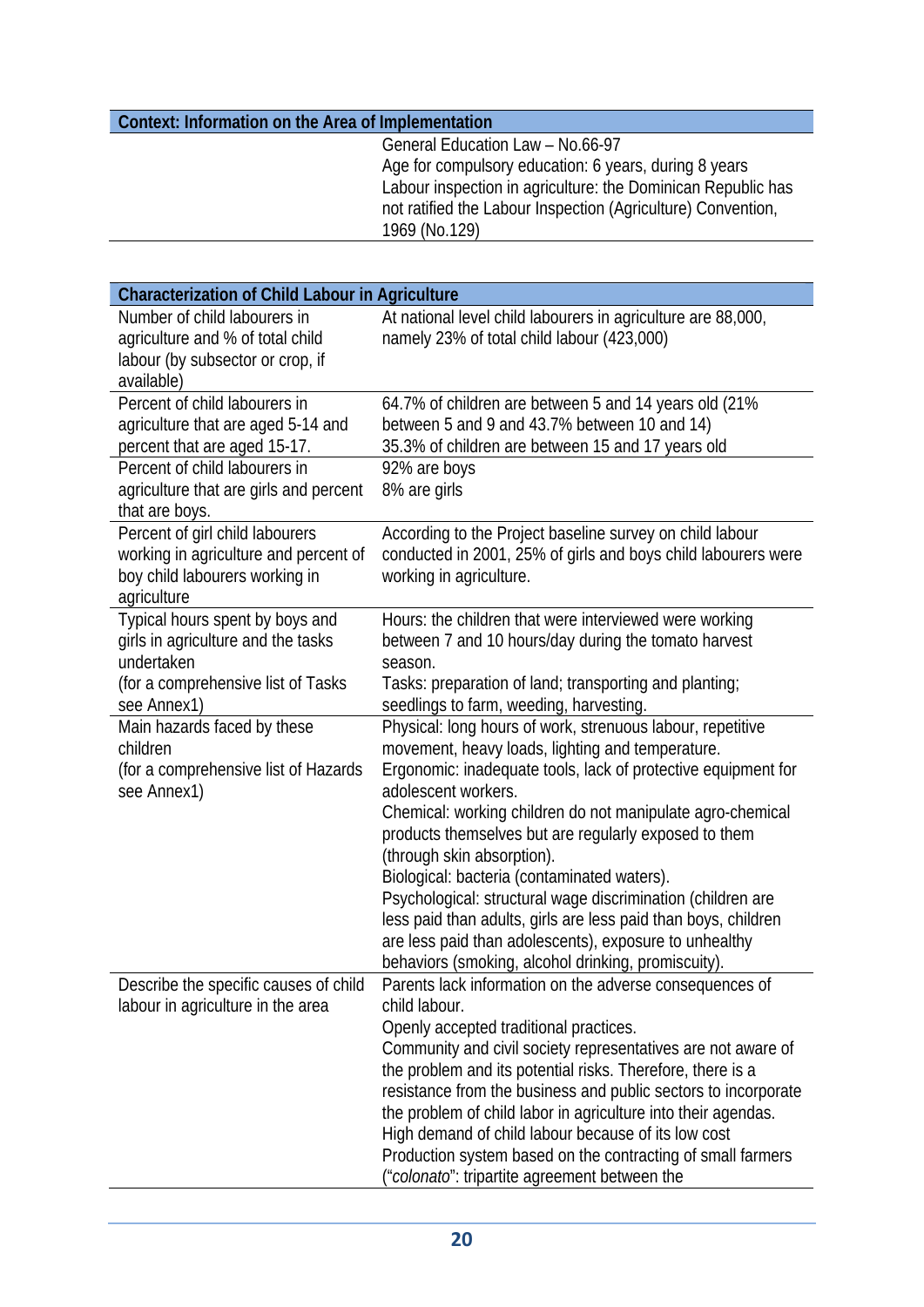government, major tomato producers and small farmers on the selling price, which never reflects the actual production costs).

| <b>The Good Practice</b>                                                                                                            |                                                                                                                                                                                                                                                                                                                                                                                                                                                                                                                                                                                                             |
|-------------------------------------------------------------------------------------------------------------------------------------|-------------------------------------------------------------------------------------------------------------------------------------------------------------------------------------------------------------------------------------------------------------------------------------------------------------------------------------------------------------------------------------------------------------------------------------------------------------------------------------------------------------------------------------------------------------------------------------------------------------|
| Time frame of the practice                                                                                                          | 2002-2006                                                                                                                                                                                                                                                                                                                                                                                                                                                                                                                                                                                                   |
| Specific objective of the practice                                                                                                  | Prevent child and adolescent agricultural labour and promote<br>return to the educational system.                                                                                                                                                                                                                                                                                                                                                                                                                                                                                                           |
| Why was the practice implemented?                                                                                                   | Under the pressure of local media and organizations in Azua,<br>with massive participation of children and adolescents, the<br>government was asked to support initiatives to eliminate child<br>labor in the area. Days of labour inspection and campaigns<br>were organized by the Ministry of Labour between 1999 and<br>2000.                                                                                                                                                                                                                                                                           |
| Partners involved                                                                                                                   | Ministry of Labour<br>Ministry of Education<br>Ministry of Agricultural<br>Grupo ambiental Habitat - local ONG<br>Asociación Dominicana de Profesores (Teachers' Union)<br>World Vision Dominican Republic                                                                                                                                                                                                                                                                                                                                                                                                  |
| Agricultural subsector addressed by<br>the practice (crop production,<br>farming, fisheries or aquaculture,<br>forestry, livestock) | Crop production                                                                                                                                                                                                                                                                                                                                                                                                                                                                                                                                                                                             |
| Specific issues addressed                                                                                                           | Policy development and social dialogue                                                                                                                                                                                                                                                                                                                                                                                                                                                                                                                                                                      |
| Description of the approach followed<br>(including specific steps and<br>activities carried out)                                    | The practice followed four specific steps, with the purpose of<br>involving in a progressive and strategic way all key actors in<br>the process, namely:                                                                                                                                                                                                                                                                                                                                                                                                                                                    |
|                                                                                                                                     | 1. Intervention strategy developed and agreed by the<br>various partners: the project sensitized community leaders,<br>representatives from local authorities and government<br>institutions (city council, labour inspectors, extension workers,<br>health authorities, and teachers), parents, local media,<br>associations of small producers, main tomato producers, and<br>tomato processing companies. These awareness raising<br>activities favored the change of behaviors and practices that<br>helped preventing and eliminating child labor in the tomato<br>production in the province of Azua. |
|                                                                                                                                     | 2. Involvement of local authorities: the project facilitated the<br>creation of a local monitoring system through the setting up of<br>local committees against child labour in the agriculture<br>sector (tomato) and the strengthening of local labour<br>inspectorate and agriculture extension workers. The provincial<br>committee created in Azua served as a model that was been<br>replicated by the Ministry of Labour to combat child labour in<br>other provinces. To date, 30 committees have been set up                                                                                       |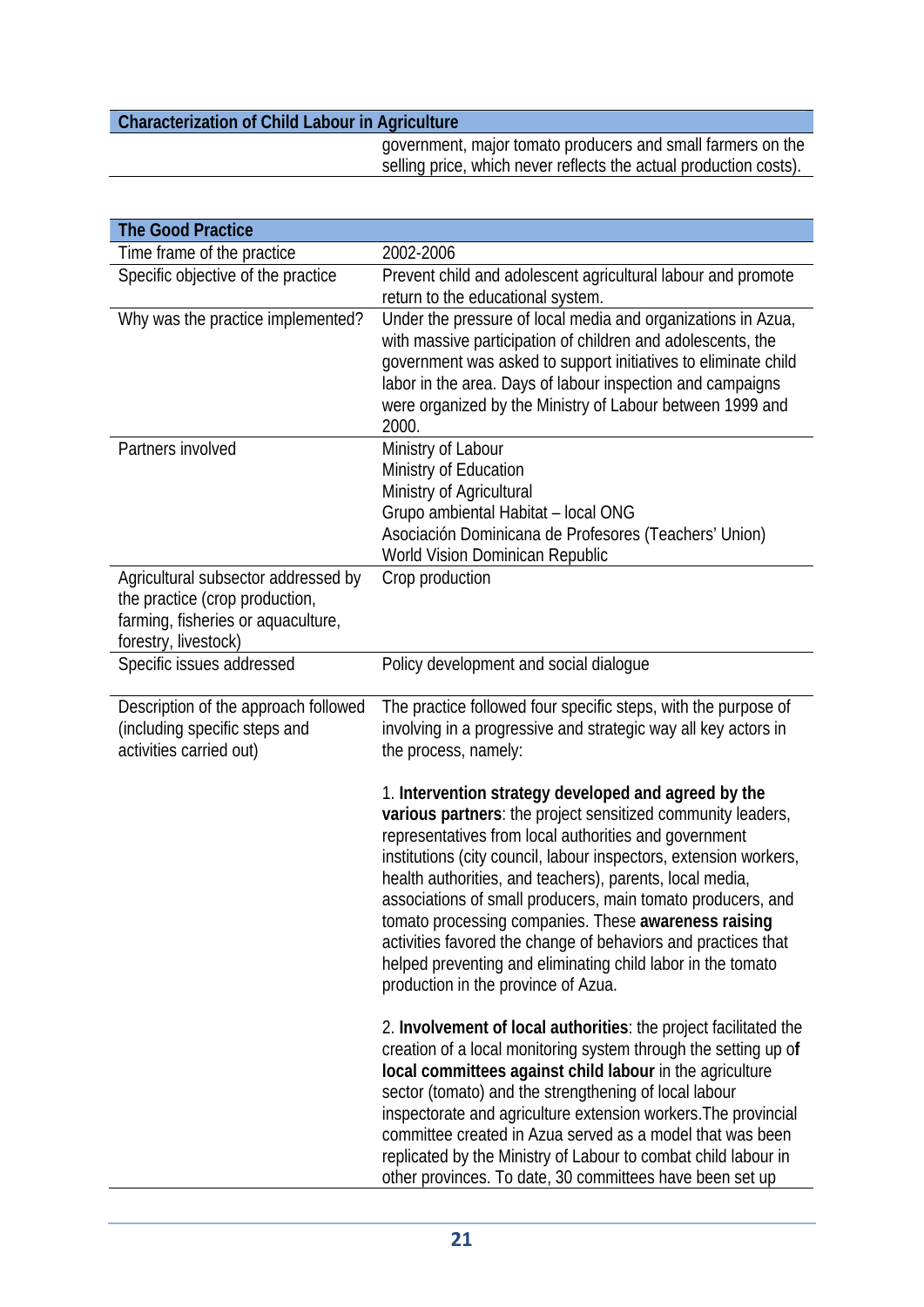**The Good Practice** 

(one in each province).

3. **Involvement of workers and employers**: within the provincial committee, representatives from workers' and employers' organizations promoted the elimination of child labour. In particular, they agreed to introduce a specific **clause in the contract between the tomato processors and small farmers** that formally prohibited the use of children in tomato production. If children were found working, the processors would not buy the production. It was the first time ever that the private sector got directly engaged in the prevention and elimination of child labour in the country, thanks to the strong support and commitment of the Ministry of Labour.

4. **Involvement of communities and families**: the association of small producers in Azua (Federación campesina Mama Tingo) integrated the fight against child labour in its agenda, and reached an agreement with the tomato industry to increase the price of the tomato for 100 pounds (from RD\$57 to RD\$105).

| <b>Demonstrated Impact</b>                                                                                                                                                                                                        |                                                                                                                                                                                                                                                                                                                                                                                                                                                                                                                                                                                                                                                                                                                                                                                 |
|-----------------------------------------------------------------------------------------------------------------------------------------------------------------------------------------------------------------------------------|---------------------------------------------------------------------------------------------------------------------------------------------------------------------------------------------------------------------------------------------------------------------------------------------------------------------------------------------------------------------------------------------------------------------------------------------------------------------------------------------------------------------------------------------------------------------------------------------------------------------------------------------------------------------------------------------------------------------------------------------------------------------------------|
| Indirect beneficiaries - number and<br>categories                                                                                                                                                                                 | 1,500 parents of working children or children at risk<br>Children enrolled in schools, teachers, community leaders,<br>local authorities, members of associations of tomato<br>producers (small farmers), social agents                                                                                                                                                                                                                                                                                                                                                                                                                                                                                                                                                         |
| Direct beneficiaries – number and<br>categories                                                                                                                                                                                   | 1,000 children under 14 years working in tomato plantations<br>2,500 children under 14 years at risk of being exploited and/or<br>at risk of dropping school<br>2,800 children under 14 years enrolled in schools, who<br>participated in awareness raising activities<br>200 adolescents between 14 and 17 years, who received<br>vocational training                                                                                                                                                                                                                                                                                                                                                                                                                          |
| What was the impact of the practice<br>in reducing child labour in<br>agriculture? Can the impact of the<br>practice be documented in some<br>way, through a formal programme<br>evaluation, impact assessment or<br>other means? | 140 families got access to microcredits.<br>50 families received training on setting up and managing<br>micro-businesses.<br>Attitudinal change regarding child labour practices were<br>registered. Based on the findings on an investigation on the<br>perception of child labour by the Dominican society<br>(Percepción de la sociedad dominicana sobre el trabajo<br>infantil, OIT-IPEC, 2006), Azua is the second province where<br>tolerance against child labour is the lowest, from all the areas<br>where IPEC has implemented action programmes.<br>Labour inspections were carried out in tomato plantations on a<br>regular basis during the implementation of the project (labour<br>inspections carried out before 2003: 0; 2003: 115; 2004: 215;<br>2005: 102). |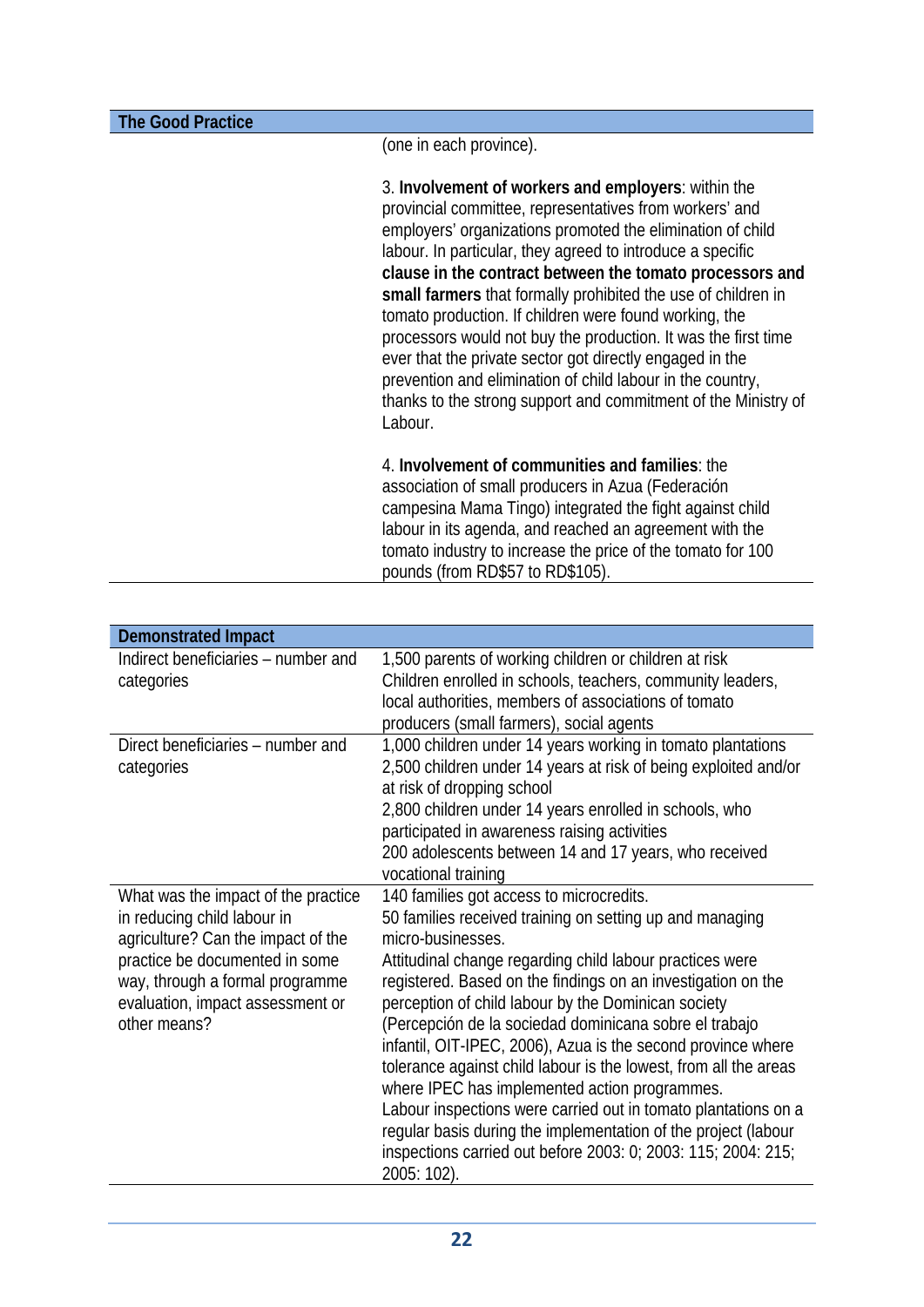| <b>Demonstrated Impact</b>                                                                                                                                                 |                                                                                                                                                                                                                                                                                                                                                                                                                                                                                                                                                                                                            |
|----------------------------------------------------------------------------------------------------------------------------------------------------------------------------|------------------------------------------------------------------------------------------------------------------------------------------------------------------------------------------------------------------------------------------------------------------------------------------------------------------------------------------------------------------------------------------------------------------------------------------------------------------------------------------------------------------------------------------------------------------------------------------------------------|
|                                                                                                                                                                            | Social dialogue in the agriculture sector was enhanced in a<br>very concrete and substantial way.                                                                                                                                                                                                                                                                                                                                                                                                                                                                                                          |
| Improvements in beneficiary<br>livelihood derived from the practice                                                                                                        | Parents of working children gained access to micro-credit<br>through the Banco Agrícola<br>Leveling classes ("salas de tareas") were established<br>School attendance increased during the production season<br>and basic education indicators improved (e.g. the drop up rate<br>during the tomato harvest was reduced from 50% to 2% (at<br>the end of the project). Also school performance improved.<br>Adolescent workers got access to vocational training (IT,<br>English)                                                                                                                          |
| Is the practice and/or its benefits<br>likely to continue in some way, and<br>to continue being effective, over the<br>medium to long term? Is the practice<br>still used? | Yes, since the beginning the sustainability of the practice was<br>ensured through:<br>Analysis of the needs by local actors (participatory design)<br>Ownership and responsibility of the project by local partners<br>Attitudinal change amongst the communities, local authorities<br>and other key actors<br>Commitment from government institutions at all levels (local,<br>provincial, national)<br>Identification and capacity building of strong community<br>leaders<br>Current coordination of the policy against child labour by the<br>government with support from the provincial committee. |
| Does the practice contribute to<br>environmental sustainability and<br>ecological soundness, and how?                                                                      | N/A                                                                                                                                                                                                                                                                                                                                                                                                                                                                                                                                                                                                        |
| Does the practice promote human<br>rights (state which ones) and<br>comply with ILO labour standards?                                                                      | The practice promotes the right to equality of treatment and<br>non discrimination at work, as per Convention No 100 and 111<br>on Non Discrimination and Equal Pay; it also promotes<br>children rights to education, health and play time (UN<br>Convention on the Rights of the Child) and elimination of<br>worst forms of child labour as per Convention No 182.                                                                                                                                                                                                                                      |
| Does the practice contribute to<br>social dialogue (between<br>government, workers' and<br>employers' organization) and<br>collective bargaining negotiations?             | The essence of this practice was based on dialogue.<br>A committee was established to monitor and coordinate the<br>elimination of child labour. This committee was represented by<br>more than 25 organizations and government institutions, trade<br>unions, NGOs and community-based organizations and<br>associations.                                                                                                                                                                                                                                                                                 |
| Which were the problems and<br>challenges (risks and obstacles)<br>faced within the process?                                                                               | Some resistance to engage by the communities at the<br>beginning of the project<br>Lack of knowledge on child labour issues from various actors<br>Absence of social protection systems for children engaged in<br>hazardous work at the beginning of the project<br>Inter-institutional coordination inexistent at local level                                                                                                                                                                                                                                                                            |
| Lessons learned                                                                                                                                                            | The educational approach combined with income generation<br>opportunities has proveed to be very effective in discouraging<br>parents to send their children to work. Children and youth who<br>attended technical and skills training and continued to go to<br>school became aware of the importance of education for their                                                                                                                                                                                                                                                                              |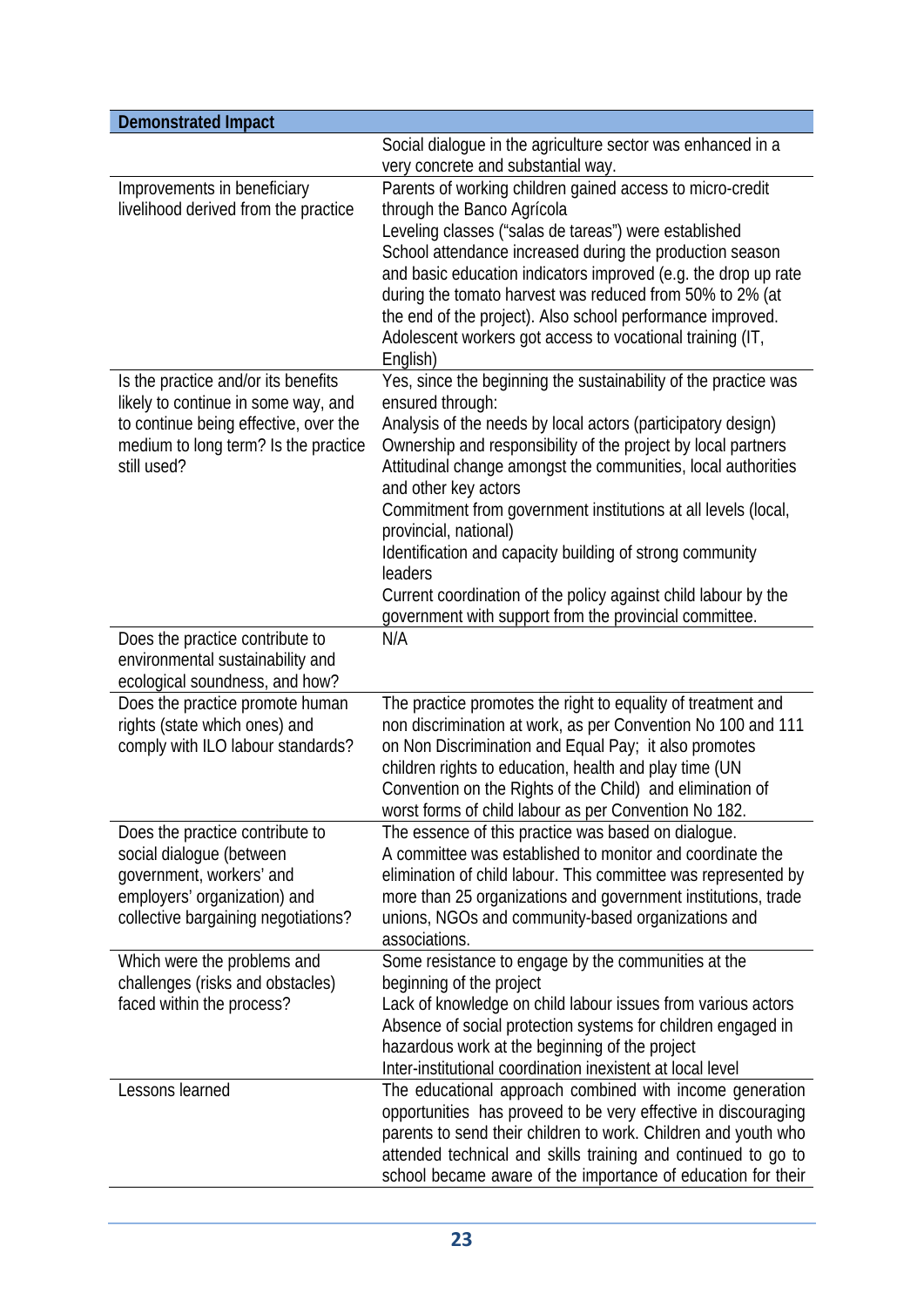| <b>Demonstrated Impact</b>                          |                                                                                                                                                                                                                                                                                                                                                                                                                          |
|-----------------------------------------------------|--------------------------------------------------------------------------------------------------------------------------------------------------------------------------------------------------------------------------------------------------------------------------------------------------------------------------------------------------------------------------------------------------------------------------|
|                                                     | future and became more informed about their rights. Parents<br>also understood that child labour only perpetuates the cycle of<br>poverty where they were trapped. The involvement of chidren<br>and their families, of community leaders, teachers, etc from<br>the early stage of the Project and throughout the whole<br>implementation has been crucial for achieving ownership and<br>support against child labour. |
| Quotes from direct beneficiaries of<br>the practice | See: http://www.youtube.com/watch?v=jljm0QTX0aU                                                                                                                                                                                                                                                                                                                                                                          |

| <b>Replicability</b>                                                                                                                                                                     |                                                                                                                                                                                                                                                                                                                                                                                                                                                       |
|------------------------------------------------------------------------------------------------------------------------------------------------------------------------------------------|-------------------------------------------------------------------------------------------------------------------------------------------------------------------------------------------------------------------------------------------------------------------------------------------------------------------------------------------------------------------------------------------------------------------------------------------------------|
| Is this a practice that might have<br>applicability in some way to other<br>situations or settings? What are the<br>elements that make the practice<br>replicable?                       | Yes, the practice could be replicable by:<br>Creating provincial/local committees against child labour,<br>which involve all key actors that previously received<br>awareness raising and capacity building.<br>Bringing representatives from the industry and farmers'<br>association around the same table and trying to reach<br>concrete objectives.                                                                                              |
| Key political, economic,<br>demographic or cultural dynamics<br>that favoured or impeded the<br>transformation process                                                                   | Good dialogue and coordination between governmental and<br>civil society for the elimination of child labour.                                                                                                                                                                                                                                                                                                                                         |
| Critical success factors for<br>development/replication of the good<br>practice (for a comprehensive list of<br>Critical factors see Annex1)                                             | Ownership and consensus<br>Early involvement of national actors                                                                                                                                                                                                                                                                                                                                                                                       |
| Resources and inputs<br>needed to implement the practice,<br>including physical (e.g. land,<br>fertilizers, seeds), labour, financial<br>and monetary inputs, and<br>management capacity | Resources and inputs include the following categories:<br>Labour inputs (local representatives from the Ministries of<br>Labour, Education, and Agriculture, agriculture extension<br>workers, Banco Agrícola)<br>Financial and monetary inputs (from the IPEC Programme,<br>Banco Agrícola- in cash, from the Ministries of Labour,<br>Education, Health- in kind)<br>Management capacity (Grupo Ambiental HABITAT, Ministry of<br>Labour, ILO-IPEC) |

| <b>General Information</b>           |                                                               |
|--------------------------------------|---------------------------------------------------------------|
| Organization / Institution promoting | <b>ILO-IPEC</b>                                               |
| the practice                         |                                                               |
| Programme / Project                  | Prevention and Progressive Elimination of Child Labour in the |
|                                      | Tomato Producing Sector in the Province of Azua, the          |
|                                      | Dominican Republic.                                           |
| Overall objective                    | Prevent child and adolescent agricultural labour and promote  |
|                                      | return to the educational system.                             |
| Time frame                           | First phase: 1999-2004                                        |
|                                      | Second phase: 2004-2006                                       |
| Implementer(s)                       | <b>Grupo Ambiental HABITAT</b>                                |
|                                      |                                                               |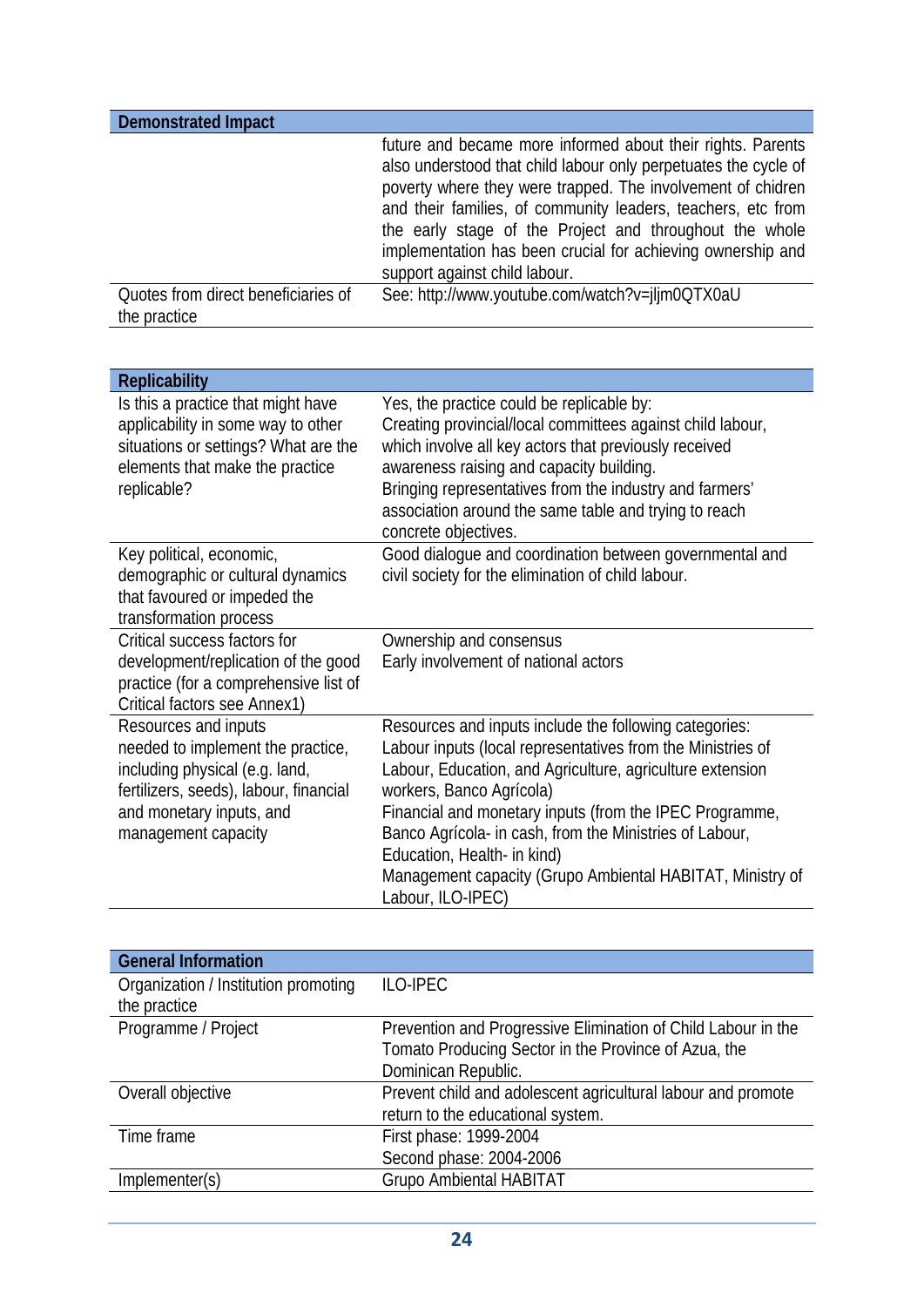| <b>General Information</b> |                                                                                                                                                                                                                                                                                                                                                                                                                                                                                                                                                      |
|----------------------------|------------------------------------------------------------------------------------------------------------------------------------------------------------------------------------------------------------------------------------------------------------------------------------------------------------------------------------------------------------------------------------------------------------------------------------------------------------------------------------------------------------------------------------------------------|
| Source of information      | Series of good practices developed as part of the Time Bound<br>Programme -phase I: "Colección de buenas prácticas para la<br>prevención y erradicación de las peores formas de trabajo<br>infantil en República Dominicana" - "Azua: capacitación e<br>integración de actores locales contra el trabajo infantil"<br>Additional information and details provided by Carlos Feliz,<br>Consultant, former National Coordinator of the Sub-regional<br>programme against child labour in the agriculture (2000-2006),<br>Programme Officer (2007-2009) |
| Relevant contacts          | Dabeida Agramonte, National Coordinator, IPEC-RD<br>Carlos Feliz, Consultant, former National Coordinator of the<br>Sub-regional programme against child labour in the agriculture<br>(2000-2006), Programme Officer (2007-2009)<br>cmfeliz@qmail.com                                                                                                                                                                                                                                                                                                |
| Practice edited by         | Valentina Bianco with inputs from Carlos Feliz                                                                                                                                                                                                                                                                                                                                                                                                                                                                                                       |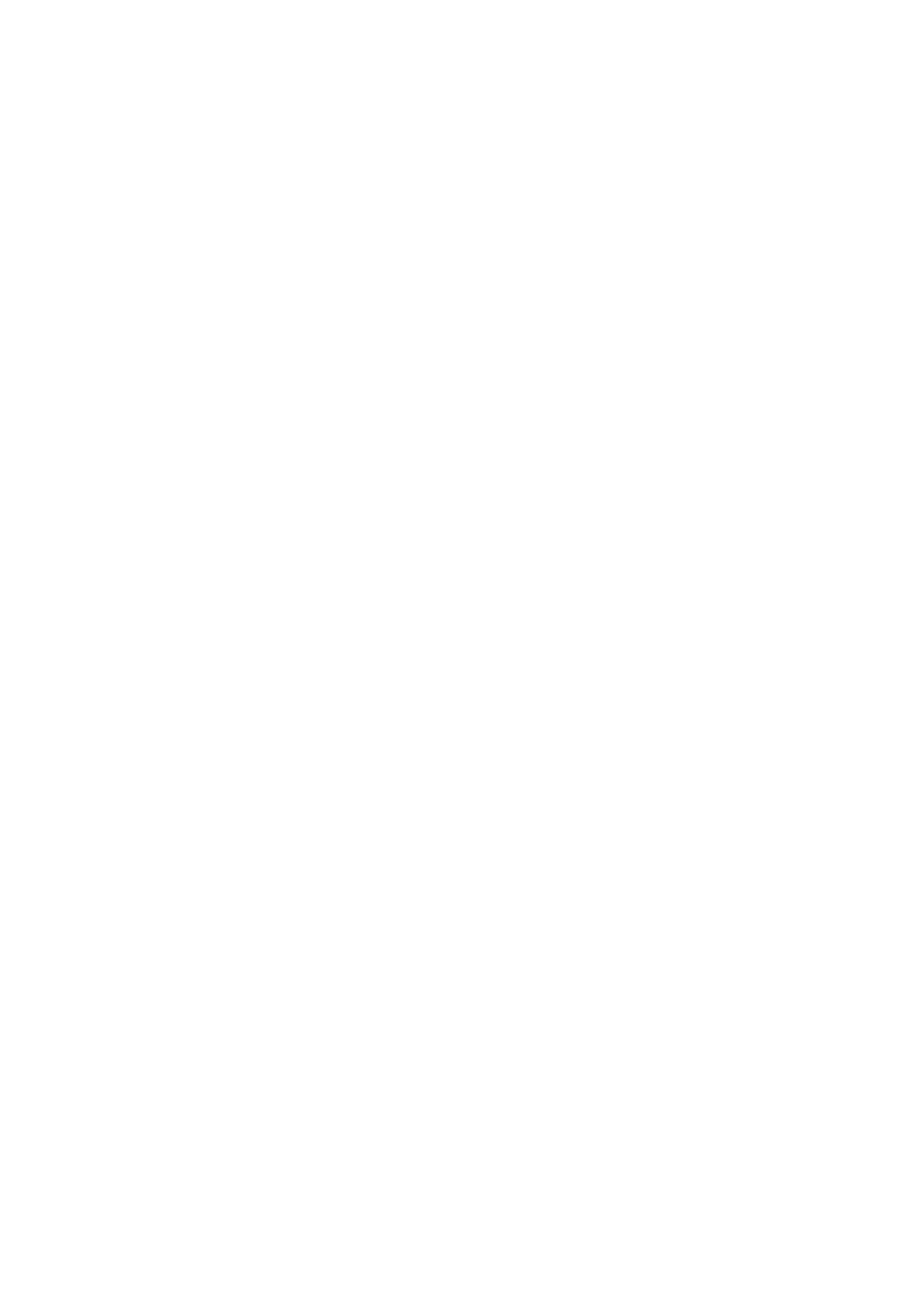## **5. INDONESIA: Addressing hazardous work of children in Jermal fishing**

#### **Keywords**

Fisheries and aquaculture, child labour monitoring, income generations.

# **Abstract**

In North Sumatra many children are employed in jermal platforms, constructed for fishing from piles of wood implanted at the bottom of the sea. They are exposed to fatal and life‐ threatening accidents, drowning and violence. They receive low wages and work for long hours. Projects' interventions aimed to establish a sustainable mechanism to withdraw and prevent children from hazardous work in jermal fishing. In particular, the practice focused on establishing an Integrated Monitoring Team (IMT), with participation of government agencies at provincial and central level, labour inspectorate, and NGOs. Active monitoring of jermal platforms, social protection sites, families, and the children themselves contributed to the outcome. Complementary activities included strengthening the capacity of national and community level agencies and organizations to plan, initiate, implement and evaluate action to prevent and progressively eliminate child labour in jermal fishing and to improve the income earning capacity of adult family members, particularly women, through social protection schemes.

| Context: Information on the Area of Implementation<br>(Ref: National Population Census - 2010) |                                                                                                                                                                                                                                                                                                                                                                                                                                                                                                                                                                                                                                         |
|------------------------------------------------------------------------------------------------|-----------------------------------------------------------------------------------------------------------------------------------------------------------------------------------------------------------------------------------------------------------------------------------------------------------------------------------------------------------------------------------------------------------------------------------------------------------------------------------------------------------------------------------------------------------------------------------------------------------------------------------------|
| Country                                                                                        | Indonesia                                                                                                                                                                                                                                                                                                                                                                                                                                                                                                                                                                                                                               |
| Province, District, Village                                                                    | North Sumatra (the district of Langkat, Deli Serdang,<br>Simalungun, Asahan, and Labuhan Batu)                                                                                                                                                                                                                                                                                                                                                                                                                                                                                                                                          |
| Population under the poverty line (%<br>total population)                                      | Indonesia $-237,556,363$ people (total)<br>12% of the total population is below the poverty line, according<br>to the data collected through national sources by the United<br>Nations Statistic division in 2012                                                                                                                                                                                                                                                                                                                                                                                                                       |
| Agricultural land (% of total land<br>area) and other key natural<br>resources                 | According to the National Statistical Bureau (1998), total<br>agricultural land use in Indonesia - paddy fields, household<br>gardens and orchards, rained uplands and drylands, open<br>grass, brackish and freshwater fishponds, swamps, state and<br>private plantations - is about 66 million ha.<br>According to FAO <sup>18</sup> :<br>Land area (1000 ha): 181 157<br>Arable land (1000 ha): 22 000<br>Permanent crops (1000 ha): 15 100<br>Pastures (1000 ha): 11 000<br>Irrigated land (1000 ha): 6 722<br>Share in total water use by<br>agriculture: 91.3%<br>industry: .7%<br>domestic: 8%<br>Forest area (1000 ha): 94 432 |

<sup>18</sup> FAO Quick country facts, as of October 2011.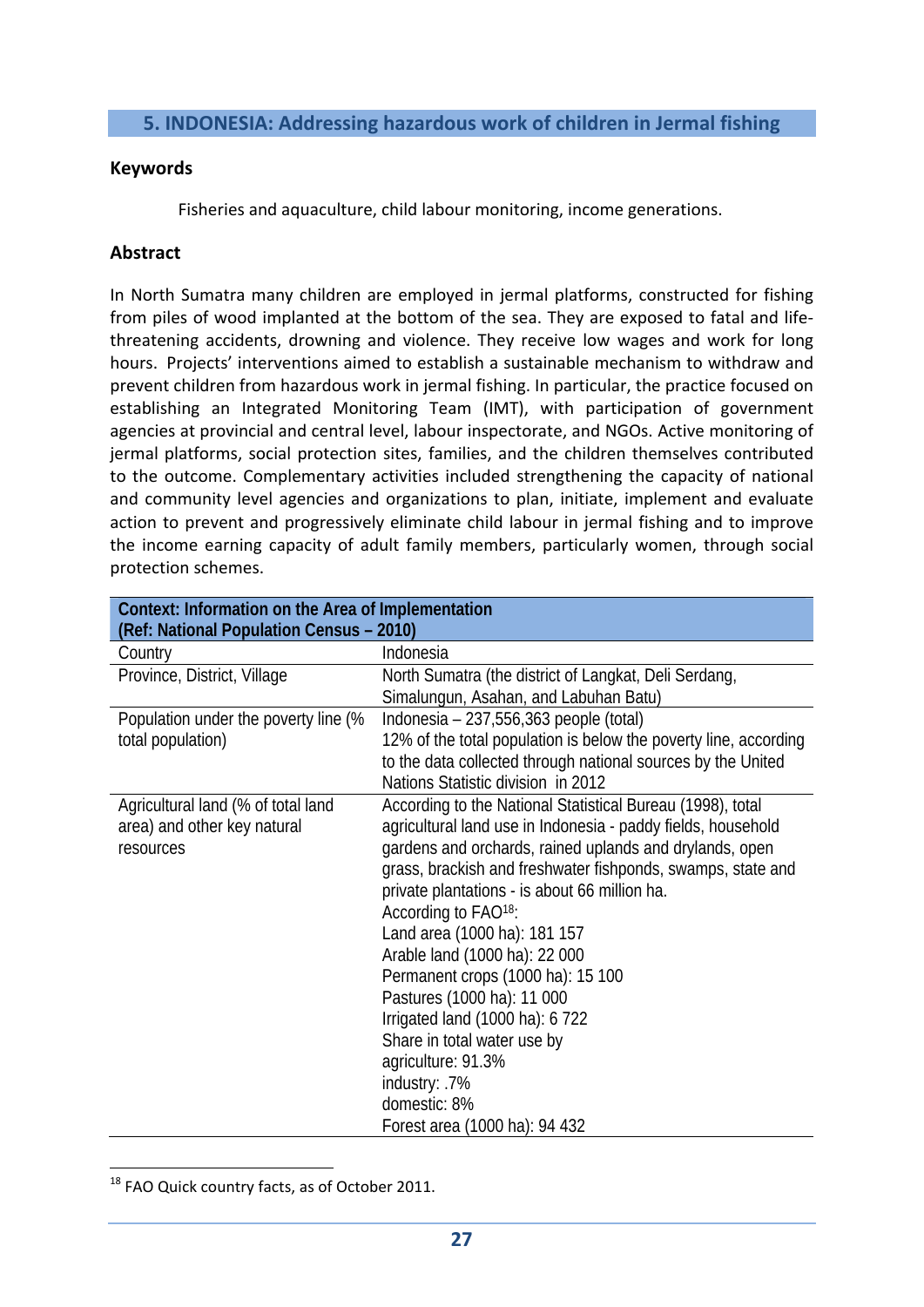| Context: Information on the Area of Implementation<br>(Ref: National Population Census - 2010)                                                                                                                    |                                                                                                                                                                                                                                                                                                                                                                                                                                                                                                                                                                                                                                         |
|-------------------------------------------------------------------------------------------------------------------------------------------------------------------------------------------------------------------|-----------------------------------------------------------------------------------------------------------------------------------------------------------------------------------------------------------------------------------------------------------------------------------------------------------------------------------------------------------------------------------------------------------------------------------------------------------------------------------------------------------------------------------------------------------------------------------------------------------------------------------------|
| Main agricultural products, including<br>from farming, fisheries, livestock,<br>forestry                                                                                                                          | Rice<br>Plantation, including palm oil and rubber<br>Forestry<br>Agriculture                                                                                                                                                                                                                                                                                                                                                                                                                                                                                                                                                            |
| Employment in agriculture, including<br>farming, forestry, fisheries and<br>livestock (% of total employment) by<br>subsector if available                                                                        | 41,494,941 workers (38.42%) in agriculture (including forestry,<br>agriculture, fishing)                                                                                                                                                                                                                                                                                                                                                                                                                                                                                                                                                |
| National legislation on child labour<br>in agriculture (including minimum<br>age, hazardous work list, minimum<br>age for light work, age for<br>compulsory education and on labour<br>inspection in agriculture) | National Law No. 20 Year 1999 - Basic Minimum Age to<br>Employment (Ratification of ILO Convention 138)<br>National Law No. 1 Year 2000 – Prohibition and Immediate<br>Action to Eliminate Worst Forms of Child Labour (Ratification<br>of ILO Convention 182)<br>The National Action Plan on Elimination of the Worst Forms of<br>Child Labour --- Presidential Decree No. 59 Year 2002<br>Labour Law --- No. 13 Year 2003<br>List of Jobs that Jeopardize the Health, Safety or Morals of<br>Children ---- The Decision of the Minister of Manpower and<br>Transmigration of The Republic of Indonesia Number: KEP.<br>235/ MEN/ 2003 |

| <b>Characterization of Child Labour in Agriculture</b>                                                                                                                                           |                                                                                                                                                                                                                                                                                                                                                                                                                                                  |
|--------------------------------------------------------------------------------------------------------------------------------------------------------------------------------------------------|--------------------------------------------------------------------------------------------------------------------------------------------------------------------------------------------------------------------------------------------------------------------------------------------------------------------------------------------------------------------------------------------------------------------------------------------------|
| Number of child labourers in<br>agriculture and % of total child<br>labour (by subsector or crop, if<br>available)                                                                               | 4.052 million of children are engaged in hazardous work in<br>Indonesia.<br>By sector:<br>Agriculture-forestry-fishing industry = 57.2%<br>Manufacturing Industry = $10.4\%$<br>Wholesale trade, retail, restaurant and hotels = 19.0%<br>Community, social and personal services = 5.4%<br>Others = $7.9%$                                                                                                                                      |
| Percent of child labourers in<br>agriculture that are aged 5-14 and<br>percent that are aged 15-17.<br>Percent of child labourers in<br>agriculture that are girls and percent<br>that are boys. | $5 - 17$ years old group = 57.2%<br>$5 - 14$ years old group = 47.2%<br>15 -17 years old group = $53.8\%$<br>Girls = $36.8%$<br>Boys = $63.2%$                                                                                                                                                                                                                                                                                                   |
| Percent of girl child labourers<br>working in agriculture and percent of<br>boy child labourers working in<br>agriculture                                                                        | In jermal platforms, all child labourers are boys (100%)                                                                                                                                                                                                                                                                                                                                                                                         |
| Typical hours spent by boys and<br>girls in agriculture and the tasks<br>undertaken (for a comprehensive list<br>of Tasks see Annex1)                                                            | Hours: jermal platforms are constructed for fishing from piles<br>of wood implanted at the bottom of the sea. These are<br>typically found along the eastern coast (between 6 to 19 miles<br>from the coastline) in four districts of North Sumatra and can<br>be reached in four hours by boat. Before the project<br>addressed the issue, children used to live in jermal platform<br>for three months, working more than 12 - 13 hours a day. |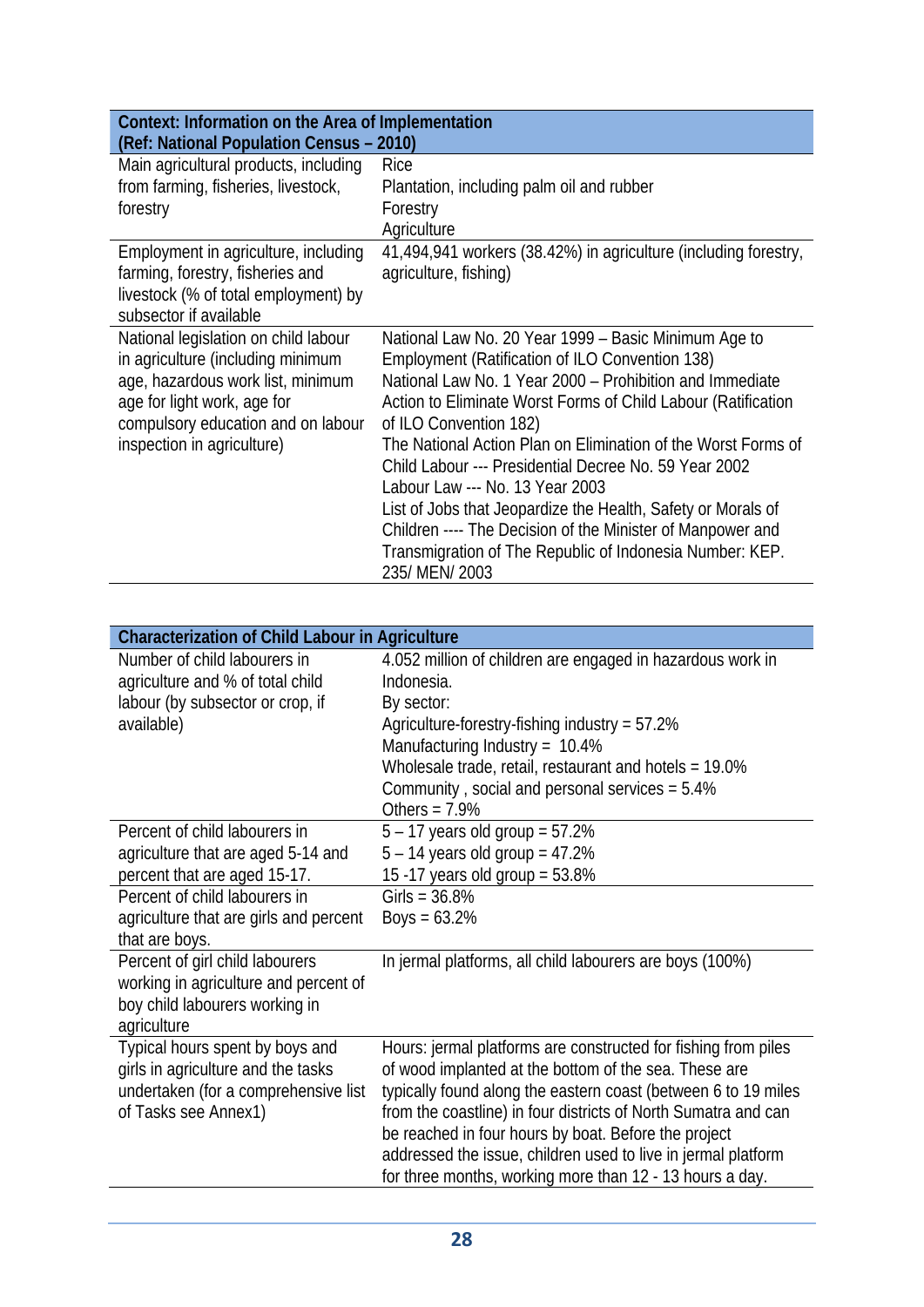|                                       | Tasks: in fisheries and aquaculture children are involved in:       |
|---------------------------------------|---------------------------------------------------------------------|
|                                       | fishing; diving; handling and repairing nets; herding fish into     |
|                                       |                                                                     |
|                                       | nets; crewing on fishing vessels; shoveling ice; cooking;           |
|                                       | working as porters; loading and unloading fish; sorting fish;       |
|                                       | cleaning and salting fish; smoking/drying fish; peeling shrimp;     |
|                                       | drying, boiling and shelling various types of seafood.              |
| Main hazards faced by these           | All hazards are in this industry.                                   |
| children (for a comprehensive list of | Accidents: fatal and life-threatening accidents include bites by    |
| Hazards see Annex1)                   | poisonous sea snakes, wounds caused by work tools, stings           |
|                                       | by jellyfish that cause itch and allergies. During the rainy        |
|                                       | season (November - January) strong winds may cause                  |
|                                       | damage and destruction to the jermal. Other dangers include         |
|                                       | being struck by lightning.                                          |
|                                       | Drowning: Most child workers on jermal cannot swim. The risk        |
|                                       | of falling into the sea is high when they raise the nets,           |
|                                       | especially at night or when it rains. If they fall, they are easily |
|                                       | swept away by the current.                                          |
|                                       | Isolation: children on a jermal are isolated for three months       |
|                                       | from their family and their hometown, which can have a              |
|                                       | negative psychological effect.                                      |
|                                       | Low wages and long working hours                                    |
|                                       | Poor hygiene and cleanliness, and unfulfilled basic needs.          |
|                                       | Violence: There have been a number of reports of violence on        |
|                                       | jermals, including emotional, verbal, physical and even sexual      |
|                                       | violence. Other reports indicate that abuse through rough           |
|                                       | language and even physical violence such as beatings often          |
|                                       |                                                                     |
|                                       | happen if a worker does not do exactly as he is told. Such          |
|                                       | violence results in a loss of their rights to learn, play and       |
|                                       | develop.                                                            |
|                                       | The children working on jermal platforms are exposed to the         |
|                                       | worst form of child labour. The working conditions are              |
|                                       | extremely poor with risk of fatal or life threatening accidents,    |
|                                       | including bites from sea snakes, net and equipment injuries.        |
|                                       | There is also a risk of drowning, especially considering that       |
|                                       | many children working on Jermals cannot swim. (No statistics        |
|                                       | are available on the injuries).                                     |
|                                       | The living environment in terms of hygiene, basic necessities       |
|                                       | and facilities on the platforms is very poor and there are no       |
|                                       | sanitary facilities, clean water is limited, areas for rest and     |
|                                       | recreation are cramped etc. Children are exposed to three           |
|                                       | months of isolation from their families and place of origin,        |
|                                       | which can have negative psychological effects. There are            |
|                                       | reports of physical and sexual abuse.                               |
| Describe the specific causes of child | 1. High poverty. In line with this, very few parents of the jermal  |
| labour in agriculture in the area     | children are connected to the fishing industry. Instead, the        |
|                                       | majority of the fathers of children working on jermals are          |
|                                       | peasants, hired plantation workers, stone crackers, or have         |
|                                       | other temporary jobs with an average income of 25-45                |
|                                       | US\$/per month. While most of the mothers are housewives or         |
|                                       |                                                                     |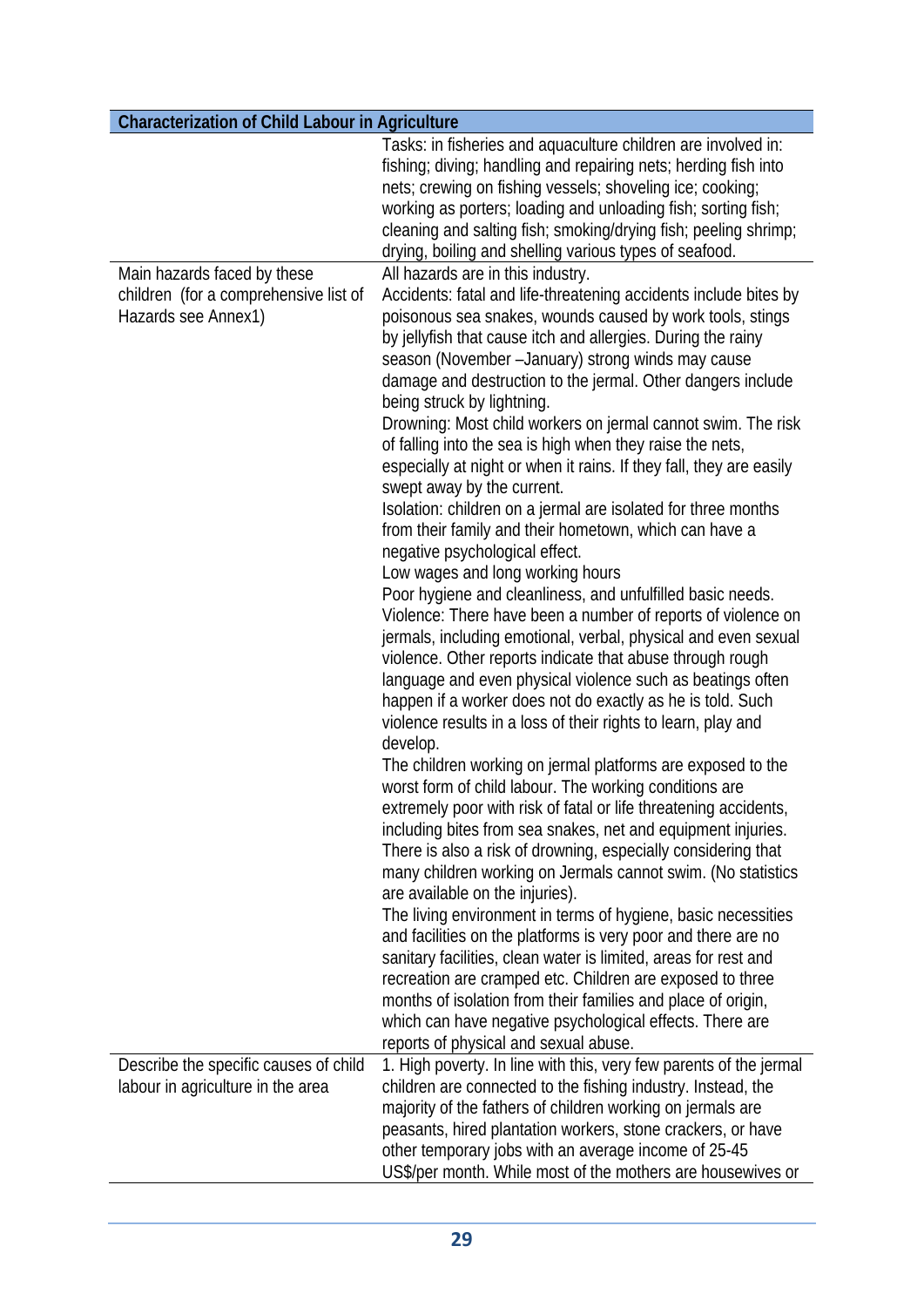work on the family farm, some of them are plantation workers or employed as housemaids. 2. High number of school drop-out, due to limited number of education facilities. Policy on compulsory education was adopted quite late in the country.19 The policy was not followed by supporting interventions on establishment of new schools and provision of school's facilities. High schools (at the time) were prevalently located in the capital cities of the sub districts. As a result, children from poor families (especially from plantation communities) could not afford to go to school, and they were forced to work instead. 3. Low employment opportunities. Especially in the past, adult people faced difficulties in getting decent jobs and children were forced to contribute to household income, and they were recruited by jermal owners/operators. 4. Tradition which considers child as an asset. Work for a number of families in Indonesia is not considered a strange thing. Some families even consider it as compulsory, and are proud of children who help them. 5. Limited information about working conditions in jermal platform. Jermal workers could only visit their home after working for three months.This is one of the reasons contributing to prefer children in Jermal platform – as they do not have family responsibilities and can be flexible to work away from home.

| <b>The Good Practice</b>           |                                                                                                                                                                                                                                                                                                                                                                                                                                                                                                                                                                                                                                                    |
|------------------------------------|----------------------------------------------------------------------------------------------------------------------------------------------------------------------------------------------------------------------------------------------------------------------------------------------------------------------------------------------------------------------------------------------------------------------------------------------------------------------------------------------------------------------------------------------------------------------------------------------------------------------------------------------------|
| Time frame of the practice         | 1999 - 2004                                                                                                                                                                                                                                                                                                                                                                                                                                                                                                                                                                                                                                        |
| Specific objective of the practice | The project had three objectives:<br>(1) To establish a sustainable mechanism to withdraw and<br>prevent children from hazardous work in jermal fishing;<br>(2) To strengthen the capacity of national and community level<br>agencies and organizations to plan, initiate, implement and<br>evaluate action to prevent and progressively eliminate child<br>labour; and<br>(3) To remove all children involved in hazardous work from<br>jermal fishing; to prevent children at risk from entering such<br>work; and to improve the income earning capacity of adult<br>family members, particularly women, through social protection<br>schemes. |
| Why was the practice implemented?  | Response to a country's request; and also<br>based on findings of the rapid assessment on child labour in<br>fishing sector conducted by the ILO in 1999.                                                                                                                                                                                                                                                                                                                                                                                                                                                                                          |
| Partners involved                  | National Government Office: Ministry of Manpower and                                                                                                                                                                                                                                                                                                                                                                                                                                                                                                                                                                                               |

<sup>&</sup>lt;sup>19</sup> Compulsory education was launched in 1994. First jermal was considerably established in 1970s, and there was no clear information regarding what it about. People just knew that it was a place where fishery and aquaculture industry operated.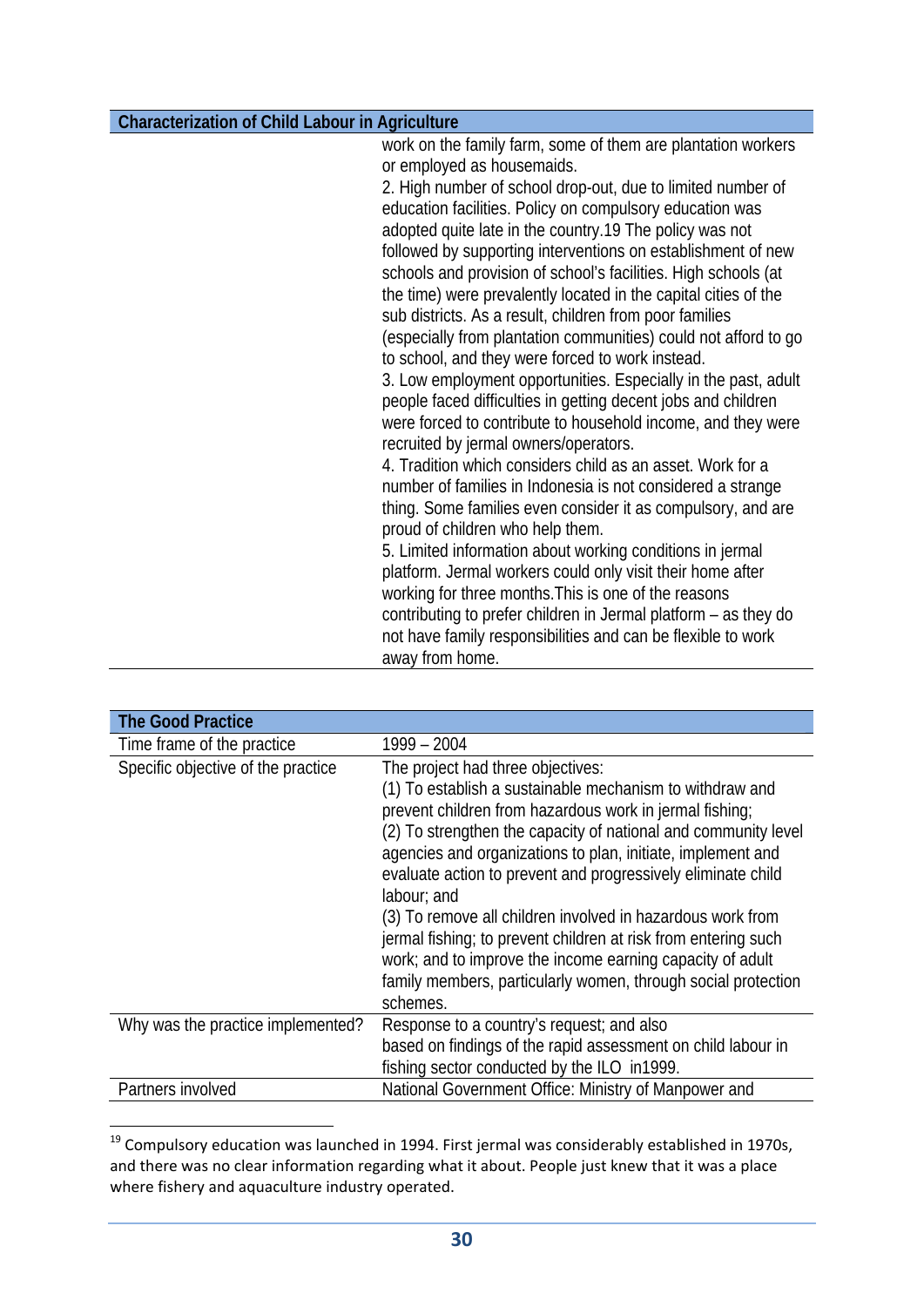| <b>The Good Practice</b>                                                                                               |                                                                                                                                                                                                                                                                                                                                                                                                                                                                                                                                                                                                                                                                                                                                                                                                                                                                                                                                                                                                                                                                                                                                                                                                                                                              |
|------------------------------------------------------------------------------------------------------------------------|--------------------------------------------------------------------------------------------------------------------------------------------------------------------------------------------------------------------------------------------------------------------------------------------------------------------------------------------------------------------------------------------------------------------------------------------------------------------------------------------------------------------------------------------------------------------------------------------------------------------------------------------------------------------------------------------------------------------------------------------------------------------------------------------------------------------------------------------------------------------------------------------------------------------------------------------------------------------------------------------------------------------------------------------------------------------------------------------------------------------------------------------------------------------------------------------------------------------------------------------------------------|
| Agricultural subsector addressed by<br>the practice (farming, fisheries<br>and/or aquaculture, forestry,<br>livestock) | Transmigration<br><b>Provincial and District Government Offices</b><br>Manpower and Transmigrations; Social Office<br>Education Office; Fishery Office; Statistic Office<br>Legal Bureau; Women's Empowerment Bureau;<br>North Sumatra Navy<br>Provincial and District Trade Unions: Fishery Trade Union;<br><b>Transportation Trade Union</b><br>North Sumatra Employers Association<br><b>NGOs</b><br>Media<br>University of North Sumatra<br>Fisheries and aquaculture                                                                                                                                                                                                                                                                                                                                                                                                                                                                                                                                                                                                                                                                                                                                                                                    |
| Specific issues addressed                                                                                              | International Labour Standards, national legislation<br>Occupational safety and health<br>Policy development and social dialogue<br>Community mobilization<br>Others:<br>awareness raising activities<br>capacity building<br>child labour monitoring<br>livelihoods diversification<br>income generation activities<br>research and documentation                                                                                                                                                                                                                                                                                                                                                                                                                                                                                                                                                                                                                                                                                                                                                                                                                                                                                                           |
| Description of the approach followed<br>(including specific steps and<br>activities carried out)                       | Summary: Strong focus on Monitoring<br>Additional activities included prevention and systematic<br>removal of working children from hazardous work; Awareness<br>raising for attitudinal and behavioral changes; Capacity<br>building and networking; increasing participation and<br>owernship of stakeholders; direct assistance.<br>Child labour monitoring: the Fishing Programme had a<br>positive experience, as an Integrated Monitoring Team (IMT)<br>was established, with active participation of government<br>agencies at provincial and central level,, labour inspectorate,<br>and NGOs. Active monitoring of jermal platforms, social<br>protection sites, families, and the children themselves<br>contributed to the outcome. The databases developed under<br>the project was regularly updated with information about child<br>labourers and their status, children at risk and their families,<br>as well as other beneficiaries.<br>Awareness raising: an intensive interaction and work with<br>families and their respective communities have been<br>promoted, providing for a broad and grass-root based<br>awareness of the negative effects of child labour, which<br>generated visible behavioural and attitudinal changes. Some |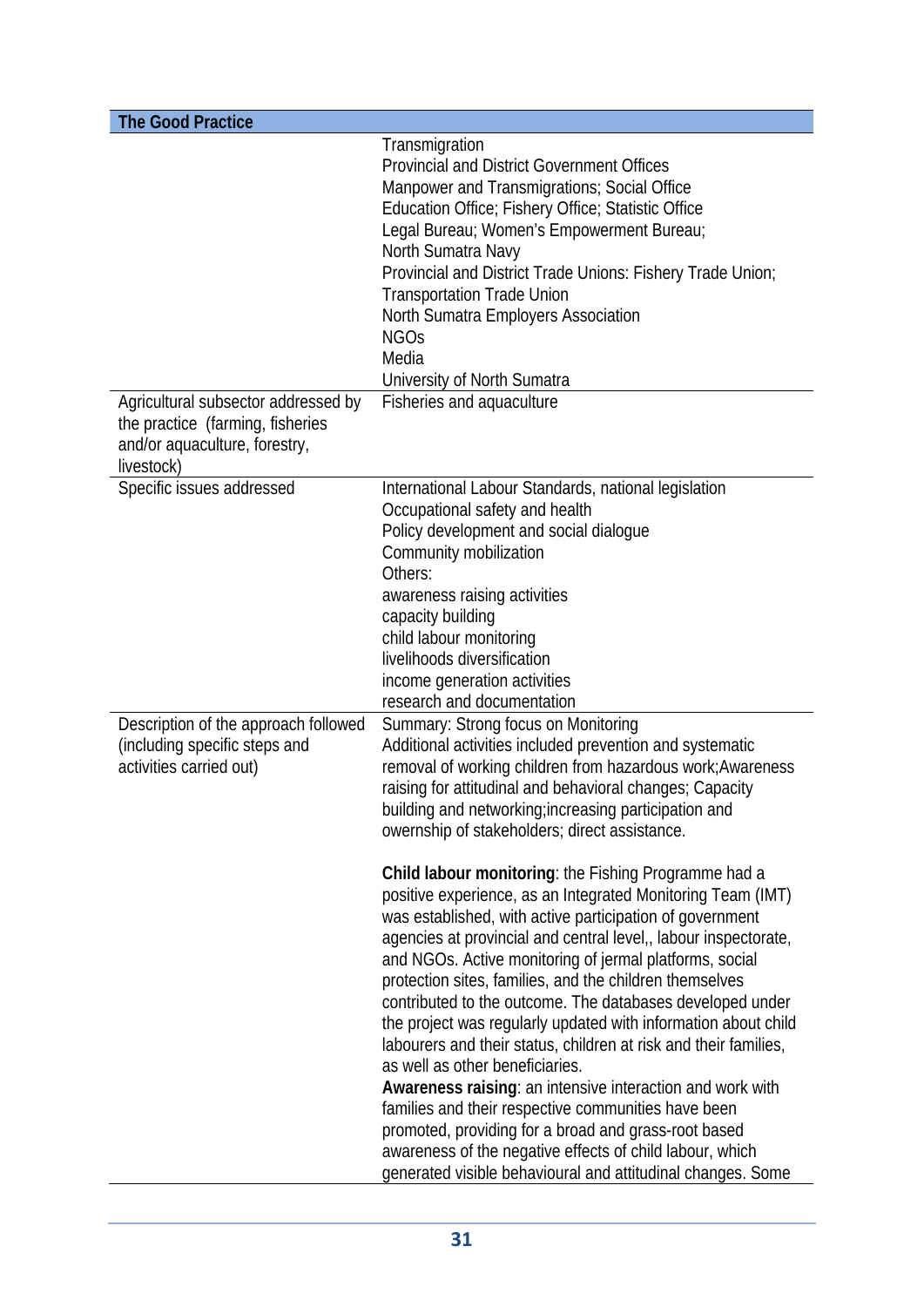**The Good Practice** 

of the highlights under the project included focused group discussions with formal and informal leaders at village level, as well as with the parents of working and at risk children, and an extensive radio campaign through local radio stations. **Capacity building**: one component of the project focused on building capacity of relevant stakeholders so that they could better address child labour's issues. Training on design, management and evaluation of action programmes, as well on technical knowledge on child labour have been conducted for key partners, including training on fundamental **monitoring** principles and ILO Conventions No. 138 and No. 182. Regular stakeholder meetings have proved to be an excellent way to ensure that the ownership of the project remains with the implementing agencies. The project also regularly invites journalists to the so-called *Coffee Mornings* with interesting topics that attracted media attention at local as well as national level.

| <b>Demonstrated Impact</b>                                                                                                                                                                                                        |                                                                                                                                                                                                                                                                                                                                                                                                                                                                                                                                                                                                                                                                                                                                                                                                                                                                                         |
|-----------------------------------------------------------------------------------------------------------------------------------------------------------------------------------------------------------------------------------|-----------------------------------------------------------------------------------------------------------------------------------------------------------------------------------------------------------------------------------------------------------------------------------------------------------------------------------------------------------------------------------------------------------------------------------------------------------------------------------------------------------------------------------------------------------------------------------------------------------------------------------------------------------------------------------------------------------------------------------------------------------------------------------------------------------------------------------------------------------------------------------------|
| Indirect beneficiaries - number and<br>categories                                                                                                                                                                                 | A total of 1,500 children at risk of becoming involved in<br>hazardous work in the fishing sector (whereof app. 200<br>younger siblings) have been prevented from entering, by<br>direct participation in social protection activities implemented<br>under the programme.<br>A total of 571 adult family members in the fishing sector,<br>particularly women members of heads of families of the<br>working children withdrawn, have been provided with<br>community-based services, livelihood assistance, and micro<br>finance.                                                                                                                                                                                                                                                                                                                                                     |
| Direct beneficiaries – number and<br>categories                                                                                                                                                                                   | The project successfully:<br>removed 255 child labourers during four years; and<br>prevented 1,723 children (70% were boys) to enter into child<br>labour                                                                                                                                                                                                                                                                                                                                                                                                                                                                                                                                                                                                                                                                                                                               |
| What was the impact of the practice<br>in reducing child labour in<br>agriculture? Can the impact of the<br>practice be documented in some<br>way, through a formal programme<br>evaluation, impact assessment or<br>other means? | 1. Changes in attitudes and behaviours at the community level<br>through awareness-raising: an external evaluation concludes<br>that "a strong sense of awareness against child labour has<br>been created among the concerned children, parents and<br>within the often remote villages. The activities of the projects<br>have broken this silence and created a broad alliance against<br>the use of child labour in the hazardous practices. There is<br>visible evidence of the change of attitude and behaviour<br>among the concerned groups of people"<br>2. Improved capacity and forged partnerships: the project was<br>successful in generating support from all key-stakeholders<br>including relevant governmental departments, workers and<br>employers' organizations, business associations, academic<br>institutions, media, teachers, NGOs, the local community, the |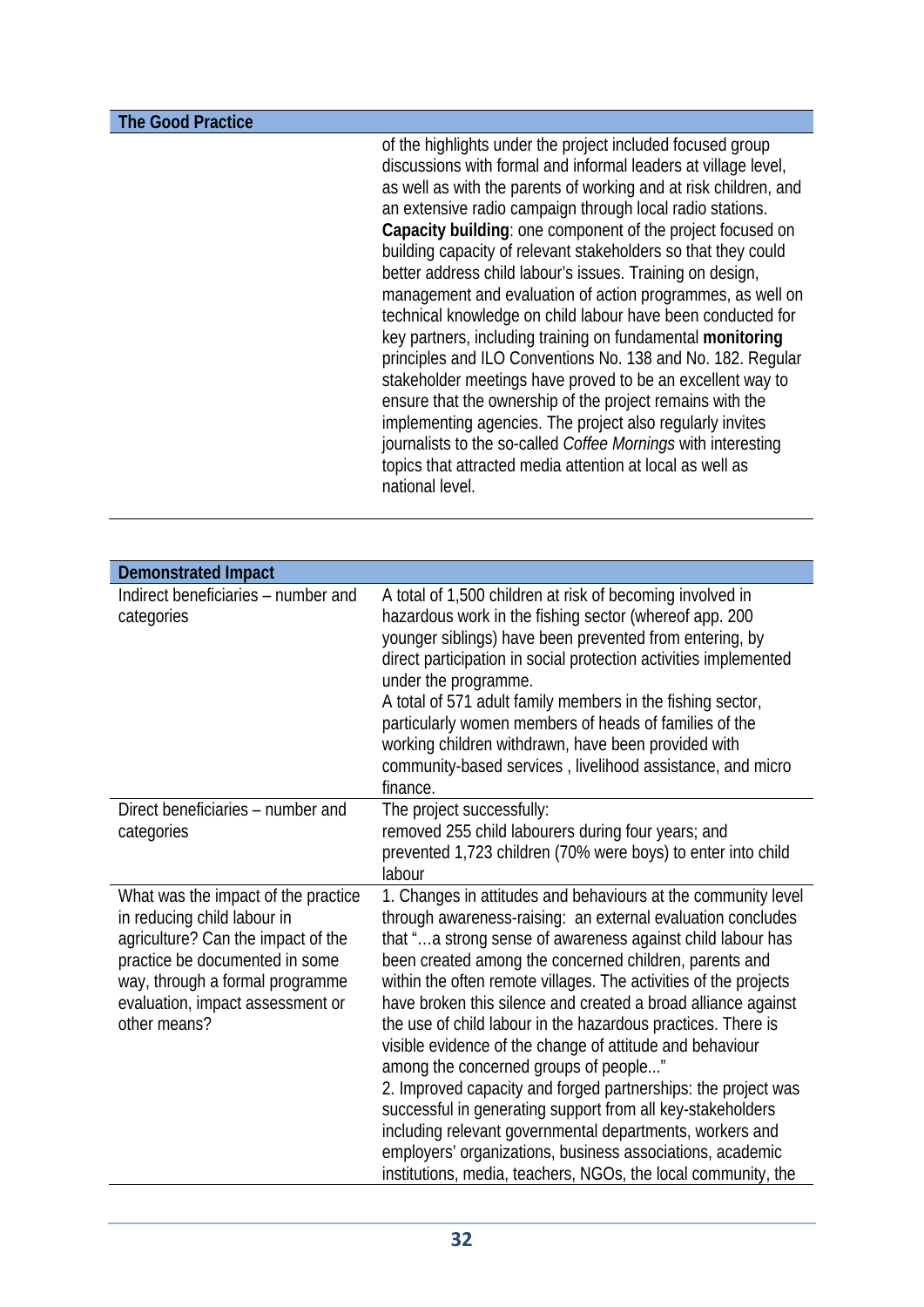| <b>Demonstrated Impact</b>                                                                                                                                                 |                                                                                                                                                                                                                                                                                                                                                                                                                                                                                                                                                                                                                                                                                                                                                                                                                                                                                                                                                                                                                                                                                                                                                                                                                                                                                                                                                                                                                                                                                                                                                                                                                                                                                                                                                                                                                                                                              |
|----------------------------------------------------------------------------------------------------------------------------------------------------------------------------|------------------------------------------------------------------------------------------------------------------------------------------------------------------------------------------------------------------------------------------------------------------------------------------------------------------------------------------------------------------------------------------------------------------------------------------------------------------------------------------------------------------------------------------------------------------------------------------------------------------------------------------------------------------------------------------------------------------------------------------------------------------------------------------------------------------------------------------------------------------------------------------------------------------------------------------------------------------------------------------------------------------------------------------------------------------------------------------------------------------------------------------------------------------------------------------------------------------------------------------------------------------------------------------------------------------------------------------------------------------------------------------------------------------------------------------------------------------------------------------------------------------------------------------------------------------------------------------------------------------------------------------------------------------------------------------------------------------------------------------------------------------------------------------------------------------------------------------------------------------------------|
|                                                                                                                                                                            | working children and their families as well as other members<br>of the community.<br>3. Establishment of child labour monitoring mechanism: the<br>project facilitated the establishment of a child labour<br>monitoring team called Integrated Monitoring Team (IMT). The<br>main role of the team was to ensure that children were<br>removed from hazardous work, that the workplaces remained<br>child labour free, and that children stayed out of other forms of<br>hazardous work when being removed or prevented.<br>4. Enabling policy environment for the Elimination of the Worst<br>Forms of Child Labour in North Sumatra: the Project<br>advocated for an enabling policy environment in North<br>Sumatra aiming to eliminate child labor in Jermal. With<br>technical assistances from the Project, North Sumatra was the<br>first province in Indonesia to establish a Provincial Action<br>Committee under a Provincial Decree on the 7 October 2002.<br>The Provincial Committees performed and executed their<br>mandates to eliminate the worst forms of child labour based<br>on their Provincial Action Plan. North Sumatra Province also<br>passed the North Sumatra Provincial Decree no. 5/2004 on<br>the Elimination of the Worst Forms of Child Labour.<br>5. Decrease in number of children in hazardous work: the first<br>monitoring round in 1999 to all jermals (157) found a total of<br>185 children working during the time of the visit. The last<br>monitoring round to all jermals conducted in February 2004,<br>found only 22 children. The team also notes that the number<br>of operational jermals continues to decrease and by the end of<br>the project there were only 68 jermals in 3 costal regencies<br>(Deli Serdang, Asahan and Labuhan Batu).<br>In 2010, there were only eight children found working in 33<br>jermals. |
| Improvements in beneficiary<br>livelihood derived from the practice                                                                                                        | Increased income of families of working children which were<br>supported through micro-finance, livelihood assistance and<br>income generation activities.<br>School attendance as well as youth participation in vocational<br>and skills training also increased as a result of linking the<br>project with already existing educational programmes. Drop-<br>outs from school were extremely frequent and therefore the<br>program supported non-formal education activities, with the<br>aim of bringing children back into the formal schooling system<br>at junior and senior high school levels.,                                                                                                                                                                                                                                                                                                                                                                                                                                                                                                                                                                                                                                                                                                                                                                                                                                                                                                                                                                                                                                                                                                                                                                                                                                                                     |
| Is the practice and/or its benefits<br>likely to continue in some way, and<br>to continue being effective, over the<br>medium to long term? Is the practice<br>still used? | Clearly, there are two main advantages of establishing an<br>integrated monitoring team consisting of provincial and<br>national organizations where the jermal are located. Firstly,<br>these organizations know the local situation very well and will<br>continue to be present and play an active role against child<br>labour in North Sumatra (whereas ILO-IPEC is an outside<br>organization). Secondly, the integrated monitoring team that                                                                                                                                                                                                                                                                                                                                                                                                                                                                                                                                                                                                                                                                                                                                                                                                                                                                                                                                                                                                                                                                                                                                                                                                                                                                                                                                                                                                                          |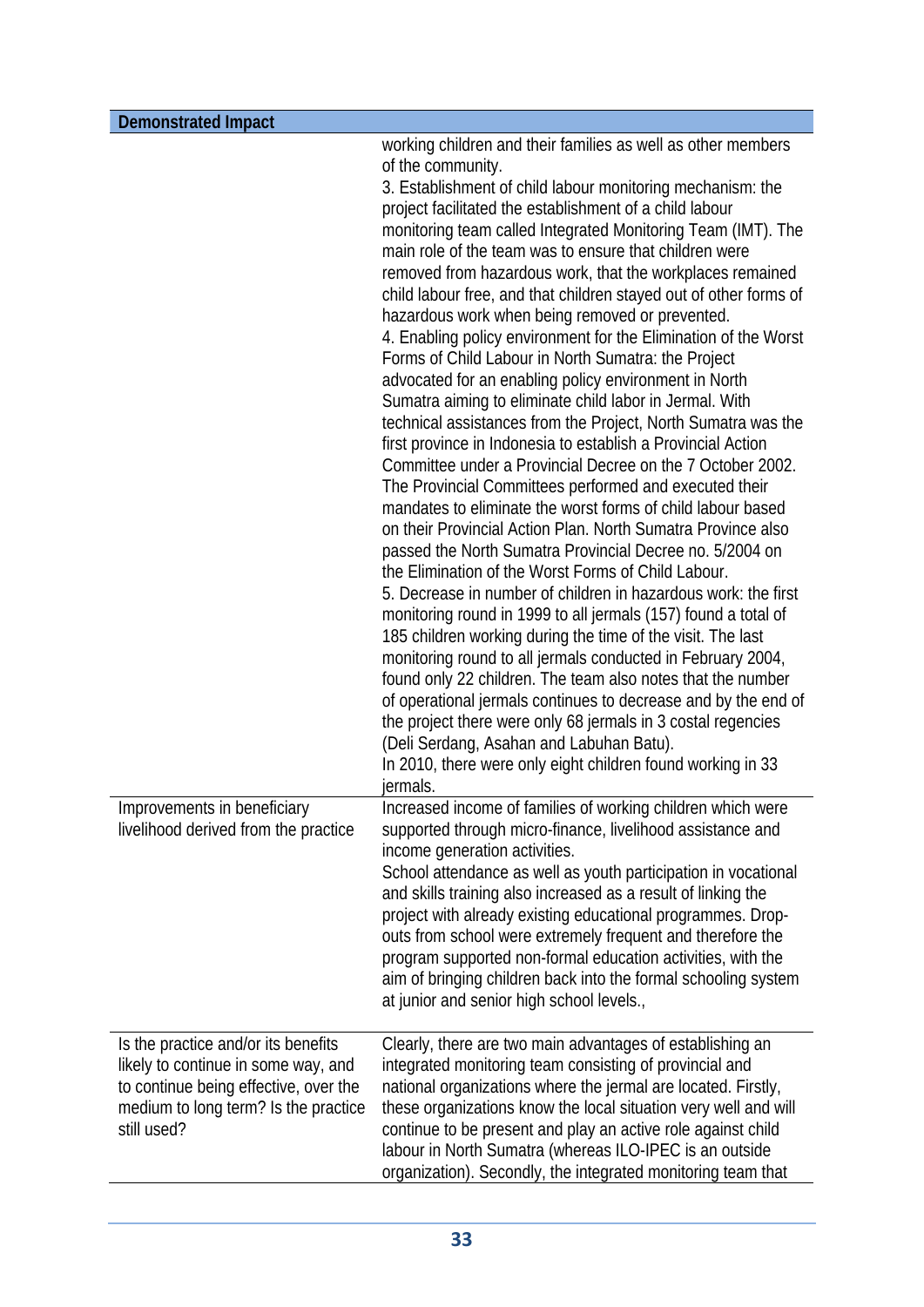| <b>Demonstrated Impact</b>                                                                                                                                     |                                                                                                                                                                                                                                                                                                                                                                                                                                                                                                                                                                                                                                                                                                                                                                                                                                                                                                                                                                                                                                                                                                                                                                                                                                                                                                                                                                                                                                                    |
|----------------------------------------------------------------------------------------------------------------------------------------------------------------|----------------------------------------------------------------------------------------------------------------------------------------------------------------------------------------------------------------------------------------------------------------------------------------------------------------------------------------------------------------------------------------------------------------------------------------------------------------------------------------------------------------------------------------------------------------------------------------------------------------------------------------------------------------------------------------------------------------------------------------------------------------------------------------------------------------------------------------------------------------------------------------------------------------------------------------------------------------------------------------------------------------------------------------------------------------------------------------------------------------------------------------------------------------------------------------------------------------------------------------------------------------------------------------------------------------------------------------------------------------------------------------------------------------------------------------------------|
| Does the practice contribute to<br>environmental sustainability and<br>ecological soundness, and how?                                                          | visits the jermal includes labour inspectors who have the<br>authority to halt the work on the jermal if it is against the<br>labour law.<br>The integrated monitoring team has initially operated with<br>funds from the ILO-IPEC jermal project component. Starting<br>in 2004 to 2009, the implementation of monitoring activities<br>were included into the operating budget (APBD) of North<br>Sumatra province as well as that of several regencies in the<br>province where efforts to eradicate child labour have become<br>part of the regency programme. The integration of child labour<br>monitoring into the budget was proposed by the Labour<br>Departments of several regencies and was accepted by<br>BAPPEDA, the provincial planning agency. This happened<br>especially because of the participation of BAPPEDA in<br>workshops and other project activities from the beginning,<br>which enabled the agency to learn about the importance of<br>monitoring child labour.<br>The child labour monitoring system is now being tackled by<br>the North Sumatra Provincial Action Committee on the<br>Elimination of the Worst Forms of Child Labour<br>(NSPACWFCL) since 2005.<br>Meanwhile, the four districts where the project was<br>implemented also established the District Action Committee<br>on the Elimination of the Worst Forms of Child Labour. They<br>are also actively involved in the child labour monitoring. |
| Does the practice promote human<br>rights (state which ones) and<br>comply with ILO labour standards?                                                          | Yes. It is fully coherent with the right to education for children<br>and youth and with the ILO Convention 182 on Elimination of<br>the Worst Forms of Child Labour.                                                                                                                                                                                                                                                                                                                                                                                                                                                                                                                                                                                                                                                                                                                                                                                                                                                                                                                                                                                                                                                                                                                                                                                                                                                                              |
| Does the practice contribute to<br>social dialogue (between<br>government, workers' and<br>employers' organization) and<br>collective bargaining negotiations? | The NSPACWFCL was established in 2004, and it consists of<br>a number of provincial government offices, trade unions,<br>employers' association, media; universities, and NGOs.                                                                                                                                                                                                                                                                                                                                                                                                                                                                                                                                                                                                                                                                                                                                                                                                                                                                                                                                                                                                                                                                                                                                                                                                                                                                    |
| Which were the problems and<br>challenges (risks and obstacles)<br>faced within the process?                                                                   | Families of working children, communities and other<br>stakeholders initially lacked awareness about children rights<br>and harmful practices associated with child labour. Initially, the<br>ILO conducted advocacy initiatives to promote and raise<br>awareness on children rights and child labour through four<br>action programmes during the period 1993 – 1996. After this<br>initial period, additional efforts have been necessary under the<br>period of implementation of the practice (1999-2014) to fully<br>tackle this issue.                                                                                                                                                                                                                                                                                                                                                                                                                                                                                                                                                                                                                                                                                                                                                                                                                                                                                                      |
| Lessons learned                                                                                                                                                | This project demonstrated how Child Labour Monitoring can<br>be applied by local partners.<br>The combination of different approaches and methodologies<br>to progressively eliminate child labour, such as research and                                                                                                                                                                                                                                                                                                                                                                                                                                                                                                                                                                                                                                                                                                                                                                                                                                                                                                                                                                                                                                                                                                                                                                                                                           |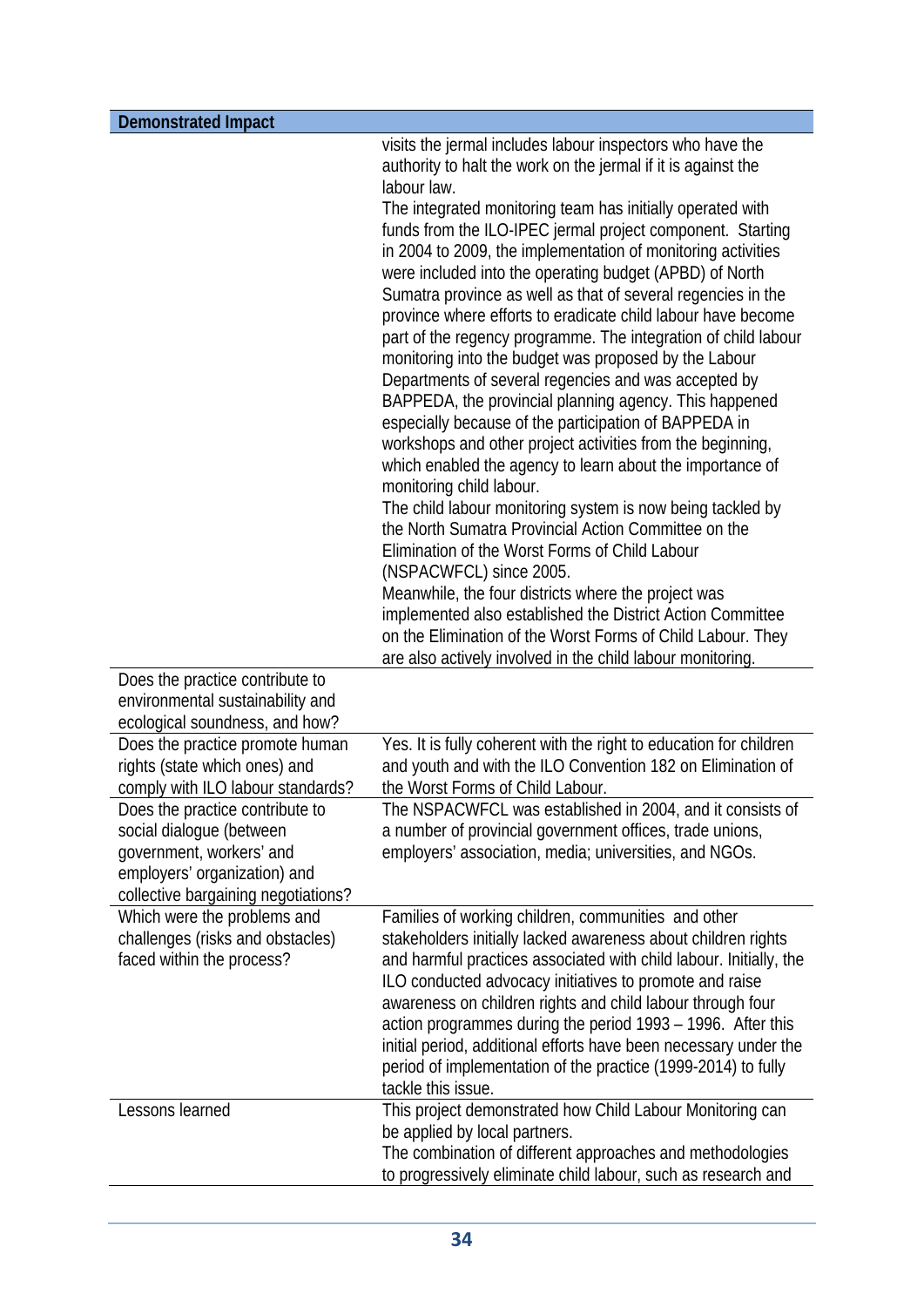| <b>Demonstrated Impact</b>                                                                                                                                         |                                                                                                                                                                                                                                                                                                                                                                                                                                                                                                                                                                                                                                                                                                                                                                                              |
|--------------------------------------------------------------------------------------------------------------------------------------------------------------------|----------------------------------------------------------------------------------------------------------------------------------------------------------------------------------------------------------------------------------------------------------------------------------------------------------------------------------------------------------------------------------------------------------------------------------------------------------------------------------------------------------------------------------------------------------------------------------------------------------------------------------------------------------------------------------------------------------------------------------------------------------------------------------------------|
|                                                                                                                                                                    | documentation, child labour monitoring, social protection,<br>capacity building and awareness raising, was crucial.<br>Media also played a very effective role in contributing to an<br>increased public and political awareness on the existence of<br>hazardous work for children.                                                                                                                                                                                                                                                                                                                                                                                                                                                                                                         |
| Quotes from direct beneficiaries of<br>the practice                                                                                                                | "This project helped the North Sumatra Provincial Government<br>to progressively eliminate child labour in Jermal. It became a<br>good initiative and a starting point to support the elimination of<br>other worst forms of child labour ". - Governor of North<br>Sumatra, Tgk. Rizal Nurdin (RIP).                                                                                                                                                                                                                                                                                                                                                                                                                                                                                        |
|                                                                                                                                                                    | "A number of adult workers of Jermal asked me to work again<br>in Jermal. But, I did not want to. I benefited from skills training<br>on motor cycle repair from the project in 2002. I found better<br>work and established a motor cycle workshop with Jafar and<br>Sularso, who also worked in Jermal. I do not think working in<br>jermal was good. That is why I am eager to enlarge this<br>entrepreneurship as a part of efforts to get better job and<br>better life."- Rahmad, who benefited from vocational skills<br>training, fund assistance from the project, and started motor<br>cycle repairing workshop in Abdullah Lubis in Medan<br>altogether with Jafar and Sularso.                                                                                                   |
|                                                                                                                                                                    |                                                                                                                                                                                                                                                                                                                                                                                                                                                                                                                                                                                                                                                                                                                                                                                              |
| <b>Replicability</b>                                                                                                                                               |                                                                                                                                                                                                                                                                                                                                                                                                                                                                                                                                                                                                                                                                                                                                                                                              |
| Is this a practice that might have<br>applicability in some way to other<br>situations or settings? What are the<br>elements that make the practice<br>replicable? | The enabling policy environment have since then triggered<br>initiatives on provincial and regency level by the executive and<br>legislative branches of the government entities supported by<br>sectors of the civil society. Such examples include the<br>development of various action committees in ten<br>districts/municipalities in North Sumatra Province. As the<br>provincial action committee, the district/municipality level<br>committees perform and execute their mandates to eliminate<br>worst forms of child labour based on their Districit/Municipality<br><b>Action Plans.</b>                                                                                                                                                                                         |
| Key political, economic,<br>demographic or cultural dynamics<br>that favoured or impeded the<br>transformation process                                             | The dynamics that favoured the transformation process:<br>Political commitment was a necessary condition for<br>mainstreaming the issue of child labour into development<br>planning and securing matching funds for its implementation.<br>People easily understood the situation. Child labour practice in<br>jermal represented all kind of exploitations, such as:<br>trafficking; slavery; hazardous work; sexual exploitation<br>(among the boys). This helped ILO and social partners to<br>promote this issue. It worked when people got aware of those<br>exploitative practices.<br>Media played a very effective role in contributing to an<br>increased public and political awareness on the existence of<br>hazardous work of children.<br>Three dynamics impeded the process: |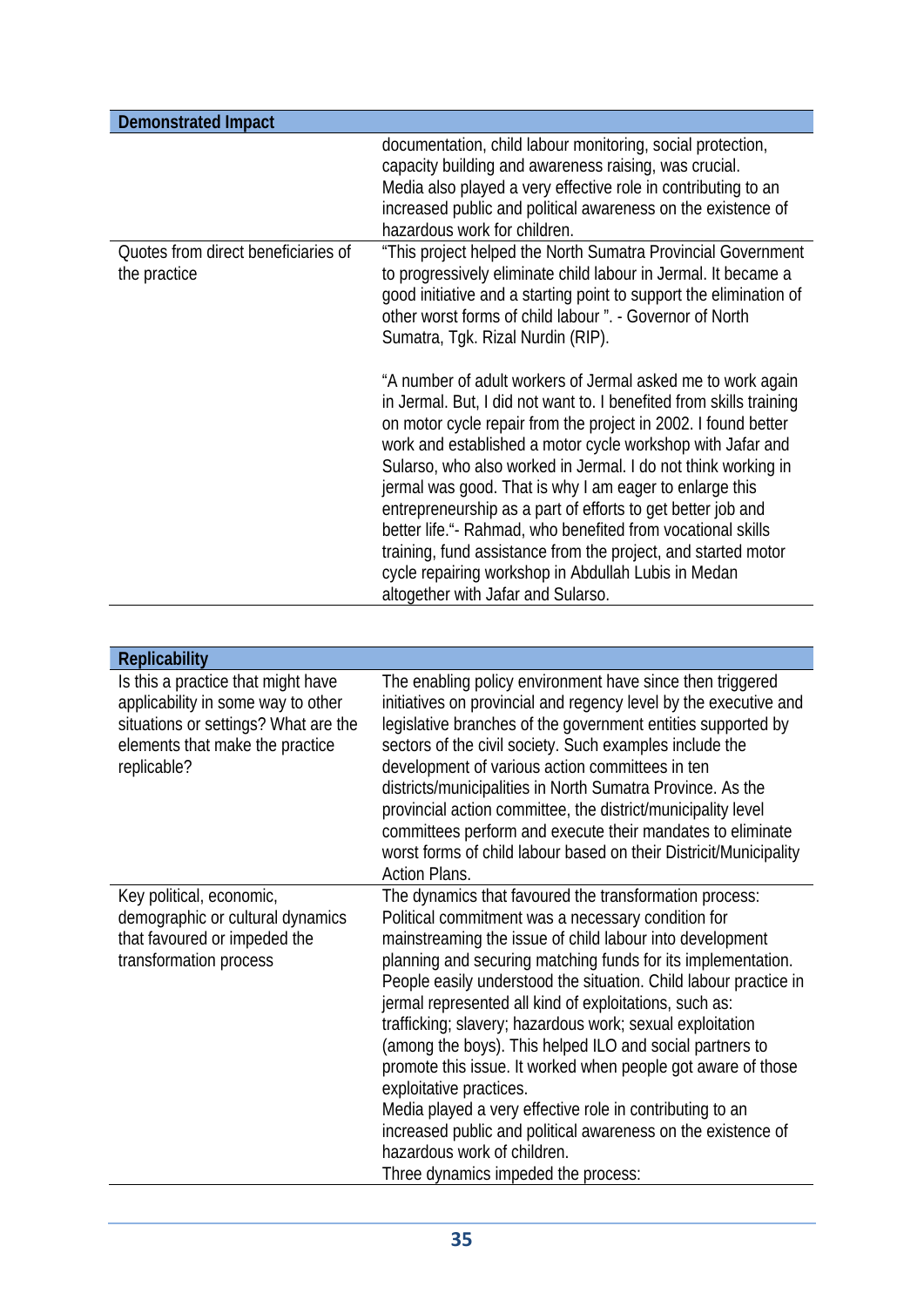| <b>Replicability</b>                                                                                                                                                                     |                                                                                                                                                                                                                                                                                                                                                                                                                                                                                 |
|------------------------------------------------------------------------------------------------------------------------------------------------------------------------------------------|---------------------------------------------------------------------------------------------------------------------------------------------------------------------------------------------------------------------------------------------------------------------------------------------------------------------------------------------------------------------------------------------------------------------------------------------------------------------------------|
|                                                                                                                                                                                          | (1) In North Sumatra the travel distances to both child labour<br>working places and villages are considerable;<br>(2) A number of implementing partner's did not play an active<br>role<br>(3) The time-frame for the implementation of the action<br>programmes was too short to expect the development of<br>genuine partnership relations, which need to be nurtured and<br>fed with knowledge.                                                                             |
| Critical success factors for<br>development/replication of the good<br>practice<br>(for a comprehensive list of Critical<br>factors see Annex1)                                          | Mix of modalities of intervention.<br>This impressive multitude of activities created a critical mass<br>of government and civil society organizations aware of child<br>labour issues; some of them also had the potential to<br>contribute to the effective prevention of child labour. It is<br>obvious that such a wide-oriented programme provided an<br>excellent opportunity to test out many different strategies from<br>many different angles. A BIT TOO VAGUE BUT OK |
| Resources and inputs<br>needed to implement the practice,<br>including physical (e.g. land,<br>fertilizers, seeds), labour, financial<br>and monetary inputs, and<br>management capacity | In total, the project needed \$350,000.<br>Integrated monitoring team needed less than \$165,000,<br>including costs for project staffs.                                                                                                                                                                                                                                                                                                                                        |

| <b>General Information</b>           |                                                                 |
|--------------------------------------|-----------------------------------------------------------------|
| Organization / Institution promoting | International Labour Organization                               |
| the practice                         |                                                                 |
| Programme / Project                  | Fishing and Footwear Sectors Programme to Combat                |
|                                      | Hazardous Child Labour in Indonesia (Phase II)                  |
| Overall objective                    | This programme aimed to contribute to the progressive           |
|                                      | elimination of child labour in the fishing and footwear sectors |
|                                      | in Indonesia, by removing children from hazardous               |
|                                      | employment and working conditions and preventing more           |
|                                      | children from entering workplaces.                              |
| Time frame                           | Phase 1: 1 December 1999 - 31 August 2002                       |
|                                      | Phase 2: 1 September 2002 - 31 July 2004                        |
| Implementer(s)                       | ILO Jakarta                                                     |
| Source of information                | International Labour Office - Jakarta                           |
| Relevant contacts                    | Peter van Rooij, Director (vanrooij@ilo.org)                    |
|                                      | Abdul Hakim, Monitoring and Evaluation Specialist               |
|                                      | (ahakim@ilo.orq)                                                |
| Practice edited by                   | Valentina Bianco with inputs from Abdul Hakim                   |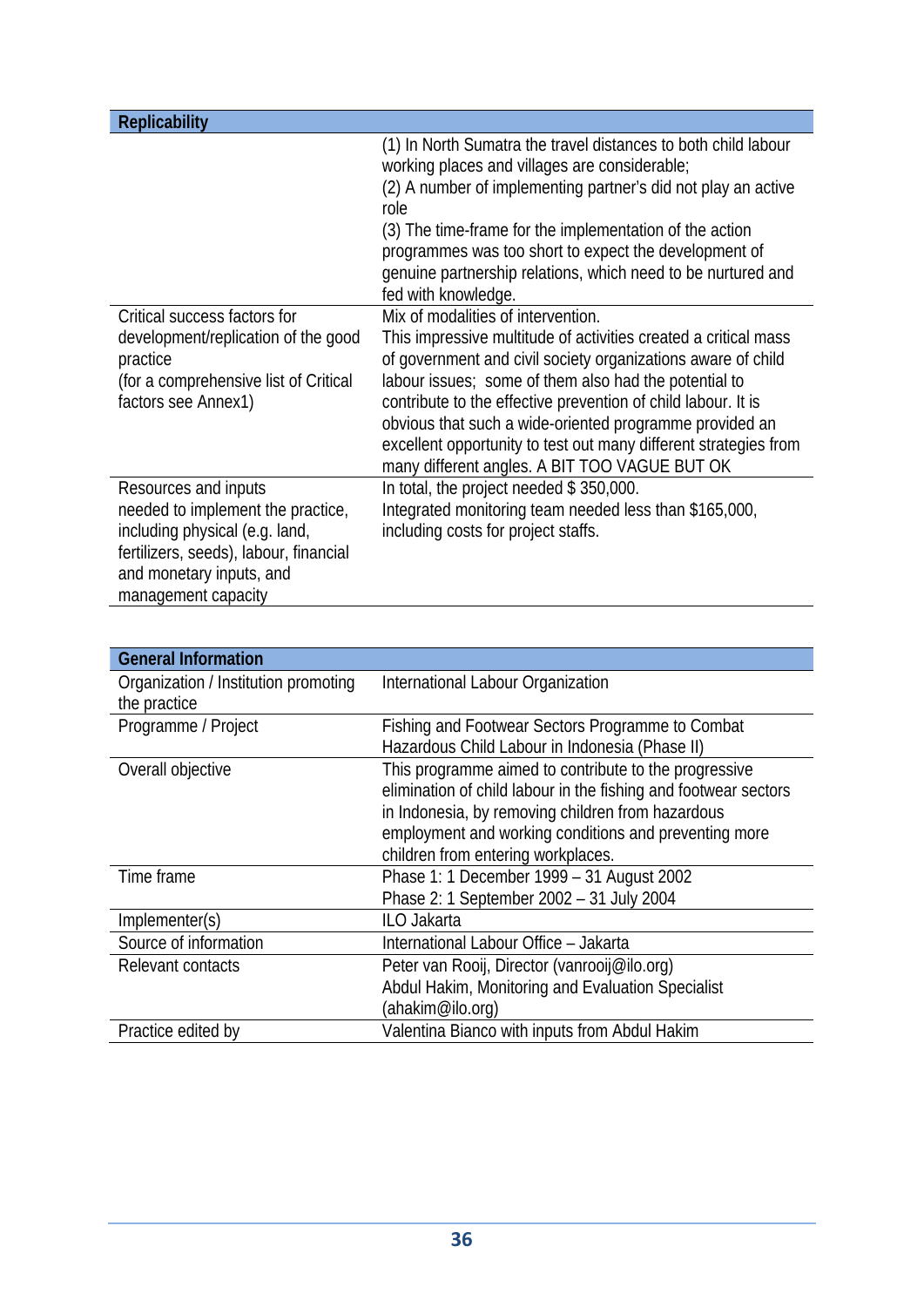### **6. PHILIPPINES: The WIND towards safety: reducing occupational safety and health (OSH) hazards in family farming**

### **Keywords**

WIND<sup>20</sup> (Work Improvement in Neighbourhood Development), OSH, small scale farming.

#### **Abstract**

School-aged children are involved at different level in the production of sugarcane, especially for land preparation and planting. They work in the farms especially during weekends and school days. The practice aimed to ensure the right to proper OSH to working farmers and their families by use of the WIND approach and a safe working environment for youth above the minimum age for employment. Activities focused on strengthening community knowledge of OSH through training on topics such as health, household management and child labour. In addition to general trainings, selected community representatives were chosen to receive specific OSH trainings in different focus areas in order to ensure sustainable action against child labour within family farms.

| Context: Information on the Area of Implementation                                                                                         |                                                                                                                                                                                                                                                                                                                                                                                         |  |
|--------------------------------------------------------------------------------------------------------------------------------------------|-----------------------------------------------------------------------------------------------------------------------------------------------------------------------------------------------------------------------------------------------------------------------------------------------------------------------------------------------------------------------------------------|--|
| Country                                                                                                                                    | The Philippines                                                                                                                                                                                                                                                                                                                                                                         |  |
| Province, District, Village                                                                                                                | The following provinces were selected for the implementation<br>of the OSH WIND program per crop: 1. Isabela for rice; 2.<br>Quezon II for Coconut; 3. Davao del Norte for Banana; and<br>4. Iloilo for sugar cane. The project was implemented in<br>agrarian reform areas where small farmers often have limited<br>access to social protection programs, and in sugar land<br>areas. |  |
| Population under the poverty line (%<br>total population)                                                                                  | 32.9%                                                                                                                                                                                                                                                                                                                                                                                   |  |
| Agricultural land (% of total land area)<br>and other key natural resources                                                                | Land area (1000 ha): 29 817<br>Arable land (1000 ha): 5 300<br>Permanent crops (1000 ha): 5 000<br>Pastures (1000 ha): 1 500<br>Irrigated land (1000 ha): 1 520<br>Sugar land areas covered under Agrarian Reform Program<br>(229,747 ha)                                                                                                                                               |  |
| Main agricultural products, including<br>from farming, fisheries, livestock,<br>forestry                                                   | Rice, coconut products, sugarcane, corn, pork, bananas                                                                                                                                                                                                                                                                                                                                  |  |
| Employment in agriculture, including<br>farming, forestry, fisheries and<br>livestock (% of total employment) by<br>subsector if available | 31.42 million individuals involved in agriculture – 33% of total<br>employment<br>2.495 million represent agrarian reform beneficiaries as of<br>December 2010 data. An estimated 114,874 agrarian reform                                                                                                                                                                               |  |

 <sup>20</sup> WIND is an Occupational Safety and Health programme developed by the ILO and stands for Work Improvement in Neighbourhood Development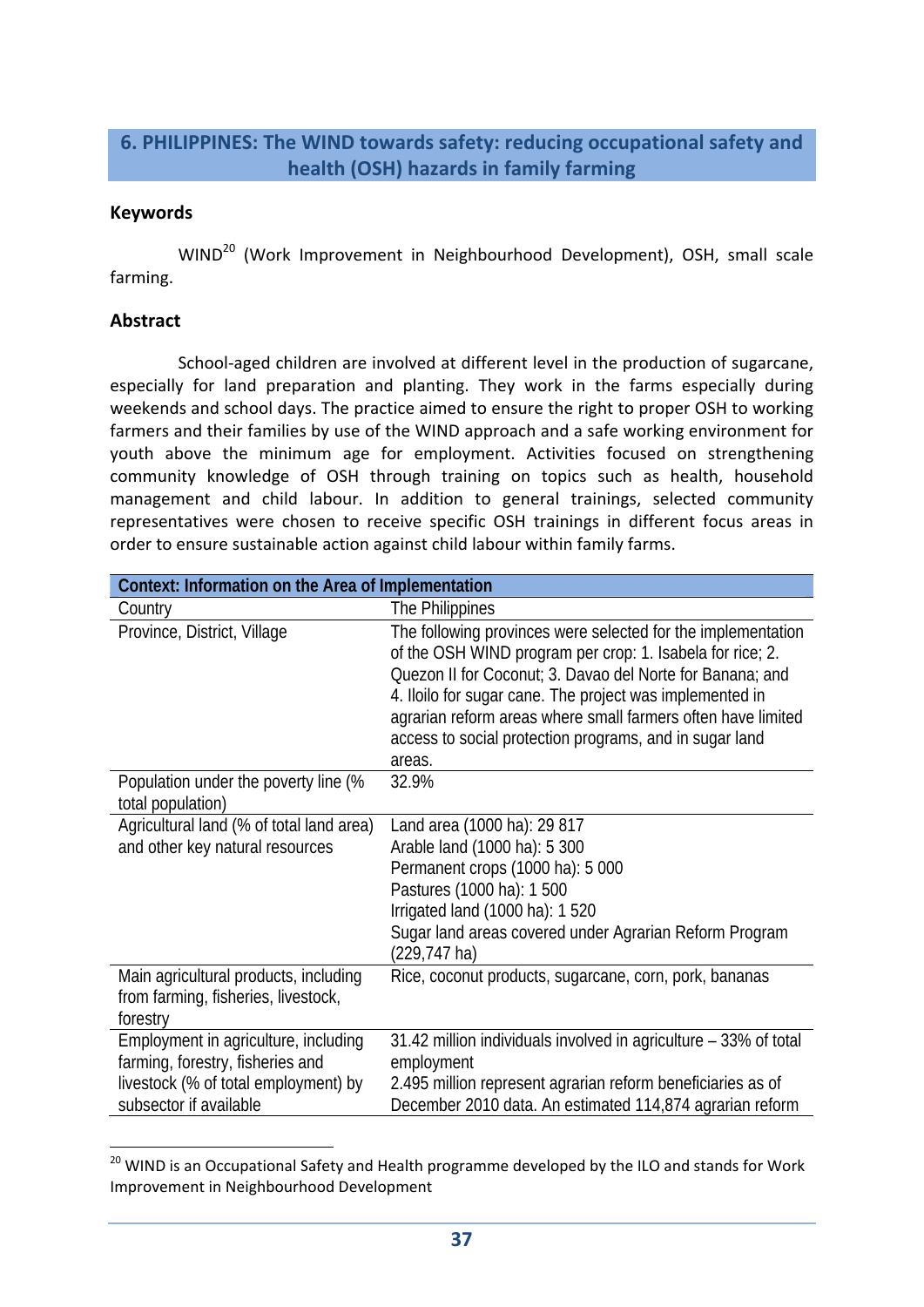# **Context: Information on the Area of Implementation**

|                                                                                                                                                                                                                   | beneficiaries are in sugar land areas.                                                                                                                                                                                                                                                                                                                                                                                                                                                                                                                                                                                                                                                                                      |
|-------------------------------------------------------------------------------------------------------------------------------------------------------------------------------------------------------------------|-----------------------------------------------------------------------------------------------------------------------------------------------------------------------------------------------------------------------------------------------------------------------------------------------------------------------------------------------------------------------------------------------------------------------------------------------------------------------------------------------------------------------------------------------------------------------------------------------------------------------------------------------------------------------------------------------------------------------------|
| National legislation on child labour in<br>agriculture (including minimum age,<br>hazardous work list, minimum age for<br>light work, age for compulsory<br>education and on labour inspection in<br>agriculture) | Act prohibiting the employment of children below 15 years of<br>age in public and private undertakings, amending for this<br>purpose Section 12, Article VIII of R.A. 7610 (R.A. No. 7658).<br>Act providing for the elimination of the worst forms of child<br>labour and affording stronger protection for the working child<br>(Republic Act No. 9231).<br>Special Protection of Children Against Child Abuse,<br>Exploitation and Discrimination Act (Act No. 7610).<br>Governance of Basic Education Act, 2001 (No. 9155),<br>compulsory age of elementary schooling age 12.<br>In agrarian reform program, 15 years old farmers who are<br>actual tillers of the land can qualify as beneficiaries of the<br>program. |

| <b>Characterization of Child Labour in Agriculture</b> |                                                                |  |
|--------------------------------------------------------|----------------------------------------------------------------|--|
| Number of child labourers in                           | 58.5 % of working children are found in agriculture.           |  |
| agriculture and % of total child labour                | Agriculture, hunting and forestry = 91.1%                      |  |
| (by subsector or crop, if available)                   | Fishing = $8.9\%$                                              |  |
| Percent of child labourers in                          | 61.3% of 5 - 9 years old are involved in agriculture, 64.2% of |  |
| agriculture that are aged 5-14 and                     | 10-14 year olds, and 52% of all working 15-17 year olds are    |  |
| percent that are aged 15-17.                           | in agriculture                                                 |  |
|                                                        | Based on the result of Household survey for the development    |  |
|                                                        | of OSH-WIND manual for sugarcane, the average age of           |  |
|                                                        | working children is 13 years old and above.                    |  |
| Percent of child labourers in                          | Of child labourers in agriculture, 73.1% are boys and 26.9%    |  |
| agriculture that are girls and percent                 | are female                                                     |  |
| that are boys.                                         |                                                                |  |
| Percent of girl child labourers working                | N/A                                                            |  |
| in agriculture and percent of boy child                |                                                                |  |
| labourers working in agriculture                       |                                                                |  |
| Typical hours spent by boys and girls                  | Hours: Based on the household survey for OSH-WIND              |  |
| in agriculture and the tasks                           | sugarcane manual, school-aged children of ARBs are             |  |
| undertaken (for a comprehensive list                   | involved in varying degrees in the production of sugarcane.    |  |
| of Tasks see Annex1)                                   | They are encouraged to work in the farm especially during      |  |
|                                                        | weekends and school days (generally in rural areas, the        |  |
|                                                        | school hours is 6:00 am to 4:00 pm). Children walk to and      |  |
|                                                        | from the school for about one hour. The common age of          |  |
|                                                        | children helping in the farm is 7-10 years old.                |  |
|                                                        | Tasks: Children under 10 years old and above are allowed to    |  |
|                                                        | use the "bolo or spading". When reach the age of -18 years     |  |
|                                                        | old, they are allowed to lift heavy loads (such as 40 kilos of |  |
|                                                        | sugarcane).                                                    |  |
|                                                        | On land preparation/planting - perform the selection of cane   |  |
|                                                        | points and distribution to planting spots; on plant/farm       |  |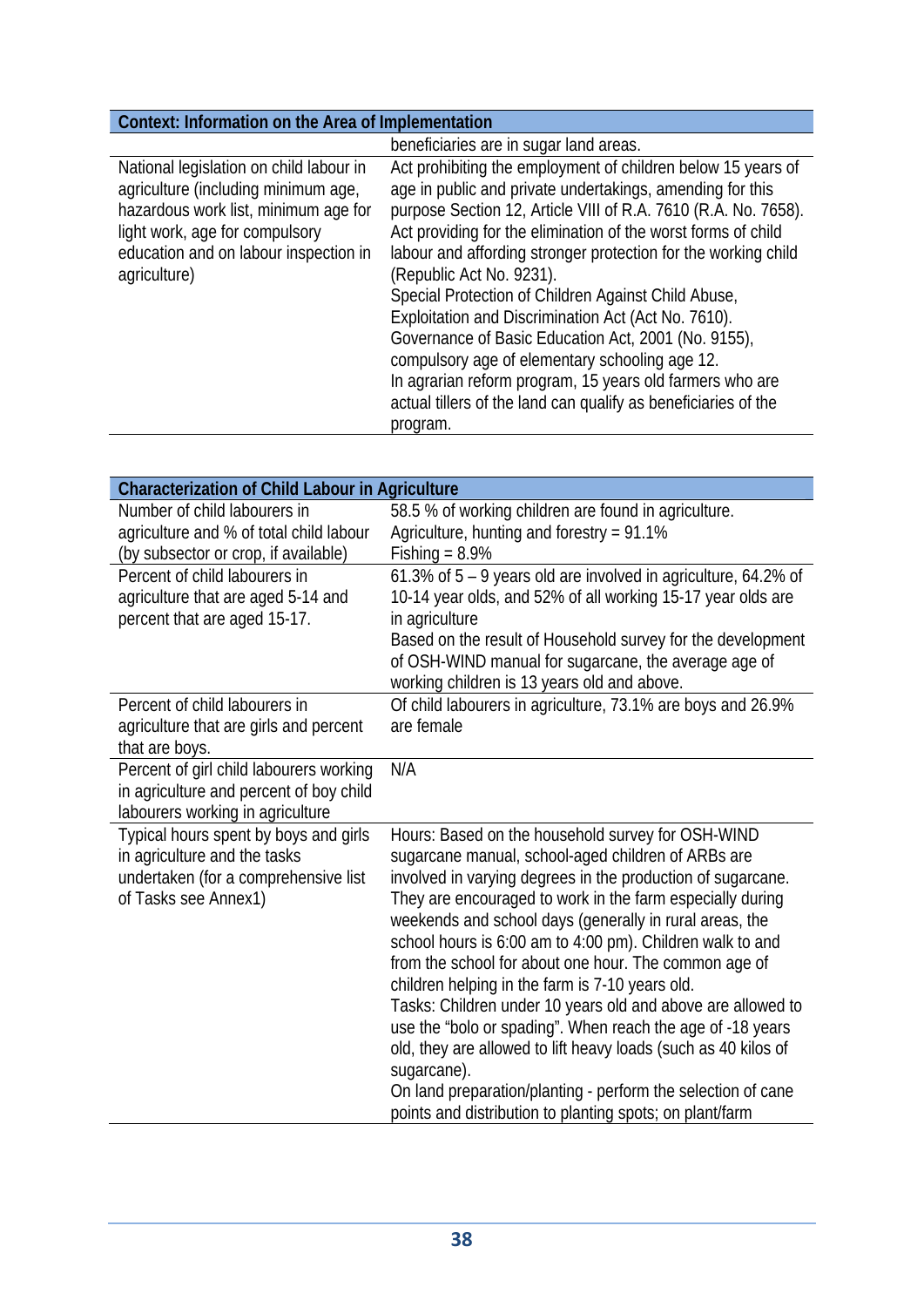| <b>Characterization of Child Labour in Agriculture</b> |                                                                                                                                   |  |
|--------------------------------------------------------|-----------------------------------------------------------------------------------------------------------------------------------|--|
|                                                        | management - weeding; on harvesting to hauling - bundling<br>of harvested canes (children are paid P2 per bundle) <sup>21</sup> . |  |
| Main hazards faced by these children                   | Use of sharp tools and machinery (using bare hands); work                                                                         |  |
| (for a comprehensive list of Hazards                   | at tall heights; long working hours (children under 12 walk                                                                       |  |
| see Annex1)                                            | long distances to school after working hours from the farm);                                                                      |  |
|                                                        | chemical exposures to agrochemicals and pesticides;                                                                               |  |
|                                                        | biological hazards such as animal and insect bites, exposure                                                                      |  |
|                                                        | to bacteria and parasites, extreme environmental exposures;                                                                       |  |
|                                                        | and ergonomic hazards due to wrong positioning or manner                                                                          |  |
|                                                        | of body motions such as the inappropriate arrangement of                                                                          |  |
|                                                        | workplace, awkward posture, or prolonged body curvature.                                                                          |  |
| Describe the specific causes of child                  | Rural agricultural enterprises in the Philippines are                                                                             |  |
| labour in agriculture in the area                      | characterized by extremely limited income revenues. This is                                                                       |  |
|                                                        | specifically the case in rice and sugar cane enterprises                                                                          |  |
|                                                        | where the limited income from the crop produced is not                                                                            |  |
|                                                        | sufficient to hire external workers. For this reason, children                                                                    |  |
|                                                        | are often the sole source of labour for many family-based                                                                         |  |
|                                                        | agricultural enterprises in the Philippines. In addition,                                                                         |  |
|                                                        | alternative incomes activities are limited or non-existed                                                                         |  |
|                                                        | throughout rural areas in the targeted provinces.                                                                                 |  |
|                                                        | Due to the small scale nature of manies of these enterprises,                                                                     |  |
|                                                        | much of the work is un-mechanized and involves the                                                                                |  |
|                                                        | extensive use of sharp tools and working for long periods of                                                                      |  |
|                                                        | time. This situation may present numerous risks and hazards<br>for children.                                                      |  |
|                                                        | This situation is compounded by the country's lack of                                                                             |  |
|                                                        | programmes for occupational health and safety for informal                                                                        |  |
|                                                        | sectors, including the small farm holders in the agricultural                                                                     |  |
|                                                        | sector. Regulation and supervision in enforcing this type of                                                                      |  |
|                                                        | programme to the farmers in the Philippines is nonexistent.                                                                       |  |
|                                                        | As living and working conditions in these enterprises is often                                                                    |  |
|                                                        | overlapping, farming may affect the health of the farmer's                                                                        |  |
|                                                        | family and the community to which they belong.                                                                                    |  |
|                                                        | Child labour on family farms in the Philippines is extremely                                                                      |  |
|                                                        | common,, and therefore, many families do not consider that                                                                        |  |
|                                                        | children who are working are deprived of schooling or of rest                                                                     |  |
|                                                        | and play. Children are often not properly renumerated and                                                                         |  |
|                                                        | are not able to go to school as they make up a critical part of                                                                   |  |
|                                                        | the labour force which is required for production output.                                                                         |  |

| The Good Practice                  |                                                                                                                               |
|------------------------------------|-------------------------------------------------------------------------------------------------------------------------------|
| Time frame of the practice         | March 1, 2005 to October 30, 2007                                                                                             |
| Specific objective of the practice | Improve the health and safety for families and children<br>working on family farms towards a higher level of<br>productivity. |
| Why was the practice implemented?  | The Department of Agrarian Reform (DAR) and the                                                                               |

 $21$  Conversion rate: 1P (Philippine Peso) = 0.02 USD.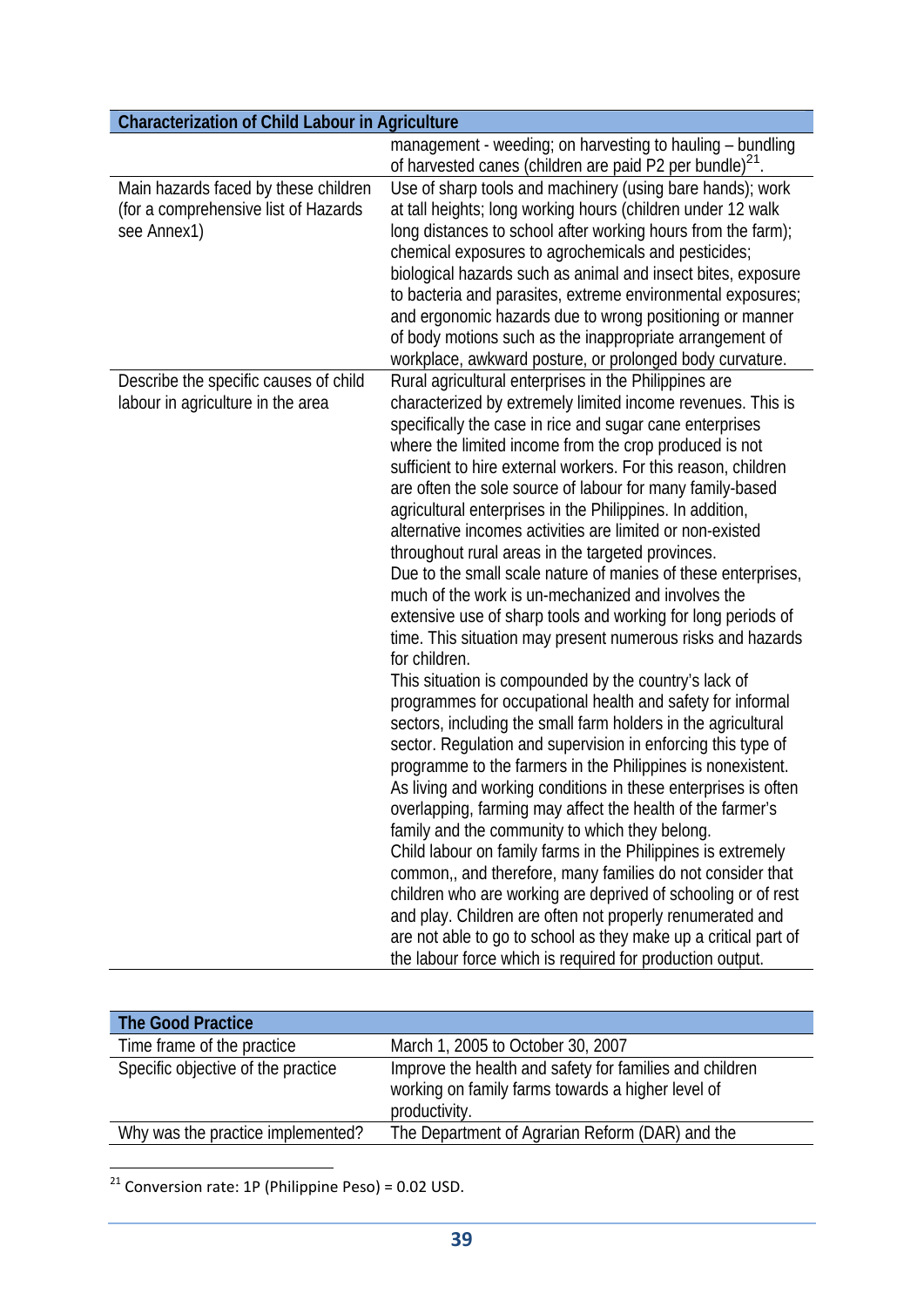| <b>The Good Practice</b>                                                                                                            |                                                                                                                                                                                                                                                                                                                                                                                                                                                                                                                                                                                                                                                                                                                                                                                                                                                                                                                                                                                                                                                                                                                                                |
|-------------------------------------------------------------------------------------------------------------------------------------|------------------------------------------------------------------------------------------------------------------------------------------------------------------------------------------------------------------------------------------------------------------------------------------------------------------------------------------------------------------------------------------------------------------------------------------------------------------------------------------------------------------------------------------------------------------------------------------------------------------------------------------------------------------------------------------------------------------------------------------------------------------------------------------------------------------------------------------------------------------------------------------------------------------------------------------------------------------------------------------------------------------------------------------------------------------------------------------------------------------------------------------------|
|                                                                                                                                     | International Labour Organization - Sub-Regional Office for<br>Southeast Asia and the Pacific work hand-in-hand in<br>implementing Occupational Safety and Health through Work<br>Improvement in Neighborhood Development (WIND) for<br>Agrarian Reform Beneficiaries This programme was<br>developed as a reaction to the low OSH standards in rural<br>agrarian communities in the regions. Through this<br>Programme, DAR and ILO expected that farmers may<br>consider the importance of proper, healthy and safe<br>conditions in the household and farms towards a higher level<br>of productivity.                                                                                                                                                                                                                                                                                                                                                                                                                                                                                                                                      |
| Partners involved                                                                                                                   | ILO-IPEC, in conjunction with the Department of Agrarian<br>Reform (DAR).<br>At the local level: Local Government Units, Cooperatives<br>where agrarian reform beneficiaries are members/involved;<br>and State College Universities                                                                                                                                                                                                                                                                                                                                                                                                                                                                                                                                                                                                                                                                                                                                                                                                                                                                                                           |
| Agricultural subsector addressed by<br>the practice<br>(crop production, farming, fisheries or<br>aquaculture, forestry, livestock) | Forestry: Coconut, banana<br>Crop production: rice, sugar cane                                                                                                                                                                                                                                                                                                                                                                                                                                                                                                                                                                                                                                                                                                                                                                                                                                                                                                                                                                                                                                                                                 |
| Specific issues addressed                                                                                                           | Occupational safety and health and hazardous work of<br>children in agriculture<br>Availability of crop-based OSH manuals and tools with<br>specific concerns on women and children, that can be used<br>by program implementers, state college and universities and<br>even farming household in minimizing risk and hazards.                                                                                                                                                                                                                                                                                                                                                                                                                                                                                                                                                                                                                                                                                                                                                                                                                 |
| Description of the approach followed<br>(including specific steps and activities<br>carried out)                                    | WIND is a programme aiming at promoting practical<br>improvements in agricultural households by the initiatives of<br>village families.<br>The WIND approach was used to uphold the right to proper<br>OSH for working farmers and their families and to ensure a<br>safe working environment for youth above the minimum<br>working age. Activities focused on strengthening community<br>knowledge of OSH and developing appropriate<br>methodologies for hazard mitigation. This was accomplished<br>by offering trainings on topics that are usually ignored like<br>health, caring for one's self while at work, household<br>management, and child labour. With the support of the OSH-<br>WIND manual, simple, practical and low-cost strategies were<br>shown to and discussed with farmers and their families, in<br>particular with the beneficiaries of the agrarian reform, who<br>cultivate traditional crops such as rice, corn and coconut.<br>In addition to general trainings, selected community<br>representatives were chosen to receive OSH trainings in<br>specific 40areas in order to ensure sustainable action within |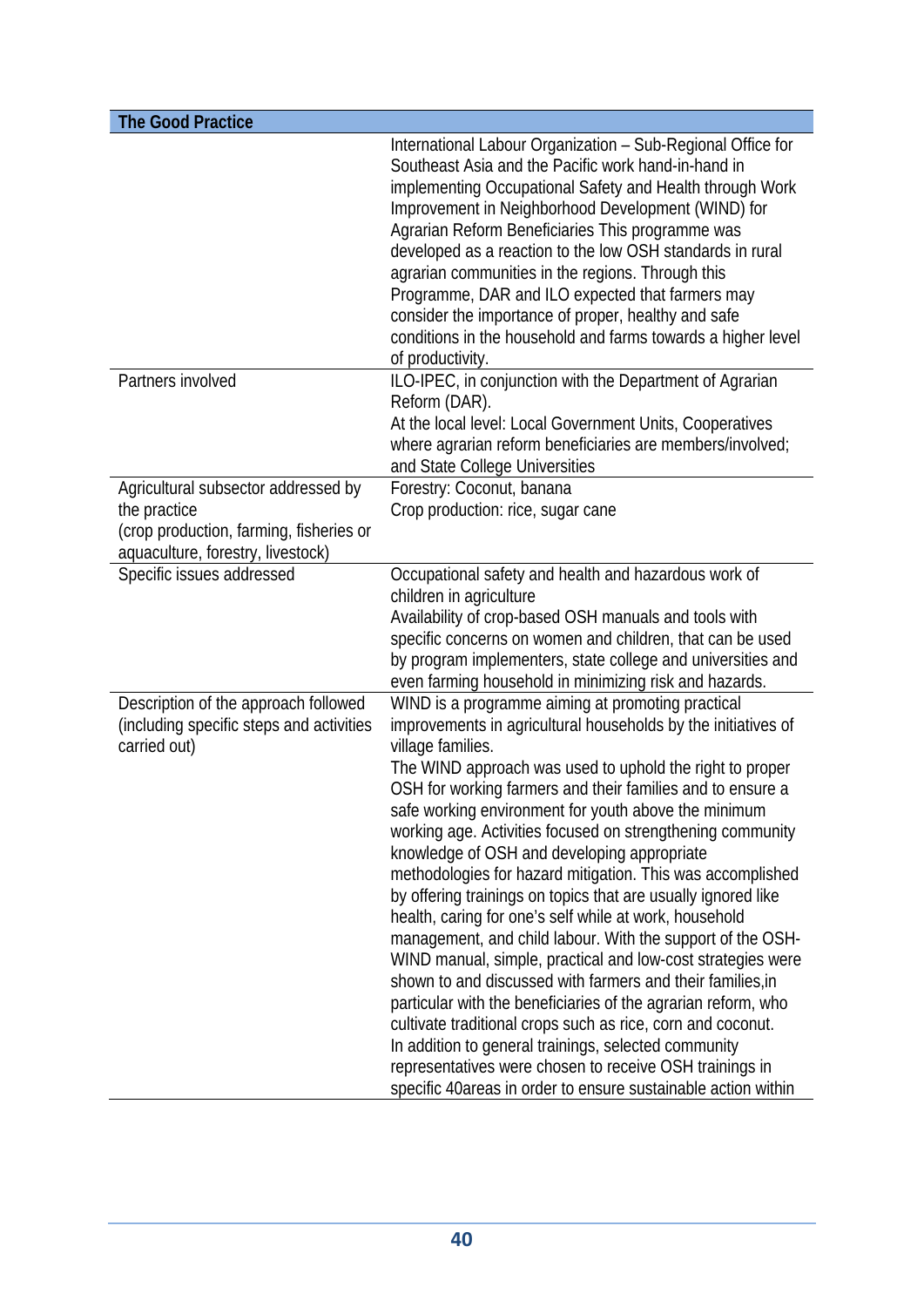family farms. These included:

- **OSH-WIND champions and paratechnicians**22- these special community representatives learned the skills necessary to host their own technical workshops and sessions on specific matters related to OSH. Together, they formed the OSH-WIND **Help Desk** to ensure an effective mechanism of advocacy and accomplishment of the OSH action plans in their community.

- **Couples**- these were **husband and wife heads-ofhousehold** who were jointly selected to receive special guidance on implementing OSH checklists on their family farms and in their households. Training both husband and wife ensured a comprehensive understanding of OSH standards within the home and promoted a gender equitable feeling of responsibility to make health and safety improvements.

### **Specific Steps included:**

1. Conduct Focused Group Discussion with selected agrarian reform beneficiaries household profiling.

2. Translation and cultural adaptation of OSH-WIND manual, including OSH measures on handling fertilizers and pesticides and the job hazards analysis on farming processes adopted for each crop.

3. Action guide and training materials developed.

4. Selection of community members and community training sessions on WIND technique, including training on safe farm and home checklist.

5. Selection and training of OSH-WIND champions and paratechnicans.

6. Help desk implemented and served by selected champions and paratechnicans.

7. Selection and training of couples.

8. Production of educational materials e.g. flyers, flipchart,

brochure, comics and teaser as reinforcement to trainings. 9. Implementation of broader community OSH-WIND learning sessions as part of social marketing to spread knowledge of WIND approach.

10. Preparation of guidelines for awards and recognition and corresponding evaluation tool.

11.Selection of farms to receive award and distribution of prizes.

#### **Specific achievements:**

1. Developed three OSH-WIND Manual for three crops including OSH measures on handling fertilizers and pesticides and the job hazards analysis on farming

 $22$  OSH-WIND champions and paratechnicians provided the technical support at the help desk.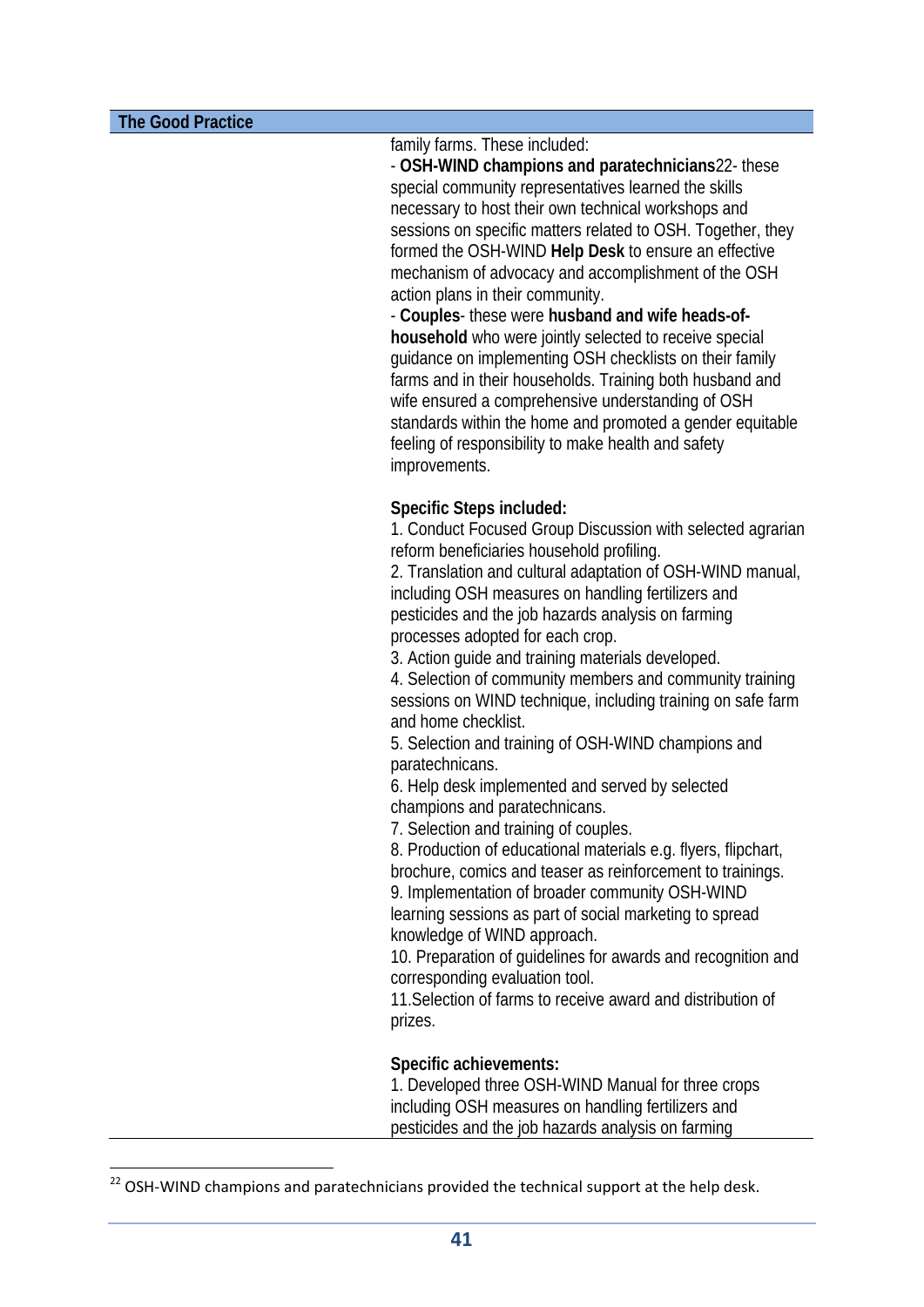| <b>The Good Practice</b> |                                                              |
|--------------------------|--------------------------------------------------------------|
|                          | processes adopted for each crop.                             |
|                          | 2. Produced and distributed 5 relevant educational materials |
|                          | e.g. flyers, flipchart, brochure, comics and teaser for      |
|                          | community members.                                           |
|                          | 3. Conducted OSH-WIND caravan and learning sessions as       |
|                          | part of social marketing.                                    |
|                          | 4. Prepared guidelines for awards and recognition and        |
|                          | corresponding evaluation tool.                               |

| <b>Demonstrated Impact</b>                                                                                                                                                                                                        |                                                                                                                                                                                                                                                                                                                                                                                                                                                                                                                                                                                               |
|-----------------------------------------------------------------------------------------------------------------------------------------------------------------------------------------------------------------------------------|-----------------------------------------------------------------------------------------------------------------------------------------------------------------------------------------------------------------------------------------------------------------------------------------------------------------------------------------------------------------------------------------------------------------------------------------------------------------------------------------------------------------------------------------------------------------------------------------------|
| Indirect beneficiaries- number and<br>categories                                                                                                                                                                                  | Communities indirectly benefited from protective legislation<br>that was introduced during the implementation of this project.<br>DAR entered into Memorandums of Understanding (MOUs)<br>with local government units to help eliminate hazardous work<br>of children on family farms. These MOUs resulted in long-<br>term support from government units for at-risk and<br>impoverished communities.                                                                                                                                                                                        |
| Direct beneficiaries – number and<br>categories                                                                                                                                                                                   | Members of 7 agrarian reform communities in three<br>provinces directly benefited from this program.<br>Trained 145 OSH-WIND Champions and 93 Paratechnicians<br>Trained 377 OSH-WIND Couples                                                                                                                                                                                                                                                                                                                                                                                                 |
| What was the impact of the practice<br>in reducing child labour in<br>agriculture? Can the impact of the<br>practice be documented in some<br>way, through a formal programme<br>evaluation, impact assessment or<br>other means? | Families and community members sensitized on the hazards<br>for children to work in agriculture and the need to provide<br>safe and decent working conditions for youth above working<br>age.<br>Hazards remediated for children above working age based<br>on WIND strategies and approaches.<br>Inclusion of gender and development concerns enhanced the<br>participation of both men and women in development<br>process.                                                                                                                                                                 |
| Improvements in beneficiary<br>livelihood derived from the practice                                                                                                                                                               | Simple and low cost WIND techniques improved the health<br>and safety of family enterprises and increased level of<br>household productivity.<br>Decreased numbers of hours worked to maintain meet OSH<br>standards.<br>Communities were trained to organize and plan their<br>expenses related to their farming enterprise.                                                                                                                                                                                                                                                                 |
| Is the practice and/or its benefits<br>likely to continue in some way, and to<br>continue being effective, over the<br>medium to long term? Is the practice<br>still used?                                                        | Training local community members to be OSH-WIND<br>"champions" and paratechnicians will ensure that the<br>foundations of the WIND approach will continue to be shared<br>with community members over the long term, as well as the<br>establishment of an "Help desk" implemented to aid<br>community members with OSH questions and concerns.<br>Monitoring and evaluation phase after implementation of<br>OSH-WIND training to ensure long-term success. An<br>important part of the OSH-WIND Program is the participatory<br>monitoring and evaluation in the implementation of plans to |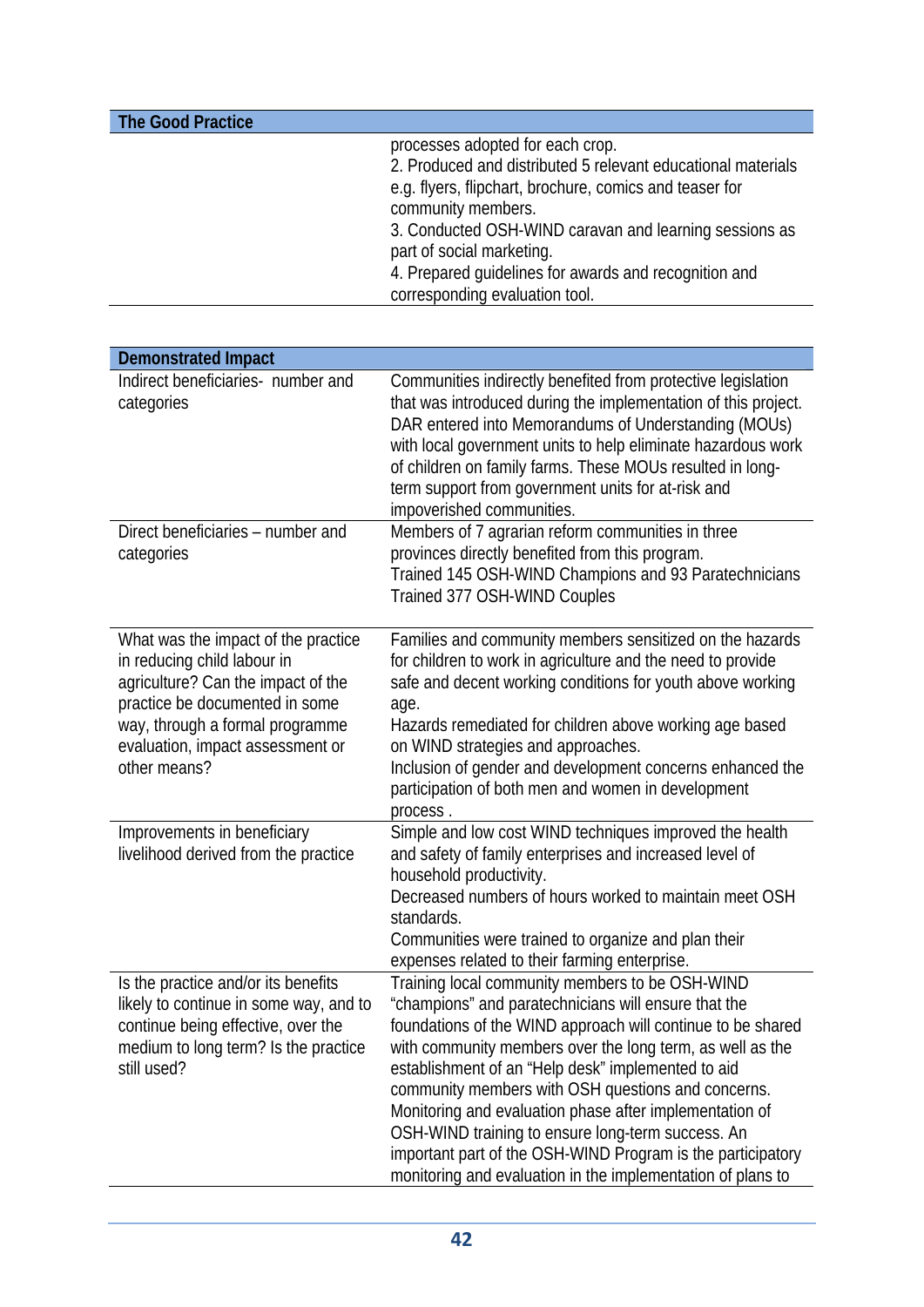| <b>Demonstrated Impact</b>                                                                                                                                     |                                                                                                                                                                                                                                                                                                                                                                                                                                                                                                                                                                                                                                                                                                                                                                                                                                                                          |
|----------------------------------------------------------------------------------------------------------------------------------------------------------------|--------------------------------------------------------------------------------------------------------------------------------------------------------------------------------------------------------------------------------------------------------------------------------------------------------------------------------------------------------------------------------------------------------------------------------------------------------------------------------------------------------------------------------------------------------------------------------------------------------------------------------------------------------------------------------------------------------------------------------------------------------------------------------------------------------------------------------------------------------------------------|
| Does the practice contribute to                                                                                                                                | improve the living and working conditions. It is the objective<br>of monitoring to supervise the changes to be done or yet to<br>be done by the participants of the OSH-WIND Technical<br>Session. The OSH-WIND Champions and Paratechnicians<br>will conduct the monitoring and evaluation.<br>Involvement of local partners were considered at the onset of<br>the project as part of the sustainability mechanisms e.g.;<br>local government units can issue local ordinance; farmers'<br>cooperative for advocacy; state college and university for<br>possible inclusion in their curriculum, and the farming<br>households.<br>Although this ILO supported project has technically ended,<br>the trainings on behalf of OSH-WIND champions and<br>paratechnicians is still occurring within these communities.<br>OSH-WIND manual and training teaches the hazards |
| environmental sustainability and<br>ecological soundness, and how?                                                                                             | associated with pesticide use and methods for reduced use<br>and safer handling techniques to improve immediate and<br>long-term community health.<br>It also introduced waste elimination management for<br>sanitation; e.g. discourage throwing of pesticides containers<br>in the field or bodies of water like river, lake, install fences for<br>animals and remove stagnant water.                                                                                                                                                                                                                                                                                                                                                                                                                                                                                 |
| Does the practice promote human<br>rights (state which ones) and comply<br>with ILO labour standards?                                                          | Yes: adherence to Conventions No. 138, Minimum Age of<br>Employment, No. 182, Worste Forms of Child Labour and<br>No.184, Safety and Health in Agriculture and to ILO-OSH<br>standards                                                                                                                                                                                                                                                                                                                                                                                                                                                                                                                                                                                                                                                                                   |
| Does the practice contribute to social<br>dialogue (between government,<br>workers' and employers'<br>organization) and collective<br>bargaining negotiations? | N/A: the majority of the beneficiaries targeted were small-<br>scale rural farming families instead of traditional employers<br>and workers stakeholders.                                                                                                                                                                                                                                                                                                                                                                                                                                                                                                                                                                                                                                                                                                                |
| Which were the problems and<br>challenges (risks and obstacles)<br>faced within the process?                                                                   | Rural and informal agricultural sector, often hard to reach<br>and isolated locations.<br>Initially the community feared that the project was an<br>inspection mechanism.<br>Giving out initial cash prizes to families farms who were able<br>to institute change eventually created conflicts and an<br>unealthy level of competition among familiies, which<br>impacted negatively on the Project. . One of the lesson<br>learned is that incentives for enforcing OSH standards<br>should be non-monetary. Change of local<br>officials/administration due to election affected the continuity<br>of project. Most of the time, newly elected officials have<br>different program priorities.<br>Explaining the benefits of OSH, since the targeted<br>beneficiaries (direct and indirect) expect activities that will<br>enhance income generation                  |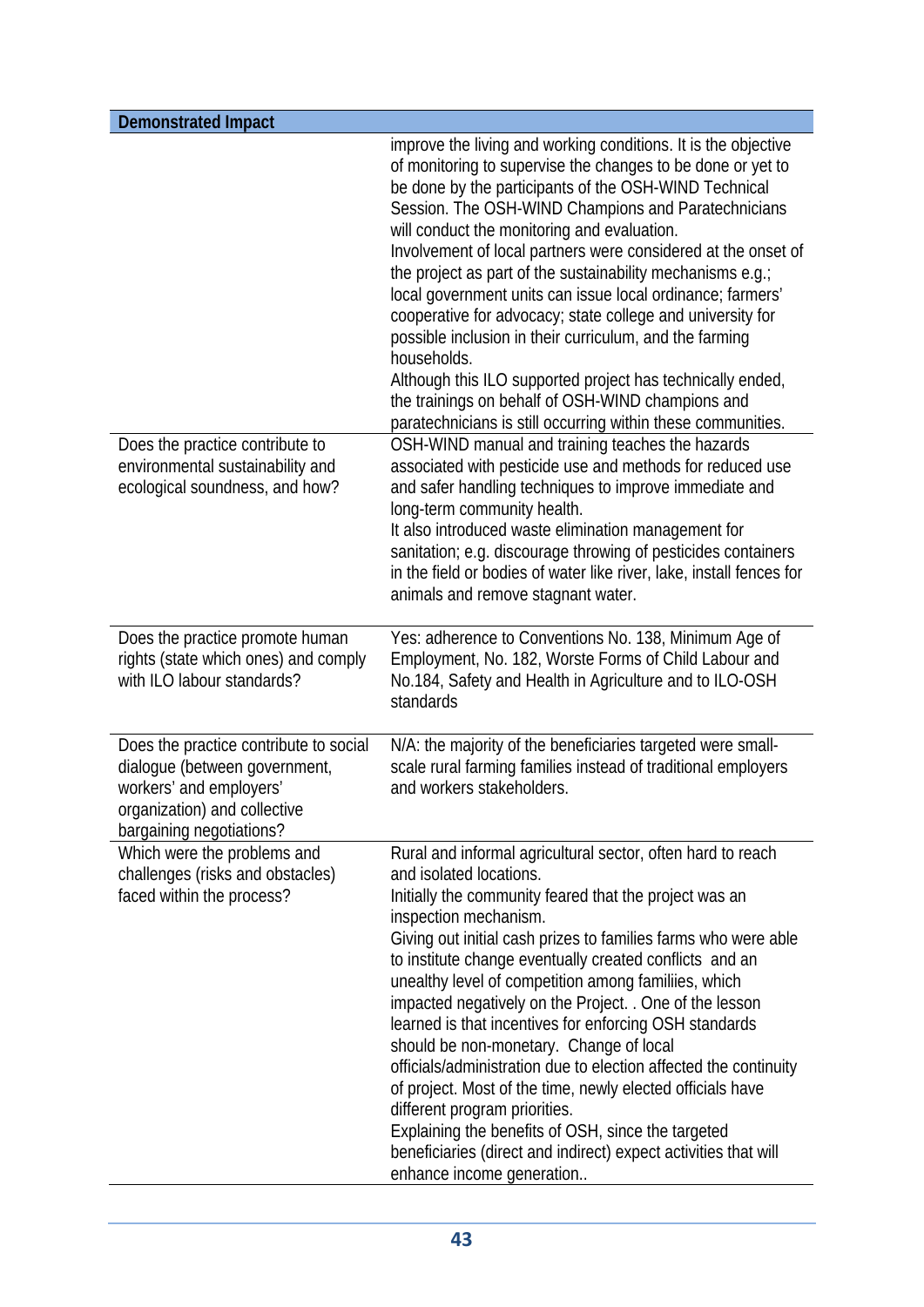| <b>Demonstrated Impact</b>                                                                                                                                                                                                                          |                                                                                                                                                                                                                                                                                                                                                                                                                                                                                                                                                                                                                    |
|-----------------------------------------------------------------------------------------------------------------------------------------------------------------------------------------------------------------------------------------------------|--------------------------------------------------------------------------------------------------------------------------------------------------------------------------------------------------------------------------------------------------------------------------------------------------------------------------------------------------------------------------------------------------------------------------------------------------------------------------------------------------------------------------------------------------------------------------------------------------------------------|
| Lessons learned                                                                                                                                                                                                                                     | Promotion of the culture of safety among farmers and their<br>family members is easier to introduce as this responds to the<br>needs of their everyday life, however it is difficult to generate<br>the desired impact as this requires behavioural change.<br>Need for non-monetary incentives to encourage long-term<br>behavior change and discourage unhealthy competition<br>between families.                                                                                                                                                                                                                |
| Quotes from direct beneficiaries of<br>the practice                                                                                                                                                                                                 | Based on the result of Formative Evaluation done by Dr.<br>Batangan.<br>On House Management:<br>"Our house has become neater and it's now safer inside. The<br>fence around the house is also better set up while our body<br>became healthier." - Community member<br>On OSH related changes:<br>"We have become more careful in storing our farm tools and<br>substances - we have a separate storage now for the<br>chemicals."<br>"We have learned the importance of wearing gas mask<br>when spraying in the field" - Community members                                                                       |
|                                                                                                                                                                                                                                                     |                                                                                                                                                                                                                                                                                                                                                                                                                                                                                                                                                                                                                    |
| <b>Replicability</b>                                                                                                                                                                                                                                |                                                                                                                                                                                                                                                                                                                                                                                                                                                                                                                                                                                                                    |
| Is this a practice that might have<br>applicability in some way to other<br>situations or settings? What are the<br>elements that make the practice<br>replicable?<br>Key political, economic, demographic<br>or cultural dynamics that favoured or | Availability of OSH-WIND training materials and technical<br>assistance for translation and adaptation to local language<br>and culture<br>Training of local communities members who are concerned<br>about the health and well-being of their community<br>Small scale, rural faming families and communities, trust<br>among community members                                                                                                                                                                                                                                                                   |
| impeded the transformation process                                                                                                                                                                                                                  | Existence of OSH Center that could adopt and promote the<br>implementation of OSH for informal sectors<br>Committment of the Department of Agriculture in integrating<br>the OSH processes in their programs and projects.                                                                                                                                                                                                                                                                                                                                                                                         |
| Critical success factors for<br>development/replication of the good<br>practice (for a comprehensive list of<br>Critical factors see Annex1)<br>Resources and inputs                                                                                | Committment of identified OSH-WIND champions and<br>paratechnicians to lead the rest of the community.<br>Identification and training of couples to ensure<br>comprehensive understanding and gender equity in<br>household and farm changes.<br>Ownership and consensus- Committment and capacity of<br>beneficiaries to run the "Help desk" to answer questions and<br>concerns of community members related to OSH in farming<br>enterprises.<br>Willingness of the institutional partners for adaptation and<br>inclusion of the OSH resources into curriculum, ordinances,<br>and mandates.<br>Labour inputs: |
| needed to implement the practice,<br>including physical (e.g. land,<br>fertilizers, seeds), labour, financial                                                                                                                                       | Technical capacity to translate and adapt ILO-WIND<br>materials to local communities<br>Trainers to conduct community training                                                                                                                                                                                                                                                                                                                                                                                                                                                                                     |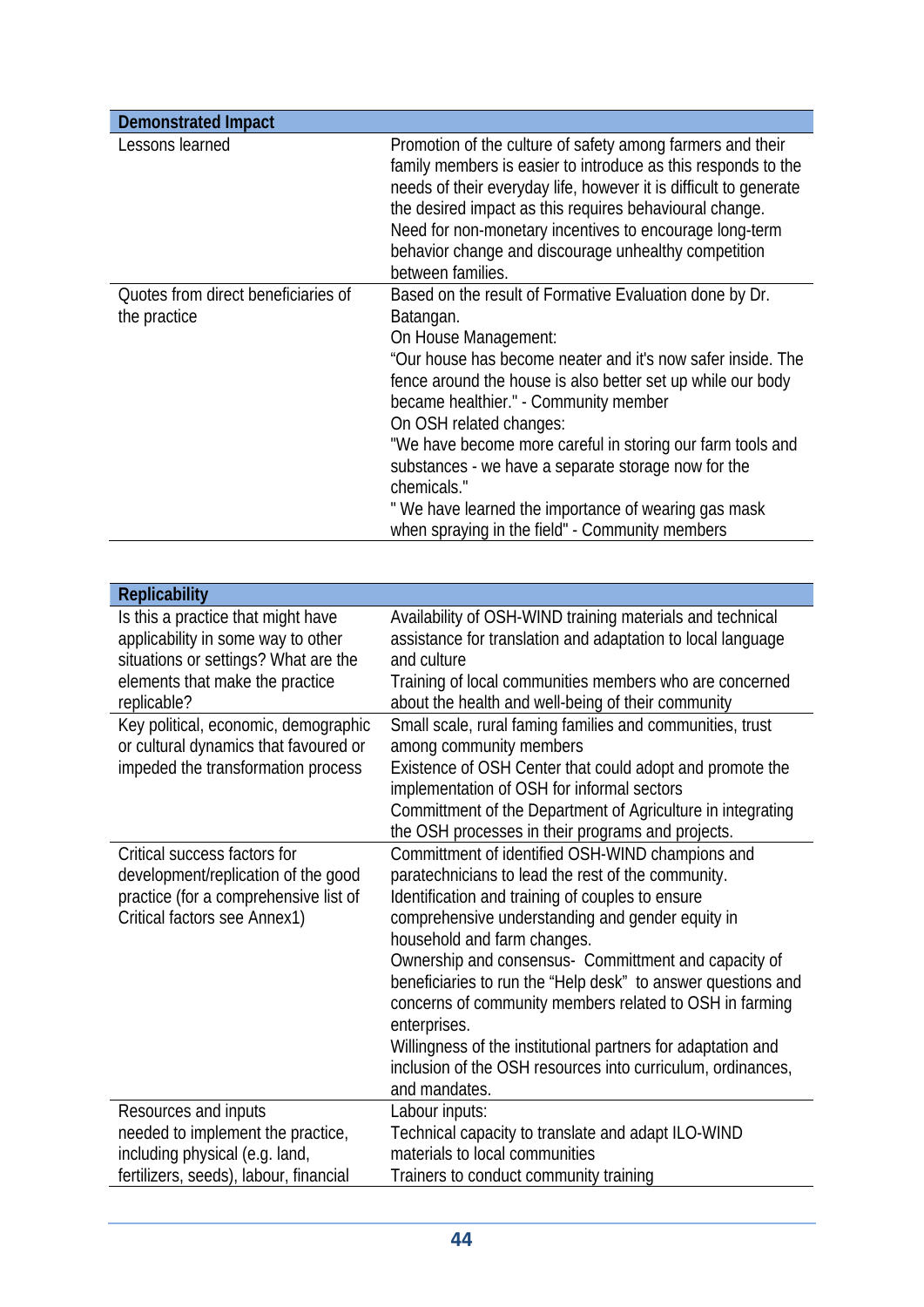| <b>Replicability</b>     |                                                        |
|--------------------------|--------------------------------------------------------|
| and monetary inputs, and | Community volunteers to serve as champions and         |
| management capacity      | paratechnicians to assist with help desk               |
|                          | Financial/monetary:                                    |
|                          | Production of training materials                       |
|                          | Cash prizes for community members who demonstrate OSH- |
|                          | WIND use                                               |

| <b>General Information</b>           |                                                                |
|--------------------------------------|----------------------------------------------------------------|
| Organization / Institution promoting | <b>ILO-IPEC Philippines</b>                                    |
| the practice                         |                                                                |
| Programme / Project                  | Time-Bound Programme on the Elimination of the Worst           |
|                                      | Forms of Child Labour in the Republic of the Philippines       |
| Overall objective                    | Eliminate the worst forms of child labour in the Philippines   |
| Time frame                           | September 2002 - December 2006                                 |
| Implementer(s)                       | ILO-IPEC, in conjunction with the Department of Agrarian       |
|                                      | Reform (DAR)                                                   |
| Source of information                | <b>IPEC Evaluation: Supporting the Time-Bound Programme on</b> |
|                                      | the Elimination of the Worst Forms of Child Labour in the      |
|                                      | Republic of the Philippines                                    |
|                                      | http://www.ilo.org/wcmsp5/groups/public/---ed_mas/---          |
|                                      | eval/documents/publication/wcms_083447.pdf                     |
| Relevant contacts                    | Jesus Macasil                                                  |
|                                      | macasil@ilo.org                                                |
|                                      | Senior Programme Officer                                       |
|                                      | <b>ILO-IPEC Philippines</b>                                    |
| Practice edited by                   | Halshka Graczyk                                                |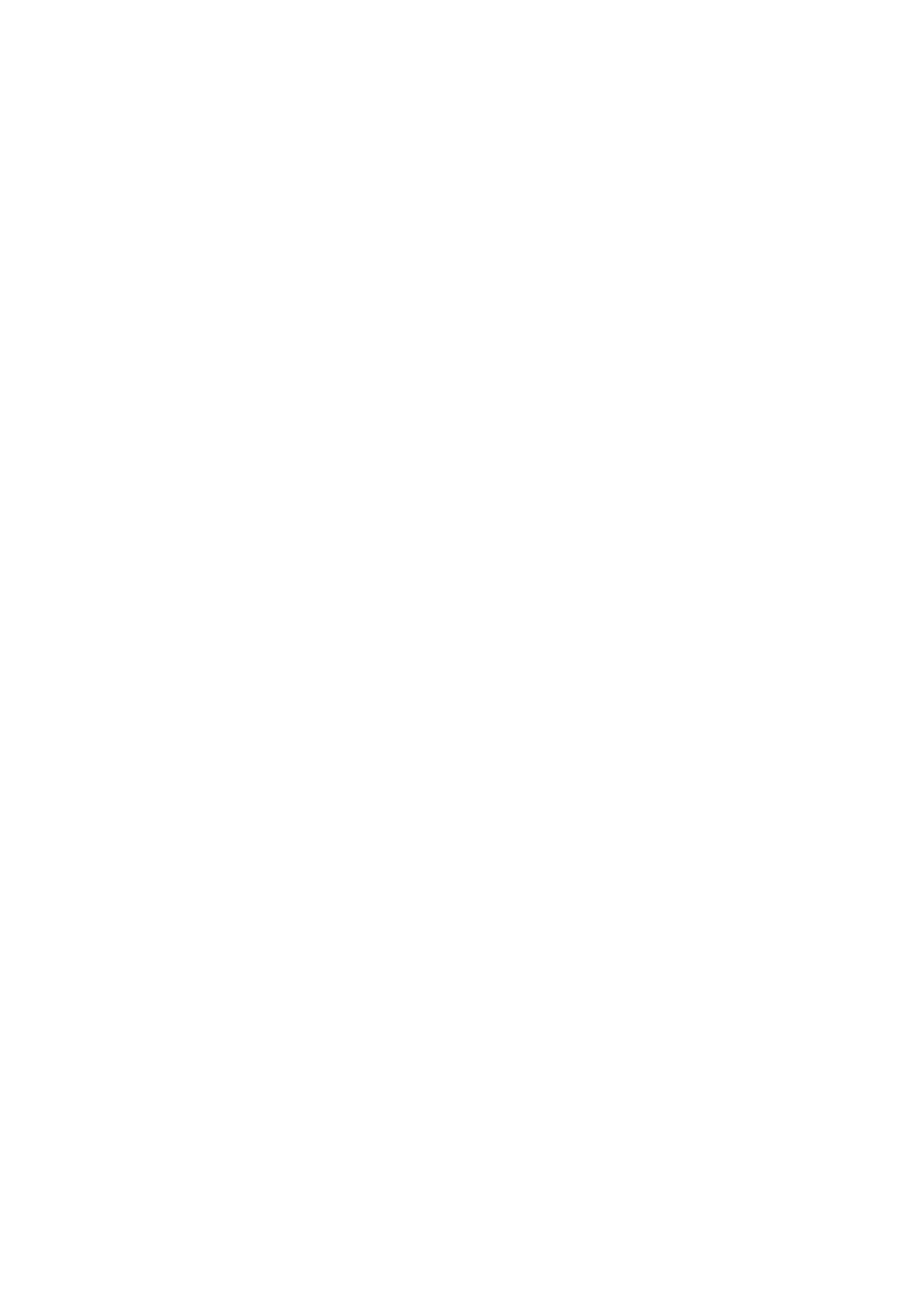### **7. TANZANIA: Labour saving technologies and corporate social responsibility in tobacco production**

#### **Keywords**

Tobacco, labour‐saving technologies, ox‐carts, corporate social responsibility.

### **Abstract**

Tobacco is a labour intensive crop, and farmers often prefer to employ children as they are a cheaper (and often unpaid) labour force. In order to prevent and eliminate child labour in tobacco production, the practice focused on promoting corporate social responsibility and public‐private partnership involving tobacco companies, government and farmers associations. The project encouraged tobacco companies to introduce labour saving technologies, by providing a package which includes a pair of trained oxen, plough, cart, and other equipment on credit to farmers; it also included training modules on child labour.

| Context: Information on the Area of Implementation        |                                                                 |
|-----------------------------------------------------------|-----------------------------------------------------------------|
| Country                                                   | Tanzania                                                        |
| Province, District, Village                               | Region: Tabora                                                  |
|                                                           | District: Urambo                                                |
|                                                           | Villages: Usinge, Kaliua, Vumilia, Imalamakoye,                 |
|                                                           | Ukondamoyo, Songambele, Muungano, Kapilula and Itundu.          |
| Population under the poverty line (%<br>total population) | 39%                                                             |
| Agricultural land (% of total land area)                  | According to $FAO23$ :                                          |
| and other key natural resources                           | Land area (1000 ha): 88,580                                     |
|                                                           | Arable land (1000 ha): 9,600                                    |
|                                                           | Permanent crops (1000 ha): 1,350                                |
|                                                           | Pastures (1000 ha): 24,000                                      |
|                                                           | Irrigated land (1000 ha): 184                                   |
|                                                           | Share in total water use by                                     |
|                                                           | agriculture: 89.4%                                              |
|                                                           | industry: 5%                                                    |
|                                                           | domestic: 10.2%                                                 |
|                                                           | forest area (1000 ha): 33,428                                   |
|                                                           | Out of 291,144Ha which are suitable for agriculture only        |
|                                                           | 150,000Ha are cultivated.                                       |
|                                                           | Urambo district is a fertile agricultural area where 90% of the |
|                                                           | land is used for agriculture.                                   |
| Main agricultural products, including                     | Main agricultural products in the country are: <sup>24</sup>    |
| from farming, fisheries, livestock,                       | <b>Bananas</b><br>906,570                                       |
| forestry                                                  | Indigenous Cattle Meat 668,096                                  |
|                                                           |                                                                 |

<sup>23</sup> FAO Quick country facts, as September 2011.

<sup>&</sup>lt;sup>24</sup> International commodity prices are used in the ranking of commodities and countries. They are applied in order to avoid the use of exchange rates for obtaining continental and world aggregates, and also to improve and facilitate international comparative analysis of productivity at the national level. Source: http://faostat.fao.org/site/339/default.aspx.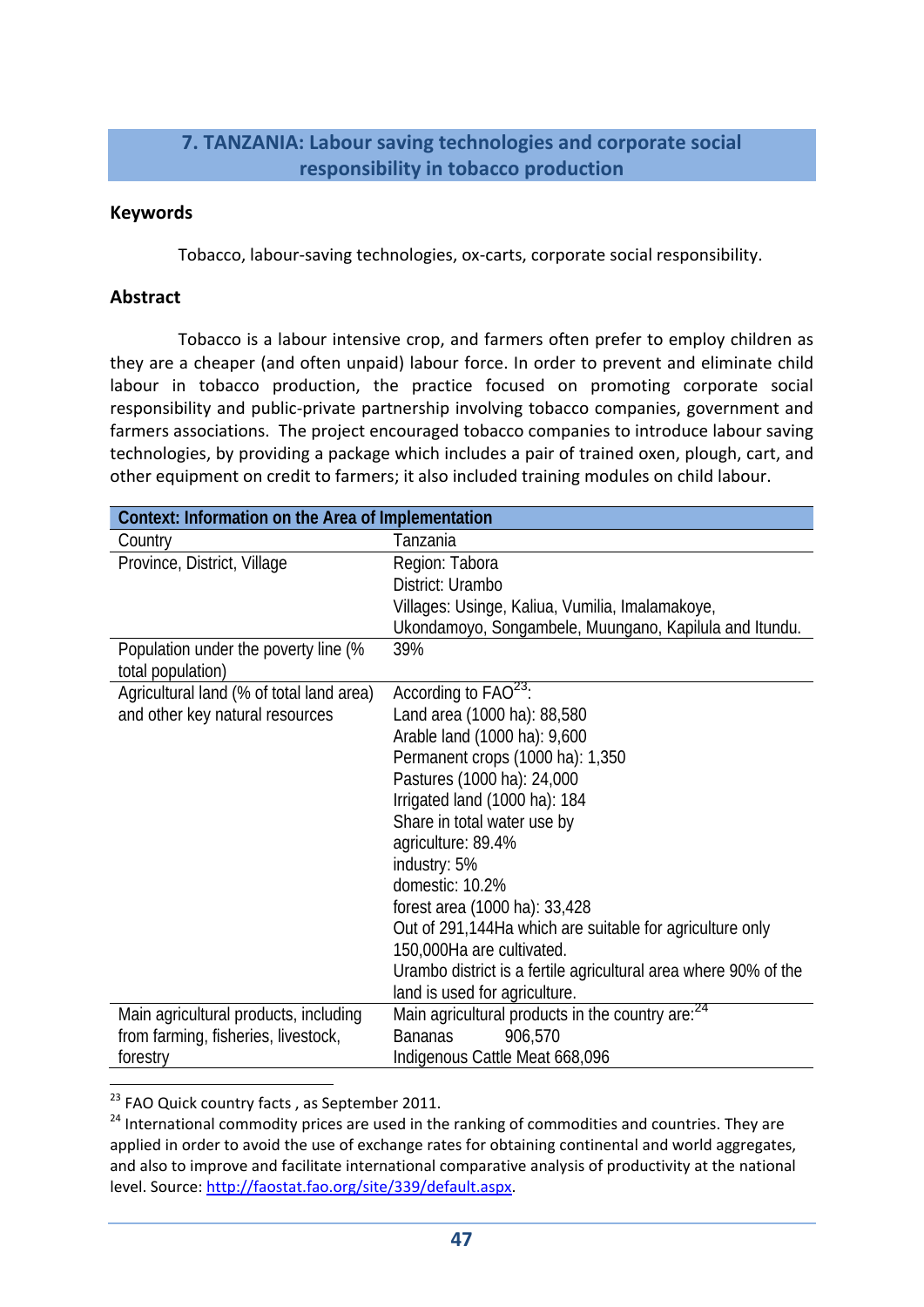| Context: Information on the Area of Implementation                                                                                                                                                                |                                                                                                                                                                                                                                                                                                                                                                                                                                                                                                                                                                |
|-------------------------------------------------------------------------------------------------------------------------------------------------------------------------------------------------------------------|----------------------------------------------------------------------------------------------------------------------------------------------------------------------------------------------------------------------------------------------------------------------------------------------------------------------------------------------------------------------------------------------------------------------------------------------------------------------------------------------------------------------------------------------------------------|
|                                                                                                                                                                                                                   | Cassava 565,771                                                                                                                                                                                                                                                                                                                                                                                                                                                                                                                                                |
|                                                                                                                                                                                                                   | Cow milk, whole, fresh 500,586                                                                                                                                                                                                                                                                                                                                                                                                                                                                                                                                 |
|                                                                                                                                                                                                                   | Beans, dry<br>398,102                                                                                                                                                                                                                                                                                                                                                                                                                                                                                                                                          |
|                                                                                                                                                                                                                   | Farming and animal husbandry constitute about 50-95 % of<br>the Urambo district GDP. Other sectors include: fishing,<br>forest activities and bee keeping. Tobacco is the leading<br>cash crop. Other cash crops include cotton, sunflowers,                                                                                                                                                                                                                                                                                                                   |
|                                                                                                                                                                                                                   | ground nuts and paddy. Main food crops grown are maize,                                                                                                                                                                                                                                                                                                                                                                                                                                                                                                        |
|                                                                                                                                                                                                                   | rice, beans, millet, cassava and potatoes.                                                                                                                                                                                                                                                                                                                                                                                                                                                                                                                     |
|                                                                                                                                                                                                                   | Livestock production is very low due to poor genetic                                                                                                                                                                                                                                                                                                                                                                                                                                                                                                           |
|                                                                                                                                                                                                                   | potentials of local breeds found in the district.                                                                                                                                                                                                                                                                                                                                                                                                                                                                                                              |
|                                                                                                                                                                                                                   | Fishing is done on small scale for domestic consumption and<br>local informal trade.                                                                                                                                                                                                                                                                                                                                                                                                                                                                           |
| Employment in agriculture, including                                                                                                                                                                              | Agriculture employs 80% of the work force at country level.                                                                                                                                                                                                                                                                                                                                                                                                                                                                                                    |
| farming, forestry, fisheries and                                                                                                                                                                                  | In Urambo district employment capacity is distributed                                                                                                                                                                                                                                                                                                                                                                                                                                                                                                          |
| livestock                                                                                                                                                                                                         | between the main socio-economic activities, which are                                                                                                                                                                                                                                                                                                                                                                                                                                                                                                          |
| (% of total employment) by subsector<br>if available                                                                                                                                                              | agriculture (60%), livestock keeping (22%), and fishing<br>$(10\%)$ .                                                                                                                                                                                                                                                                                                                                                                                                                                                                                          |
| National legislation on child labour in<br>agriculture (including minimum age,<br>hazardous work list, minimum age for<br>light work, age for compulsory<br>education and on labour inspection in<br>agriculture) | The 2004 Employment and Labour Relations Act set<br>minimum employment age of 14, and stipulates that children<br>between 14 and 18 may only undertake light duties that do<br>not interfere with schooling or vocational training.<br>Furthermore, children under 18 must not be employed in<br>agriculture if their working conditions are hazardous.<br>According to a 2008 report by the U.S. Department of State,<br>the Tanzanian Ministry of Labour has found difficult to<br>enforce child labor laws, due to an insufficient number of<br>inspectors. |

| <b>Characterization of Child Labour in Agriculture</b>                                                          |                                                                                                                                                                                                                                                                                                                                                                                                                                                                                                                                                                                                                                                                    |
|-----------------------------------------------------------------------------------------------------------------|--------------------------------------------------------------------------------------------------------------------------------------------------------------------------------------------------------------------------------------------------------------------------------------------------------------------------------------------------------------------------------------------------------------------------------------------------------------------------------------------------------------------------------------------------------------------------------------------------------------------------------------------------------------------|
| Number of child labourers in<br>agriculture and % of total child labour<br>(by subsector or crop, if available) | The baseline survey <sup>25</sup> conducted in Urambo district by<br>Urambo Tobacco Sector Programme (UTSP) in 2008<br>estimated that 63% (15,600) out of a total child population<br>(25,000) aged 5-17 years were economically active. Out of<br>26% (4,603) doing some type of agricultural work, 12% were<br>involved with tobacco growing.<br>According to a survey carried out by the Association of<br>Tanzania Tobacco Traders (ATTT) children make up 45% of<br>the labour force in tobacco growing in the district, and out of<br>the total population of children aged 5-17 years,<br>approximately 26% of children were engaged in tobacco<br>farming. |
| Percent of child labourers in<br>agriculture that are aged 5-14 and<br>percent that are aged 15-17.             | The percentage of child labourers in agriculture for the<br>children aged 5-14 is estimated to be 43%, while for the age<br>between 15-17 is estimated to be 28%.                                                                                                                                                                                                                                                                                                                                                                                                                                                                                                  |
| Percent of child labourers in                                                                                   | 58% are boys and 42% are girls                                                                                                                                                                                                                                                                                                                                                                                                                                                                                                                                                                                                                                     |

<sup>&</sup>lt;sup>25</sup> Figures taken from Tables 3.13 and 3.7 in Baseline Survey Report, March 2008.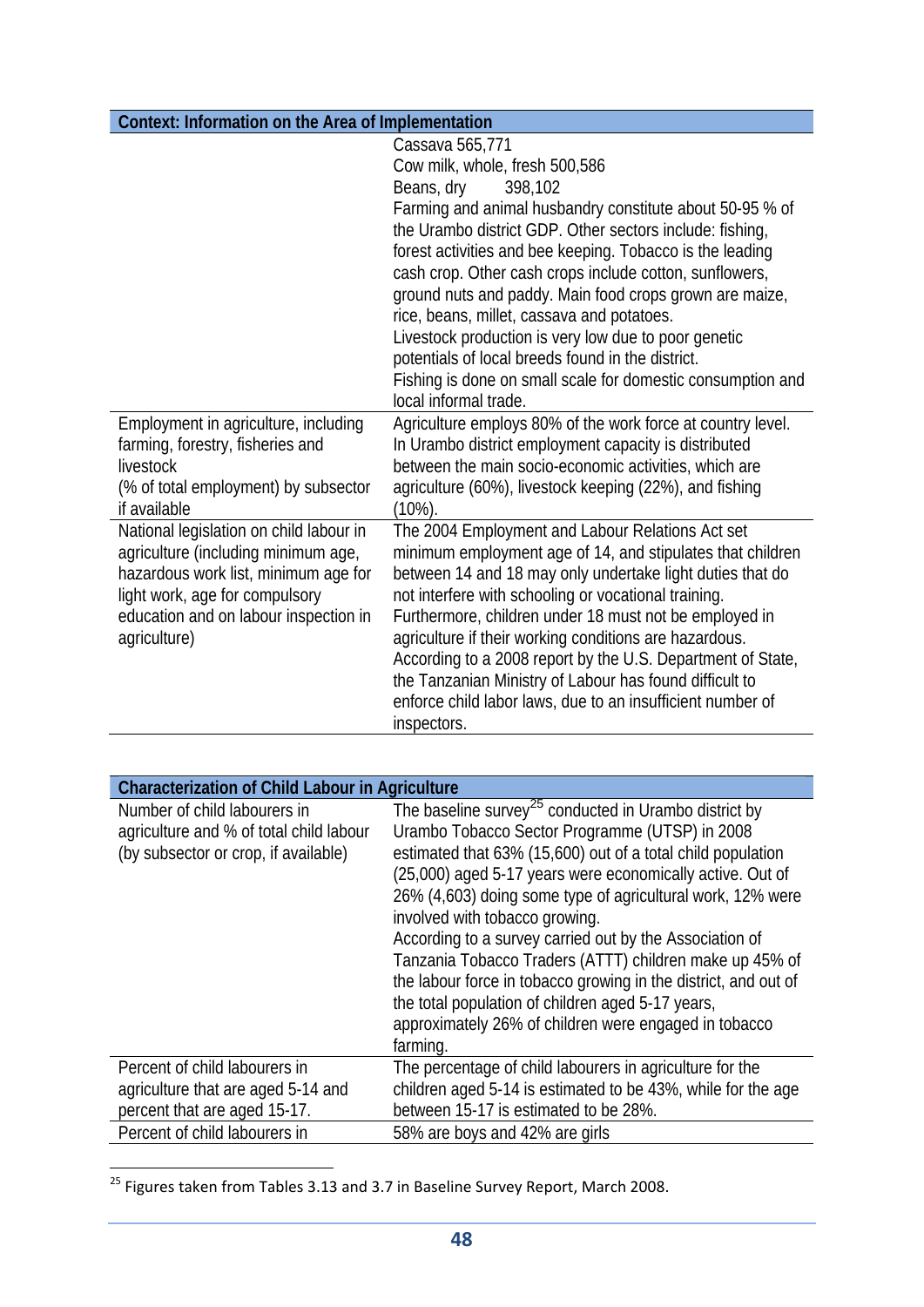| agriculture that are girls and percent  |                                                                  |
|-----------------------------------------|------------------------------------------------------------------|
| that are boys.                          |                                                                  |
| Percent of girl child labourers working | The 27% of girls are child labourers who work in agriculture.    |
| in agriculture and percent of boy child | The 38% of boys are child labourers who work in agriculture.     |
| labourers working in agriculture        |                                                                  |
| Typical hours spent by boys and girls   | Hours: the majority of boys and girls aged 15-17 spent over      |
| in agriculture and the tasks            | six hours a day in agriculture doing their tasks.                |
| undertaken (for a comprehensive list    | Tasks: children involved in tobacco growing are responsible      |
| of Tasks see Annex1)                    | for digging, tilling and making ridges, weeding, watering        |
|                                         | seed beds, transplanting seedlings, picking leaves, carrying     |
|                                         | them for curing and collecting firewood for the curing.          |
| Main hazards faced by these children    | Use of pesticides and fertilizers and sharp tools, carrying      |
| (for a comprehensive list of Hazards)   | heavy loads of fuel wood and leaves, and long hours of work      |
| see Annex1)                             | with insufficient and/or inadequate meals.                       |
| Describe the specific causes of child   | Poverty, large household size, social-cultural factors,          |
| labour in agriculture in the area       | orphanage, family problems and ignorance of risks                |
|                                         | associated with child labour.                                    |
|                                         | Tobacco is a labour intensive crop, and farmers often prefer     |
|                                         | to employ children as they are a cheaper (or even unpaid)        |
|                                         | labour force. The work is lowly and irregularly paid and is      |
|                                         | often negotiated individually and orally. The employer           |
|                                         | deducts payments for food, medical expenses, fines and           |
|                                         | made-up expenses. The payment is made to the children            |
|                                         | themselves ( <i>Masoud et.al, 2001</i> ). The long working hours |
|                                         | prevent children from going to school or make them drop out      |
|                                         | of school at a young age. Tenancy contract is only applied       |
|                                         | for adults.                                                      |

| <b>The Good Practice</b>                                                                                                            |                                                                                                                                                                                                                                                                                                                                                                                                                                                                       |
|-------------------------------------------------------------------------------------------------------------------------------------|-----------------------------------------------------------------------------------------------------------------------------------------------------------------------------------------------------------------------------------------------------------------------------------------------------------------------------------------------------------------------------------------------------------------------------------------------------------------------|
| Time frame of the practice                                                                                                          | January 2007 - December 2010                                                                                                                                                                                                                                                                                                                                                                                                                                          |
| Specific objective of the practice                                                                                                  | Promoting corporate social responsibility and public-private<br>partnership involving tobacco companies, government and<br>farmers associations.                                                                                                                                                                                                                                                                                                                      |
| Why was the practice implemented?                                                                                                   | The source of objective for good practice to eliminate child<br>labour came from the stakeholders' technical committee<br>under the UTSP I in 2004.<br>The idea of using oxens was emphasized by the Ministry of<br>Agriculture for increasing production areas and productivity.<br>During the implementation period tobacco stakeholders,<br>particularly tobacco companies, observed in deep insight<br>that the use of oxen contributed to reducing child labour. |
| Partners involved                                                                                                                   | Tobacco growers through their unions, tobacco companies,<br>district council through department of agriculture and the<br>cooperative department.                                                                                                                                                                                                                                                                                                                     |
| Agricultural subsector addressed by<br>the practice (crop production, farming,<br>fisheries or aquaculture, forestry,<br>livestock) | Crop production (tobacco)                                                                                                                                                                                                                                                                                                                                                                                                                                             |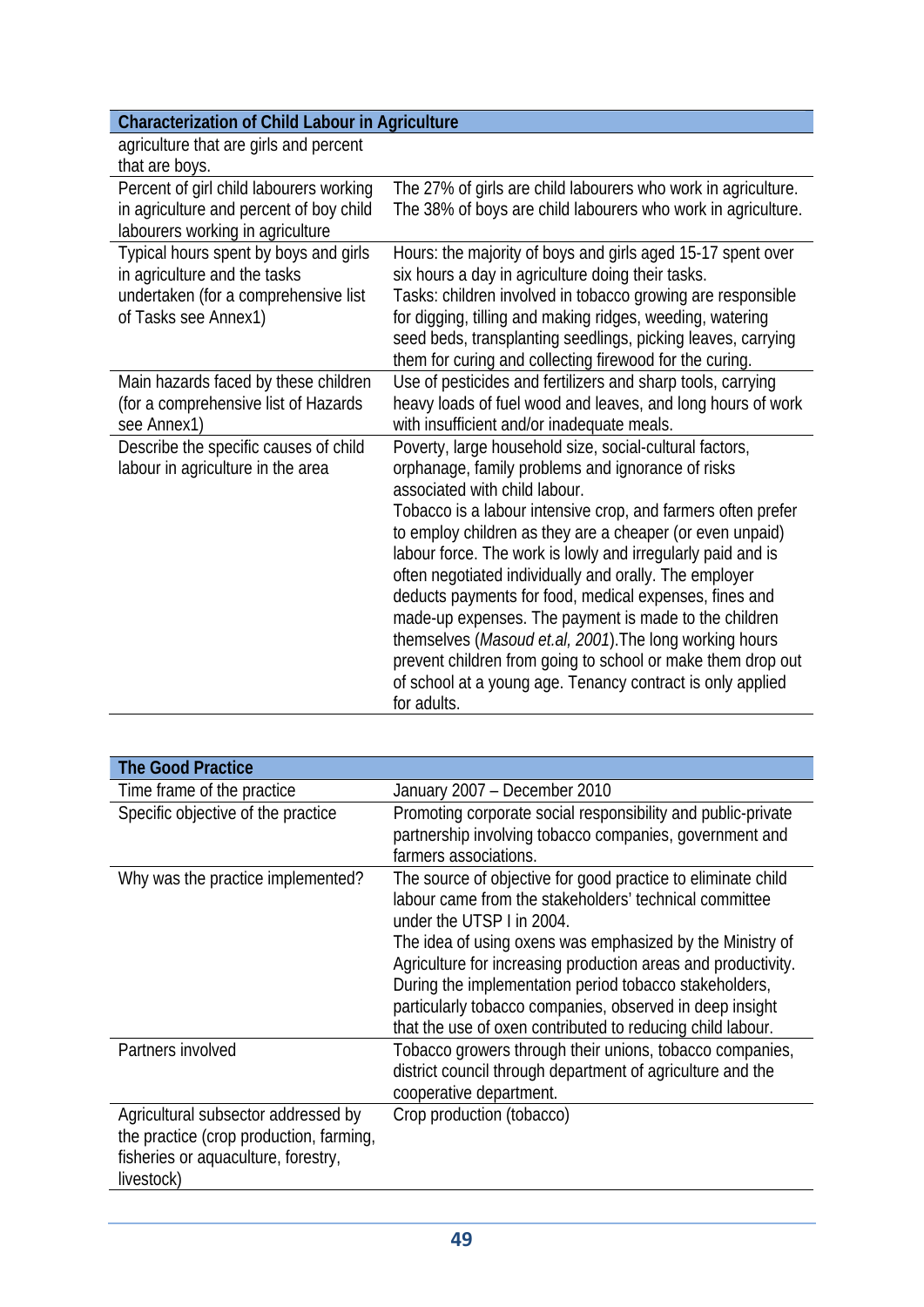| <b>The Good Practice</b>                                                                         |                                                                                                                                                                                                                                                                                                                                                                                                                                                                                                                                                                                                                                                                                                                                                                                                                                                                                                                                                                                                                                                                                                                                                                                                                                                                                                                                                                                                                                                                                                                                                                                                                                                                                                                                                                                                                                                                                                                                                                                                                                                                                                                                                                                                                                                                                                                                                                                                                                                                                                                                                                                                                                                                                                                |
|--------------------------------------------------------------------------------------------------|----------------------------------------------------------------------------------------------------------------------------------------------------------------------------------------------------------------------------------------------------------------------------------------------------------------------------------------------------------------------------------------------------------------------------------------------------------------------------------------------------------------------------------------------------------------------------------------------------------------------------------------------------------------------------------------------------------------------------------------------------------------------------------------------------------------------------------------------------------------------------------------------------------------------------------------------------------------------------------------------------------------------------------------------------------------------------------------------------------------------------------------------------------------------------------------------------------------------------------------------------------------------------------------------------------------------------------------------------------------------------------------------------------------------------------------------------------------------------------------------------------------------------------------------------------------------------------------------------------------------------------------------------------------------------------------------------------------------------------------------------------------------------------------------------------------------------------------------------------------------------------------------------------------------------------------------------------------------------------------------------------------------------------------------------------------------------------------------------------------------------------------------------------------------------------------------------------------------------------------------------------------------------------------------------------------------------------------------------------------------------------------------------------------------------------------------------------------------------------------------------------------------------------------------------------------------------------------------------------------------------------------------------------------------------------------------------------------|
| Specific issues addressed                                                                        | Agricultural practices and techniques<br>Education (formal and non-formal)<br>Social dialogue                                                                                                                                                                                                                                                                                                                                                                                                                                                                                                                                                                                                                                                                                                                                                                                                                                                                                                                                                                                                                                                                                                                                                                                                                                                                                                                                                                                                                                                                                                                                                                                                                                                                                                                                                                                                                                                                                                                                                                                                                                                                                                                                                                                                                                                                                                                                                                                                                                                                                                                                                                                                                  |
| Description of the approach followed<br>(including specific steps and activities<br>carried out) | Introduction on labour saving technologies: tobacco<br>companies have introduced labour saving technologies, by<br>providing a package which includes a pair of trained oxen,<br>plough, cart, and other equipment on credit to farmers.<br>Neither collaterals nor interests are charged. This is<br>affordable only to farmers who farm 1 hectare or more.<br>Smaller farmers can access to it through their cooperative.<br>Training on manufacturing oxcart: having realized high<br>demand of oxen the tobacco companies through the<br>Association of Tanzania Tobacco Trader, (ATTT) and<br>Tanzania Leaf Tobacco Company (TLTC), have formulated<br>workshops (photo attached) for manufacturing oxcart and<br>provided training to local artisans on repair and maintenance<br>in various project areas.<br>Insertion of a child labour module within the training<br>programme of tobacco leaf technicians: tobacco leaf<br>technicians (LTs) were trained in tobacco husbandry to<br>ensure that farmers produce tobacco which meets buyer<br>quality. On top, the LTs are also trained on combating<br>child labour. While carry out their job as extension agents, if<br>LTs identified child labourers in tobacco production, they<br>offered to the farmer the opportunity to receive a pair of oxen<br>and some equipment, as a way of releasing children to<br>school.<br>Monitoring of school attendance by LTs: during the entire<br>tobacco growing season, LTs monitored children school<br>attendance by keeping records and reporting drop out cases<br>to farmers and primary school head teachers. When meeting<br>parents, they informed them about the importance of<br>regularly sending their children to school and the risk of<br>being excluded from tobacco companies in case they do not<br>comply with child labour free requirements.<br>Complemetary actions included: Supporting social<br>responsibility projects: funds were provided for the<br>construction, renovation and equipment of classrooms and<br>dispensaries, and rehabilitation of teachers houses.<br>In addition, the ATTT produced a colorful leaflet in Swahili<br>about preventing child labour in tobacco and distributed<br>7,500 copies to tobacco farmers.<br>ATTT social responsibility office carried out spot checks<br>during the farming season to identify child labour cases.<br>These were reported to the primary societies and to the<br>District Child Labour Committee (DCLC). In addition, they<br>sponsored a weekly radio programme on Radio Free Africa<br>to raise awareness about the hazards and problem of child<br>labour, and films and dramas on the issue. They finally |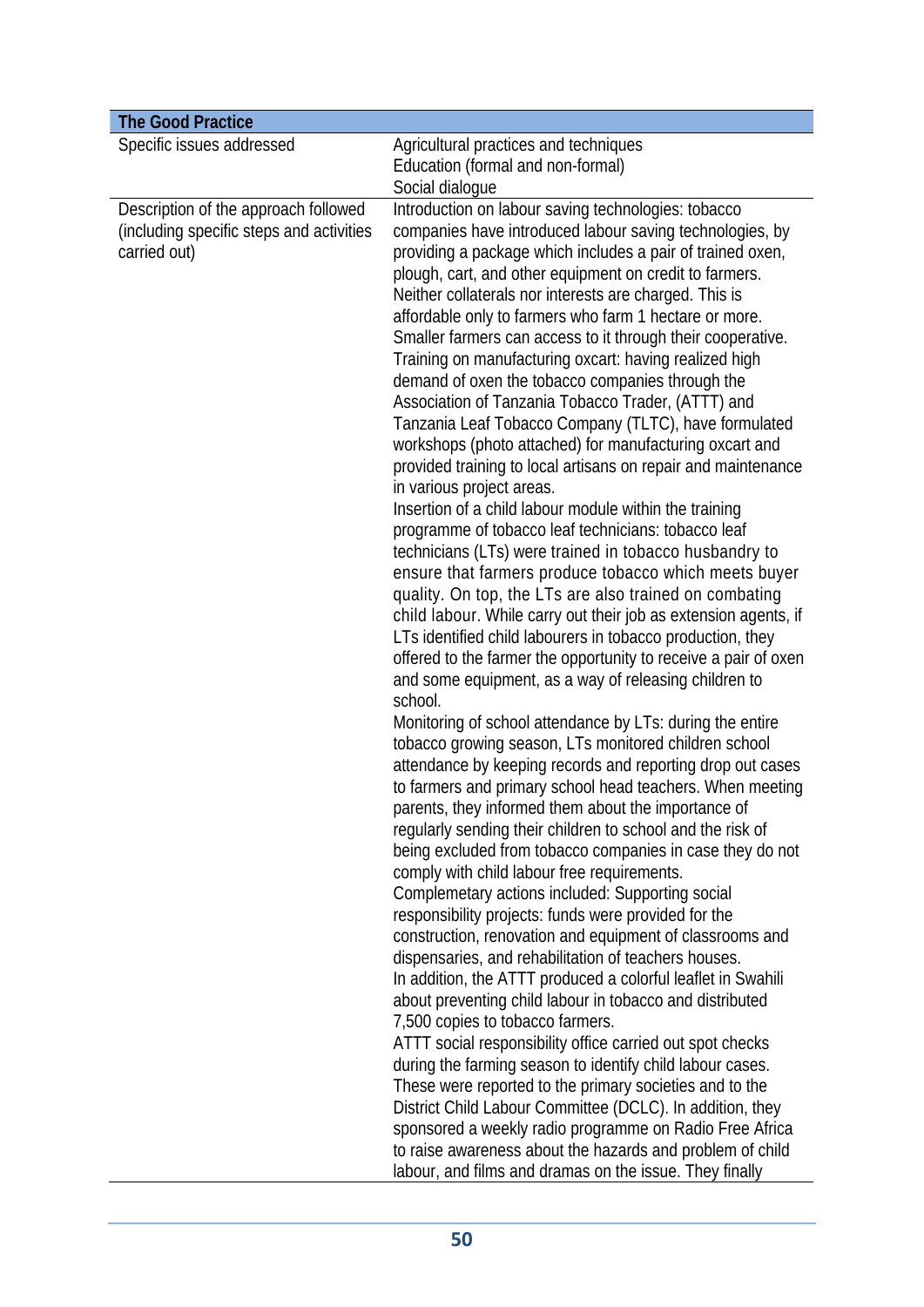| The Good Practice |                                                                         |
|-------------------|-------------------------------------------------------------------------|
|                   | produced a farmers' calendar including a message about<br>child labour. |

| <b>Demonstrated Impact</b>                                                                                                                                                                                                     |                                                                                                                                                                                                                                                                                                                                                                                                                                                                                                                                                                                                                                                                                                                                                                                                                                                                                                                                                                                                                                                                                                                                                                                                                                           |
|--------------------------------------------------------------------------------------------------------------------------------------------------------------------------------------------------------------------------------|-------------------------------------------------------------------------------------------------------------------------------------------------------------------------------------------------------------------------------------------------------------------------------------------------------------------------------------------------------------------------------------------------------------------------------------------------------------------------------------------------------------------------------------------------------------------------------------------------------------------------------------------------------------------------------------------------------------------------------------------------------------------------------------------------------------------------------------------------------------------------------------------------------------------------------------------------------------------------------------------------------------------------------------------------------------------------------------------------------------------------------------------------------------------------------------------------------------------------------------------|
| Indirect beneficiaries - number and<br>categories                                                                                                                                                                              | 350 tobacco growers are using oxen for land preparation<br>Over 80% of tobacco growers are using YAMAOTEA<br>SUPER, a chemical that inhibit sucker growth and hence the<br>child labour reduced to a great extent because before the<br>introduction of chemicals, suckers were mostly removed by<br>children.                                                                                                                                                                                                                                                                                                                                                                                                                                                                                                                                                                                                                                                                                                                                                                                                                                                                                                                            |
| Direct beneficiaries – number and<br>categories                                                                                                                                                                                | Children under 15: 900 boys and 800 girls<br>prevented/withdrawn and supported with scholastic<br>materials.<br>Children between 15-17 years old: 473 in totals (boys 276;<br>girls 197) who attended vocational training and received<br>working tools.<br>300 children (boys 182; girls 118) placed on complementary<br>basic education. (17 primary school classrooms were<br>constructed and 5 classrooms out of 17 were equipped with<br>furnitures-desks and tables. 1 modern girls dormitory for<br>secondary school constructed).<br>300 vulnerable families supported with skills and equipments<br>for income generating activities (9 primary school<br>establishing income generating activities).<br>A total of 900 farmers and 45 Leaf Technicians trained to<br>identify and report on child labour.                                                                                                                                                                                                                                                                                                                                                                                                                       |
| What was the impact of the practice in<br>reducing child labour in agriculture?<br>Can the impact of the practice be<br>documented in some way, through a<br>formal programme evaluation, impact<br>assessment or other means? | The tobacco companies now own initiatives to improve<br>productivity through the introduction of labour saving<br>technologies, such as the ox plough, which have had great<br>impact on reducing labour input and hence contributed to<br>reducing child labour. Farmers report that digging 1 acre by<br>hand used to take 4 man-days; with a pair of oxen it takes 1-<br>2 hours. Thus labour demand has been reduced by a factor<br>of 16 and this is enormously positive for child labour.<br>According to ATTT (based on observations and reports by<br>Leaf Technicians) child labour has halved in the district from<br>26% in 2004 to 13% in 2009. This figure is supported by the<br>Seed Farm Manager who estimates that oxen/mechanisation<br>has contributed a 50% decrease in child labour.<br>Two tobacco companies have inserted anti-child labour<br>clauses into their policies and contracts.<br>As the LTs trained at Urambo seed farm are working in all<br>tobacco areas in Tanzania, the impact of UTSP II is beyond<br>the project area. LTs are passing on the information to the<br>contact farmers they work with, and are actively monitoring<br>child labour in the field and reporting cases to the primary |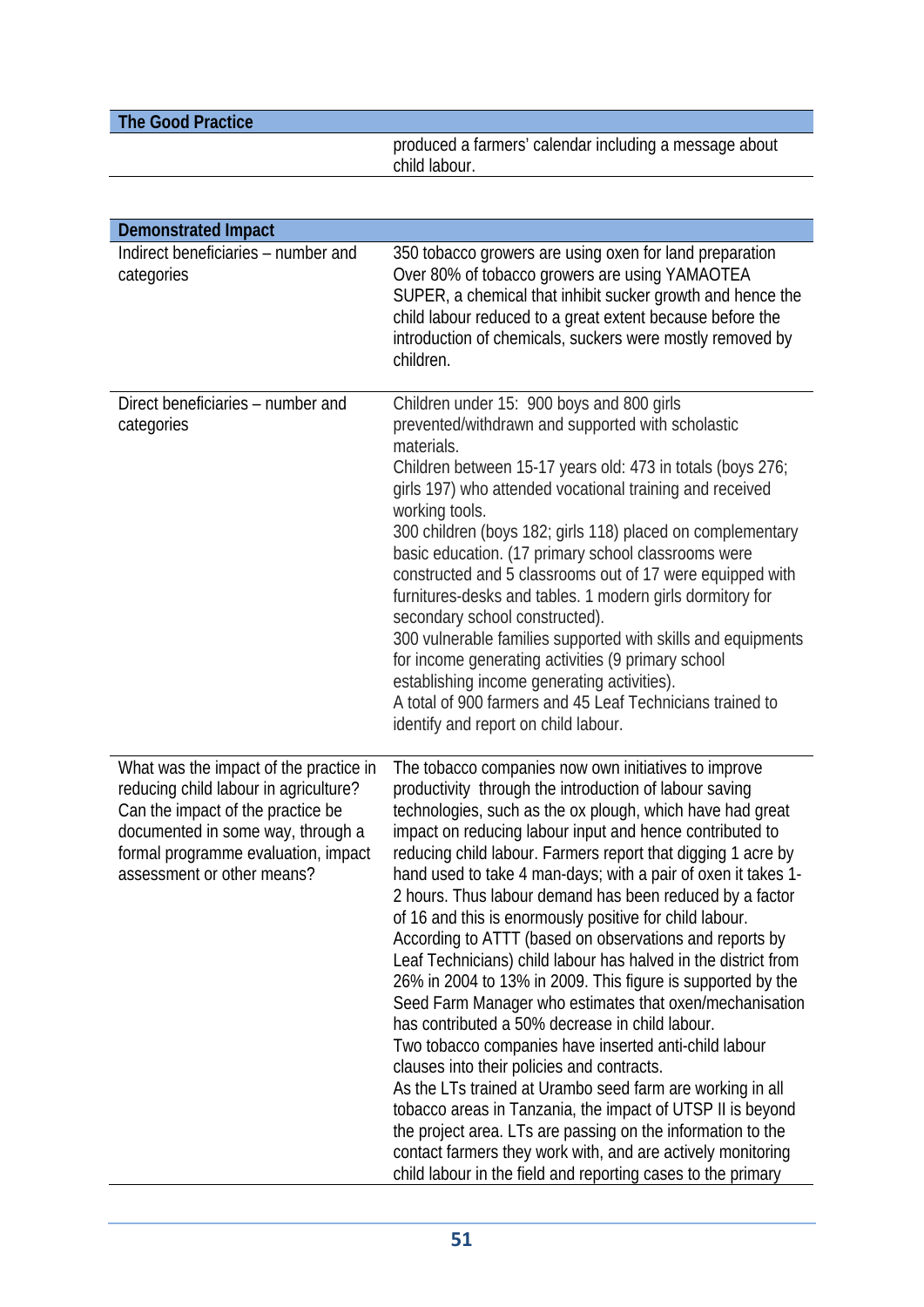| <b>Demonstrated Impact</b>                                                                                                                                                 |                                                                                                                                                                                                                                                                                                                                                                                                                                                                                                                                                                                                                                                                                                                     |
|----------------------------------------------------------------------------------------------------------------------------------------------------------------------------|---------------------------------------------------------------------------------------------------------------------------------------------------------------------------------------------------------------------------------------------------------------------------------------------------------------------------------------------------------------------------------------------------------------------------------------------------------------------------------------------------------------------------------------------------------------------------------------------------------------------------------------------------------------------------------------------------------------------|
|                                                                                                                                                                            | societies.<br>Furthermore, the use of YAMAOTEA SUPER (a chemical<br>that inhibit suckers growth) also contributed to the reduction<br>of child labour because before the use of this chemical,<br>children were involved in cutting suckers about three to four<br>times. Currently only one person (adult) is involved in cutting<br>the suckers and apply chemical (YAMAOTEA SUPER) at the<br>same time.                                                                                                                                                                                                                                                                                                          |
| Improvements in beneficiary<br>livelihood derived from the practice                                                                                                        | Reduction of labour requirement and labour time, parallel<br>with the improvement of tobacco quality and yields, and<br>family income.<br>The average school attendance increased from 75% to 84%.<br>12 Classrooms (12) and one dispensary (1) were built,<br>renovated and equipped, attracting more children to school<br>and reducing their chances to be involved in child labour.                                                                                                                                                                                                                                                                                                                             |
| Is the practice and/or its benefits likely<br>to continue in some way, and to<br>continue being effective, over the<br>medium to long term? Is the practice<br>still used? | The use of oxen for land cultivation is still going on and<br>many tobacco growers are requesting loan for buying oxens.<br>Furthermore, when the intervention was developed<br>(December 2010) the Government of Tanzania and IFAD<br>were developing a project on sustainable rangeland<br>management project to be implemented in Kondoa, Kiteto,<br>Bahi and Chamwino District Councils. This project involved<br>all stakeholders from funding agency and the pastoralist who<br>are beneficiaries.                                                                                                                                                                                                            |
| Does the practice contribute to<br>environmental sustainability and<br>ecological soundness, and how?                                                                      | N/a                                                                                                                                                                                                                                                                                                                                                                                                                                                                                                                                                                                                                                                                                                                 |
| Does the practice promote human<br>rights (state which ones) and comply<br>with ILO labour standards?                                                                      | Yes, the practice promote the foundamental right of children<br>to be protected from economic and social exploitation as per<br>International Covenant on Economic, Social and Cultural<br>Rights, Part III of the Article 10, section 3. It also complies<br>with Article 15, section 1b, which states the right of<br>everyone to enjoy the benefits of scientific progress and its<br>application. The above human rights comply with ILO<br>standards particularly on the elimination of child labour and<br>protection of children and young persons through<br>Convention no. 138 Minimum Age of Employment (1973)<br>and Convention no. 182 on the Elimination of the Worst<br>Forms of Child Labour (1999). |
| Does the practice contribute to social<br>dialogue (between government,<br>workers' and employers' organization)<br>and collective bargaining<br>negotiations?             | The practice contributed to social dialogue by involving the<br>ILO tripartite partners (government, workers and employers<br>organizations) and thus public and private sector                                                                                                                                                                                                                                                                                                                                                                                                                                                                                                                                     |
| Which were the problems and<br>challenges (risks and obstacles)<br>faced within the process?                                                                               | Tobacco companies are currently unable to meet the<br>increased demand for the oxen package.<br>The oxen package is largely benefiting better-off farmers; a                                                                                                                                                                                                                                                                                                                                                                                                                                                                                                                                                        |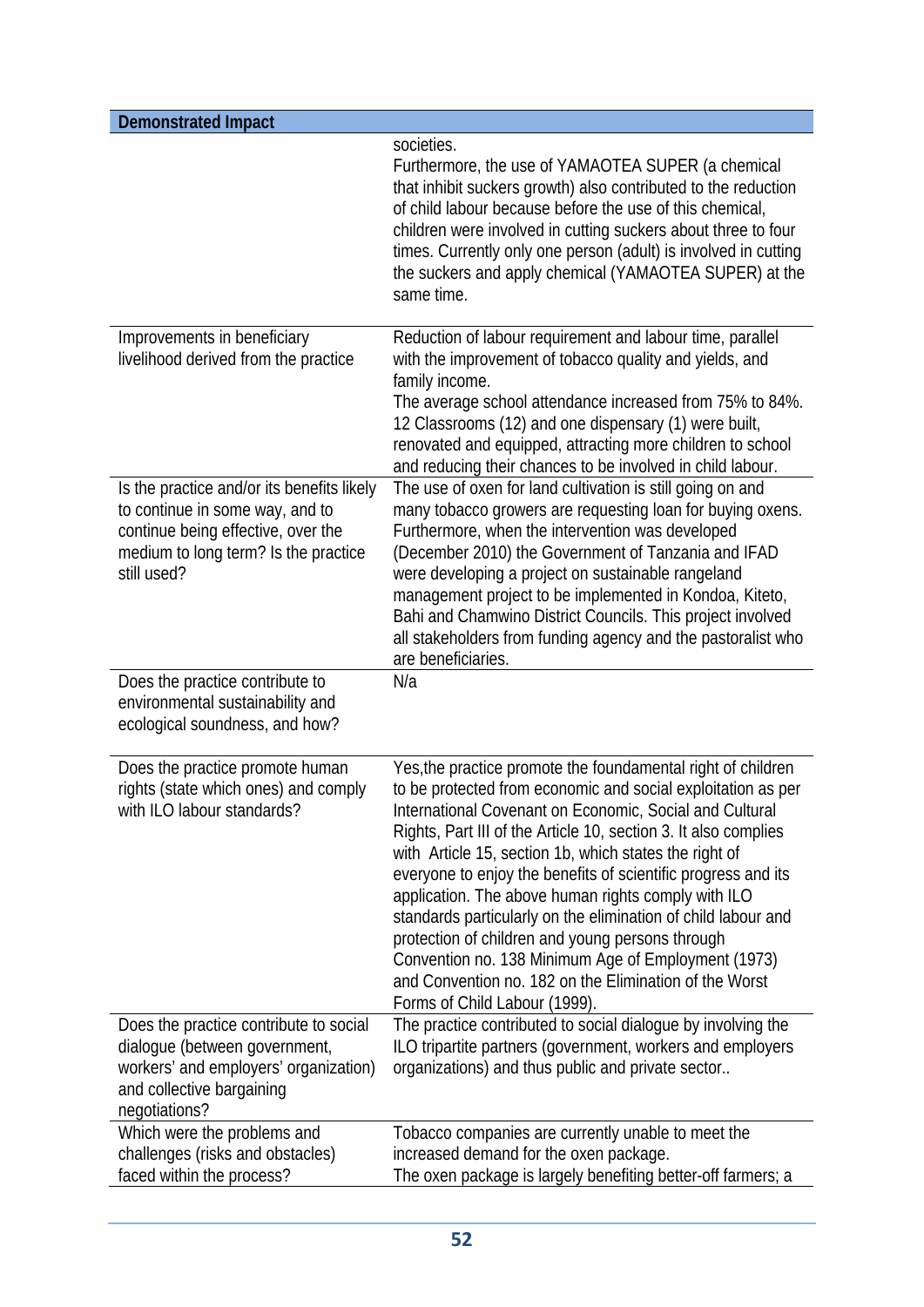| <b>Demonstrated Impact</b>                          |                                                                                                                                                                                                                                                                                                                                                                                                                                                                                                                                                                                                                                                                                                                                                                                                                                                                                                                                                                                                                                                                                                                             |
|-----------------------------------------------------|-----------------------------------------------------------------------------------------------------------------------------------------------------------------------------------------------------------------------------------------------------------------------------------------------------------------------------------------------------------------------------------------------------------------------------------------------------------------------------------------------------------------------------------------------------------------------------------------------------------------------------------------------------------------------------------------------------------------------------------------------------------------------------------------------------------------------------------------------------------------------------------------------------------------------------------------------------------------------------------------------------------------------------------------------------------------------------------------------------------------------------|
|                                                     | vulnerable-friendly project or credit scheme is needed to<br>enable smaller farmers to benefit in equal measure.<br>There is now a drive to provide tractors on credit to the<br>bigger primary societies and this should also help reducing<br>child labour, but this will carry a higher environmental cost.<br>As the demand for child labour in the tobacco fields falls, a<br>small minority of the most vulnerable children and their<br>families may be challenged for a means to earn their<br>livelihood. The village child labour committees (VCLCs) need<br>to be vigilant to ensure that child labour does not move<br>sideways. Greater effort at alternative income generation is<br>needed.<br>Availability of resources affects implementation of the project<br>and attainment of its intended goals. The funding agents,<br>donors or government, should be more responsive and<br>flexible to local situations on the ground by reforming the<br>bureaucratic processes and training project<br>coordinators/field officers on resource and budget<br>management to ensure timely disbursement of funds. |
| Lessons learned                                     | The tobacco companies have responded well in supporting<br>the oxenization programme as an internal strategy to<br>enhance the efficiency of tobacco transportation. This has<br>resulted in a reduction of losses per unit area, from 40%<br>before oxenization, to 20% after oxenization. In this regard,<br>both farmers and the tobacco companies are showing signs<br>of benefiting, with the farmers benefiting through improved<br>household income and the tobacco companies through<br>increased revenue arising from improved quality and<br>quantity. However, there is need for an impact assessment<br>to quantify the actual increase in income accruing to both<br>parties, i.e. farmers and the tobacco companies.                                                                                                                                                                                                                                                                                                                                                                                          |
| Quotes from direct beneficiaries of the<br>practice | "People are changing now. We used to employ many<br>children; now we no longer do so. The Leaf Technician<br>advised me to send my children to school and he has helped<br>me with many improvements".<br>A leaf technician (LT) in Imalamakoye Ward came across a<br>tobacco farmer who was employing his grandchildren in the<br>tobacco fields. The LT discussed the matter in a friendly way<br>with the farmer and learnt that the farmer was very<br>interested in getting an oxen plough which would reduce his<br>labour needs. The LT facilitated the farmer to get the oxen<br>plough loan package.<br>The farmer labour needs have been greatly reduced.<br>Previously he was able to farm 5 acres of tobacco with the<br>help of his grandchildren; now he can farm 10 acres with his<br>oxen.<br>His grandchildren have re-enrolled in school and are<br>continuing their education. His tobacco income has gone up<br>so that he has now bought a second pair of oxen which he                                                                                                                                |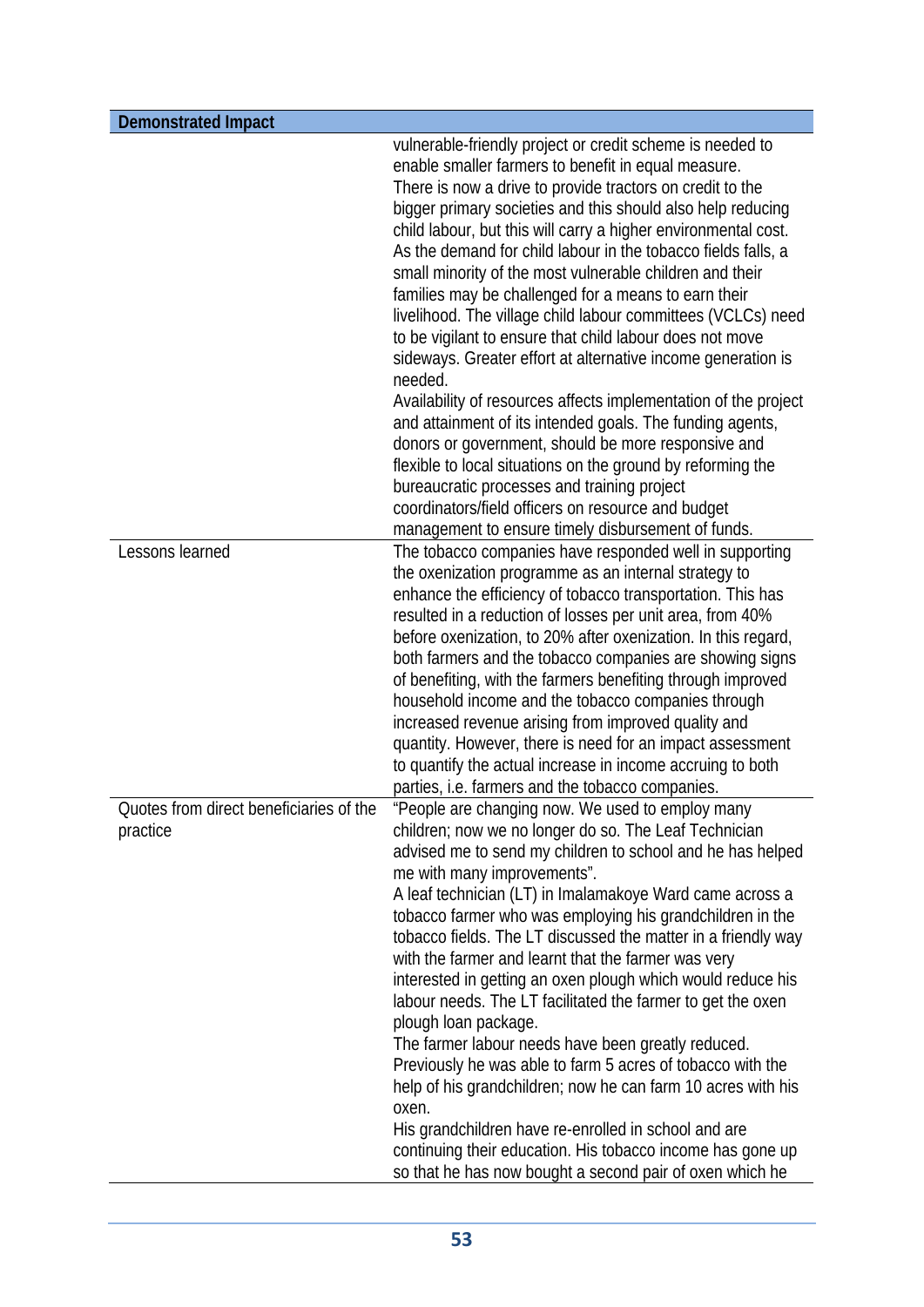| hires out to other farmers. He has also built a house in town<br>and has set funds aside for the secondary education of his                             | <b>Demonstrated Impact</b> |                                                                           |
|---------------------------------------------------------------------------------------------------------------------------------------------------------|----------------------------|---------------------------------------------------------------------------|
| Now there is high demand of oxen and ox carts. For<br>pairs which were available. In 2010/11 demand was 194 pair<br>as compared to 180 pairs available. |                            | grandchildren.<br>example in 2009/10 demand was 130 pairs compared to 120 |

| <b>Replicability</b>                                                                                                                                                                     |                                                                                                                                                                                                                                                                                                                                                                                                                                                                                                                                                                                                                                                                                                                                        |
|------------------------------------------------------------------------------------------------------------------------------------------------------------------------------------------|----------------------------------------------------------------------------------------------------------------------------------------------------------------------------------------------------------------------------------------------------------------------------------------------------------------------------------------------------------------------------------------------------------------------------------------------------------------------------------------------------------------------------------------------------------------------------------------------------------------------------------------------------------------------------------------------------------------------------------------|
| Is this a practice that might have<br>applicability in some way to other<br>situations or settings? What are the<br>elements that make the practice<br>replicable?                       | The oxcart scheme can be replicated elsewhere and on<br>various commodities, crops and areas intensively involving<br>child labour such as mining and commercial agriculture.<br>The introduction of a training module on child labour for leaf<br>technicians can be replicated with agriculture extension<br>workers.<br>Private-public partnership can be used in other development<br>projects, and in the area where government is not capable<br>the private sector can work properly if environment is made<br>conductive and supported by all parties.                                                                                                                                                                         |
| Key political, economic, demographic<br>or cultural dynamics that favoured or<br>impeded the transformation process                                                                      | The National Strategy for Growth and Reduction of Poverty<br>(MKUKUTA) favours the use of labour saving technologies<br>for the purpose of increasing productivity and income to the<br>households and, parallel to that reducing/eliminating child<br>labour. In the tobacco growing areas where livestock is<br>prevalent the use of animals in agriculture is widely<br>promoted.                                                                                                                                                                                                                                                                                                                                                   |
| Critical success factors for<br>development/replication of the good<br>practice (for a comprehensive list of<br>Critical factors see Annex1)                                             | Mix of modalities of intervention:<br>Effort through extension agents on sensitization to tobacco<br>growers using oxens for increasing productivity and reducing<br>child labour going parallel with the opening of oxen training<br>and manufacturing oxcarts centres.<br>Commitment of tobacco companies for provision of loans to<br>tobacco growers for the purchase of oxens with its<br>equipments.                                                                                                                                                                                                                                                                                                                             |
| Resources and inputs<br>needed to implement the practice,<br>including physical (e.g. land,<br>fertilizers, seeds), labour, financial<br>and monetary inputs, and<br>management capacity | On technical resources and support: ILO/IPEC and local<br>staff.<br>On financial resources: Elimination of Child Labour in<br>Tobacco Foundation - ECLT and ILO/IPEC:<br>Supports amount to USD 120,000 for the practice described<br>above.<br>The cost of a package which includes a pair of trained oxen,<br>plough, cart, and other equipment is 1.4 million TSH<br>equivalent to 875\$, supplied on interest-free credit.<br>On human resources: Government - District Council (DC),<br>Implementing Agencies (IAs), the community, and a<br>manager. The manager is competent on the tobacco sector<br>and knowledgeable of procedures and protocol of District<br>Authority is located in the project área. The project manager |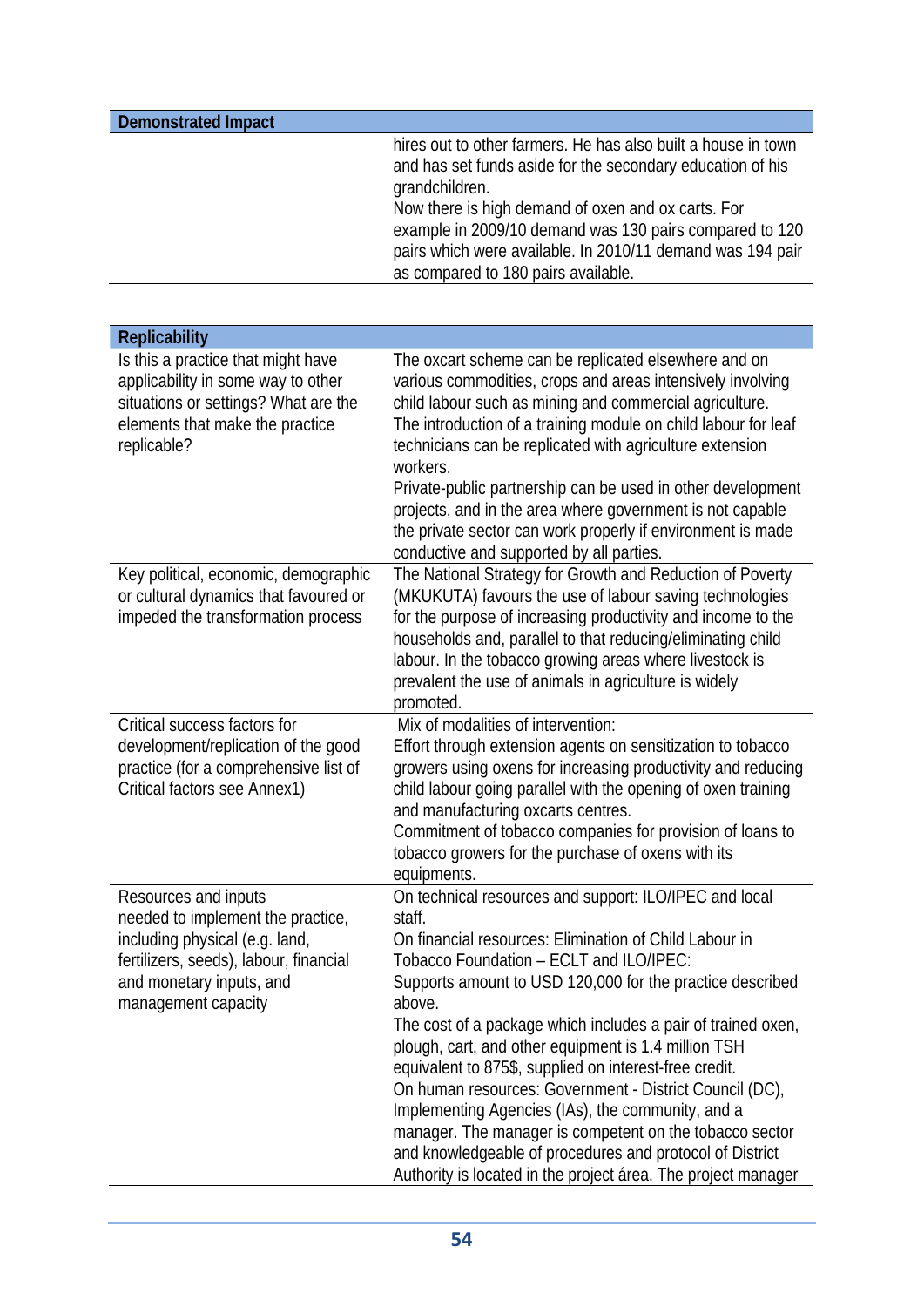| <b>Replicability</b> |                                                           |
|----------------------|-----------------------------------------------------------|
|                      | provided technical support to stakeholders and organized  |
|                      | various workshops which brought them together. It was     |
|                      | through these workshops that sharing of experience was    |
|                      | done, operating at economy of scale while sharing similar |
|                      | activities and avoiding duplication of efforts.           |
|                      | Currently (December 2010) there is one LT for every 350   |
|                      | farmers aimed to be increased to one LT for every 180     |
|                      | farmers in the near future.                               |

| <b>General Information</b>           |                                                                              |
|--------------------------------------|------------------------------------------------------------------------------|
| Organization / Institution promoting | <b>ILO</b>                                                                   |
| the practice                         |                                                                              |
| Programme / Project                  | Combating Hazardous Child Labour in Tobacco Farming in                       |
|                                      | Urambo Phase II (URT/06/02/ECT)                                              |
| Overall objective                    | Reducing the incidence of child labour in the tobacco                        |
|                                      | production through capacity building of community and                        |
|                                      | partner agencies in Urambo district, so as to capacitate them                |
|                                      | to eliminate and prevent hazardous work of children.                         |
| Time frame                           | January 2007 - December 2010                                                 |
| Implementer(s)                       | Alfred Karugendo (Africa 2000 Network)                                       |
|                                      | Festo Ndonde and Consolata Manimba (Caritas)                                 |
|                                      | Alfred Msengi (Care for the Child)                                           |
|                                      | Paul Oleah (Hope Farming Group)                                              |
|                                      | Bumijaeli Msuya and Dick Mlimuka (Tabora                                     |
|                                      | Development Foundation Trust)                                                |
| Source of information                | Combating Hazardous Child Labour in Tobacco Farming in                       |
|                                      | Urambo Phase II:                                                             |
|                                      | <b>IPEC Evaluation (February 2011)</b>                                       |
|                                      | Complementary document to the final evaluation (December                     |
|                                      | 2010)                                                                        |
| Relevant contacts                    | Jacob Lisuma (ILO/IPEC - UTSPII National Project                             |
|                                      | Coordinator) <jbulenga@gmail.com></jbulenga@gmail.com>                       |
|                                      | Omari Mziral (national consultant) <omzirai@irdp.ac.tz></omzirai@irdp.ac.tz> |
|                                      | Alexandre Soho (Desk Officer UTSP ILO Geneva)                                |
| Practice edited by                   | Valentina Bianco with inputs from Jacob Lisuma                               |
|                                      |                                                                              |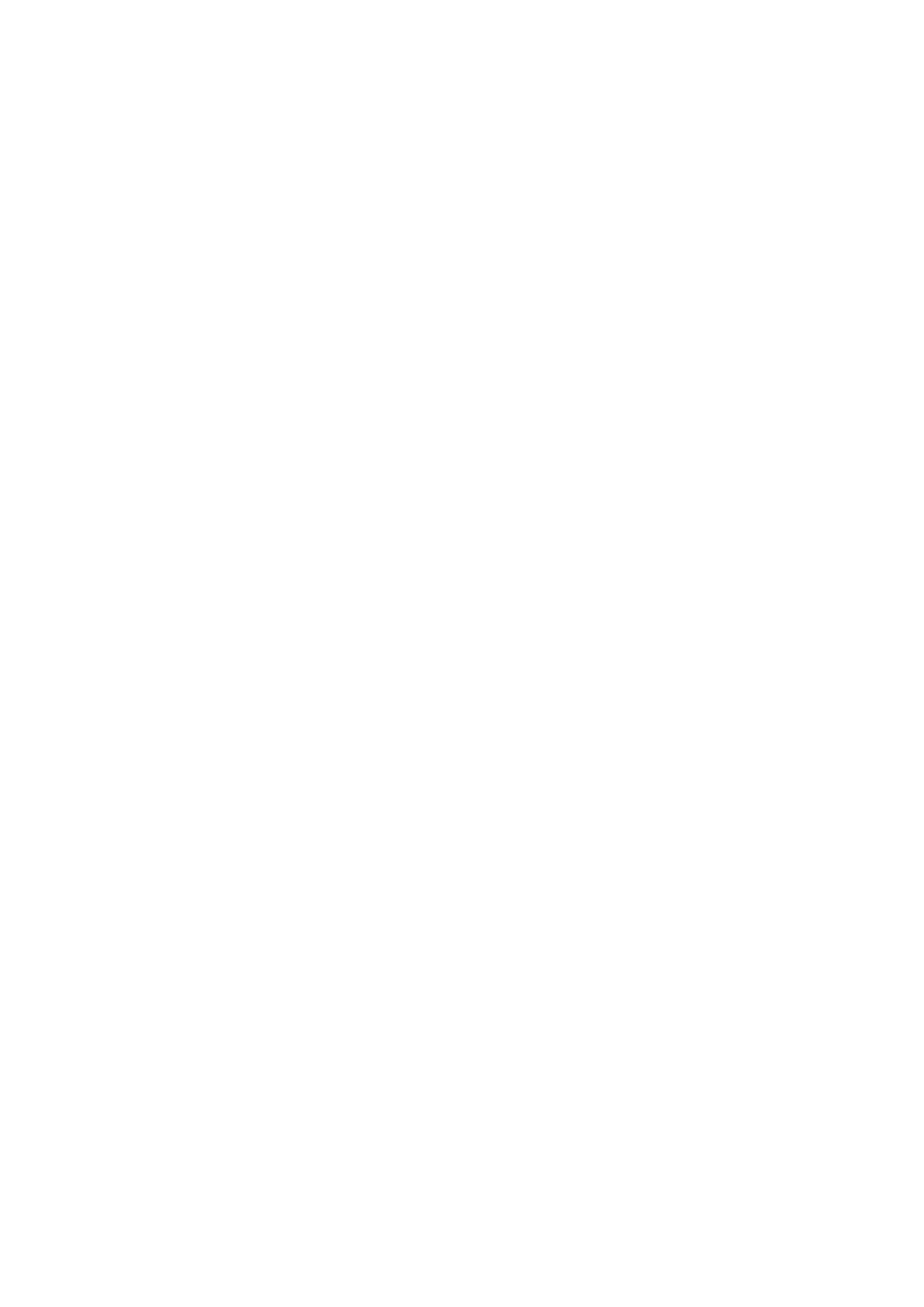### **8. THAILAND: Owning up to safe work: how employers learned the value in protecting young employees**

#### **Keywords**

Seafood, occupational safety and health, social partners, employer's organizations, young workers.

#### **Ab**s**tract**

The fish-processing sector is one of the major industry in Thailand and attracts many workers, in particular migrant workers, including children. The nature of child labour ranges from hazardous work to cases of forced labour and slavery‐like conditions of children working alongside adults in shrimp and seafood processing factories. Main objective of the practice was to establish cooperation with employers to remove children too young to legally work and protecting older children from hazardous conditions in the workplace. In particular, interventions focused on promoting occupational safety and health for young employees in fishing and seafood operations and prevent hazardous work of children below the minimum age.

| Context: Information on the Area of Implementation        |                                                               |
|-----------------------------------------------------------|---------------------------------------------------------------|
| Country                                                   | Thailand                                                      |
| Province, District, Village                               | Samut Sakhon, Songkhla, Pattani, and Tak provinces            |
| Population under the poverty line (%<br>total population) | 13.2 % 26                                                     |
| Agricultural land (% of total land area)                  | Land area (1000 ha): 51 089                                   |
| and other key natural resources                           | Arable land (1000 ha): 15 200                                 |
|                                                           | Permanent crops (1000 ha): 3 650                              |
|                                                           | Pastures (1000 ha): 800                                       |
|                                                           | Irrigated land (1000 ha): 34                                  |
| Main agricultural products, including                     | Rice, paddy, natural rubber, cassava, sugarcane, tropical     |
| from farming, fisheries, livestock,                       | fruits, meat, palm oil, pineapples, bananas, maize, coconuts, |
| forestry                                                  | fish and seafood, woodfluel, industrial roundwood             |
| Employment in agriculture, including                      | 41.7% officially employed in agriculture                      |
| farming, forestry, fisheries and                          |                                                               |
| livestock (% of total employment) by                      |                                                               |
| subsector if available                                    |                                                               |
| National legislation on child labour in                   | Labour Protection Act, B.E. 2541 (1998) defines minimum       |
| agriculture (including minimum age,                       | age of employment from 15 years including hazardous work      |
| hazardous work list, minimum age for                      | for children.                                                 |
| light work, age for compulsory                            | Child Protection Act, B.E. 2546 (2003).                       |
| education and on labour inspection in                     | National Education Act, B.E. 2542 (1999). Provides for the    |
| agriculture)                                              | education system structure, from primary to vocational        |

<sup>&</sup>lt;sup>26</sup> National Source, Office of National Economic and Social Development Board, calculated from Thailand Household Socio‐Economic Survey 2011. The entire series is updated based on revised national poverty line in 2013, in UN Data,

http://data.un.org/Data.aspx?d=MDG&f=seriesRowID%3A581.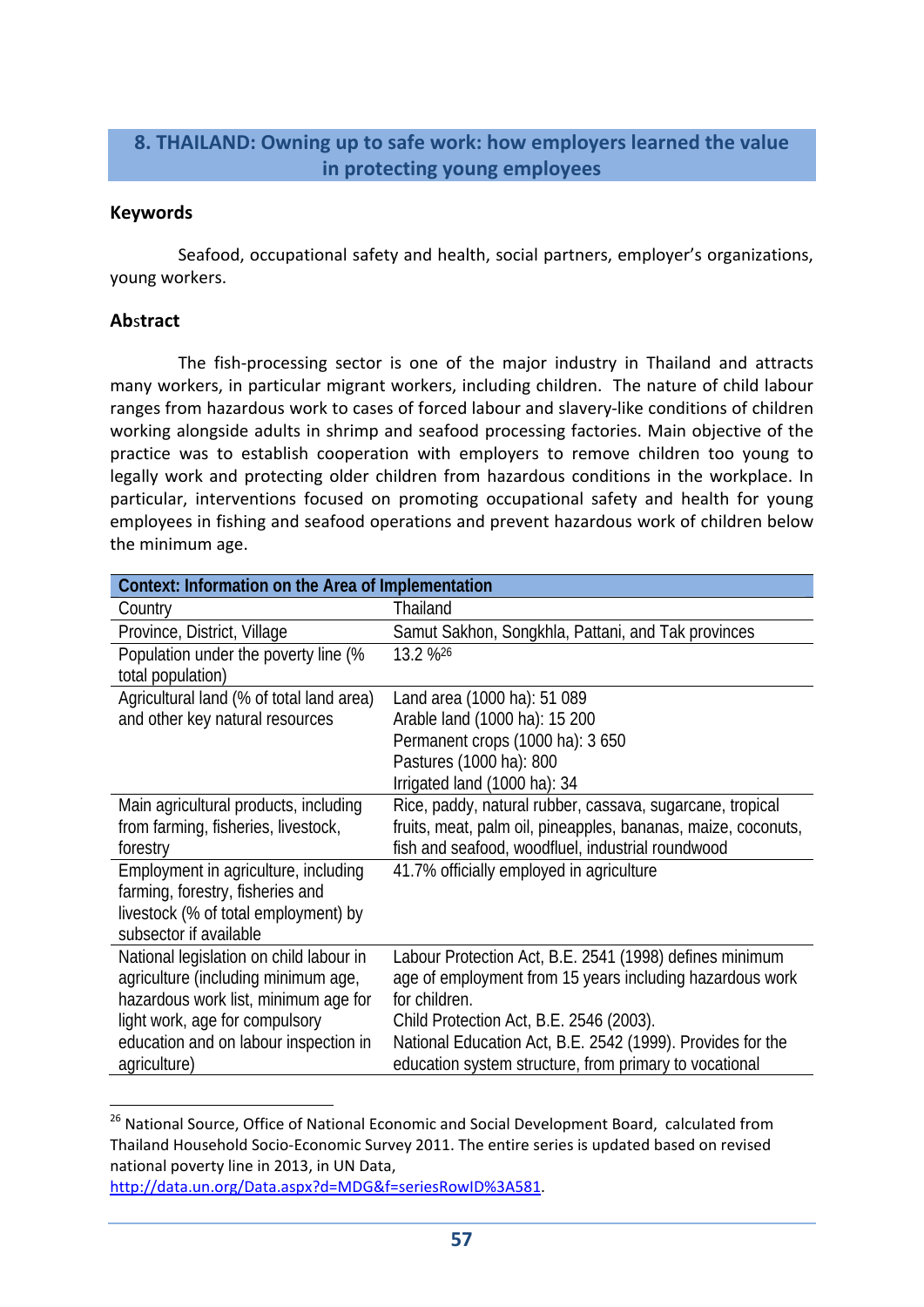| education. Compulsory education is from grade 1 to grade 9<br>or by age, from 7 to 15 years.<br>Prevention and Suppression of Human Trafficking Act B.E. | Context: Information on the Area of Implementation |
|----------------------------------------------------------------------------------------------------------------------------------------------------------|----------------------------------------------------|
|                                                                                                                                                          |                                                    |
|                                                                                                                                                          |                                                    |
|                                                                                                                                                          |                                                    |
| 2551 (2008).                                                                                                                                             |                                                    |

| <b>Characterization of Child Labour in Agriculture</b>                                                                                |                                                                                                                                                                                                                                                                                                                                                                                                                                                                                                                                                                                                  |
|---------------------------------------------------------------------------------------------------------------------------------------|--------------------------------------------------------------------------------------------------------------------------------------------------------------------------------------------------------------------------------------------------------------------------------------------------------------------------------------------------------------------------------------------------------------------------------------------------------------------------------------------------------------------------------------------------------------------------------------------------|
| Number of child labourers in<br>agriculture and % of total child labour<br>(by subsector or crop, if available)                       | 300,000 children aged 15-17 years legally employed in<br>registered establishments in 2005 (60% male and 40%<br>female). This official figure is compounded by illegal work by<br>children under 15, and especially by non-registered or falsely<br>registered migrant children. Approximately 40% of child<br>labourers (from a sample size of 2,600 in six study areas)<br>were found to be in agriculture <sup>27</sup> .                                                                                                                                                                     |
| Percent of child labourers in<br>agriculture that are aged 5-14 and<br>percent that are aged 15-17.                                   | 24 % (80,000 children) between the ages of 15-17 work in<br>the agricultural sector.                                                                                                                                                                                                                                                                                                                                                                                                                                                                                                             |
| Percent of child labourers in<br>agriculture that are girls and percent<br>that are boys.                                             | N/A                                                                                                                                                                                                                                                                                                                                                                                                                                                                                                                                                                                              |
| Percent of girl child labourers working<br>in agriculture and percent of boy child<br>labourers working in agriculture                | N/A                                                                                                                                                                                                                                                                                                                                                                                                                                                                                                                                                                                              |
| Typical hours spent by boys and girls<br>in agriculture and the tasks<br>undertaken (for a comprehensive list<br>of Tasks see Annex1) | Hours: The exact numbers are unknown; however, working<br>students commonly work outside school hours during the<br>week and full days during weekends. Full time child<br>labourers (those who do not attend school), work half or full<br>day varied by types of agriculture products.<br>Tasks:<br>Primary processing of seafood and shrimp, including<br>peeling, de-veining and de-heading<br>Fish sorting on the docks<br>Small-scale family based fishing                                                                                                                                 |
| Main hazards faced by these children<br>(for a comprehensive list of Hazards<br>see Annex1)                                           | Injuries attributed to overwork, heavy work, and lack of<br>sleep; ergonomic hazards; wounds; skin infections; use<br>sharp tools; exposure biological hazards in raw seafood;<br>violence, drowning and life-threatening accidents                                                                                                                                                                                                                                                                                                                                                              |
| Describe the specific causes of child<br>labour in agriculture in the area                                                            | Poverty in neighbouring countries forces adults and children<br>to migrate- often illegaly- to Thailand to look for better<br>opportunities. In fact, the shrimp industry is one of the<br>labour-intensive export industries in Thailand that attract<br>migrant workers, including children, from neighbouring<br>Myanmar, Cambodia and Lao PDR. Among Thai<br>communities, child labour is thought to be more common<br>among 15 to 17 year olds working in hazardous conditions<br>than among children under 15. In addition, in regional<br>fishery and seafood processing areas employment |

<sup>27</sup> ILO-IPEC Child Labour Survey, 2006.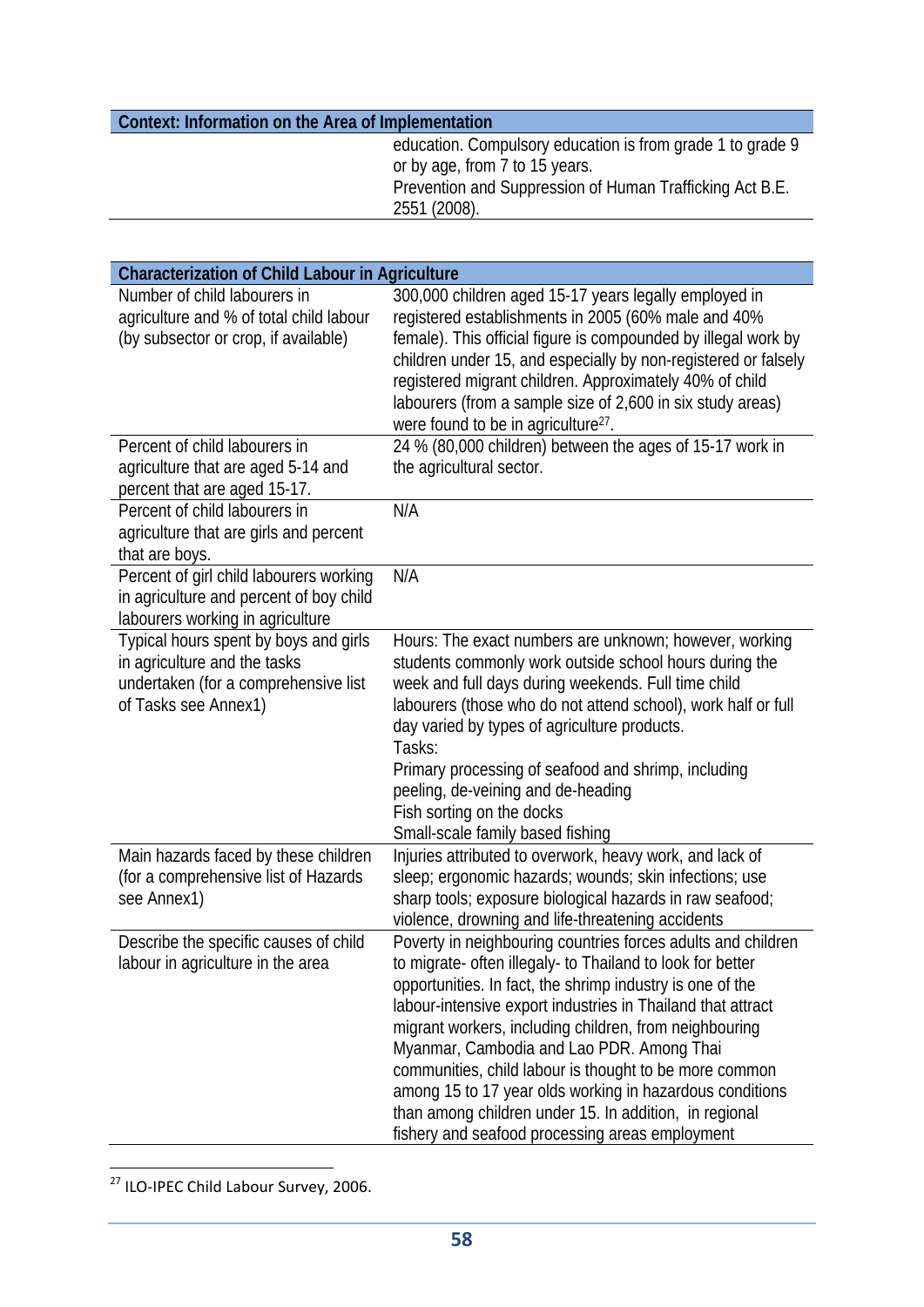### **Characterization of Child Labour in Agriculture**

opportunities are limited and the conditions of work in smallscale processing enterprises and in family based fishing are poorly inspected and monitored by the labour inspectorate under the Department of Labour Protection and Welfare (DLPW). Child labour is accepted as a common practice in particular in small and mostly informal enterprises.

| <b>The Good Practice</b>                                                                                                            |                                                                                                                                                                                                                                                                                                                                                                                                                                       |
|-------------------------------------------------------------------------------------------------------------------------------------|---------------------------------------------------------------------------------------------------------------------------------------------------------------------------------------------------------------------------------------------------------------------------------------------------------------------------------------------------------------------------------------------------------------------------------------|
| Time frame of the practice                                                                                                          | October 2007 to March 2010.                                                                                                                                                                                                                                                                                                                                                                                                           |
| Specific objective of the practice                                                                                                  | Establish cooperation with employers to remove children too<br>young to legally work and protecting older children from<br>hazardous conditions in the workplace                                                                                                                                                                                                                                                                      |
| Why was the practice implemented?                                                                                                   | The Employers' Confederation of Thailand (ECOT) became<br>an active ally of the ILO during the drafting of the National<br>Policy and Plan to Eliminate the Worst Forms of Child<br>Labour (2009-2014). ECOT is also a member of the<br>hazardous work list subcommittee and proved its dedication<br>to improving OSH standards in work facilities by reaching out<br>to local employers.                                            |
| Partners involved                                                                                                                   | ILO-IPEC, in conjunction with Employers' Confederation of<br>Thailand (ECOT), Federation of Thai Industries (FTI) Pattani<br>Chapters, provincial committees, local NGOs (Planned<br>Parenthood and the Mae Sot Civil Society), Academic<br>institutes (Asian Research on Migration Center, and the<br>Research and Development Institute).                                                                                           |
| Agricultural subsector addressed by<br>the practice<br>(crop production, farming, fisheries or<br>aquaculture, forestry, livestock) | Fishing: fish and seafood processing                                                                                                                                                                                                                                                                                                                                                                                                  |
| Specific issues addressed                                                                                                           | Occupational safety and health and hazardous work of<br>children in agriculture/fisheries, community mobilization,<br>social dialogue                                                                                                                                                                                                                                                                                                 |
| Description of the approach followed<br>(including specific steps and activities<br>carried out)                                    | The practice aimed at increasing protection from hazardous<br>work of children above mínimum age for employment, by<br>focusing on improving occupational safety and health, while<br>children below mínimum age were withdrawn from child<br>labour.                                                                                                                                                                                 |
|                                                                                                                                     | The approach adopted to improve OSH in fishing and<br>seafood operations focused on strenghtening collaboration<br>with the employers and encourage them to ensure their<br>workplace facilities are conducive to children's development,<br>including access to health services and OSH protection. The<br>parctice also expand employers' general awareness on child<br>labour laws and rights and the unacceptable conditions that |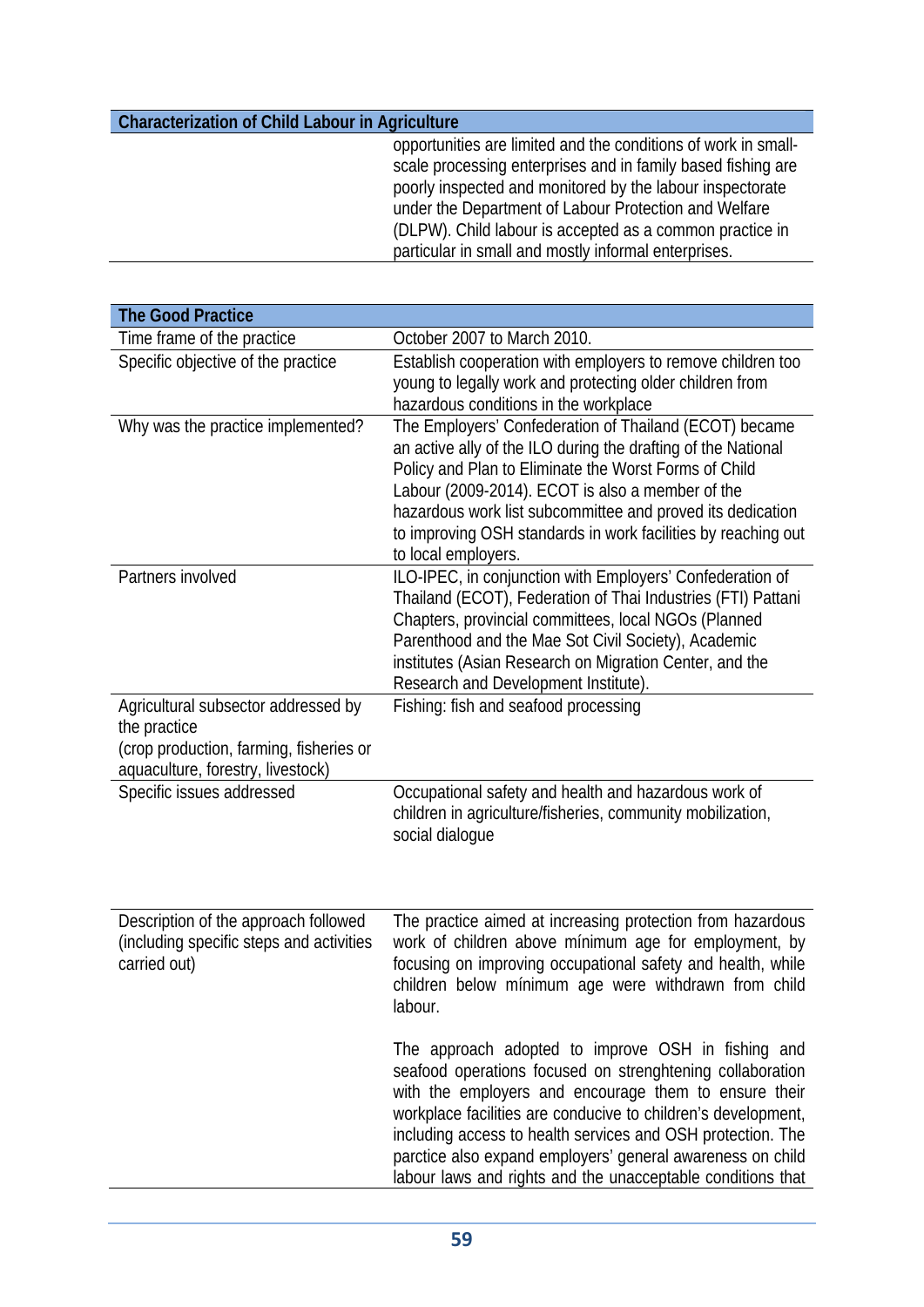children work in.

Implemented activities included:

1. Seminar for NGOs, worker and employer organizations on national child labour laws and regulations and the impacts of child labour in the seafood/shrimp processing sector.

2. Adaptation and translation of training materials into Thai: ILO's *Eliminating Child Labour: Guides for Employers* for employer's trainings. *Working with youth: Tips for small business owners* specifically designed for employers who employ 14-17 year olds (Songkla province)

3. On-site trainings on child labour law and regulations for 300 employers in the seafood/shrimp processing sector (Samut Sakhon province)

Physical examinations and blood testing to check child workers level of harmful substances (including HIV) and dispense relevant OSH health information. Of those tested, removal of children too young to work or working in hazardous conditions. (Songkla and Tak province)

4. Memorandum of Understanding signed between employers organizations and the Pattani provincial committee to eliminate the hiring of children for seafood processing work and provide education and vocational training centers for former child labourers.

5. Seminar on safe-work checklists for family-based and private seafood processing enterprises on how to reduce OSH hazards in the workplace for children (Songkhla and Pattani province)

6. "Good Farm" competition created to award employers who have improved OSH conditions for child workers (Tak province)

7. "Dream Factory" contest executed to award shrimp peeling sheds that met OSH conditions and welfare provision for child workers (Samut Sakhon province)

| <b>Demonstrated Impact</b>                        |                                                                                                                                                                                                                                                                                                                                                                                                                                                                        |
|---------------------------------------------------|------------------------------------------------------------------------------------------------------------------------------------------------------------------------------------------------------------------------------------------------------------------------------------------------------------------------------------------------------------------------------------------------------------------------------------------------------------------------|
| Indirect beneficiaries – number and<br>categories | Communities indirectly benefited from protective legislation<br>that was introduced during the implementation of this project.<br>Local employer's organizations signed a Memorandum of<br>Understanding (MOU) between local government units to<br>ensure that children below the minimum age would not be<br>hired to work in fishing or seafood enterprises. These MOUs<br>resulted in long-term impacts towards the elimination of<br>hazardous work for children. |
| Direct beneficiaries – number and<br>categories   | Child Labourers: 1,415 received physical and blood testing<br>and OSH information; 161 attended weekend workshop on<br>OSH and decent work.<br>Employers: 180 attended child labour and OSH training                                                                                                                                                                                                                                                                   |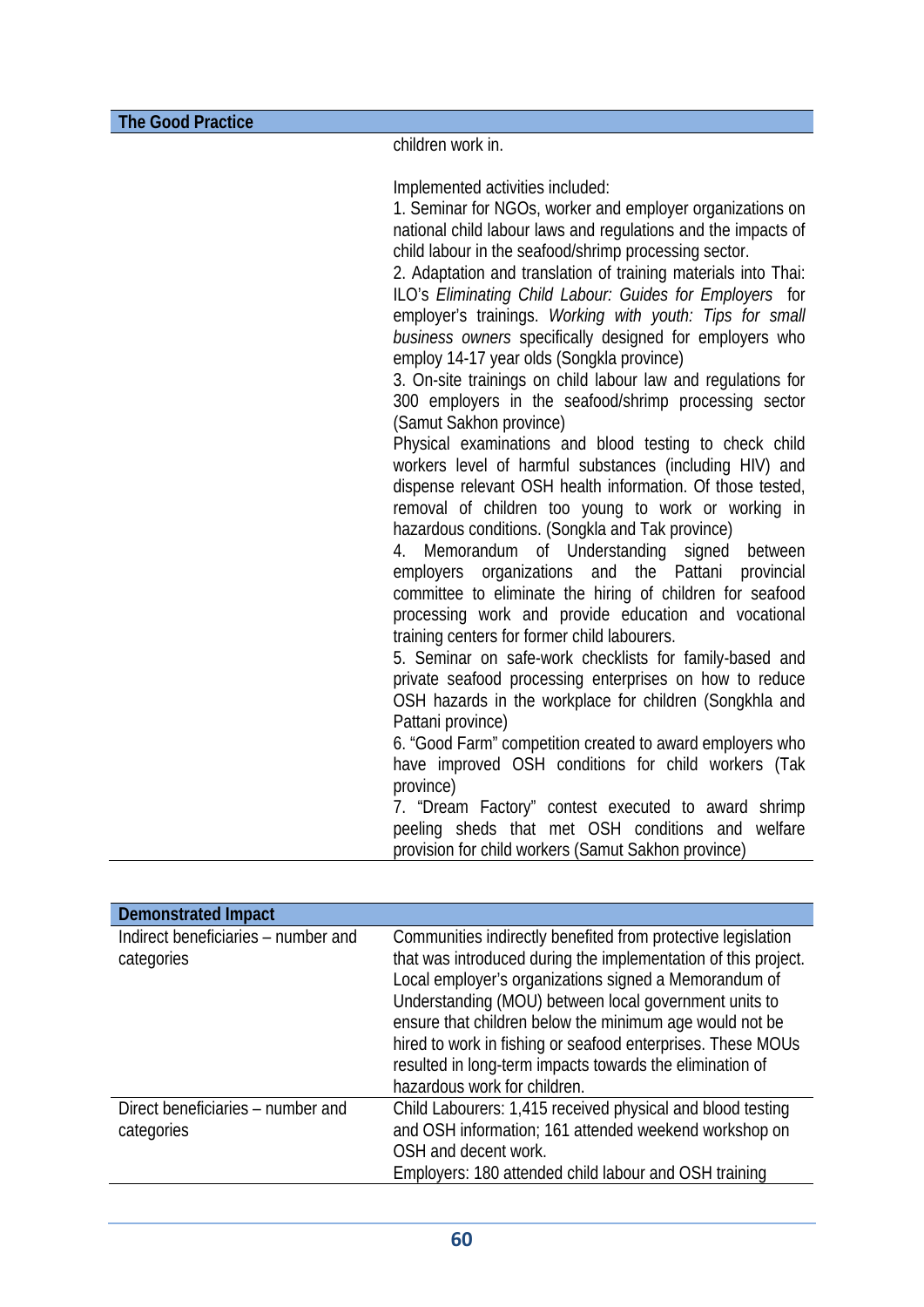| <b>Demonstrated Impact</b>                                                                                                                                                                                                     |                                                                                                                                                                                                                                                                                                                                                                                                                                                                                                                                                                                                                                                                                                    |
|--------------------------------------------------------------------------------------------------------------------------------------------------------------------------------------------------------------------------------|----------------------------------------------------------------------------------------------------------------------------------------------------------------------------------------------------------------------------------------------------------------------------------------------------------------------------------------------------------------------------------------------------------------------------------------------------------------------------------------------------------------------------------------------------------------------------------------------------------------------------------------------------------------------------------------------------|
|                                                                                                                                                                                                                                | workshops; 128 (87 women) attended safe-work checklist<br>workshop                                                                                                                                                                                                                                                                                                                                                                                                                                                                                                                                                                                                                                 |
| What was the impact of the practice<br>in reducing child labour in agriculture?<br>Can the impact of the practice be<br>documented in some way, through a<br>formal programme evaluation, impact<br>assessment or other means? | Household enterprises: 180 received safe work checklists<br>Children who received a physical examination and/or blood<br>testing and were found to be too young for work or working<br>in hazardous conditions were removed from work. The<br>program also educated and trained employers to understand<br>national child labour laws and OSH regulations to either<br>eliminate the practice of employing children, or ensure a safe<br>and decent work environment for children above the<br>minimum working age. Employer's organizations in Pattani<br>province signed an MOU to stop employing children and<br>provide education and vocational training centers for former<br>child workers. |
| Improvements in beneficiary<br>livelihood derived from the practice                                                                                                                                                            | Child Labourers receive better salaries and work in a safer<br>and healthier environment. Children and youth who attended<br>vocational training have more opportunities to find decent<br>jobs.<br>Employers: improved reputation among consumers of their<br>products; safer work conditions improve workers health and<br>improve productivity<br>Household enterprises: safer working conditions improve<br>workers health and improve productivity                                                                                                                                                                                                                                            |
| Is the practice and/or its benefits<br>likely to continue in some way, and to<br>continue being effective, over the<br>medium to long term? Is the practice<br>still used?                                                     | The MOU that was signed into law between local provincial<br>government and workers organizations will ensure long-term<br>compliance to eliminate the practice of hiring child labourers<br>as well as hazardous work environments.<br>The Provincial Labour Protection and Welfare office in<br>Pattani province oversees this MOU that is still in place.                                                                                                                                                                                                                                                                                                                                       |
| Does the practice contribute to<br>environmental sustainability and<br>ecological soundness, and how?                                                                                                                          | Seminars and workshops included information on proper<br>water drainage and disposal of seafood remains in small<br>scale enterprises.                                                                                                                                                                                                                                                                                                                                                                                                                                                                                                                                                             |
| Does the practice promote human<br>rights (state which ones) and comply<br>with ILO labour standards?                                                                                                                          | Yes: engagement of social partners, adherence to<br>Conventions No. 138 and No.182, and ILO-OSH standards<br>as well as the UN Child Rights principles.                                                                                                                                                                                                                                                                                                                                                                                                                                                                                                                                            |
| Does the practice contribute to social<br>dialogue (between government,<br>workers' and employers' organization)<br>and collective bargaining<br>negotiations?                                                                 | Yes, the practice involves the direct collaboration between<br>national and local governments and employers<br>organizations. The MOU signed between the government<br>and the employer's organizations promotes social dialogue<br>between the two stakeholder groups while producing a<br>legislative foundation for reducing child labour in local<br>districts.                                                                                                                                                                                                                                                                                                                                |
| Which were the problems and<br>challenges (risks and obstacles)<br>faced within the process?                                                                                                                                   | Initial resistance of some employers; many workplaces<br>remain isolated and it is difficult to monitor the employment<br>of children; long distance between the worksite and the<br>learning centre makes difficult for children to reach the<br>centers without pre-arranged transport. Security of these<br>children also remains a concern once they are removed from                                                                                                                                                                                                                                                                                                                          |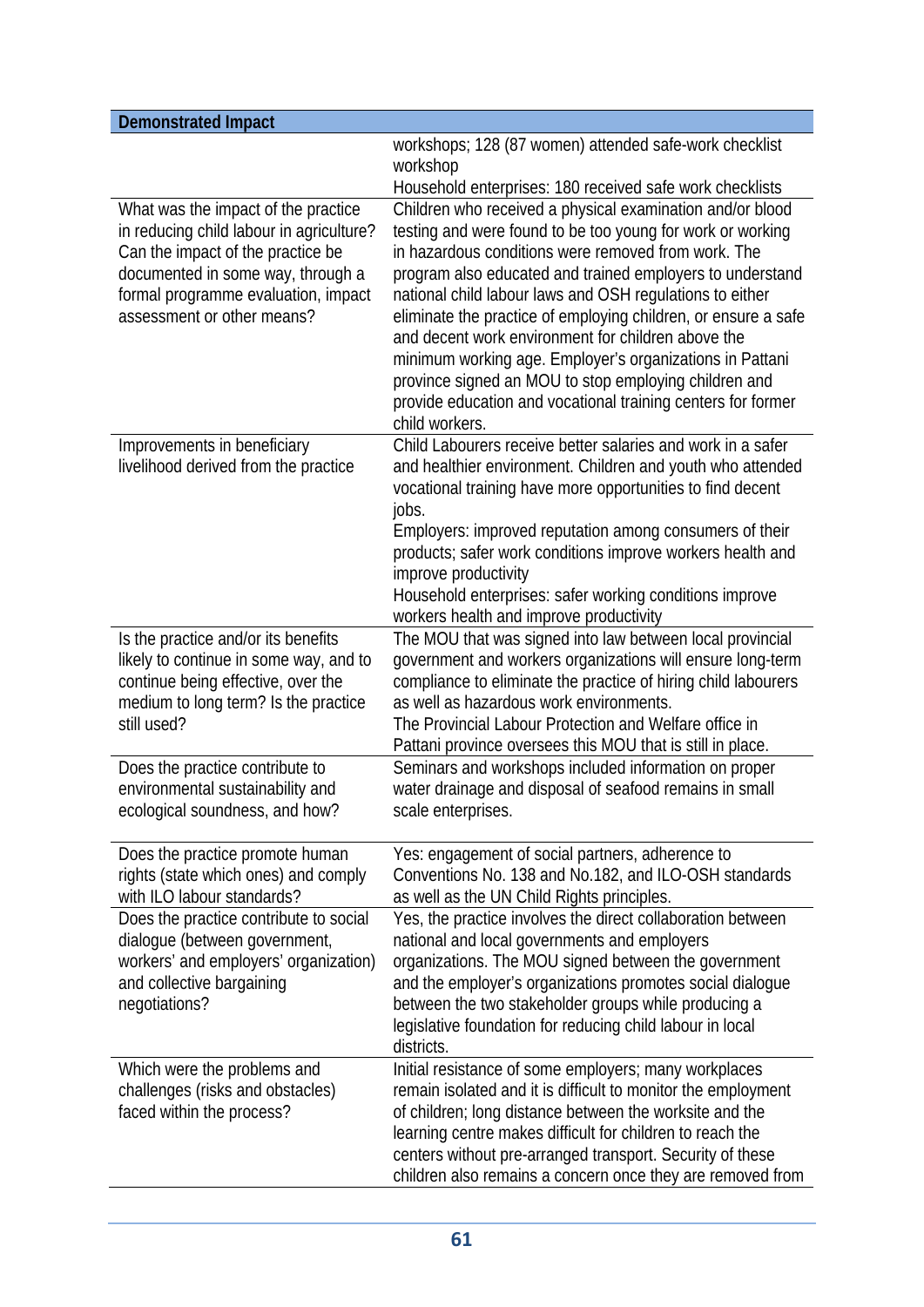| <b>Demonstrated Impact</b>                          |                                                                                                                                                                                                                                                                                                                                                                                                                                                                                                                                                                                                                                                                                                                                                                                                                                                                                                                                                                                                                                                                                                                                                                                                                                                                                                                                                                                                                                                                                                                                                         |
|-----------------------------------------------------|---------------------------------------------------------------------------------------------------------------------------------------------------------------------------------------------------------------------------------------------------------------------------------------------------------------------------------------------------------------------------------------------------------------------------------------------------------------------------------------------------------------------------------------------------------------------------------------------------------------------------------------------------------------------------------------------------------------------------------------------------------------------------------------------------------------------------------------------------------------------------------------------------------------------------------------------------------------------------------------------------------------------------------------------------------------------------------------------------------------------------------------------------------------------------------------------------------------------------------------------------------------------------------------------------------------------------------------------------------------------------------------------------------------------------------------------------------------------------------------------------------------------------------------------------------|
|                                                     | hazardous work, since they may shift to a different sector<br>with major risks.                                                                                                                                                                                                                                                                                                                                                                                                                                                                                                                                                                                                                                                                                                                                                                                                                                                                                                                                                                                                                                                                                                                                                                                                                                                                                                                                                                                                                                                                         |
| Lessons learned                                     | A health related approach is a workable entry point to gain<br>access to hard-to-reach target groups. It is also an<br>appropriate approach to gain positive support from<br>stakeholders.<br>Having a local organization acting as a catalyst to mobilize<br>key agencies to provide OSH services to targeted<br>beneficiaries was effective in all participating provinces.<br>While there are many forms of hazardous child labour in<br>each locality, a sector approach can focus common efforts<br>among collaborators to develop applicable methods and<br>tools in mitigating child labour problem constructively.<br>If withdrawing children from a work situation is not a possible<br>option, removing them from the hazardous portion of the<br>work or improving the work condition can be the next best<br>strategy.                                                                                                                                                                                                                                                                                                                                                                                                                                                                                                                                                                                                                                                                                                                      |
| Quotes from direct beneficiaries of<br>the practice | "I used to work and received 100 baht per day. I don't like<br>working the middle of the sun. It is very hot. I sweat a lot and<br>become very exhausted. Studying at school is much better.<br>People come to visit us. They bring along snacks and<br>organize fun games for us. This is very good. I like it a lot. I<br>want to be here. I also got vaccines and blood test." - hi Ha<br>Jor, 15 in Tak province<br>"Large companies in Pattani do not accept workers who are<br>younger than 15. There are some workers who are between<br>15 and 18 years old. They are taken care of by the Pattani<br>Provincial Office of Labour Protection and Welfare. The only<br>concern we have so far is most employers are not familiar<br>with the labour laws. They may not recognize that workers<br>aged 15-17 are considered child labourers. We focus on how<br>to improve the subcontractors, the micro and small facilities<br>that carry out fish sorting at the ports. They employ women<br>and children. If we want to enforce the laws, we certainly can<br>do it. The law is already in place. However, this approach will<br>not yield a good result. It is by force and not by a voluntary<br>commitment. Instead, we developed a labour guideline for<br>micro and small facilities. This guideline will tell them how to<br>administer the labour issues in a correct way." Adisorn<br>Klinpikul, the Human Resources Manager in a fish-<br>processing factory and a member with the Federation of Thai<br>Industry - Pattani Chapter. |

| <b>Replicability</b>                 |                                                             |
|--------------------------------------|-------------------------------------------------------------|
| Is this a practice that might have   | Presence of employer's organizations and desire to maintain |
| applicability in some way to other   | reputation                                                  |
| situations or settings? What are the | Availability of ILO materials and technical assistance for  |
| elements that make the practice      | translation and adaptation to local language and culture    |
|                                      |                                                             |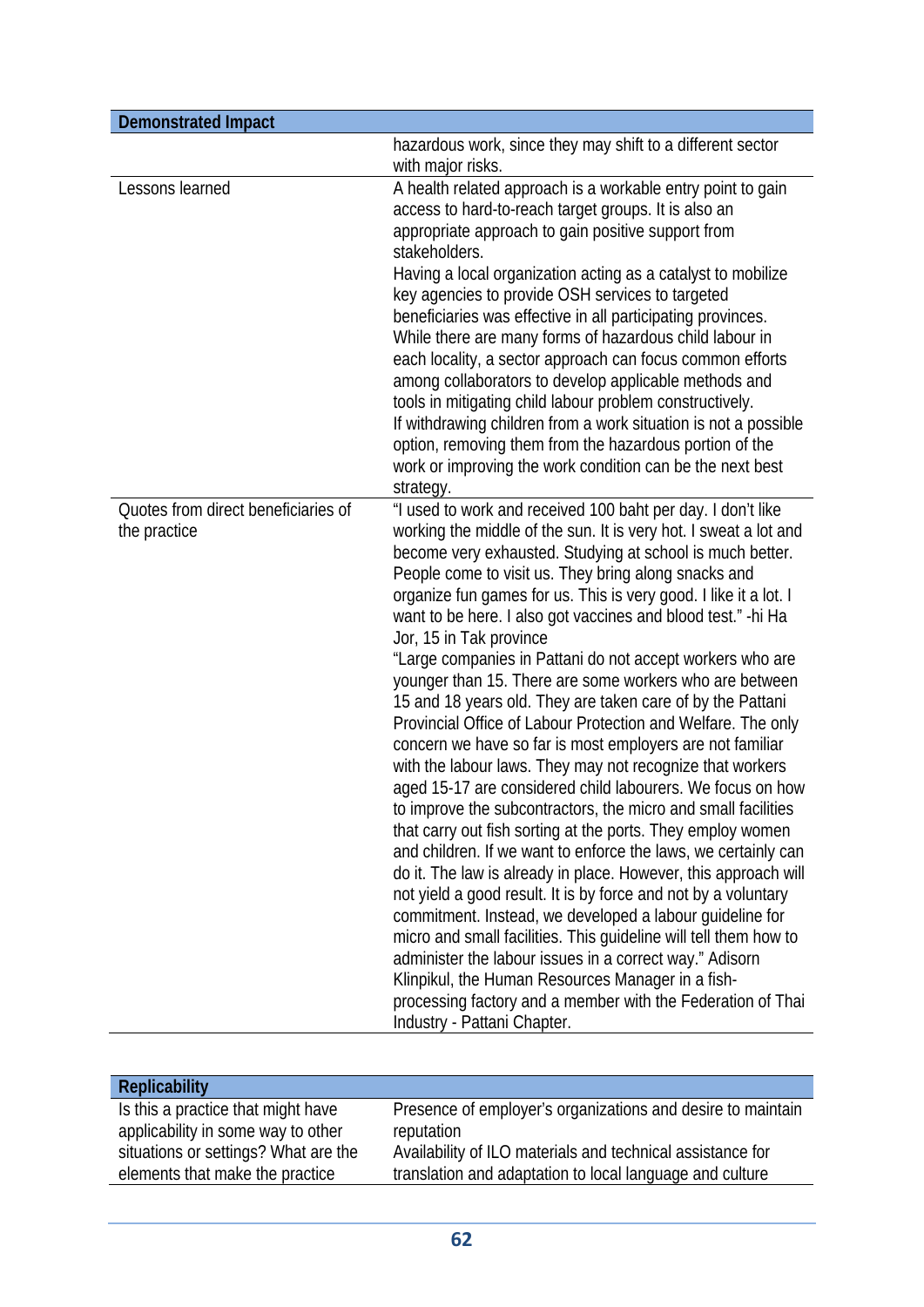| <b>Replicability</b>                                                                                                                                                                  |                                                                                                                                                                                                                                                                                                                                     |
|---------------------------------------------------------------------------------------------------------------------------------------------------------------------------------------|-------------------------------------------------------------------------------------------------------------------------------------------------------------------------------------------------------------------------------------------------------------------------------------------------------------------------------------|
| replicable?                                                                                                                                                                           | Long-term legislative power and efficacy of MOUs and<br>similar legal instruments between stakeholder groups<br>Engagement of local NGOs and organizations that will work<br>in the area<br>Good farm awards offer incentives for employers to continue<br>to maintain OSH standards                                                |
| Key political, economic, demographic                                                                                                                                                  | Active involvement of all key stakeholders including                                                                                                                                                                                                                                                                                |
| or cultural dynamics that favoured or<br>impeded the transformation process                                                                                                           | community leaders and responsible public agencies<br>favoured the transformation process.                                                                                                                                                                                                                                           |
| Critical success factors for<br>development/replication of the good<br>practice (for a comprehensive list of<br>Critical factros see Annex1)                                          | Committment of local stakeholders: Building capacity of local<br>resource persons, including teachers, community leaders<br>and health volunteers, academic and public institutes create<br>effective outcomes.<br>Collaborative employer's organizations willing to make a<br>change in their enterprises to protect child workers |
| Resources and inputs needed to<br>implement the practice, including<br>physical (e.g. land, fertilizers, seeds),<br>labour, financial and monetary inputs,<br>and management capacity | Labour and Management inputs:<br>Medical organizations willing and capable to perform<br>physical and blood testing for working children<br>Trainers and workshop leaders with relevant experience in<br>labour relations, child labour, and OSH standards                                                                          |

| <b>General Information</b>           |                                                              |
|--------------------------------------|--------------------------------------------------------------|
| Organization / Institution promoting | ILO/IPEC, Bangkok                                            |
| the practice                         |                                                              |
| Programme / Project                  | Support National Action to Combat Child Labour and Its       |
|                                      | Worst Forms in Thailand                                      |
| Overall objective                    | Eliminate child labour and its worst forms in Thailand       |
| Time frame                           | October 2007 to March 2010                                   |
| Implementer(s)                       | ILO-IPEC in conjunction with Employers' Confederation of     |
|                                      | Thailand (ECOT), Federation of Thai Industries (FTI) Pattani |
|                                      | Chapters, provincial committees, local NGOs (Planned         |
|                                      | Parenthood and the Mae Sot Civil Society), Academic          |
|                                      | institutes (Asian Research on Migration Center, and the      |
|                                      | Research and Development Institute).                         |
| Source of information                | http://www.ilo.org/wcmsp5/groups/public/---asia/---ro-       |
|                                      | bangkok/---sro-                                              |
|                                      | bangkok/documents/meetingdocument/wcms_142101.pdf            |
| Relevant contacts                    | <b>TANEEYA RUNCHAROEN</b>                                    |
|                                      | Programme Officer - Thailand                                 |
|                                      | taneeya@ilo.org                                              |
|                                      | +662 288 2242                                                |
| Practice edited by                   | Halshka Graczyk                                              |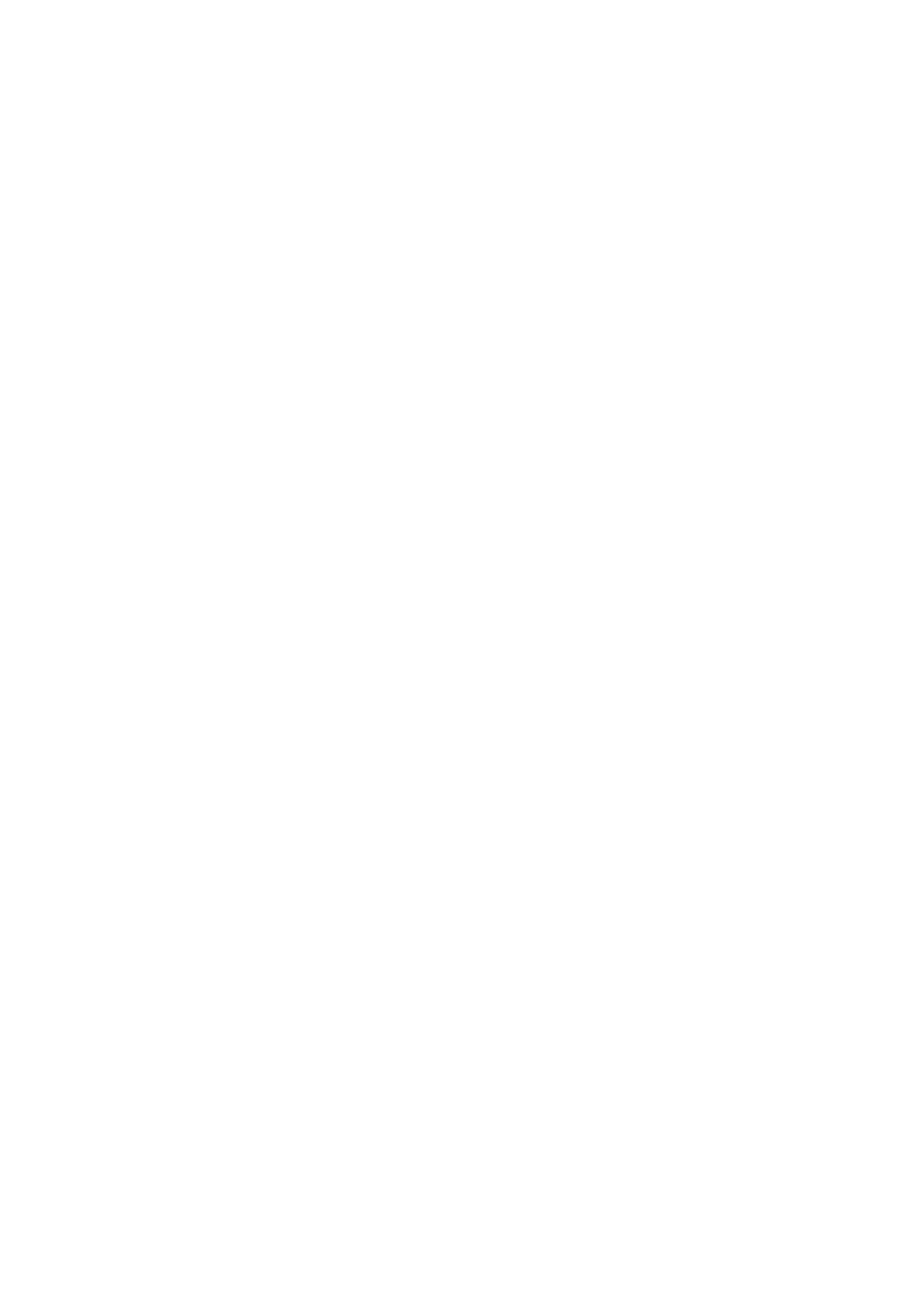### **9. NICARAGUA: Good practices on education and social dialogue for the prevention of Child Labour among seasonal coffee plantation workers**

### **Keywords**

Coffee farming, coffee producers, education, youth employment, social dialogue

### **Abstract**

Temporary workers who harvest coffee migrate from various regions of the country towards coffee growing areas with their entire family, and as part of their cultural practice their children also harvest coffee to increase the volume of coffee collected and therefore their household income. The owners and/or administrators of the coffee businesses hire adults as harvesters, whom they provide with food. This is not the case, however, for children who have to share the food with their parents. Adolescent coffee harvesters older than 14 working long hours are at serious risk of pesticide intoxication and/or are exposed to dangers involved in heavy lifting of sacks on steep slopes. Interventions aimed to reach a consensus on labour protection of adolescent workers and protection of children as individuals with rights. Focus of the practice was to improve access to education and school attendance in the coffee plantations where children work through social dialogues and thus the direct involvement of employers and workers, and by strengthening the collaboration between the Ministry of Labour and the Ministry of Education. Interventions also supported income generation for families of working children through microcredit schemes and promoted corporate social responsibility among exporting companies.

| Context: Information on the Area of Implementation                                                 |                                                          |
|----------------------------------------------------------------------------------------------------|----------------------------------------------------------|
| Please specify if data refers to the country or the specific area of the practice and indicate the |                                                          |
| most recent available data                                                                         |                                                          |
| Country                                                                                            | Nicaragua                                                |
| Province, District, Village                                                                        | Jinotega, Matagalpa, San Juan de Rio Coco y Carazo,      |
| Population under the poverty line (%                                                               | 42.5% (2009, National Source (INIDE)) National Household |
| total population)                                                                                  | Survey on Living Standards; Moderate Poverty Line        |
|                                                                                                    | (individuals)                                            |
| Agricultural land (% of total land area)                                                           |                                                          |
| and other key natural resources                                                                    |                                                          |
| Main agricultural products, including                                                              | Coffee, Cotton, Corn, Cane Sugar and Banana              |
| from farming, fisheries, livestock,                                                                |                                                          |
| forestry                                                                                           |                                                          |
| Employment in agriculture, including                                                               | 31% of the active population of the country.             |
| farming, forestry, fisheries and                                                                   |                                                          |
| livestock                                                                                          |                                                          |
| (% of total employment) by subsector                                                               |                                                          |
| if available                                                                                       |                                                          |
| National legislation on child labour in                                                            | The Labour Code                                          |
| agriculture (including minimum age,                                                                | The Code of Childhood and Adolescence in the Republic of |
| hazardous work list, minimum age for                                                               | Nicaragua                                                |
| light work, age for compulsory                                                                     |                                                          |
| education and on labour inspection in                                                              |                                                          |
| agriculture)                                                                                       |                                                          |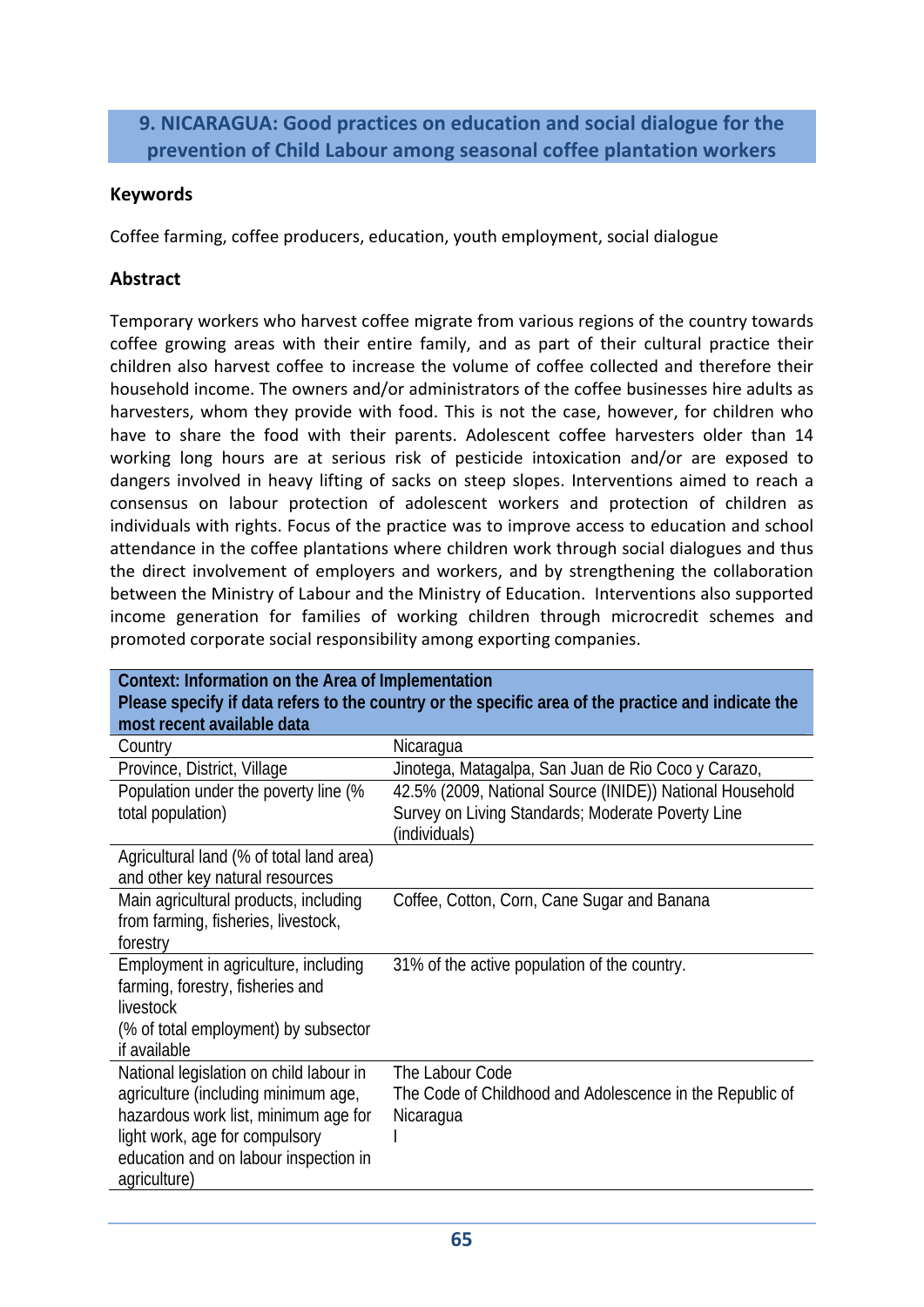| <b>Characterization of Child Labour in Agriculture</b>                                                                 |                                                                                                                                                                                                                                                                                                                                                                                                                                                                                                                                                                                                                                                                                                                                                                           |
|------------------------------------------------------------------------------------------------------------------------|---------------------------------------------------------------------------------------------------------------------------------------------------------------------------------------------------------------------------------------------------------------------------------------------------------------------------------------------------------------------------------------------------------------------------------------------------------------------------------------------------------------------------------------------------------------------------------------------------------------------------------------------------------------------------------------------------------------------------------------------------------------------------|
|                                                                                                                        | Please specify if data refers to the country or the specific area of the practice                                                                                                                                                                                                                                                                                                                                                                                                                                                                                                                                                                                                                                                                                         |
| Number of child labourers in<br>agriculture and % of total child labour<br>(by sub-sector or crop, if available)       | In 2005, 238,827 children and adolescents were active<br>workers, which represented 13.2% of the total population of<br>this group.<br>The total percentage of adolescents in agricultural activities<br>is 56.6%                                                                                                                                                                                                                                                                                                                                                                                                                                                                                                                                                         |
| Percent of child labourers in<br>agriculture that are aged 5-14 and<br>percent that are aged 15-17.                    | Percentage by age group:<br>$5-9:2.4%$<br>10-14: 14.7%<br>15-17: 32.4%                                                                                                                                                                                                                                                                                                                                                                                                                                                                                                                                                                                                                                                                                                    |
| Percent of child labourers in<br>agriculture that are girls and percent<br>that are boys                               |                                                                                                                                                                                                                                                                                                                                                                                                                                                                                                                                                                                                                                                                                                                                                                           |
| Percent of girl child labourers working<br>in agriculture and percent of boy child<br>labourers working in agriculture | Girls: 27.9%<br>Boys: 68.4%                                                                                                                                                                                                                                                                                                                                                                                                                                                                                                                                                                                                                                                                                                                                               |
| Typical hours spent by boys and girls<br>in agriculture and the tasks <sup>1</sup><br>undertaken                       | Hours: 48 hours per week for children under 14<br>50-60 hours per week for adolescents between 14 and 17<br>Tasks: Typical of coffee growing culture such as cutting and<br>harvesting coffee, fumigation, selection of grain, planting and<br>processing of coffee.                                                                                                                                                                                                                                                                                                                                                                                                                                                                                                      |
| Main hazards <sup>2</sup> faced by these children                                                                      | <b>Environmental and Physical Risks</b><br>(Noise, vibrations, solar radiation, irregular topography of the<br>terrain)<br><b>Chemical Risks</b><br>(Agrochemicals and chemicals in different forms and states)<br><b>Biological Risks</b><br>(Insects, worms, wild and working animals and various other<br>risks from national flora and fauna)<br><b>Mechanical Risks and Sanitation</b><br>(Use of tools such as machetes, knives, motorised<br>machinery and use of infrastructures without basic sanitation<br>or water suitable for human consumption)<br>Organisational Risks, Psychological and Ergonomic hazards<br>(Physical and verbal abuse, standing, kneeling and squatting<br>work, extended work day, high rate of isolation, abuse and<br>intimidation) |
| Describe the specific causes of child<br>labour in agriculture in the area                                             | Poverty is one of the causes of Child Labour, making it<br>necessary that all members of a family work to improve or<br>secure their own maintenance.<br>Temporary workers who harvest coffee migrate from various<br>regions of the country towards coffee growing areas with<br>their entire family, and as part of their cultural practice their<br>children also harvest coffee to increase the volume of coffee                                                                                                                                                                                                                                                                                                                                                      |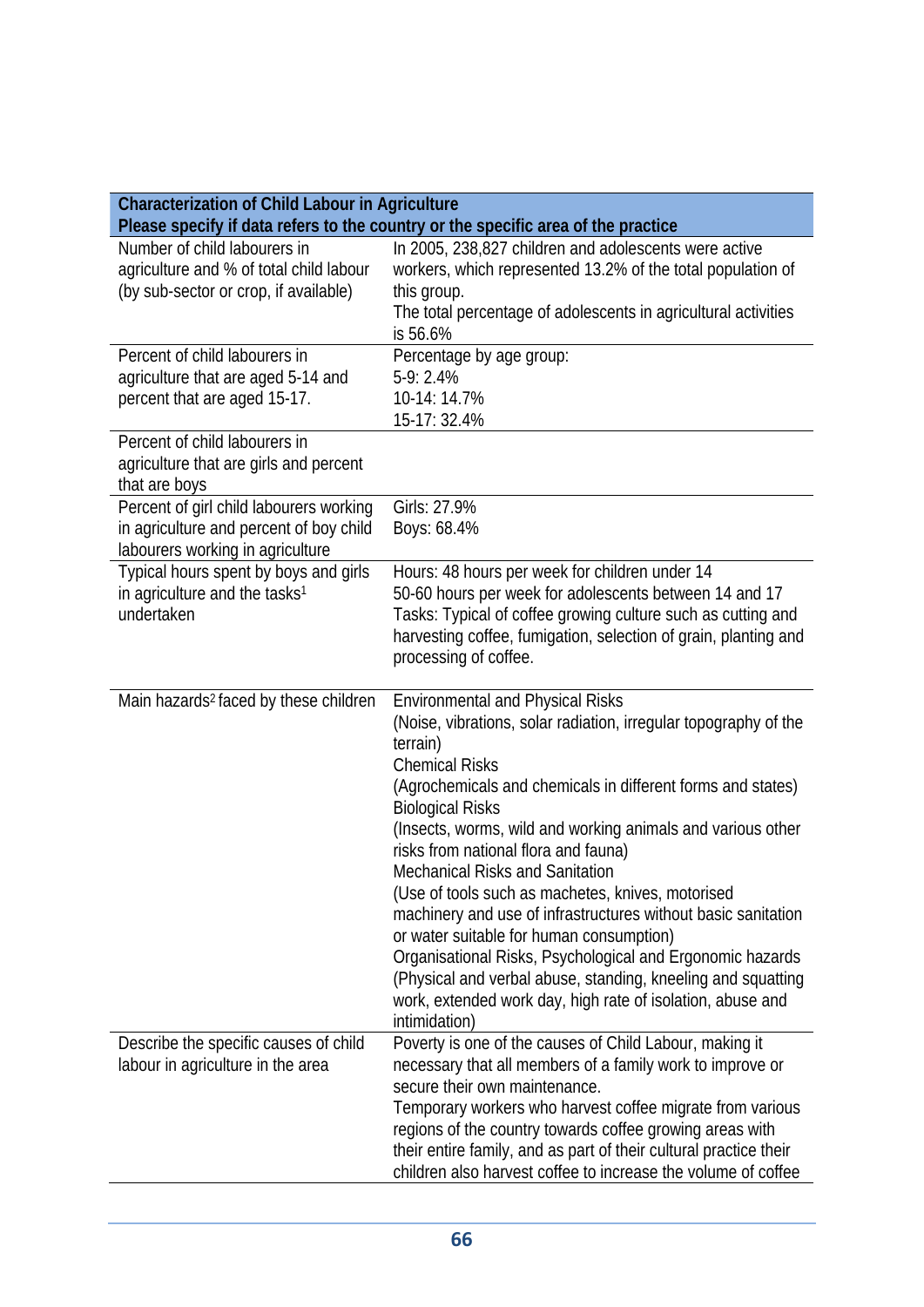## **Characterization of Child Labour in Agriculture Please specify if data refers to the country or the specific area of the practice**

and therefore their household income.

| <b>The Good Practice</b>                                                                                               |                                                                                                                                                                                                                                                                                                                                                                                                                                                                                                                                                                                                                                                                                                                                                                                                                                                                                                                                                                                                         |
|------------------------------------------------------------------------------------------------------------------------|---------------------------------------------------------------------------------------------------------------------------------------------------------------------------------------------------------------------------------------------------------------------------------------------------------------------------------------------------------------------------------------------------------------------------------------------------------------------------------------------------------------------------------------------------------------------------------------------------------------------------------------------------------------------------------------------------------------------------------------------------------------------------------------------------------------------------------------------------------------------------------------------------------------------------------------------------------------------------------------------------------|
| Time frame of the practice                                                                                             |                                                                                                                                                                                                                                                                                                                                                                                                                                                                                                                                                                                                                                                                                                                                                                                                                                                                                                                                                                                                         |
|                                                                                                                        | 2007-2008 / 2009-2010 / 2011-2012                                                                                                                                                                                                                                                                                                                                                                                                                                                                                                                                                                                                                                                                                                                                                                                                                                                                                                                                                                       |
| Specific objective of the practice                                                                                     | To achieve a consensus on Labour Protection of adolescent<br>workers and protection of children as individuals with rights.                                                                                                                                                                                                                                                                                                                                                                                                                                                                                                                                                                                                                                                                                                                                                                                                                                                                             |
| Why was the practice implemented?                                                                                      | The practice was implemented as a follow up to the<br>interventions against child labour initiated by the inter-<br>institutional commission on child labour composed by<br>representatives of different institutions, including agricultural<br>trade unions, local and national NGOs and created in 2007                                                                                                                                                                                                                                                                                                                                                                                                                                                                                                                                                                                                                                                                                              |
| Partners involved                                                                                                      | Coffee Producers, Agricultural Exporting Companies, Coffee<br>Associations, Trade Unions, Community Leaders, Ministry of<br>labour and Ministry of Education                                                                                                                                                                                                                                                                                                                                                                                                                                                                                                                                                                                                                                                                                                                                                                                                                                            |
| Agricultural subsector addressed by<br>the practice<br>(farming, fisheries and/or aquaculture,<br>forestry, livestock) | <b>Coffee Growing</b>                                                                                                                                                                                                                                                                                                                                                                                                                                                                                                                                                                                                                                                                                                                                                                                                                                                                                                                                                                                   |
| Specific issues addressed                                                                                              | Education and youth employment, social dialogue                                                                                                                                                                                                                                                                                                                                                                                                                                                                                                                                                                                                                                                                                                                                                                                                                                                                                                                                                         |
| Description of the approach followed<br>(including specific steps and activities<br>carried out)                       | The practice aimed at preventing and reducing the use of<br>child labour among seasonal coffee workers, by focusing on<br>improving access to education in the coffee plantations<br>through the direct involvement of line Ministries, coffee<br>producers and workers, including promotion of CSR among<br>exporting companies.                                                                                                                                                                                                                                                                                                                                                                                                                                                                                                                                                                                                                                                                       |
|                                                                                                                        | Implemented activities included:<br>1. Education for child labourers: activities were supported by<br>coffee producers and State institutions such as the Ministry<br>of Education and the Ministry of Labour through the program<br>'Puentes Educativos' (Educational Bridges), focusing on<br>care and development of educational and recreational<br>activities during school holidays.<br>The producers invested in paying teachers, purchasing<br>educational supplies, food for children, improving the<br>infrastructure of schools located on the plantations, thus<br>contributing to the prevention of child labour.<br>2. Social Dialogue: Follow-up of the activities were carried<br>out by the joint committee on child labour in each coffee<br>plantation in which representatives of the employers and<br>agricultural trade unions (ATC) participated. Exporting<br>companies guaranteed an economic incentive in terms of<br>purchasing price of coffee to producers who carried out |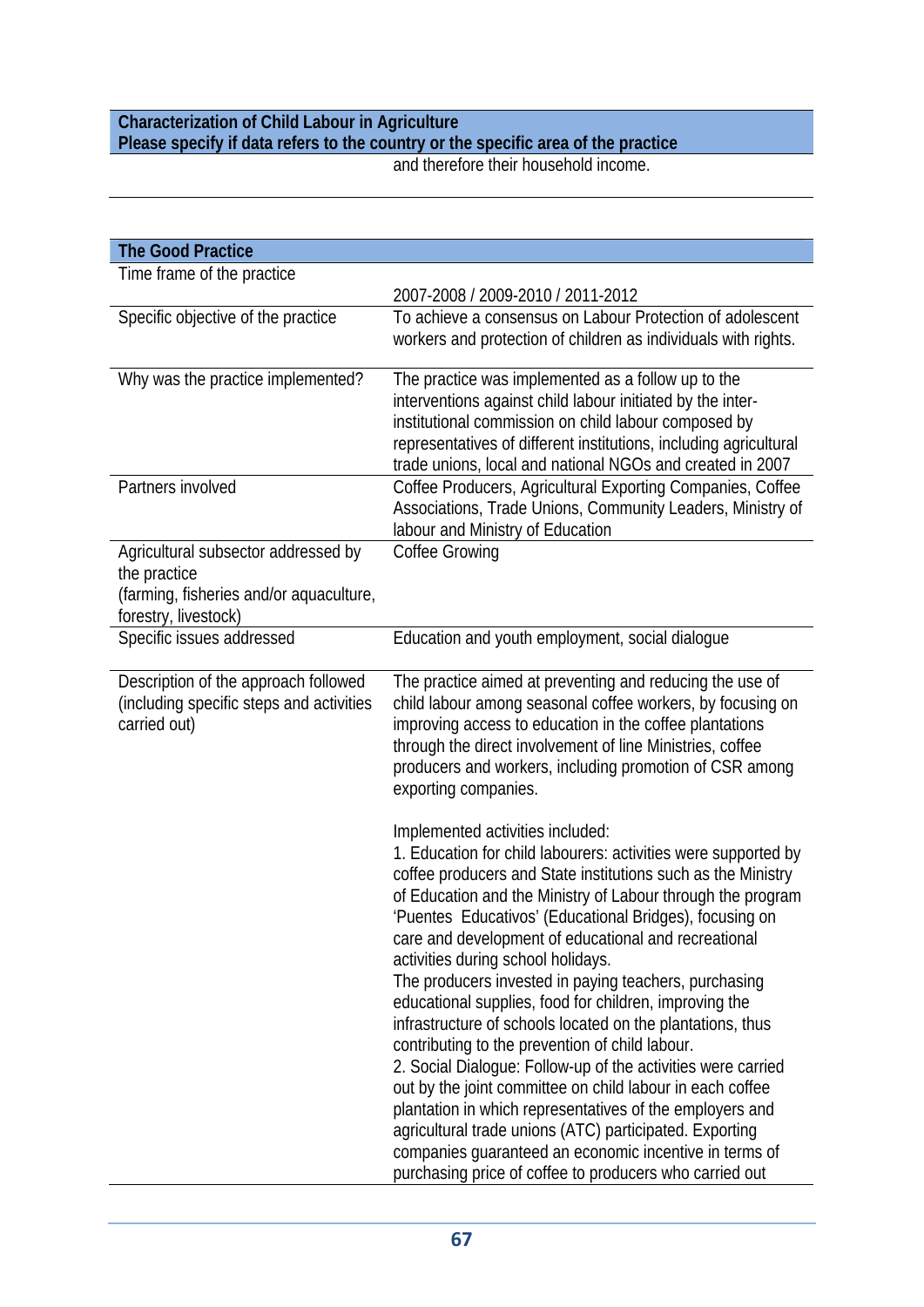| actions to prevent and eliminate child labour.<br>3. Awareness raising: activities were organized directly on<br>the site with plantations workers to raise awareness of and<br>respect for labour legislation.<br>4. Promotion of gender equality/equity: girls and adolescent<br>women who carried out domestic work (cooking, taking care<br>of children, etc.) were specifically targeted with educational<br>and income generating interventions. |
|--------------------------------------------------------------------------------------------------------------------------------------------------------------------------------------------------------------------------------------------------------------------------------------------------------------------------------------------------------------------------------------------------------------------------------------------------------|
|                                                                                                                                                                                                                                                                                                                                                                                                                                                        |

| <b>Demonstrated Impact</b>                                                                                                                                                                                                     |                                                                                                                                                                                                                                                                                                                                                                                                                                    |
|--------------------------------------------------------------------------------------------------------------------------------------------------------------------------------------------------------------------------------|------------------------------------------------------------------------------------------------------------------------------------------------------------------------------------------------------------------------------------------------------------------------------------------------------------------------------------------------------------------------------------------------------------------------------------|
| Indirect beneficiaries - number and<br>categories                                                                                                                                                                              | Association of Coffee Plantations of Jinotega<br><b>Community and Trade Union Leaders</b>                                                                                                                                                                                                                                                                                                                                          |
| Direct beneficiaries - number and<br>categories                                                                                                                                                                                | 5,000 children and adolescents between the ages of 5 and 7<br>benefited from this initiative in a total of 43 coffee plantations<br>farms.<br>Mothers and fathers of working children gained knowledge<br>and awareness about the issue of child labour, health and<br>nutrition among other themes. In addition, they benefited<br>from microcredits scheme to create small farms and<br>businesses which increased their income. |
| What was the impact of the practice in<br>reducing child labour in agriculture?<br>Can the impact of the practice be<br>documented in some way, through a<br>formal programme evaluation, impact<br>assessment or other means? | The impact was documented in the report of the program of<br>action in the 2009 coffee harvest, Jinotega, Nicaragua.<br>(Resumen de Resultados)                                                                                                                                                                                                                                                                                    |
| Improvements in beneficiary<br>livelihood derived from the practice                                                                                                                                                            | Children targeted by the practice gained access to education<br>and improved schools attendance. Families of working<br>children increased their income as a result of credit received<br>through microfinance programmes.                                                                                                                                                                                                         |
| Is the practice and/or its benefits likely<br>to continue in some way, and to<br>continue being effective, over the<br>medium to long term? Is the practice<br>still used?                                                     | Since 2007, this experience has been repeated in every<br>coffee harvest (November to February) in the region of<br>Jinotega, adding every year other producers and<br>cooperatives; agricultural export companies, coffee<br>plantation associations, trade unions and community<br>leaders. Furthermore, it has extended to other regions of the<br>country such as Matagalpa, Carazo, San Juan de Río Coco.                     |
| Does the practice contribute to<br>environmental sustainability and<br>ecological soundness, and how?                                                                                                                          |                                                                                                                                                                                                                                                                                                                                                                                                                                    |
| Does the practice promote human<br>rights (state which ones) and comply                                                                                                                                                        | Yes: adherence to Conventions No. 138 and No.182 as well<br>as the UN Child Rights principles                                                                                                                                                                                                                                                                                                                                      |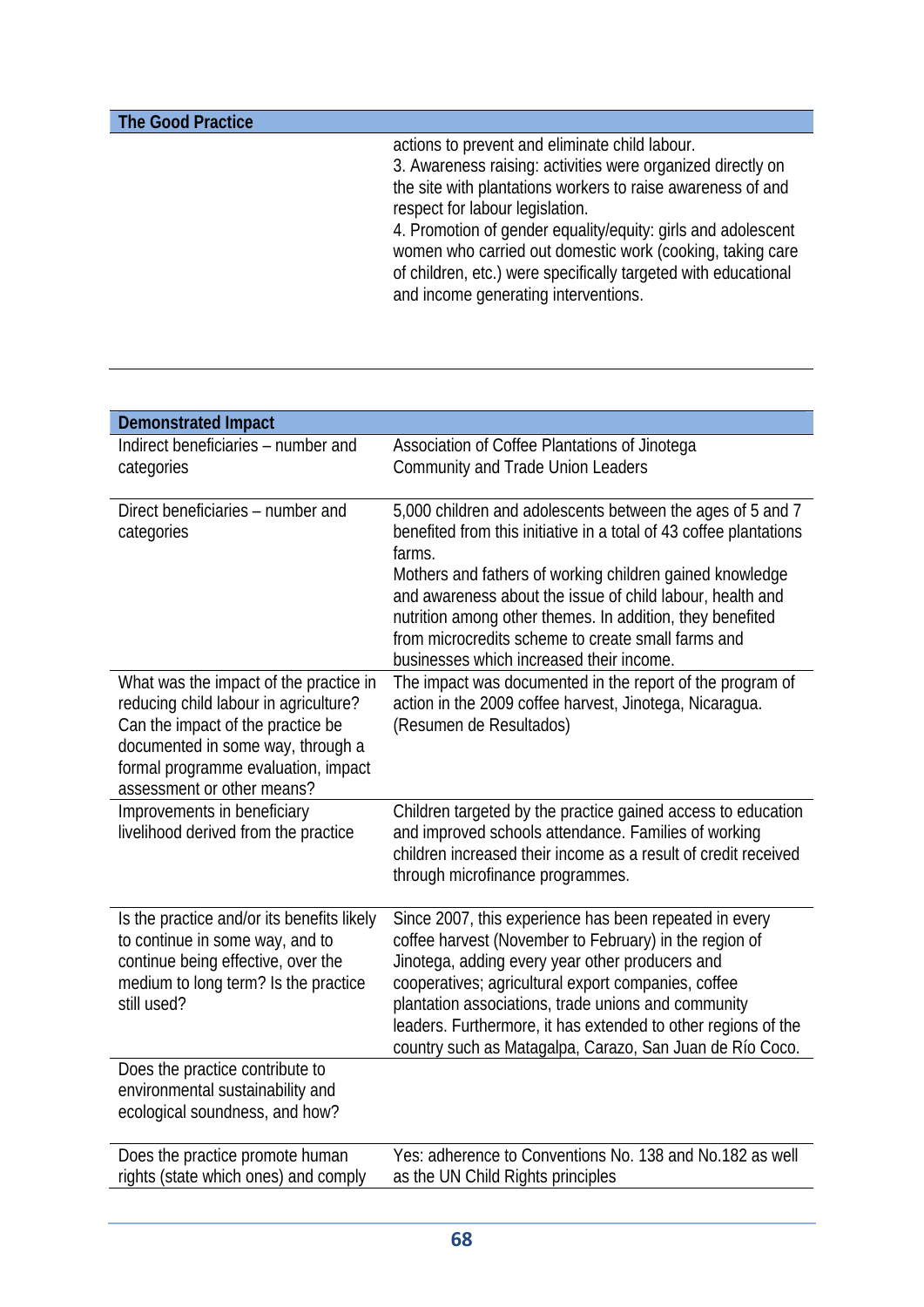| <b>Demonstrated Impact</b>                                                                                                                                     |                                                                                                                                                                                                                                                                                                                                                                                                                                      |
|----------------------------------------------------------------------------------------------------------------------------------------------------------------|--------------------------------------------------------------------------------------------------------------------------------------------------------------------------------------------------------------------------------------------------------------------------------------------------------------------------------------------------------------------------------------------------------------------------------------|
| with ILO labour standards?                                                                                                                                     |                                                                                                                                                                                                                                                                                                                                                                                                                                      |
| Does the practice contribute to social<br>dialogue (between government,<br>workers' and employers' organization)<br>and collective bargaining<br>negotiations? | The practice focused specifically on social dialogue. The<br>joint committee on Child Labour in each coffee plantation is<br>promoted by the Ministry of Labour and composed by<br>representatives of employers and workers. It creates a<br>space for social dialogue in order to address the issue of<br>child labour in coffee plantations and also to find a solution<br>to both productive and social issues affecting workers. |
| Which were the problems and<br>challenges (risks and obstacles)<br>faced within the process?                                                                   | Lack of human resources in public institutions and<br>Ministries to follow-up the practice.<br>Lack of infrastructures and basic resources such as<br>water and electricity in some coffee plantations to set up<br>the schools.<br>Parents and coffee producers' lack of awareness about<br>$\bullet$<br>risks and negative effects of child labour.                                                                                |
| Lessons learned                                                                                                                                                | It is key to include teachers and school directors from<br>$\bullet$<br>the beginning of the whole process. Coordination<br>between Ministries of Labour and Education is therefore<br>a must.<br>It is also crucial to include in the whole process and<br>awareness raising efforts all staff of the coffee<br>plantations, not just the managers of the plantations.                                                              |
| Quotes from direct beneficiaries of the<br>practice                                                                                                            |                                                                                                                                                                                                                                                                                                                                                                                                                                      |

| <b>Replicability</b>                                                                                                                                               |                                                                                                                                                                                                                                                                                                                                                                                                                                                                                                                                                                                                    |
|--------------------------------------------------------------------------------------------------------------------------------------------------------------------|----------------------------------------------------------------------------------------------------------------------------------------------------------------------------------------------------------------------------------------------------------------------------------------------------------------------------------------------------------------------------------------------------------------------------------------------------------------------------------------------------------------------------------------------------------------------------------------------------|
| Is this a practice that might have<br>applicability in some way to other<br>situations or settings? What are the<br>elements that make the practice<br>replicable? | Yes, this has been replicated in coffee harvesting, adding<br>other producers and cooperatives every year, agricultural<br>export companies, coffee plantation associations, trade<br>unions and community leaders.                                                                                                                                                                                                                                                                                                                                                                                |
| Key political, economic, demographic<br>or cultural dynamics that favoured or<br>impeded the transformation process                                                | There is a political interest of the government to comply with<br>and fulfil international commitments, national legislation and<br>the Roadmap to making Nicaragua a country free of child<br>labour.                                                                                                                                                                                                                                                                                                                                                                                             |
| Critical success factors <sup>3</sup> for<br>development/replication of the good<br>practice                                                                       | Commitment of national stakeholders involved.<br>Successful coordination between coffee producers,<br>Ministries and other stakeholder.<br>Commitment of coffee producers who traditionally had<br>$\bullet$<br>not worked on child labour prevention because it was<br>culturally accepted.<br>Coffee producers included the practice in their social<br>responsibility programs which ensures sustainability.<br>Gradual involvement of trade unions, NGOs, community<br>$\bullet$<br>leaders which has increased social dialogue and led to<br>the signing of an inter-institutional agreement. |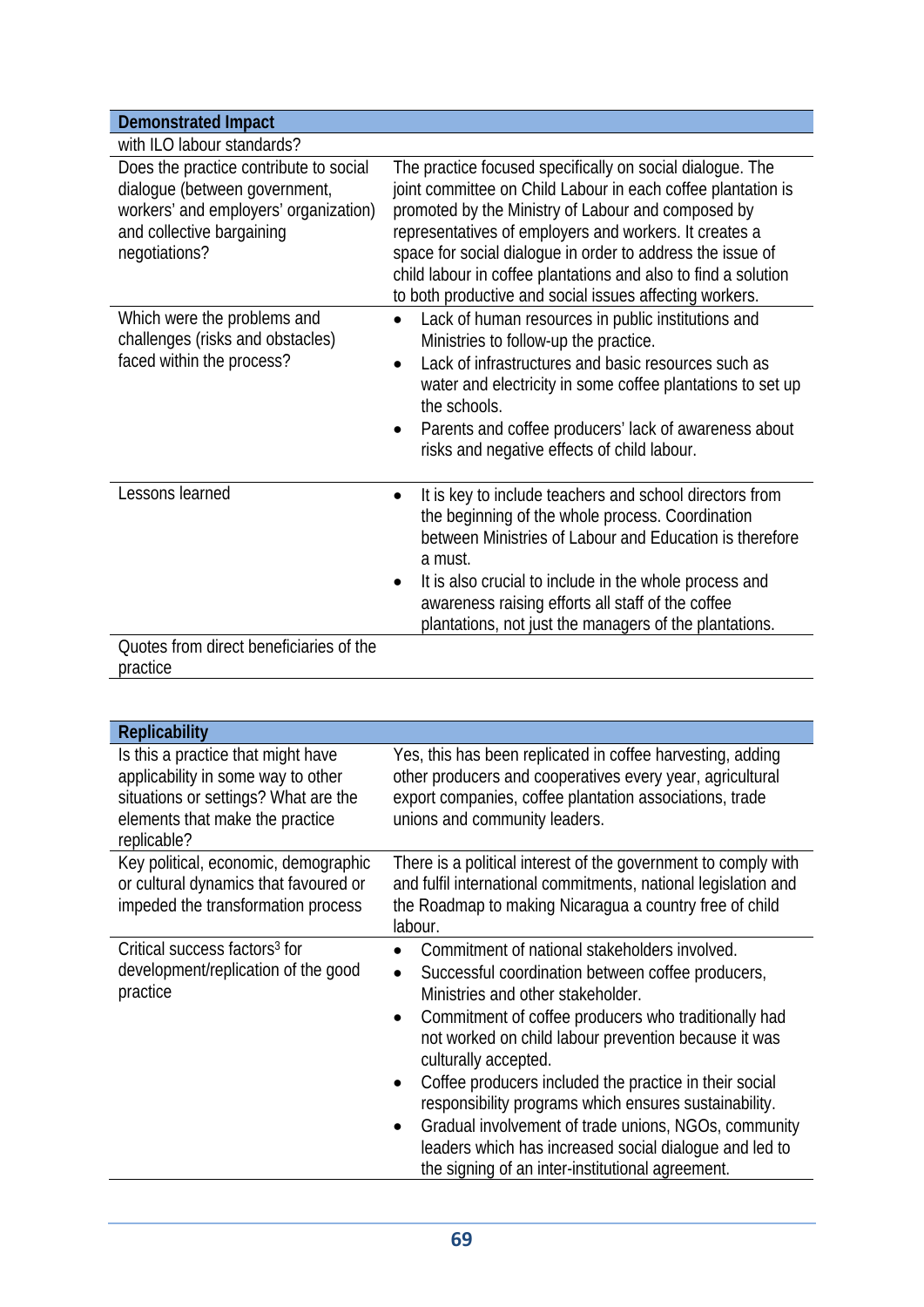| <b>Replicability</b>                                                                                                                                                                     |                                                                                                                                                                                                                                                                                                                                                                   |
|------------------------------------------------------------------------------------------------------------------------------------------------------------------------------------------|-------------------------------------------------------------------------------------------------------------------------------------------------------------------------------------------------------------------------------------------------------------------------------------------------------------------------------------------------------------------|
|                                                                                                                                                                                          | Parents were supportive and involved in the process.<br>$\bullet$                                                                                                                                                                                                                                                                                                 |
| Resources and inputs<br>needed to implement the practice,<br>including physical (e.g. land,<br>fertilizers, seeds), labour, financial<br>and monetary inputs, and<br>management capacity | 'Los Puentos Educativos' (Educational Bridges) focus on the<br>development of educational and recreational activities.<br>It was necessary to invest in paying teachers, purchasing<br>educational supplies, food for children, improving the<br>infrastructure of schools located on the plantations and<br>carrying out specific activities with the workers to |
|                                                                                                                                                                                          | raise awareness of and respect for the country's labour<br>legislation.                                                                                                                                                                                                                                                                                           |
|                                                                                                                                                                                          |                                                                                                                                                                                                                                                                                                                                                                   |

| <b>General Information</b>           |                                                               |
|--------------------------------------|---------------------------------------------------------------|
| Organization / Institution promoting | ILO                                                           |
| the practice                         |                                                               |
| Programme / Project                  | Program for the prevention and elimination of child labour in |
|                                      | Nicaragua.                                                    |
| Overall objective                    | Comprehensive care for children in coffee plantations         |
| Time frame                           | 2007-2008 / 2009-2010 / 2011-2012                             |
| Implementer(s)                       |                                                               |
| Source of information                |                                                               |
| Relevant contacts                    | Noortje Denkers                                               |
|                                      | ILO/IPEC coordinator for Central America, Panama, the         |
|                                      | Dominican Republic and Haiti                                  |
|                                      | Tel 506 2207 8700 Ext. 248                                    |
|                                      | denkers@ilo.org                                               |
| Practice edited by                   | Noortje Denkers                                               |

#### **Notes:**

**<sup>1</sup>** Include the source used for the data in the list.

**<sup>2</sup> Types of Tasks**: Types of tasks vary according to the each agriculture subsectors, some examples include:

- **Crop production**: preparing land; transporting and planting seedlings; weeding; applying fertilizers, pesticides or herbicides; harvesting; drying; carrying heavy loads.
- **Fisheries and aquaculture**: fishing; diving; draining boats; handling and repairing nets; herding fish into nets; crewing on fishing vessels; shoveling ice; cooking; working as porters; guarding fishing vessels in docks, piers and harbours; loading and unloading fish; sorting fish; cleaning and salting fish; smoking/drying fish; painting; fish marketing; harvesting shellfish; lifting heavy nets of fish using hand cranes; sorting, boiling and drying fish; peeling shrimp; drying, boiling and shelling various types of seafood.
- **Forestry**: climbing trees or using punting poles to harvest fruits, oils and nuts; insect raising; collecting honey from beehives; draining rubber; planting; logging; carrying heavy loads; harvesting wood and nontimber forest products, such as wild berries, bananas, nuts, oil palm, mushrooms, maple syrup, vines, ginseng, oils, resins, ferns, tree boughs, coconuts, cones, moss and cascara bark.
- **Livestock**: herding; shepherding; milking; handling livestock; leading livestock long distances to water and pastures; construction of corrals or poultry sheds; feeding, cleaning or treating poultry.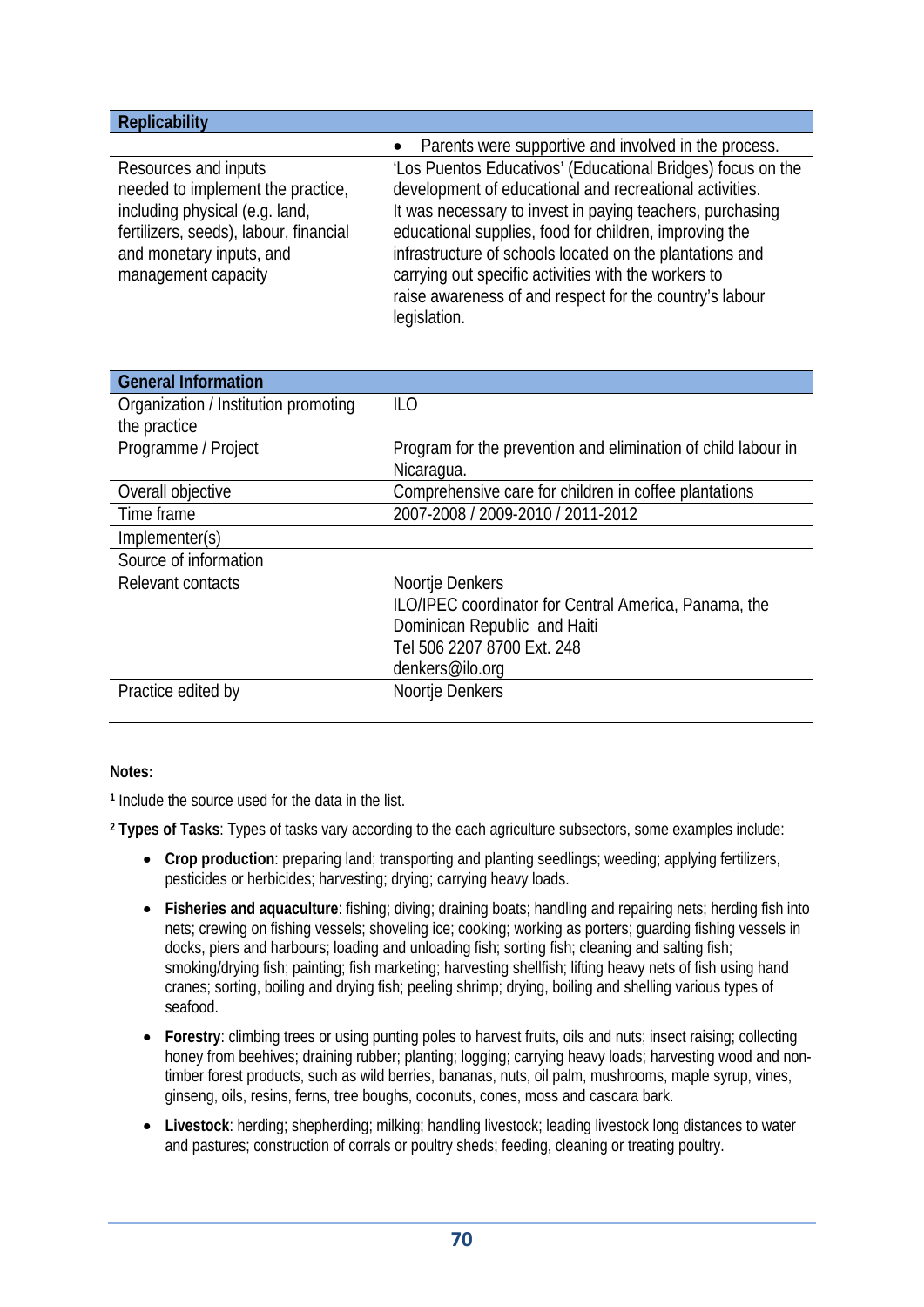**<sup>3</sup> Types of Hazards.** A hazard can be any work material, substance, equipment, plant, work method or practice that has the potential to cause harm, injury or disease to people, and/or damage to the environment. Hazards can be:

- **Physical**: long hours of work, strenuous labour, repetitive movements, heavy loads.
- **Ergonomic**: factors affecting worker comfort and health such as lighting and temperature, noise and vibration, tools, adequacy of machinery and workstation design to height, shape, adequacy of protective equipment, work organization.
- **Chemical**: pesticides, fertilizers, herbicides and other chemicals used in agriculture.
- **Biological**: diseases caught from birds or other animals, asthma and other lung diseases for example from biologically contaminated dusts, infectious diseases, bacteria, body fluids, sexual abuse.
- **Psychosocial**: violence and harassment, discrimination, exposure to unhealthy behaviours (e.g. drug use), sexual abuse, isolation.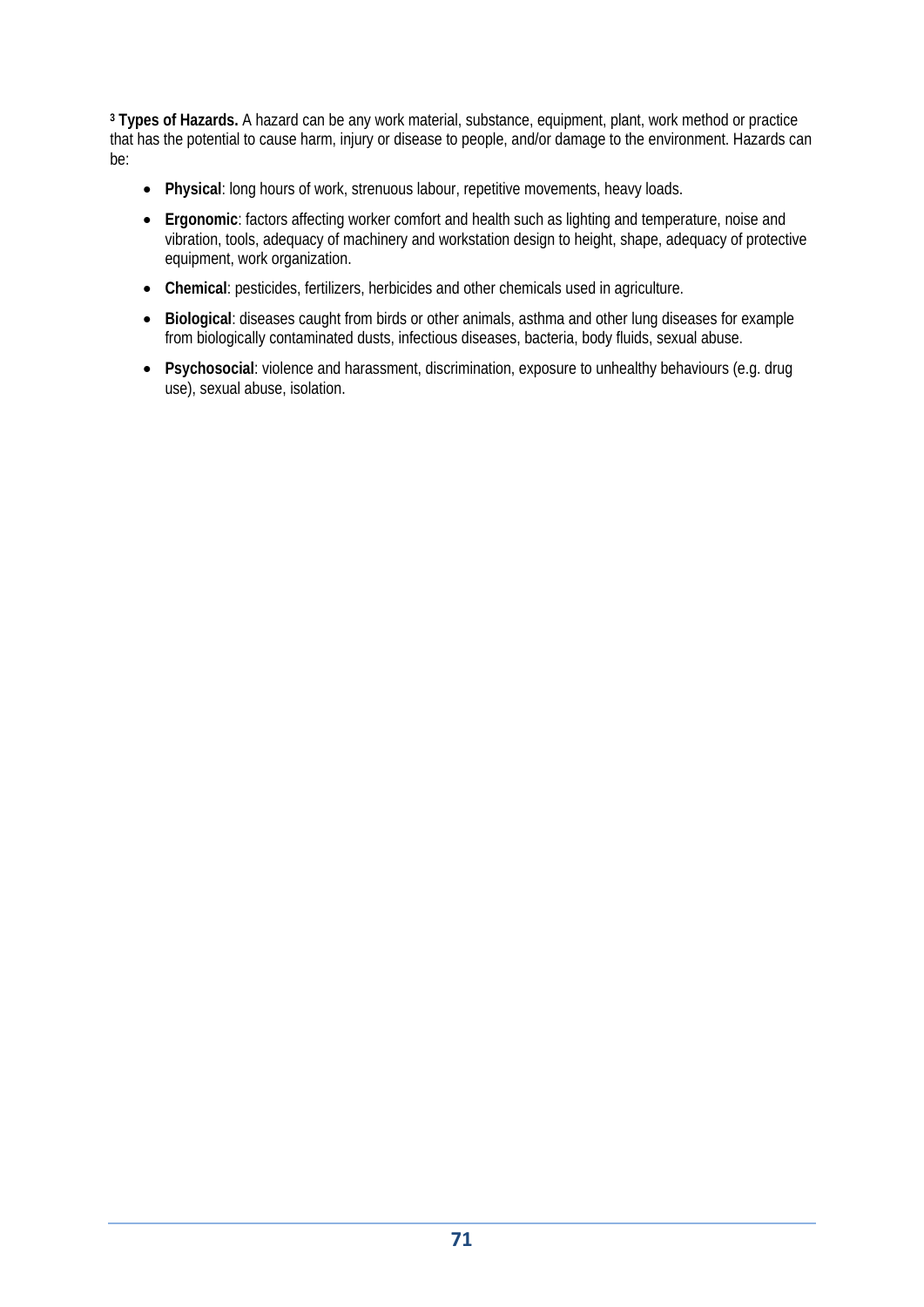## **Annex 1. List of tasks, hazards and critical factors**

#### *Types of Tasks*

Types of tasks vary according to the each agriculture subsectors, some examples include:

- **Crop production**: preparing land; transporting and planting seedlings; weeding; applying fertilizers, pesticides or herbicides; harvesting; drying; carrying heavy loads.
- **Fisheries and aquaculture**: fishing; diving; draining boats; handling and repairing nets; herding fish into nets; crewing on fishing vessels; shoveling ice; cooking; working as porters; guarding fishing vessels in docks, piers and harbours; loading and unloading fish; sorting fish; cleaning and salting fish; smoking/drying fish; painting; fish marketing; harvesting shellfish; lifting heavy nets of fish using hand cranes; sorting, boiling and drying fish; peeling shrimp; drying, boiling and shelling various types of seafood.
- **Forestry**: climbing trees or using punting poles to harvest fruits, oils and nuts; insect raising; collecting honey from beehives; draining rubber; planting; logging; carrying heavy loads; harvesting wood and non‐timber forest products, such as wild berries, bananas, nuts, oil palm, mushrooms, maple syrup, vines, ginseng, oils, resins, ferns, tree boughs, coconuts, cones, moss and cascara bark.
- **Livestock**: herding; shepherding; milking; handling livestock; leading livestock long distances to water and pastures; construction of corrals or poultry sheds; feeding, cleaning or treating poultry.

#### *Types of Hazards*

A hazard can be any work material, substance, equipment, plant, work method or practice that has the potential to cause harm, injury or disease to people, and/or damage to the environment. Hazards can be:

- **Physical**: long hours of work, strenuous labour, repetitive movements, heavy loads.
- **Ergonomic**: factors affecting worker comfort and health such as lighting and temperature, noise and vibration, tools, adequacy of machinery and workstation design to height, shape, adequacy of protective equipment, work organization.
- **Chemical**: pesticides, fertilizers, herbicides and other chemicals used in agriculture.
- **Biological**: diseases caught from birds or other animals, asthma and other lung diseases for example from biologically contaminated dusts, infectious diseases, bacteria, body fluids, sexual abuse.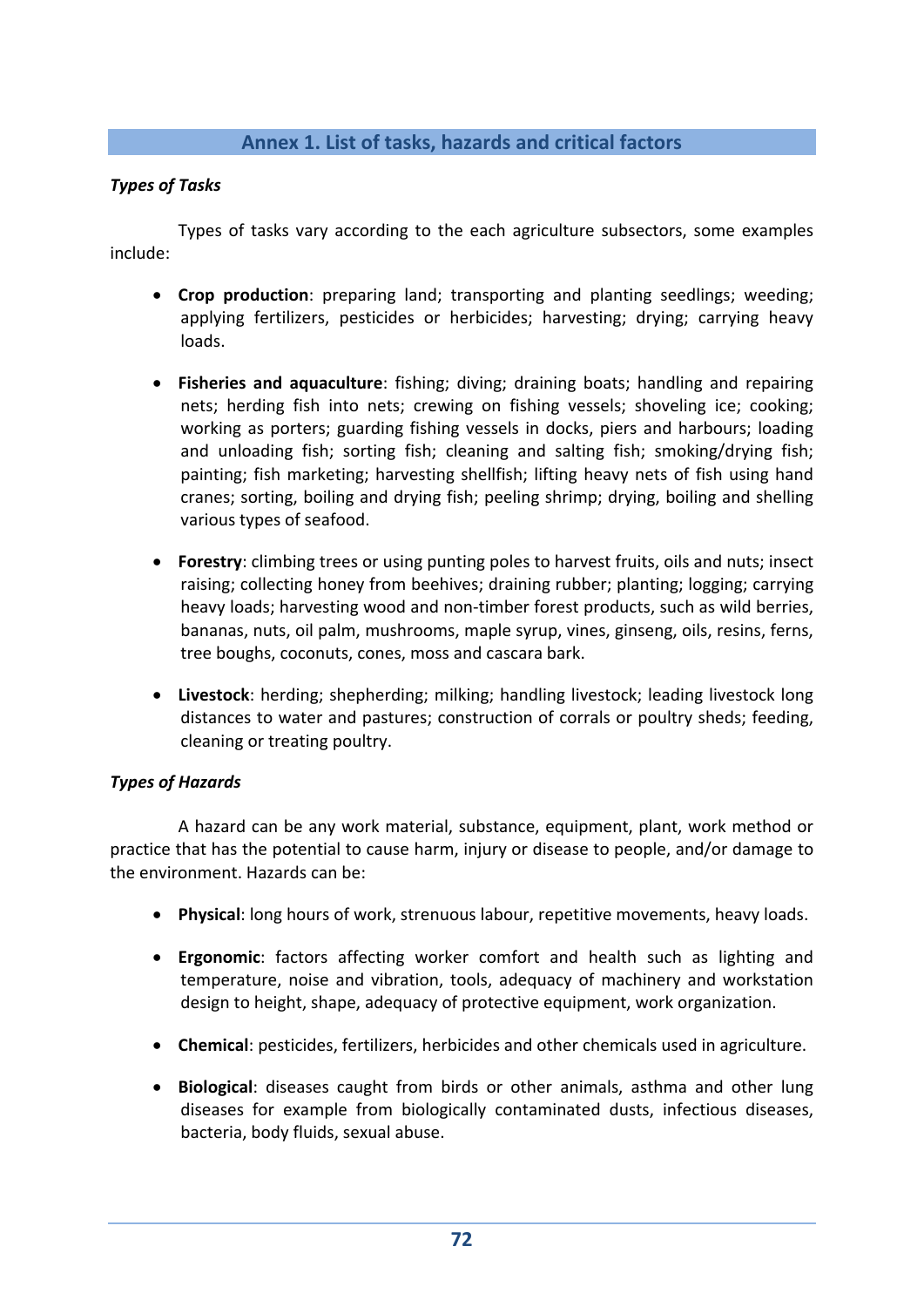**Psychosocial**: violence and harassment, discrimination, exposure to unhealthy behaviours (e.g. drug use), sexual abuse, isolation.

#### *Critical Factors*

Some examples of broad categories of critical factors include:

- **Opportunity arising from interconnected national/international factors**, e.g. land reform programmes or international pressure to reduce child labour in a specific value chain.
- **Ownership and consensus**, e.g. ownership in the country derived from policy changes or reform processes initiated within countries or from the motivation of an institution or an individual.
- **The identification of champions,** e.g. a national/sub‐national institution, a civil society or community‐based organization that has the skills and/or motivation to guide/support capacity development in the country.
- **Early involvement of national actors,** e.g. the involvement of national actors for the definition of methodologies, work‐plans, needs assessments creates important conditions for a strengthened leadership and ownership.
- **Needs assessments,** e.g. a national strategy development on education for rural people rooted in an in‐depth assessment of the educational needs in rural areas.
- **Medium to long–term time horizon**, e.g. continued work for 10 years in a country/region through a series of interventions that build on each other.
- **Mix of modalities of intervention** e.g. the combination of research activities, training and the creation of formal or informal networks; or the combination of community monitoring systems with improved educational opportunities and livelihood strategies.
- **Customization of training materials** to local situation and languages with the support of national/sub-national actors.
- **Stable/strategic resource allocations**, a key to highlight a country's commitment and the future sustainability of certain approaches or programmes.
- **Empowerment**, e.g. targeted interventions at the community level that change capabilities, lead to a more active role at local level and give a voice to the poor.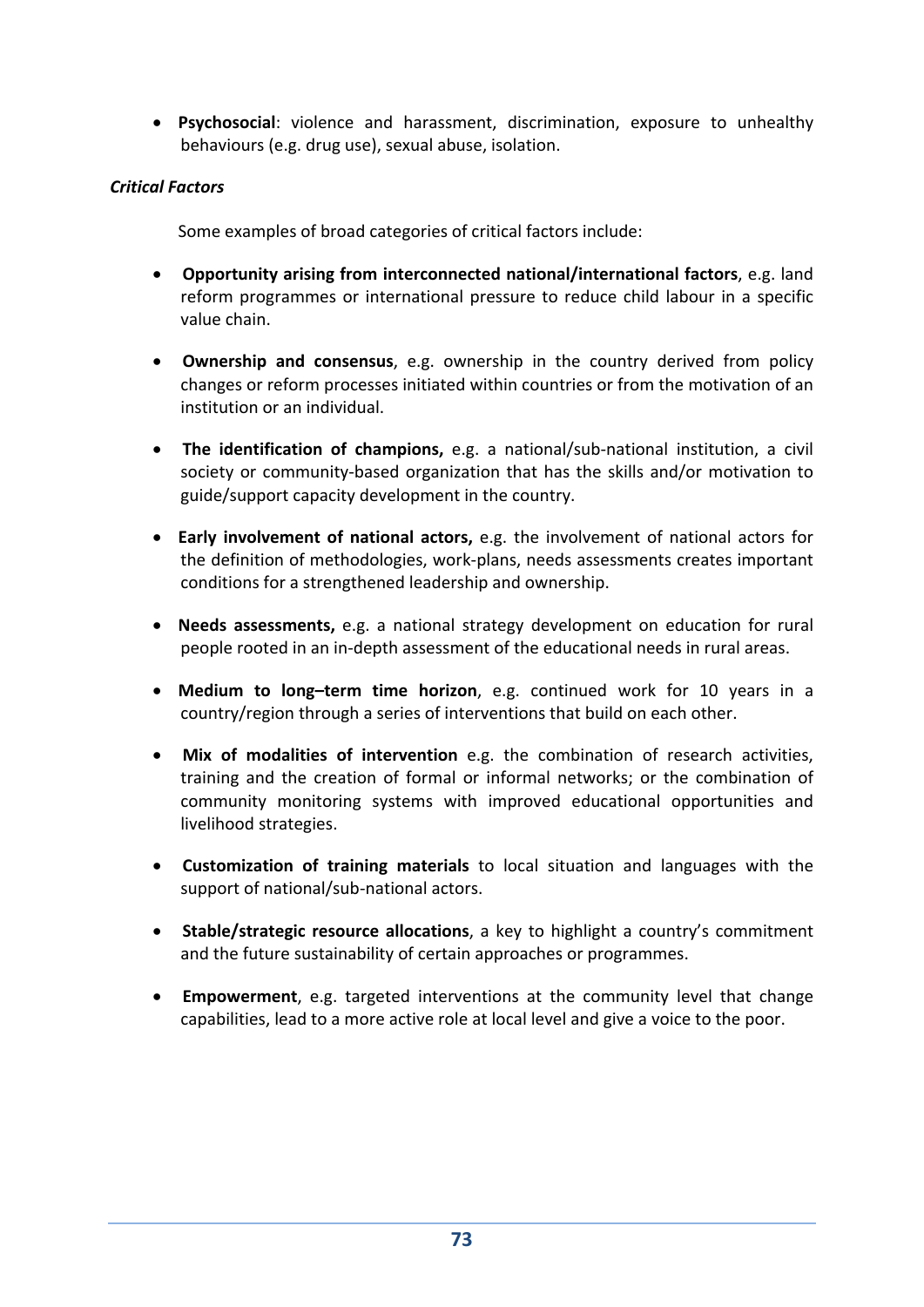# **Annex 2. Format to identify and document good practices on child labour in agriculture (English)**

### *Keywords*

Max 10 keywords.

#### *Abstract*

(Short description, objectives)

| Context: Information on the Area of Implementation<br>Please specify if data refers to the country or the specific area of the practice and indicate the most recent<br>available data |  |
|----------------------------------------------------------------------------------------------------------------------------------------------------------------------------------------|--|
| Country                                                                                                                                                                                |  |
| Province, District, Village                                                                                                                                                            |  |
| Population under the poverty line (% total<br>population)                                                                                                                              |  |
| Agricultural land (% of total land area) and                                                                                                                                           |  |
| other key natural resources                                                                                                                                                            |  |
| Main agricultural products, including from                                                                                                                                             |  |
| farming, fisheries, livestock, forestry                                                                                                                                                |  |
| Employment in agriculture, including farming,                                                                                                                                          |  |
| forestry, fisheries and livestock                                                                                                                                                      |  |
| (% of total employment) by subsector if                                                                                                                                                |  |
| available                                                                                                                                                                              |  |
| National legislation on child labour in                                                                                                                                                |  |
| agriculture (including minimum age,                                                                                                                                                    |  |
| hazardous work list, minimum age for light                                                                                                                                             |  |
| work, age for compulsory education and on                                                                                                                                              |  |
| labour inspection in agriculture)                                                                                                                                                      |  |

| <b>Characterization of Child Labour in Agriculture</b>                            |  |
|-----------------------------------------------------------------------------------|--|
| Please specify if data refers to the country or the specific area of the practice |  |
| Number of child labourers in agriculture and                                      |  |
| % of total child labour (by subsector or crop,                                    |  |
| if available)                                                                     |  |
| Percent of child labourers in agriculture that                                    |  |
| are aged 5-14 and percent that are aged 15-                                       |  |
| 17.                                                                               |  |
| Percent of child labourers in agriculture that                                    |  |
| are girls and percent that are boys                                               |  |
| Percent of girl child labourers working in                                        |  |
| agriculture and percent of boy child labourers                                    |  |
| working in agriculture                                                            |  |
| Typical hours spent by boys and girls in                                          |  |
| agriculture and the tasks* undertaken                                             |  |
| Main hazards** faced by these children                                            |  |
| Describe the specific causes of child labour in                                   |  |
| agriculture in the area                                                           |  |
| (for example: specific agricultural techniques                                    |  |
| and practices, labour availability, land tenure                                   |  |
| systems, employment relationships, and                                            |  |
| other relevant information)                                                       |  |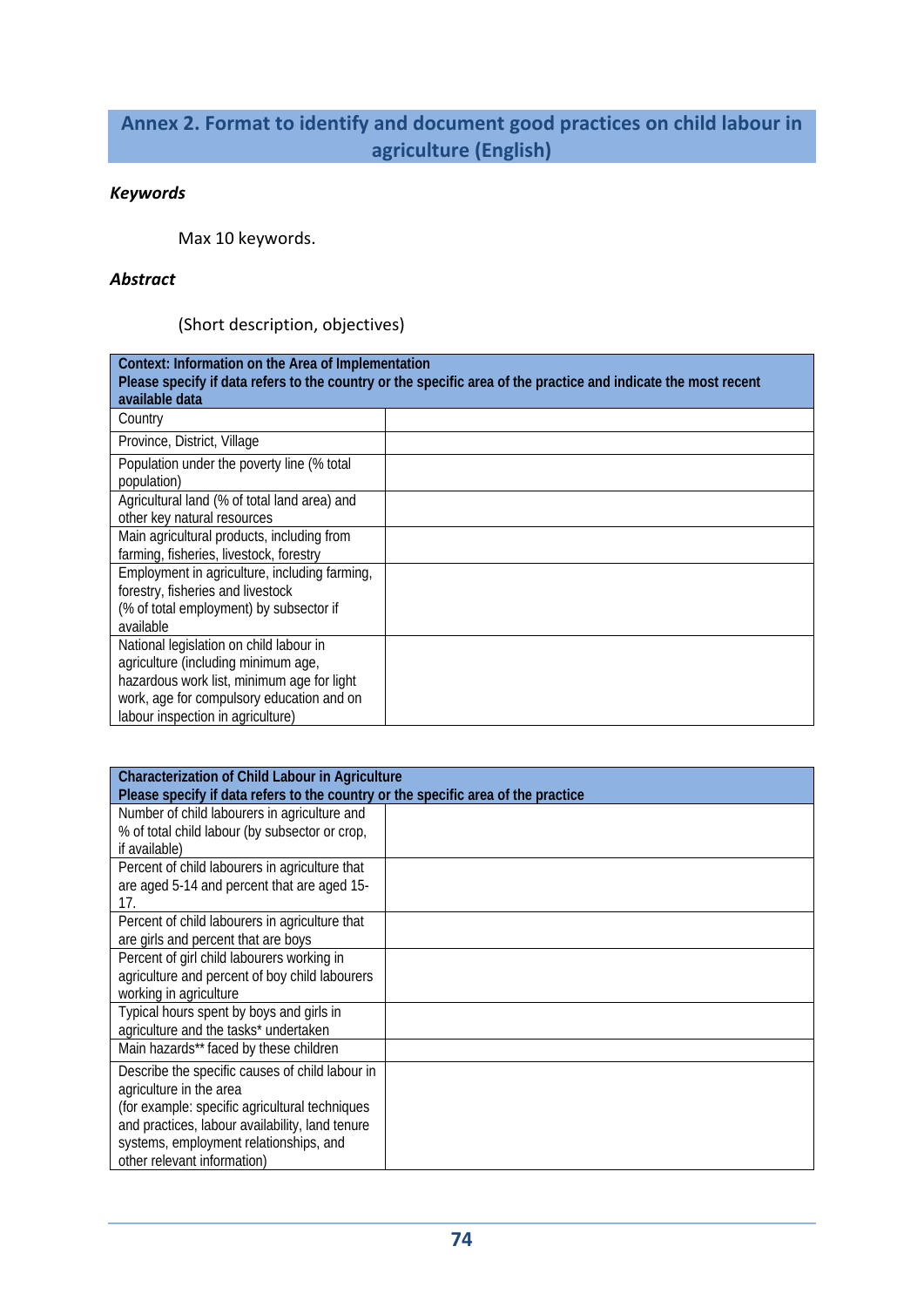#### **Notes:**

- \* *Types of Tasks.* Types of tasks vary according to the each agriculture subsectors, some examples include :
	- Crop production: preparing land; transporting and planting seedlings; weeding; applying fertilizers, pesticides or herbicides; harvesting; drying; carrying heavy loads.
	- **Fisheries and aquaculture**: fishing; diving; draining boats; handling and repairing nets; herding fish into nets; crewing on fishing vessels; shoveling ice; cooking; working as porters; guarding fishing vessels in docks, piers and harbours; loading and unloading fish; sorting fish; cleaning and salting fish; smoking/drying fish; painting; fish marketing; harvesting shellfish; lifting heavy nets of fish using hand cranes; sorting, boiling and drying fish; peeling shrimp; drying, boiling and shelling various types of seafood.
	- **Forestry:** climbing trees or using punting poles to harvest fruits, oils and nuts; insect raising; collecting honey from beehives; draining rubber; planting; logging; carrying heavy loads; harvesting wood and non-timber forest products, such as wild berries, bananas, nuts, oil palm, mushrooms, maple syrup, vines, ginseng, oils, resins, ferns, tree boughs, coconuts, cones, moss and cascara bark.
	- **Livestock**: herding; shepherding; milking; handling livestock; leading livestock long distances to water and pastures; construction of corrals or poultry sheds; feeding, cleaning or treating poultry.

**\*\*** *Types of Hazards***.** A hazard can be any work material, substance, equipment, plant, work method or practice that has the potential to cause harm, injury or disease to people, and/or damage to the environment. Hazards can be:

- **Physical**: long hours of work, strenuous labour, repetitive movements, heavy loads.
- **Ergonomic**: factors affecting worker comfort and health such as lighting and temperature, noise and vibration, tools, adequacy of machinery and workstation design to height, shape, adequacy of protective equipment, work organization.
- **Chemical**: pesticides, fertilizers, herbicides and other chemicals used in agriculture.
- **Biological**: diseases caught from birds or other animals, asthma and other lung diseases for example from biologically contaminated dusts, infectious diseases, bacteria, body fluids, sexual abuse.
- **Psychosocial**: violence and harassment, discrimination, exposure to unhealthy behaviours (e.g. drug use), sexual abuse, isolation.

| <b>The Good Practice</b>                                                                                                                                                                                                                                                                                                                                               |  |
|------------------------------------------------------------------------------------------------------------------------------------------------------------------------------------------------------------------------------------------------------------------------------------------------------------------------------------------------------------------------|--|
| Time frame of the practice                                                                                                                                                                                                                                                                                                                                             |  |
| Specific objective of the practice                                                                                                                                                                                                                                                                                                                                     |  |
| Source of the objective<br>(for example: response to a country's request;<br>preceded by an assessment; result or follow-up of a<br>previous good practice to eliminate child labour)                                                                                                                                                                                  |  |
| Partners involved                                                                                                                                                                                                                                                                                                                                                      |  |
| Agricultural subsector addressed by the practice<br>(farming, fisheries and/or aquaculture, forestry,<br>livestock)                                                                                                                                                                                                                                                    |  |
| Specific issues addressed<br>Agricultural practices and techniques (production,<br>processing, marketing)<br>Education<br>(formal and non-formal)<br>Gender                                                                                                                                                                                                            |  |
| International Labour Standards, national legislation<br>Occupational safety and health<br>Policy development and social dialogue<br>Community mobilization<br>Others (e.g. livelihoods diversification; value chain<br>development; income generation activities; youth<br>employment promotion; social and economic<br>standards and corporate social responsibility) |  |
| Description of the approach followed (including<br>specific steps and activities carried out)                                                                                                                                                                                                                                                                          |  |

| <b>Demonstrated Impact</b>                          |  |
|-----------------------------------------------------|--|
| Indirect beneficiaries – number and categories (for |  |
| examples, farmers' organizations, cooperatives,     |  |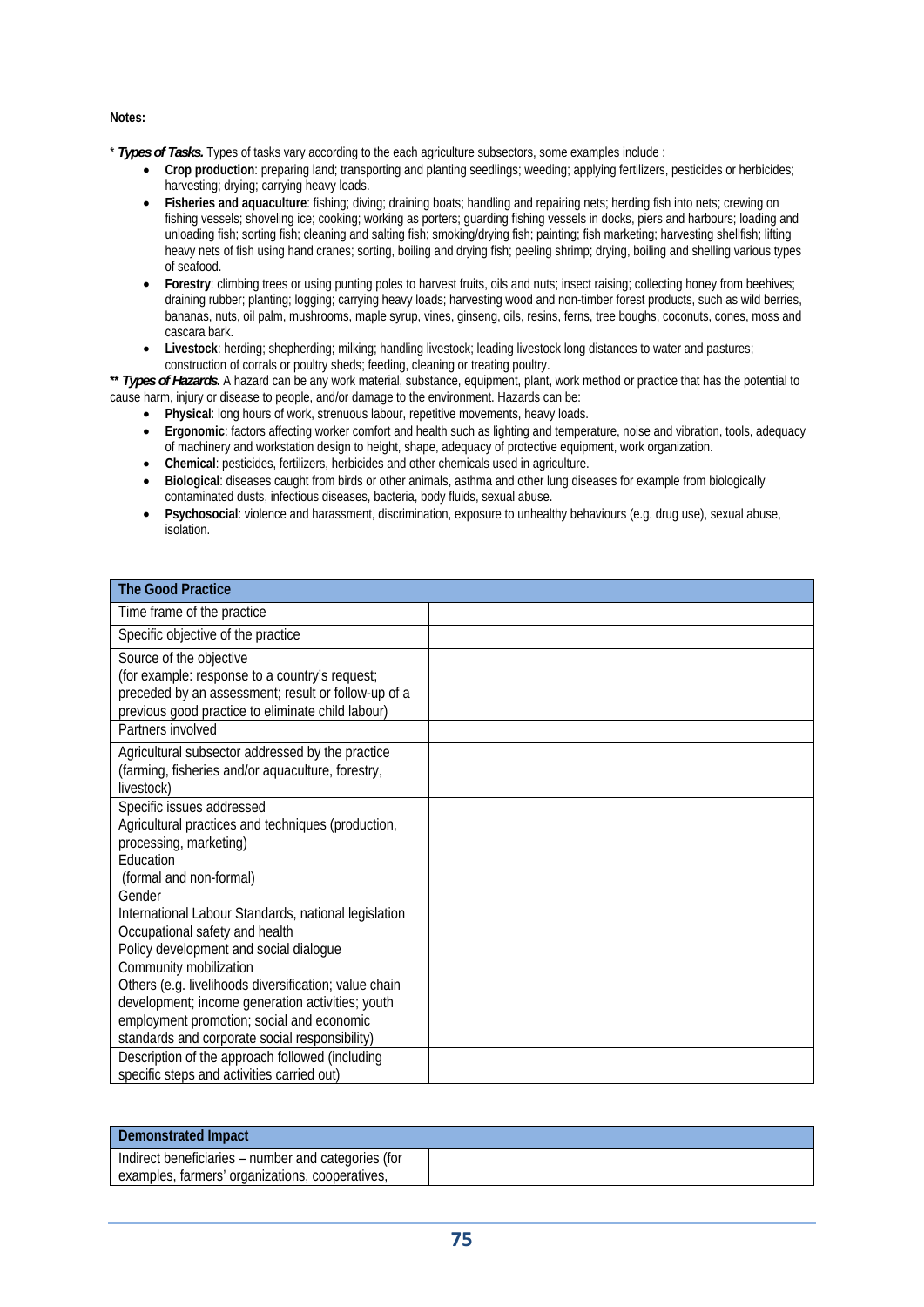| <b>Demonstrated Impact</b>                                                                                                                                                                                                                                                                                                                            |  |
|-------------------------------------------------------------------------------------------------------------------------------------------------------------------------------------------------------------------------------------------------------------------------------------------------------------------------------------------------------|--|
| district agricultural/labour offices, community, etc.)                                                                                                                                                                                                                                                                                                |  |
| Direct beneficiaries - number and categories (for<br>example, boys under 15, girls under 15, boys 15-17,<br>girls 15-17, male/female youth (15-24), households<br>etc.)                                                                                                                                                                               |  |
| What was the impact of the practice in reducing child<br>labour in agriculture? Can the impact of the practice<br>be documented in some way, through a formal<br>programme evaluation, impact assessment or other<br>means?                                                                                                                           |  |
| Improvements in beneficiary livelihood derived from<br>the practice (e.g. regarding household income,<br>number of working hours, school attendance, access<br>to vocational training and apprenticeships)                                                                                                                                            |  |
| Is the practice and/or its benefits likely to continue in<br>some way, and to continue being effective, over the<br>medium to long term? Is the practice still used?                                                                                                                                                                                  |  |
| Does the practice contribute to environmental<br>sustainability and ecological soundness, and how?<br>(e.g. promotion of Integrated Production and Pest<br>Management, organic agriculture, conservation<br>agriculture, agroforestry, crop rotations/associations,<br>integrated crop livestock production systems, and<br>water harvesting systems) |  |
| Does the practice promote human rights (state which<br>ones) and comply with ILO labour standards?                                                                                                                                                                                                                                                    |  |
| Does the practice contribute to social dialogue<br>(between government, workers' and employers'<br>organization) and collective bargaining negotiations?                                                                                                                                                                                              |  |
| Which were the problems and challenges (risks and<br>obstacles) faced within the process?<br>Lessons learned                                                                                                                                                                                                                                          |  |
| Quotes from direct beneficiaries of the practice                                                                                                                                                                                                                                                                                                      |  |

| <b>Replicability</b>                                                                             |  |
|--------------------------------------------------------------------------------------------------|--|
| Is this a practice that might have applicability<br>in some way to other situations or settings? |  |
| What are the elements that make the practice<br>replicable?                                      |  |
| Key political, economic, demographic or                                                          |  |
| cultural dynamics that favoured or impeded                                                       |  |
| the transformation process                                                                       |  |
| Critical success factors* for                                                                    |  |
| development/replication of the good practice                                                     |  |
| Resources and inputs                                                                             |  |
| needed to implement the practice, including                                                      |  |
| physical (e.g. land, fertilizers, seeds), labour,                                                |  |
| financial and monetary inputs, and                                                               |  |
| management capacity                                                                              |  |

**\*** *Critical factors***.** Some examples of broad categories of critical factors include:

- **Opportunity arising from interconnected national/international factors**, e.g. land reform programmes or international pressure to reduce child labour in a specific value chain.
- **Ownership and consensus**, e.g. ownership in the country derived from policy changes or reform processes initiated within countries or from the motivation of an institution or an individual.